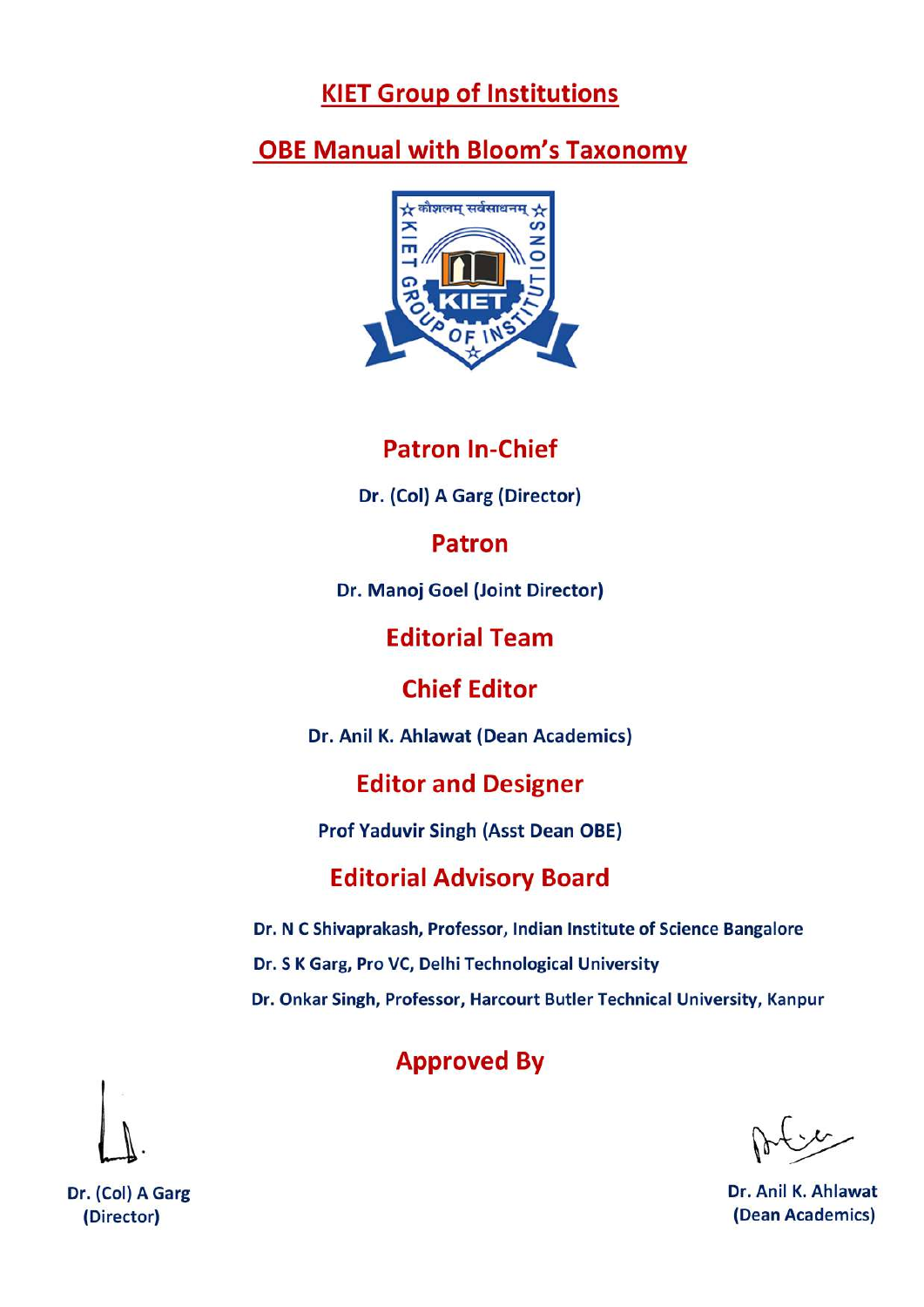# **KIET Group of Institutions**



**(Affiliated to Dr. A.P.J. Abdul Kalam Technical University, Lucknow, Uttar Pradesh)**

# **OBE Manual with Bloom's Taxonomy**

# **(w.e.f:- 2018-19)**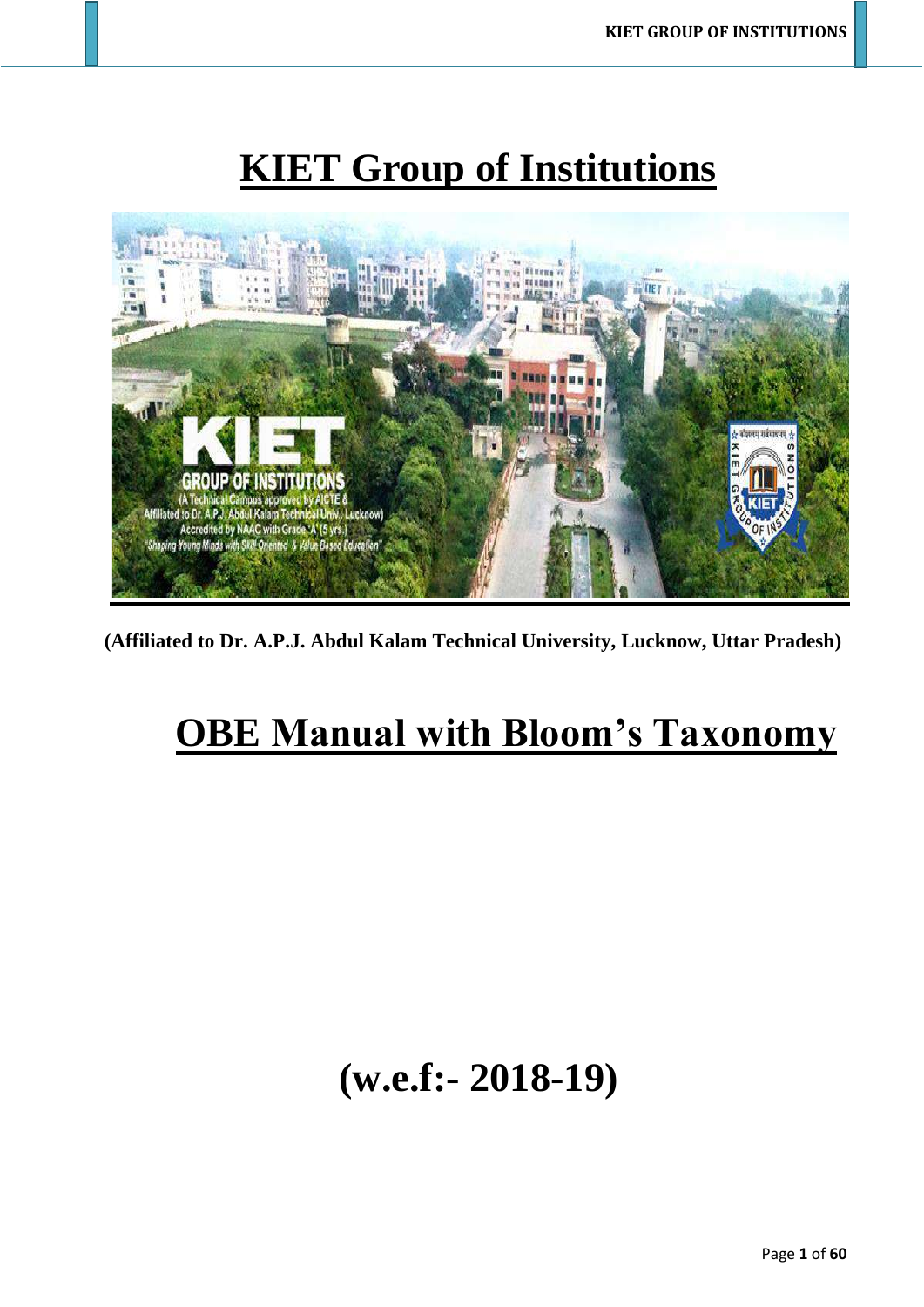# **KIET Group of Institutions**

# **OBE Manual with Bloom's Taxonomy**

**(To be Implemented w.e.f Academic Year 2018-19)**

| <b>Content</b><br><b>Page Number</b><br><b>Number</b><br><b>Introduction</b><br>1.<br>3                                |  |
|------------------------------------------------------------------------------------------------------------------------|--|
|                                                                                                                        |  |
|                                                                                                                        |  |
| $\overline{\mathbf{3}}$<br>1.1<br><b>Purposes of Accreditation</b>                                                     |  |
| $\mathbf{3}$<br>1.2<br>The need of Accreditation                                                                       |  |
| $\overline{\mathbf{3}}$<br><b>Outcome based education</b><br>1.3                                                       |  |
| Vision, Mission& Quality Policy of KIET Group of<br>$\boldsymbol{2}$<br>$\overline{\mathbf{4}}$<br><b>Institutions</b> |  |
| 5<br>2.1<br>Vision & Mission (B Tech) Department Wise                                                                  |  |
| 8<br>2.2<br><b>KIET School of Pharmacy (Vision &amp; Mission)</b>                                                      |  |
| Master of Business Administration (MBA) (Vision &<br>2.3<br>8<br><b>Mission</b> )                                      |  |
| <b>Master of Computer Application (MCA):-</b><br>2.4<br>9                                                              |  |
| <b>Program Education Objectives</b><br>3<br>9                                                                          |  |
| <b>Education Objectives of KIET Group of Institutions</b><br>3.1<br>11                                                 |  |
| 3.2<br><b>Program Education Objectives (B Tech)Department Wise</b><br>11                                               |  |
| 3.3<br><b>KIET School of Pharmacy (PEO)</b><br>13                                                                      |  |
| 3.4<br><b>Program Education Objectives (PEO's) for MBA</b><br>14                                                       |  |
| <b>Program Education Objectives (PEO's) for MCA</b><br>14<br>3.5                                                       |  |
| <b>Mapping of PEOs with Mission (Target Level Mission)</b><br>14<br>3.6                                                |  |
| Mapping of POs/PSOs with PEOs (Target Level PEOs)<br>3.7<br>15                                                         |  |
| Programme Outcomes (POs) & Program Specific Outcomes<br>$\overline{\mathbf{4}}$<br>16<br>(PSOs)                        |  |
| 4.1<br><b>NBA's Graduate Attributes of UG B Tech programme</b><br>16                                                   |  |
| 4.2<br><b>NBA's Graduate Attributes of UG pharmacy programme</b><br>17                                                 |  |
| 4.3<br><b>NBA's Graduate Attributes of PG MCA programme</b><br>18                                                      |  |
| <b>NBA's Graduate Attributes of PG MBA programme</b><br>19<br>4.4                                                      |  |
| 5<br><b>Course Outcomes (COs)</b><br>20                                                                                |  |
| 6<br><b>Bloom's Taxonomy for Assessment</b><br>21                                                                      |  |
| 6.1<br><b>Bloom's Taxonomy for Assessment Design</b><br>21                                                             |  |
| 25<br><b>CO Attainment Methods</b><br>7                                                                                |  |
| 7.1<br><b>Attainment of COs (Direct Attainment Methods)</b><br>27                                                      |  |
| 7.2<br>31<br><b>Attainment of Program Outcomes (POs)</b>                                                               |  |
| 7.3<br><b>Indirect Attainment Methods</b><br>32                                                                        |  |
| 7.4<br><b>Bloom's Level Attainment</b><br>34                                                                           |  |
| <b>Attainment of Program Education Objectives (PEOs)</b><br>8<br>36                                                    |  |
| <b>Attainment of Mission of the Department</b><br>37<br>9                                                              |  |
| 9.1<br><b>Action for GAP fulfillment</b><br>39                                                                         |  |
| <b>Other Components of NBA SAR</b><br>39<br>10                                                                         |  |
| <b>Programme Curriculum</b><br>10.1<br>39                                                                              |  |
| <b>Students' Performance</b><br>10.2<br>40                                                                             |  |
| 10.3<br><b>Faculty Contribution</b><br>40                                                                              |  |
| <b>Facilities and Technical Support</b><br>10.4<br>41                                                                  |  |
| <b>Academic Support Units and Teaching - Learning Process</b><br>10.5<br>41                                            |  |
| <b>Governance, Institutional Support and Financial Resources</b><br>42<br>10.6                                         |  |
| 42<br><b>Continuous Improvement</b><br>10.7                                                                            |  |
| Annexure (1-8)<br>43-58<br>--                                                                                          |  |
| 59-60<br>Annexure-9 Suggestions from NBA Experts & Corresponding Mails<br>۰.                                           |  |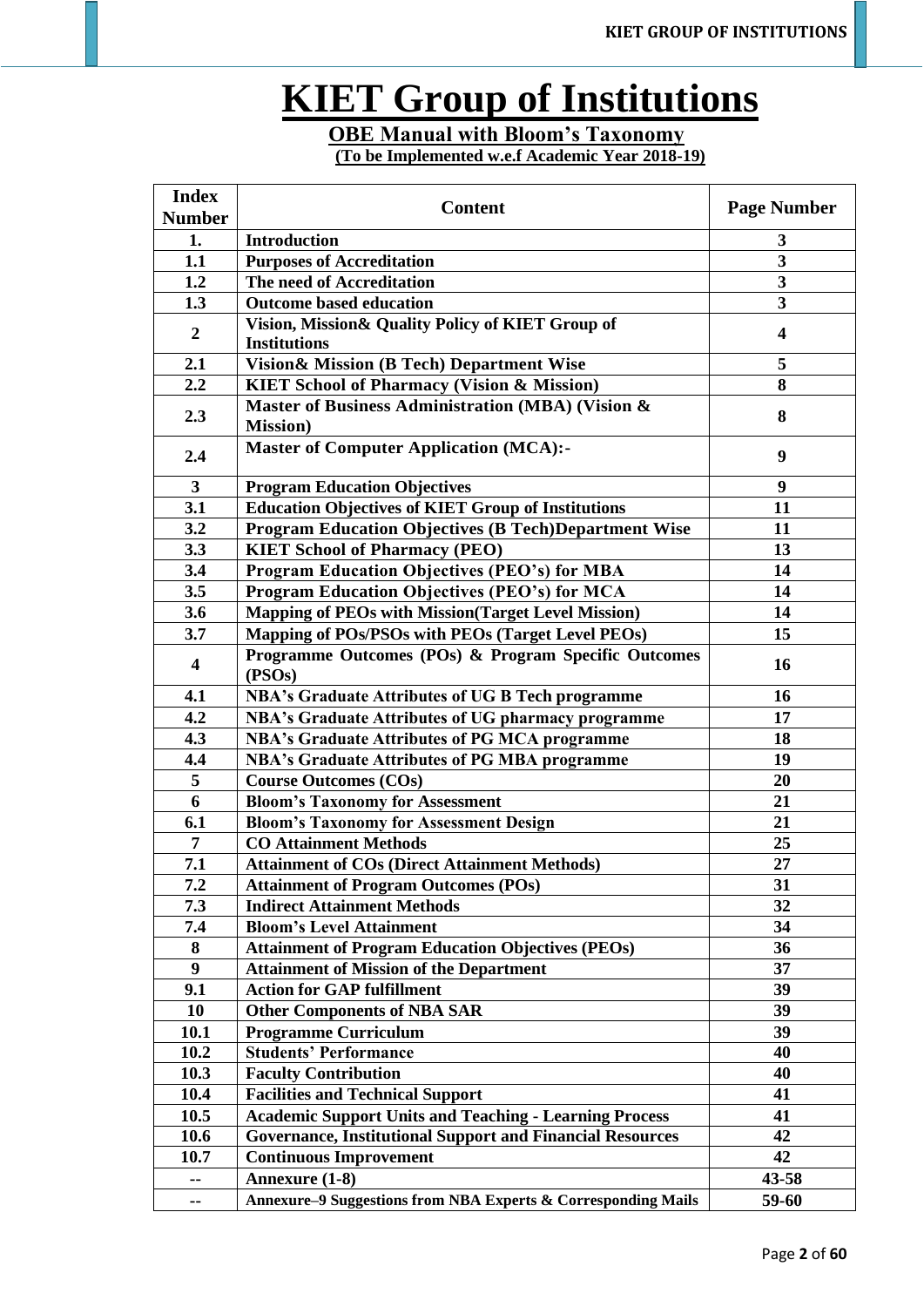# **1. Introduction**

Education plays a vital role in the development of any nation. NBA has been setup to help all participating Institutions assess their performance vis-à-vis set parameters. NBA accreditation is a quality assurance scheme for higher technical education. It is open to all Institutions in Engineering and Technology, Management, Architecture, Pharmacy, Hotel management and Catering Technology, Town and Country Planning, Applied Arts and Crafts in India which provide technical education to students. Accreditation is a process of quality assurance and improvement. Accreditation provides quality assurance that the academic aims and objectives of the Institution are honestly pursued and effectively achieved by the resources currently available, and that the Institution has demonstrated capabilities of ensuring effectiveness of the educational programme(s), over the validity period of accreditation.

### **1.1 Purposes of Accreditation: -**

The purpose of the accreditation by NBA is to promote and recognize excellence in technical education in colleges and universities—at both the undergraduate and post graduate levels through specialized accreditation. Institutions, students, employers, and the public at large all benefitted from the external verification of quality provided through the NBA accreditation process. They also benefited from the process of continuous quality improvement that is encouraged by the NBA's developmental approach to promoting excellence in technical education.

### **1.2 The Need of Accreditation: -**

Accreditation of educational Institutions/programmes is a global practice and its need has been felt by various developing and developed countries for one or more of the following purposes. Funding decisions State recognition of qualification/ certification of professionals Accountability of Institutions to stakeholders Encouraging self-improvement initiatives by Institutions Quality assurance of educational programme Accreditation may be summarized as a process, based on professional judgment, for evaluating whether or not an educational Institution or programme meets specified standards of educational quality. Its primary purpose is to assure prospective students and public that graduates of an Institution, conducting various programmes, have achieved a minimum level of competence in their chosen fields of study, thus serving as a form of consumer protection. In many countries, accreditation is the legal responsibility of ministry of education or other governmental agencies.

### **1.3 Outcome Based Education**:-

OBE is student centred instruction that focuses on measuring student performance on the basis of outcomes. Outcome based accreditation – focus remains on evaluation of outcomes of the program, though Input and Output parameters are also important. That means focus will have to be on Understanding fundamentals very well and learning new skills/competencies that would enable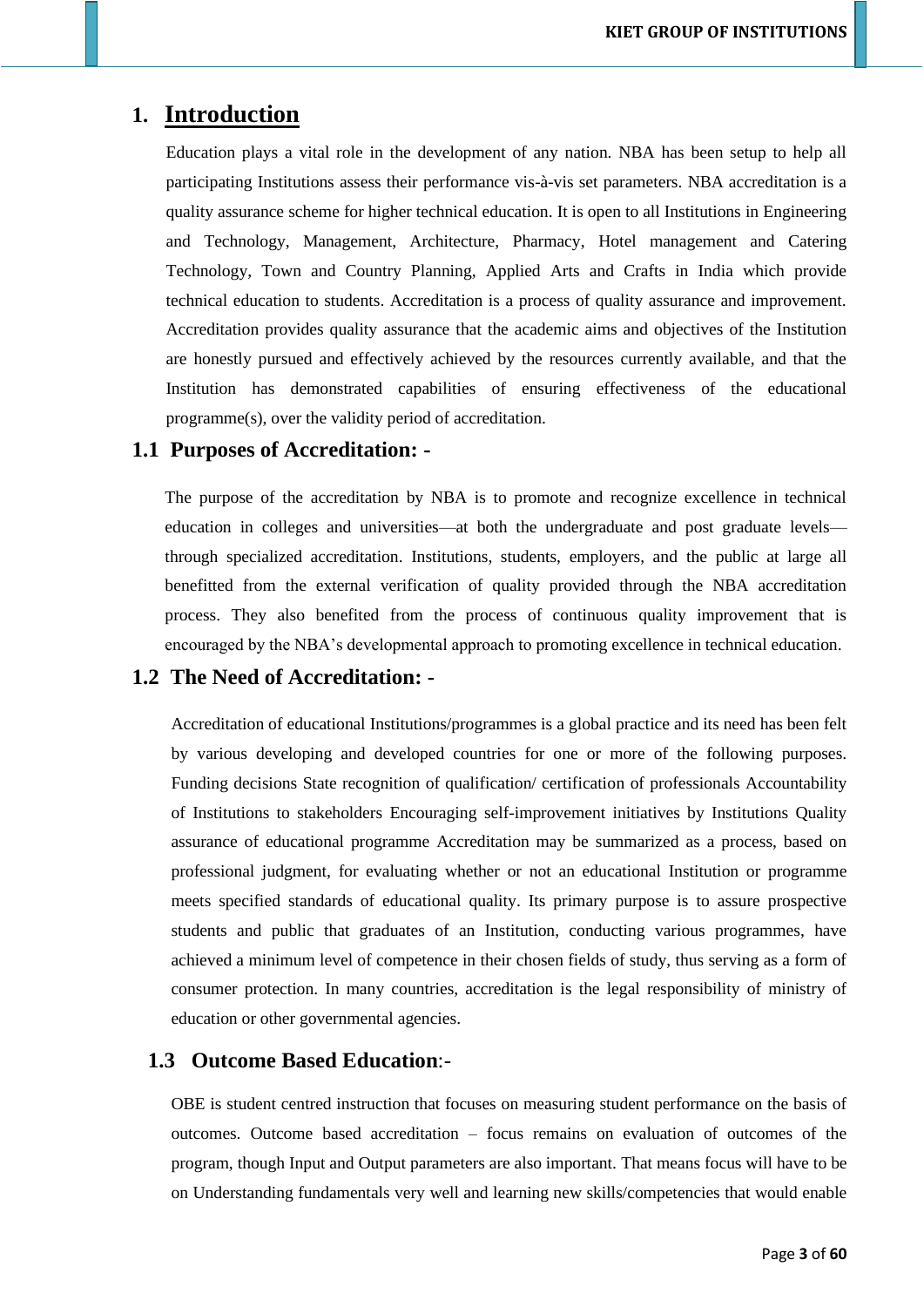individuals to cope with the demands of the rapidly changing workplace. Prepare global engineers who will have to solve problems and shoulder challenges which are not even known today!! Mission statements are essentially the means to achieve the vision of the institution. For example, if the vision is to create high-quality engineering professionals, then the mission could be to offer a well-balanced programme of instruction, practical experience, and opportunities for overall personality development. Vision is a futuristic statement that the institution would like to achieve over a long period of time, and Mission is the means by which it proposes to move toward the stated Vision.



# **2. Vision, Mission& Quality Policy of KIET Group of Institutions**

#### **Vision**

To achieve excellence in technical education and create competent professionals for industry & Socio-economic development to meet National and International Needs.

### **Mission**

- To achieve academic excellence in technical education through innovative teaching-learning process.
- To provide strong fundamental  $\&$  conceptual knowledge with essential skills to meet current  $\&$ future needs.
- To build strong industry academia connects through industrial  $\&$  socially relevant projects.
- To inculcate right human values and professional ethics.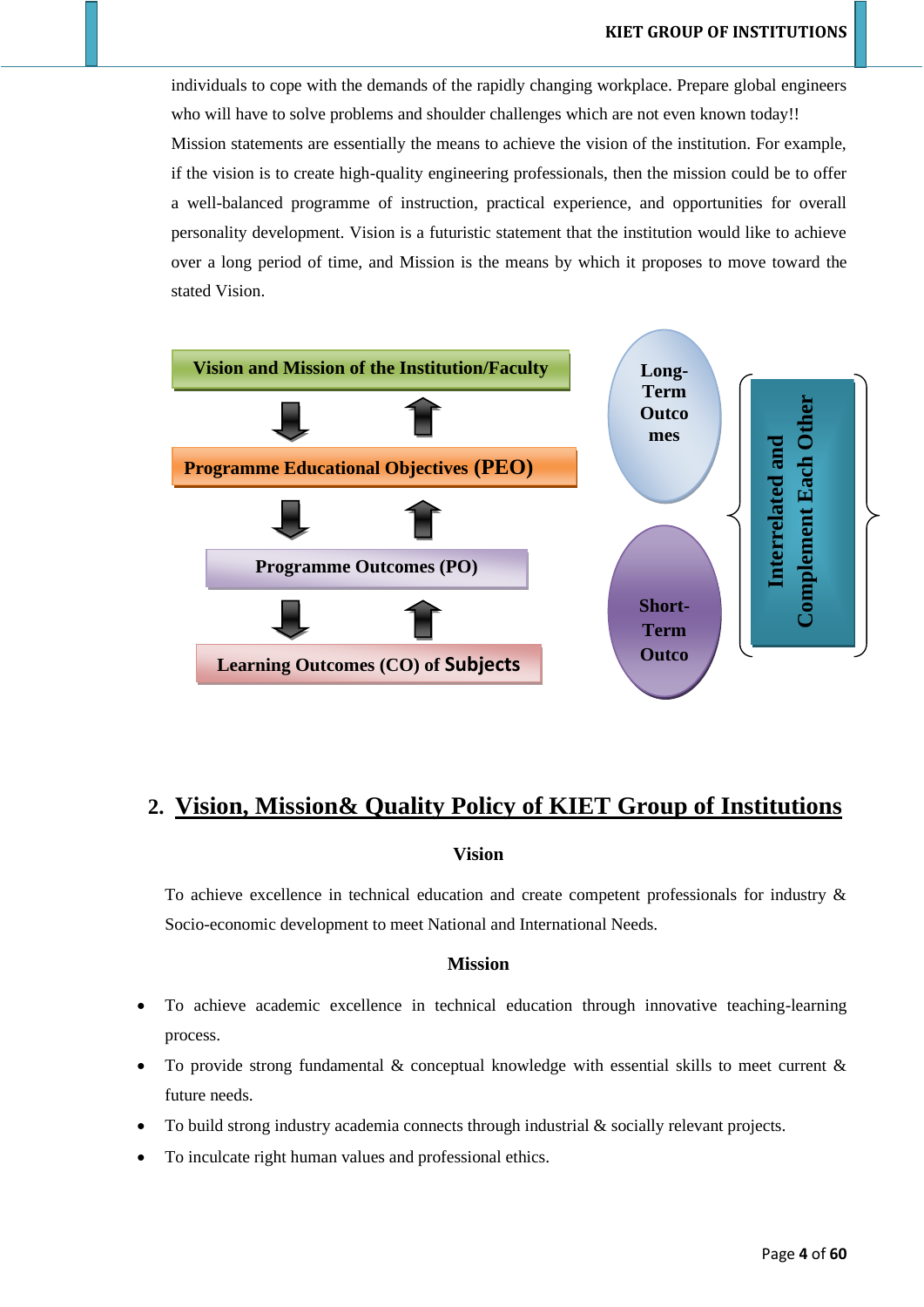### **Quality Policy**

Committed to achieve the status of preferred destination among the students by continually improving the quality of education.



### **2.1 Vision& Mission (B.Tech) Department wise: -**

### **Applied Science:-**

### **Vision**

To establish this department as a base for other department's success and rally round inscribing Institution as a brand name in the country and in global arena. The long sightedness is of creating an indelible mark in the minds of the students for their conceptual approach to look forward towards the Department.

### **Mission**

- To propel the department and personnel attached on the path of eternal success
- To accomplish the aim, make short goals to reach to the zenith.
- To refine students by instilling in them zeal to learn and adapting oneself in constantly updating new world of technology.
- To chisel the knowledge of the students through exposure of new techniques.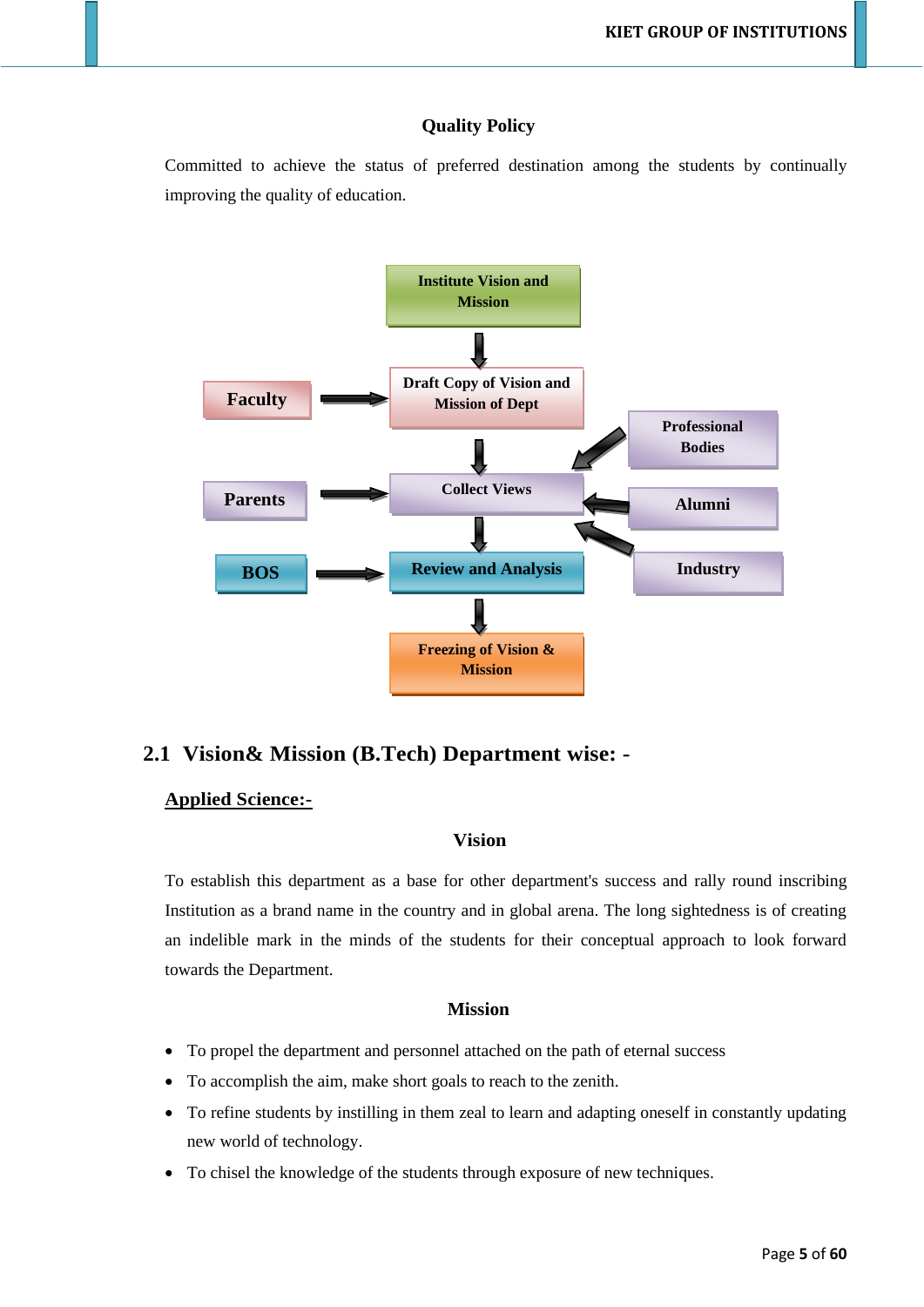### **Computer Science & Engineering Department: -**

### **Vision**

To excel in Computer Science & Engineering and making professionals on global front through efficient technical education with socio-economic values.

#### **Mission**

- To achieve a distinguished position in Computer Science & Engineering through innovative teaching learning methods.
- To develop strong fundamentals and habit of life-long learning in students to fulfil the needs of Industry and society.
- To produce competent and capable computer science engineering professionals and to inculcate spirit of ethical values.
- To develop the good communication and leadership skill.

### **Information Technology Department:-**

#### **Vision**

To achieve excellence in the field of Information Technology and create competent professionals for industry and socio-economic development to meet global challenges.

### **Mission**

- To offer world class education in Information Technology through dynamic teaching learning process.
- To produce highly competent and technologically capable professionals to satisfy the needs of academia, industry and society.
- To inculcate lifelong learning abilities to understand, analyse, formulate and solve the real life problems by applying information technology skills.
- To impart professional values in view of ethical, ecological and economic context.

### **Electronics & Communication Engineering Department:-**

### **Vision**

To become a leading center of excellence in the technical education of Electronics & Communication Engineering and create competent professionals in thrust areas for the development of society and nation.

#### **Mission**

• To educate the students with the state of the art technologies through innovative teachinglearning process.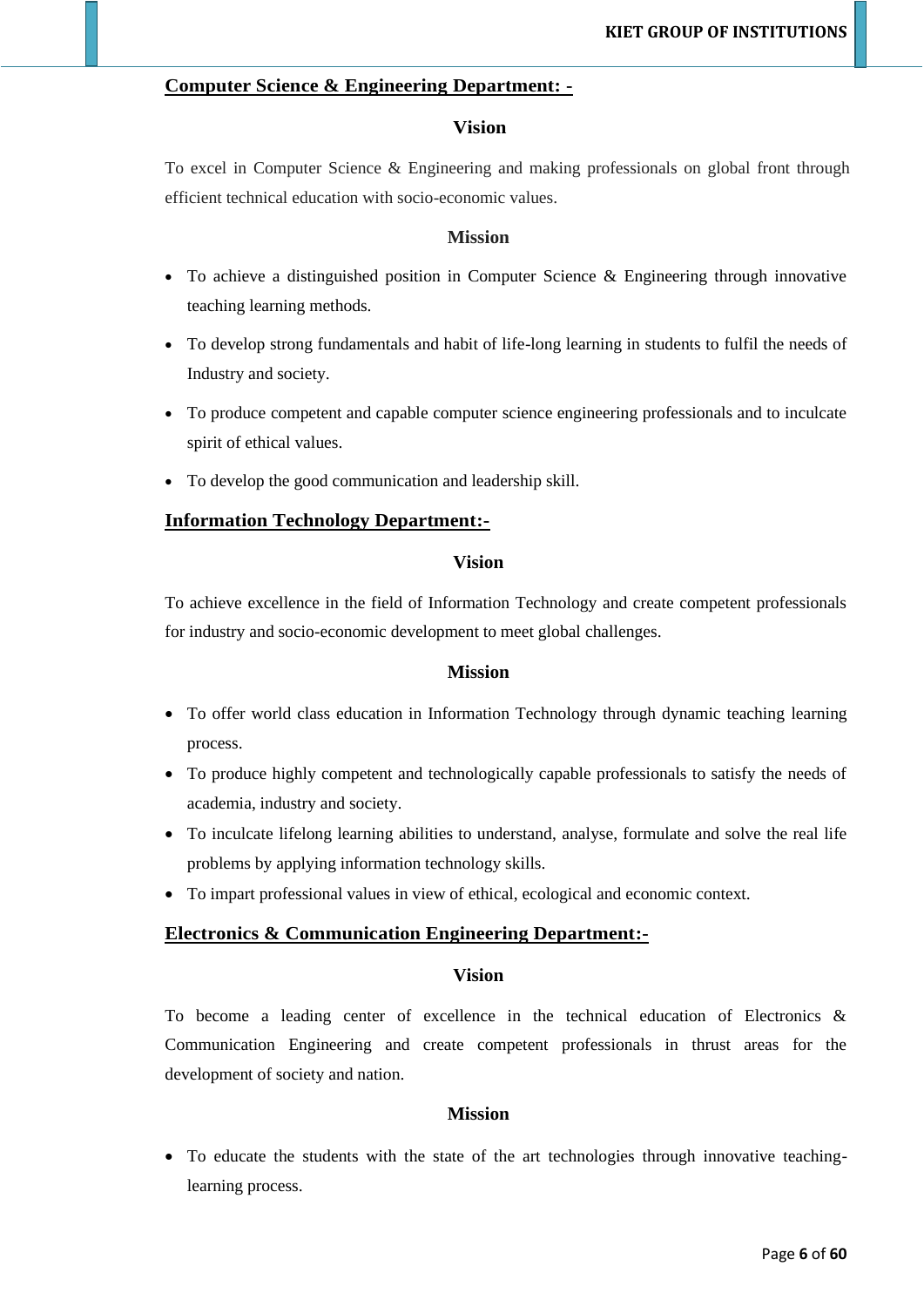- To enable the graduates to develop the skills required to solve complex real time problems using tools and techniques of Electronics & Communication Engineering practice.
- To develop the spirit of innovation and creativity by collaborating with industries and research establishments to fulfil the needs of society.
- To practice high standards of human values, professional ethics and accountability.

#### **Mechanical Engineering Department:-**

#### **Vision**

The Department strives to be recognized at National and International level for creating competent professionals with outstanding technical knowledge in advanced field of Mechanical Engineering and research.

### **Mission**

- To provide high quality technical education to the students and improving their skills through ICT based teaching learning process so that their employability is enhanced.
- To develop linkage with industry to achieve excellence in research and consultancy practices.

#### **Electrical & Electronics Engineering Department:-**

### **Vision**

To achieve excellence in imparting education in the field of electrical and electronics engineering by creating competent professionals for Industry &Socioeconomic development to meet National and International needs.

#### **Mission**

To provide students with supportive environment that facilitates learning to solve the problems in the field of electrical and electronics engineering and to prepare them to be successful and ethical human beings as well as professionals as they move to industry, academia and other professions.

#### **Electronics& Instrumentation Engineering Department:-**

### **Vision**

To become a leading center of excellence in field of instrumentation& industrial automation with embedded designing and create world class professionals in thrust areas for the development of society and nation.

#### **Mission**

• To produce quality and value based in vogue education in the field of instrumentation, control, electronics, embedded designing and industrial automation.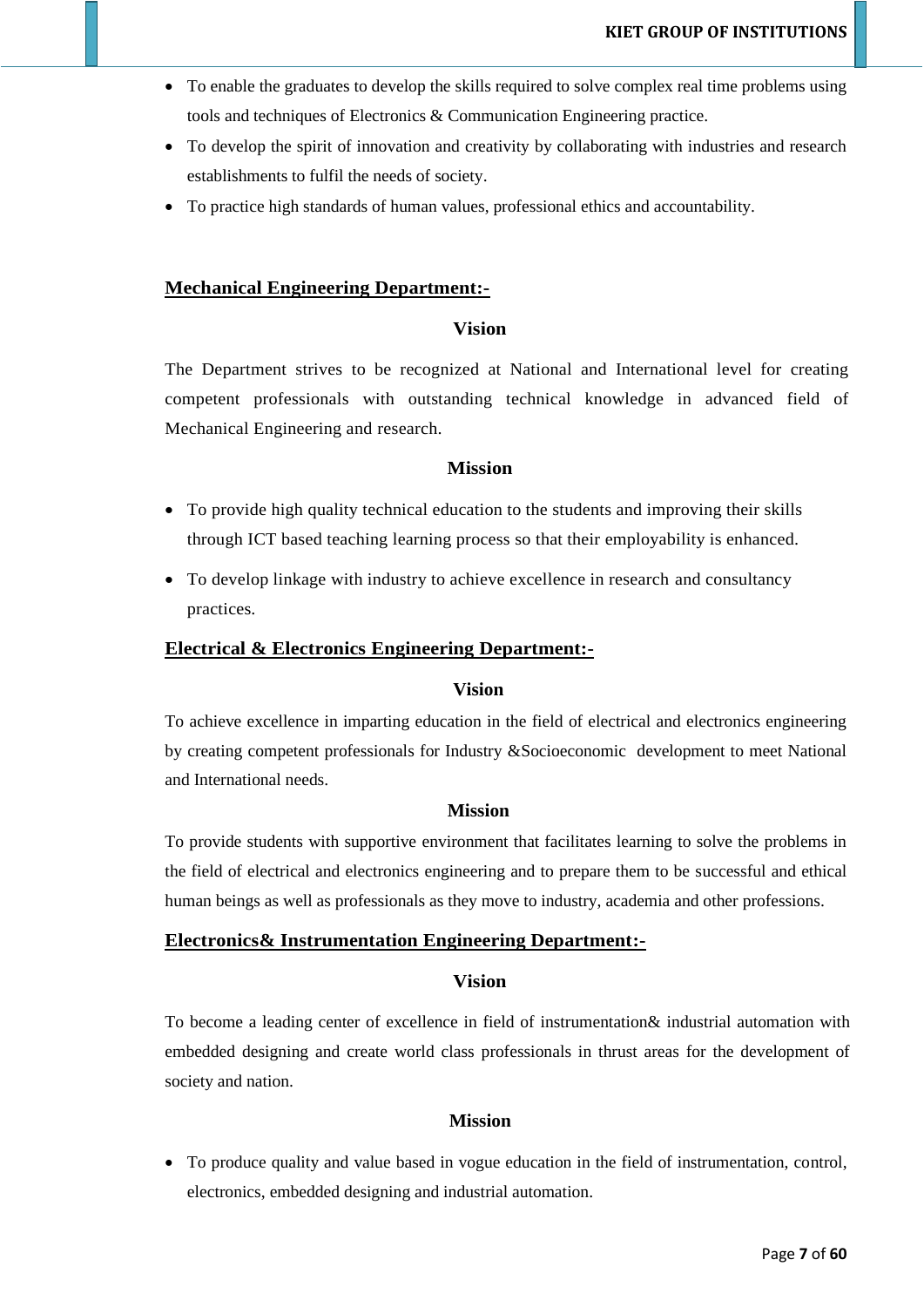- To mould the students to be excellent industry centric instrumentation engineers with adequate governance skills.
- To inculcate the spirit of imagination , synthesizing analytical competence, scientific intellect, business competency and entrepreneur skills.

### **Civil Engineering Department:-**

### **Vision**

To excel in technical education in field of Civil Engineering to create competent professionals with Socio-economic values to meet requirements at National & International level.

### **Mission**

- To achieve a distinguished position in technical education of Civil Engineering through innovative teaching learning methods.
- To develop strong fundamentals, skills and attitude of the lifelong learning in students to fill the current and future needs of industry to serve the society efficiently.
- To produce competent and capable Civil Engineering professional through industry academic stimulus.
- To develop the good communication and leadership skill with spirit of ethical values.

### **2.2 KIET School of Pharmacy:-**

### **Vision**

To excel in technical education in the field of pharmaceutical science and technology and to create competent pharmaceutical professionals with socio-economic values to meet the requirements at national and international level.

### **Mission**

- To achieve distinguished position in technical education of pharmaceutical science and technology through innovative teaching, learning and using ICT effectively.
- To provide strong fundamentals and conceptual knowledge with essential sills to cater the need of pharmaceutical industry, profession and society as a whole.
- To produce competent and capable pharmaceutical science and technology professionals through industry academia collaboration.
- To develop the good communication and leadership skills with spirit of professional ethics and values.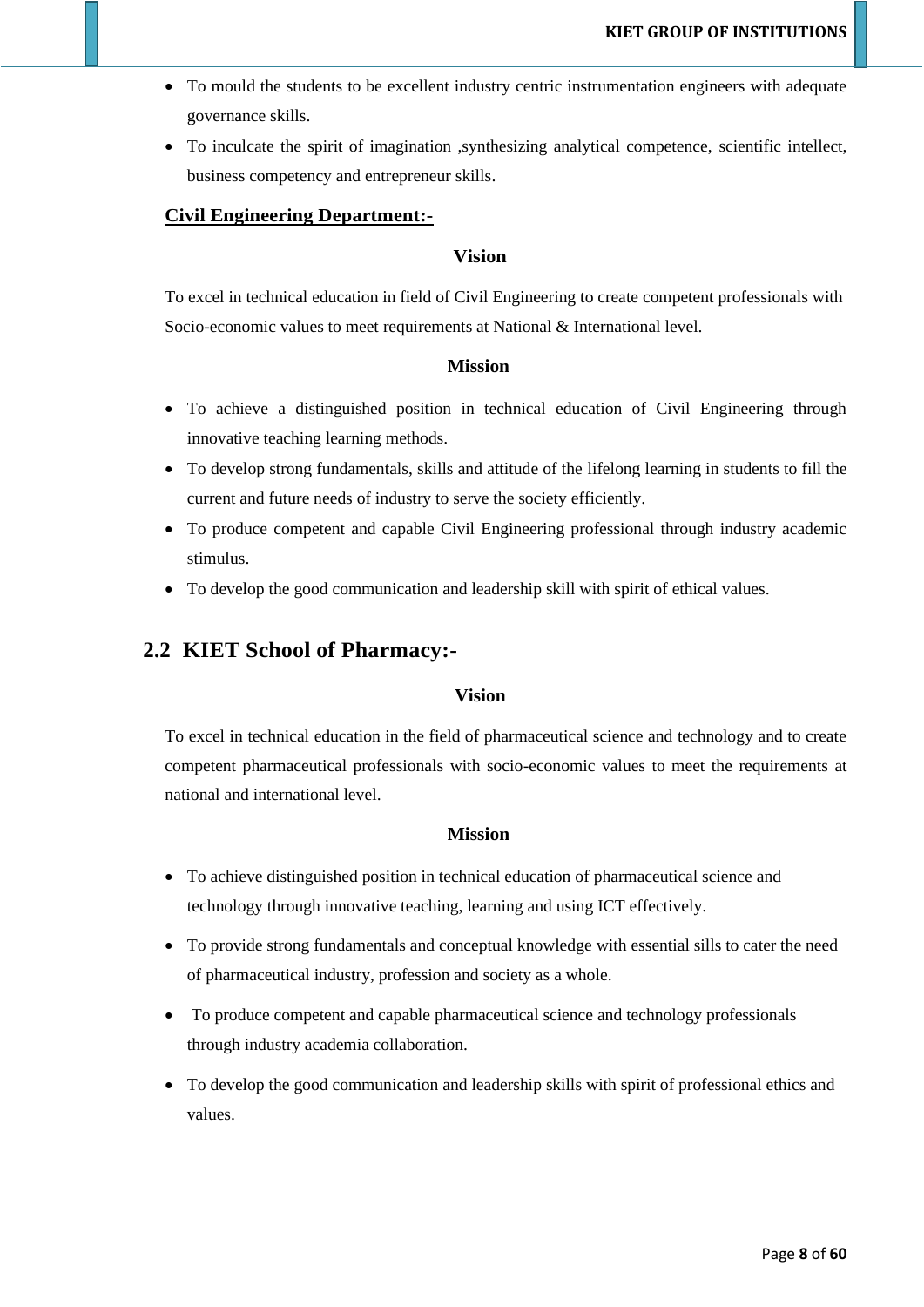### **2.3 Master of Business Administration (MBA):-**

### **Vision**

To attain excellence in management education and create competent managers who serve as a valuable resource for industry & society both nationally and internationally.

### **Mission**

- To achieve academic excellence in the field of management through advanced teaching learning process.
- To imbibe professional ethics through value based education.
- To encourage analytical thinking for continuous improvement.
- To produce competent managers for industry, academics, entrepreneurship and other profession.

### **2.4 Master of Computer Application (MCA):-**

### **Vision**

The vision of the department is to achieve excellence, be a leader in the field of computer applications, to nurture students by inculcating knowledge for contribution in Industry and Socioeconomic development to meet global challenges.

### **Mission**

- To offer state-of-art education in Computer Science and Applications.
- To provide strong conceptual foundation complemented with extensive practical training.
- To inculcate value-based, socially committed professionalism to the cause of overall development of students and faculty.

**Note: - After formation of Vision & Mission of the institute, approval will be taken from Chairman forwarded by Director's Office. At department level approval will be taken from Director/Chairman.**

# **3. Program Education Objectives**

**Program Education Objectives (PEO's)** of the program seeking accreditation may form 3 to 5 PEOs. All the departments will finalise the PEO's program wise, branch wise with the help of department BoS (Particular Program) and after finalising of the PEOs by departments will take approval from Director/Dean.

- The PEOs should be consistent with the mission of the institution.
- All the stakeholders **(Students, Faculty, Industry, Employer, Parents, Society and Government)** should participate in the process of framing PEOs. ( Different surveys to be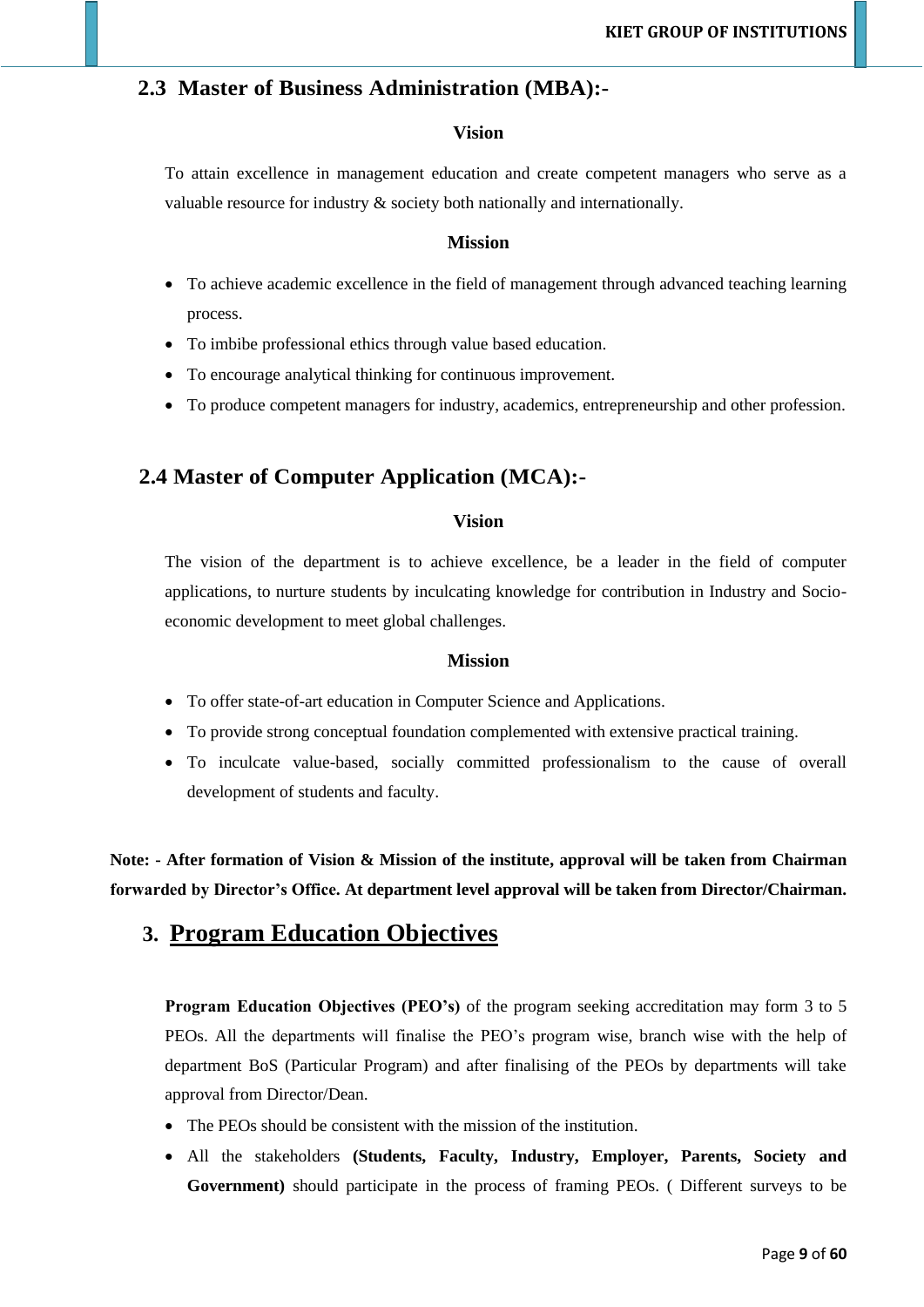conducted from stake holders & analysed for the formation of PEO's AT DEPARTMRNT LEVEL)

- PEO's should be based on the needs of the stakeholders.
- PEO's should be achievable by the programme.
- PEO's should not be too narrow and similar to the PO's.
- The number of PEOs should be manageable.
- The programme shall demonstrate how the PEOs are aligned with the mission of the department /institution.
- The PEOs are reviewed periodically based on feedback of the programme's various stakeholders.
- **The department PEOs will be formed by Department BoS & final draft will be forwarded to Director's office for final approval.**

**Note: - Survey Forms Attached as Annexure from 1 to 7 (1. Curriculum Feedback Survey, 2. Graduate Exit Survey, 3. Alumni feedback Survey, 4. Employer Feedback Survey, 5. Society Opinion Survey, 6. Parents Opinion Survey, 7. Industry Opinion Survey)**

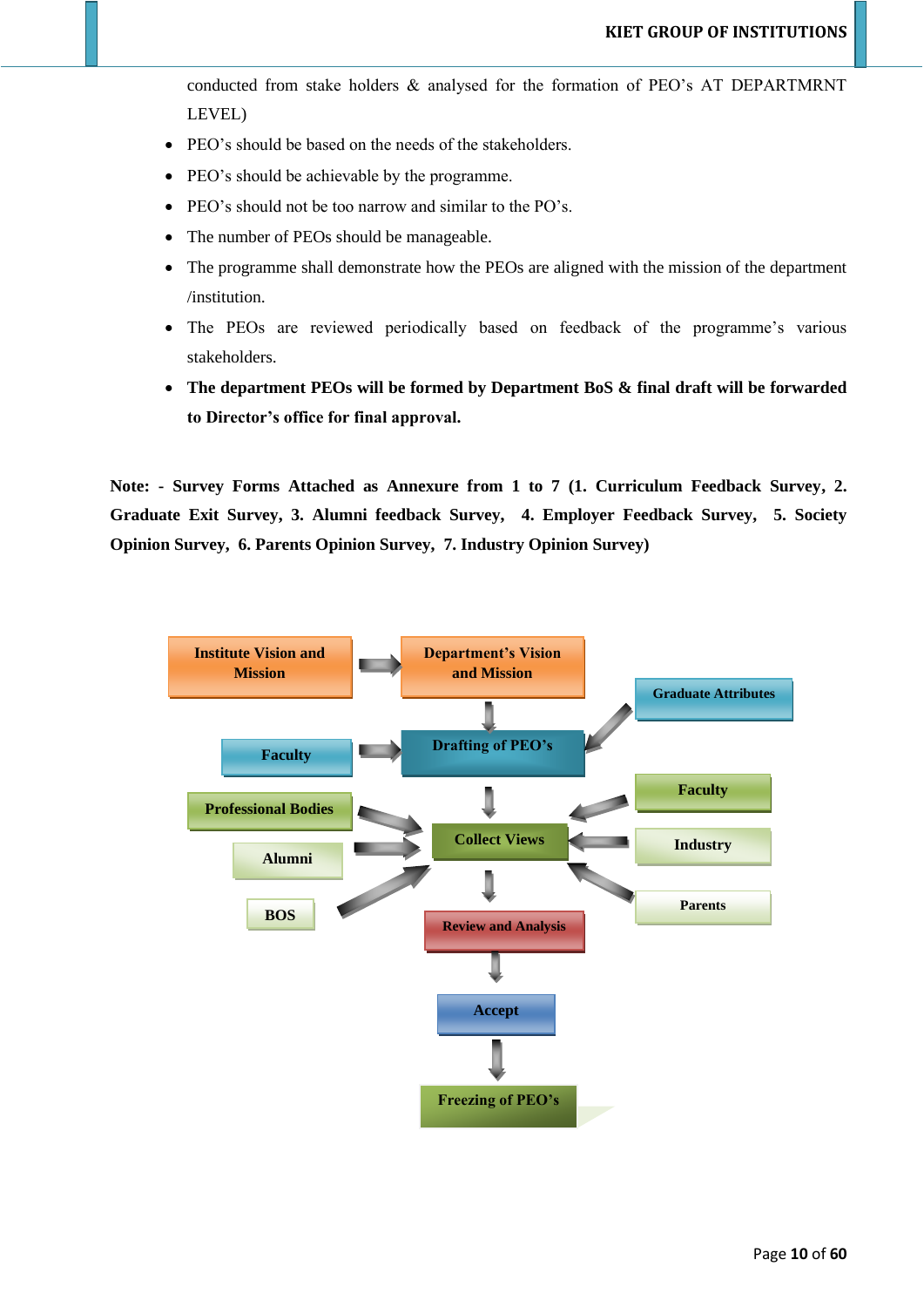### **3.1 Education Objectives of KIET Group of Institutions:-**

- I. To provide high standard of technical, management & professional knowledge through quality education.
- II. To provide a high quality education in various disciplines of engineering, management & other programmes by conducting effective teaching learning sessions  $\&$  co-curricular activities.
- III. To encourage the students to attain excellent technical& management skills obtained through contextual analysis, critical thinking, quantitative reasoning and acquiring knowledge through various e-learning processes.
- IV. To develop life-long learning skills that allow them to be adaptive & responsive to changes in society, technology, and the environment, as well as career demands.

**Note: - On the basis of above mentioned education objectives all departments will form their PEO'S (Program Education Objectives).**

### **3.2 Program Education Objectives (B.Tech) Department wise:-**

### **Computer Science & Engineering Department:-**

- I. To apply the knowledge of computer science and engineering necessary to formulate, analyse and solving engineering problems and making them employable/capable for higher studies and able entrepreneur.
- II. To automate the real time applications designing software and hardware systems using modern tools and techniques with full competencies.
- III. To develop the good communication skills (verbal and written), conducive interpersonal attitude and able leadership qualities.
- IV. To provide quality and worthy services towards their profession and to render with social and ethical values.
- V. To inherit the attitude of lifelong learning to higher studies, research and latest technological advancement.

### **Information Technology Department:-**

- I. To enrich students with fundamental knowledge, effective computing, problem solving, and communication skills enable them to have successful career in Information Technology.
- II. To enable students in acquiring Information Technology's latest tools, technologies and management principles to give them an ability to solve multidisciplinary engineering problems.
- III. To impart students with ethical values and commitment towards sustainable development in collaborative mode.
- IV. To imbibe students with research oriented and innovative approaches which help them to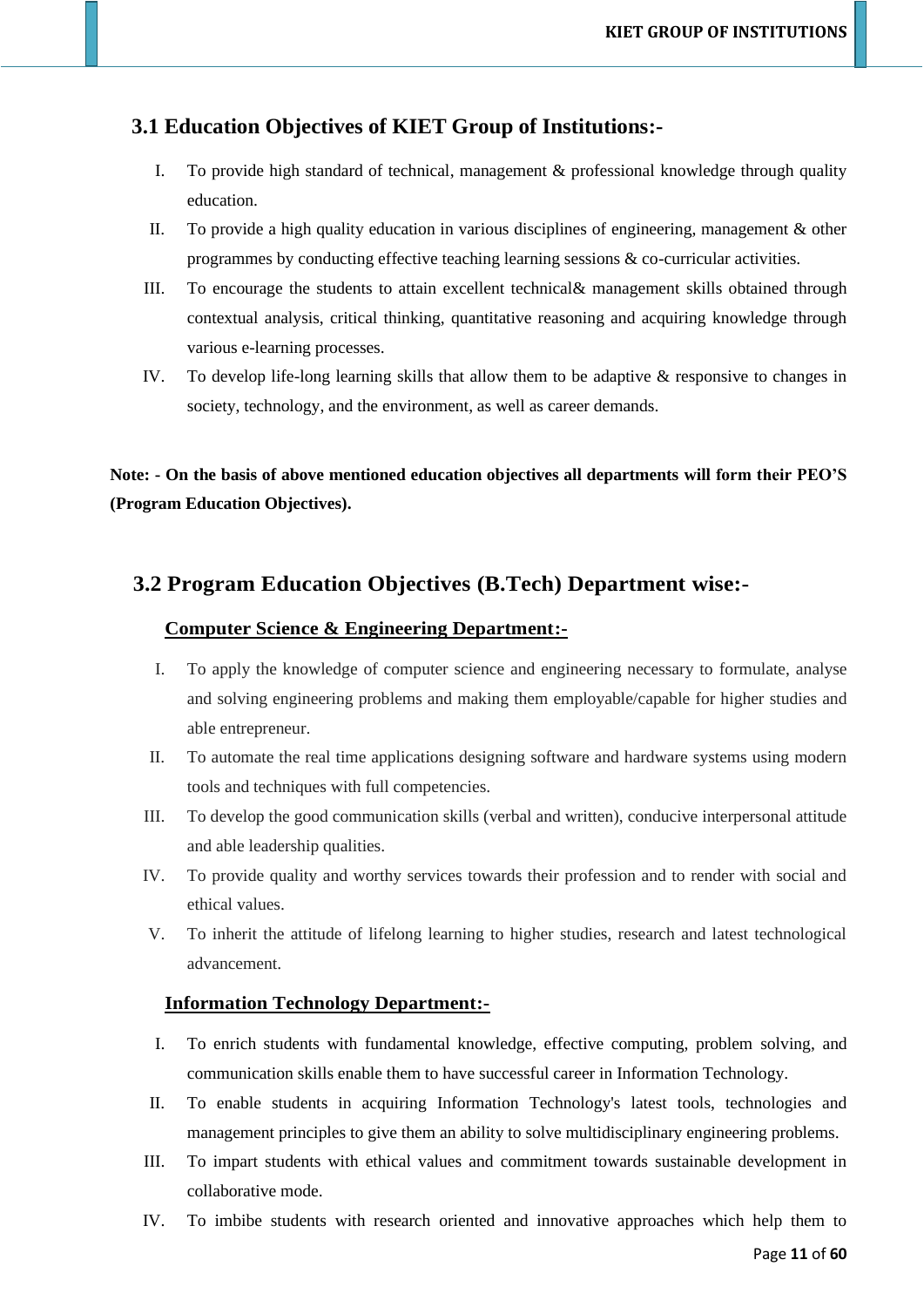identify, analyse, formulate and solve real life problems and motivates them for lifelong learning.

V. To empower students with leadership quality and team building skills that prepare them for employment, entrepreneurship and to become competent professionals to serve societies and global needs.

#### **Electronics & Communication Engineering Department:-**

- I. Acquire fundamental knowledge of Electronics & Communication Engineering to become employable and capable of pursuing higher studies.
- II. Have sound foundation required to develop hardware & software solutions necessary for analysis, design and implementation of modern Electronics & Communication Engineering systems.
- III. Develop effective communication skills and interpersonal behaviour to become a cooperative team member and able leader.
- IV. Provide quality and worthy service towards their profession with societal and ethical values.
- V. Inculcate the habit of life-long learning needed for higher studies and research and continue to develop new methodologies and technologies.

### **Mechanical Engineering department:-**

- I. To prepare the students to excel in industry/technical profession through quality education.
- II. To build a sound foundation in science, mathematics and management principles to enable the students to grasp the core concepts of mechanical engineering.
- III. To inculcate high professional and ethical attitude in students along with strong communication skills, multitasking approach and team spirit.
- IV. To enhance student's ability to analyse real life problems and provide viable solutions with design and developments of socially relevant projects.
- V. To create conducive environment for the students through strong industry academia connect and habit of lifelong learning using latest and advanced technological tools.

### **Electrical & Electronics Engineering Department:-**

- I. To educate students in mathematical, scientific, electrical and electronics engineering concepts necessary to formulate, analyze and solve engineering problems faced by society.
- II. To prepare students to communicate effectively, work harmoniously in teams with professional ethics and learn to adopt an integrated approach to problems in the field of electrical and electronics engineering by using latest and advanced technology tools.
- III. To prepare students to have broad understanding of the engineering and management principles and apply the acquired knowledge in solving complex and multidisciplinary engineering problems.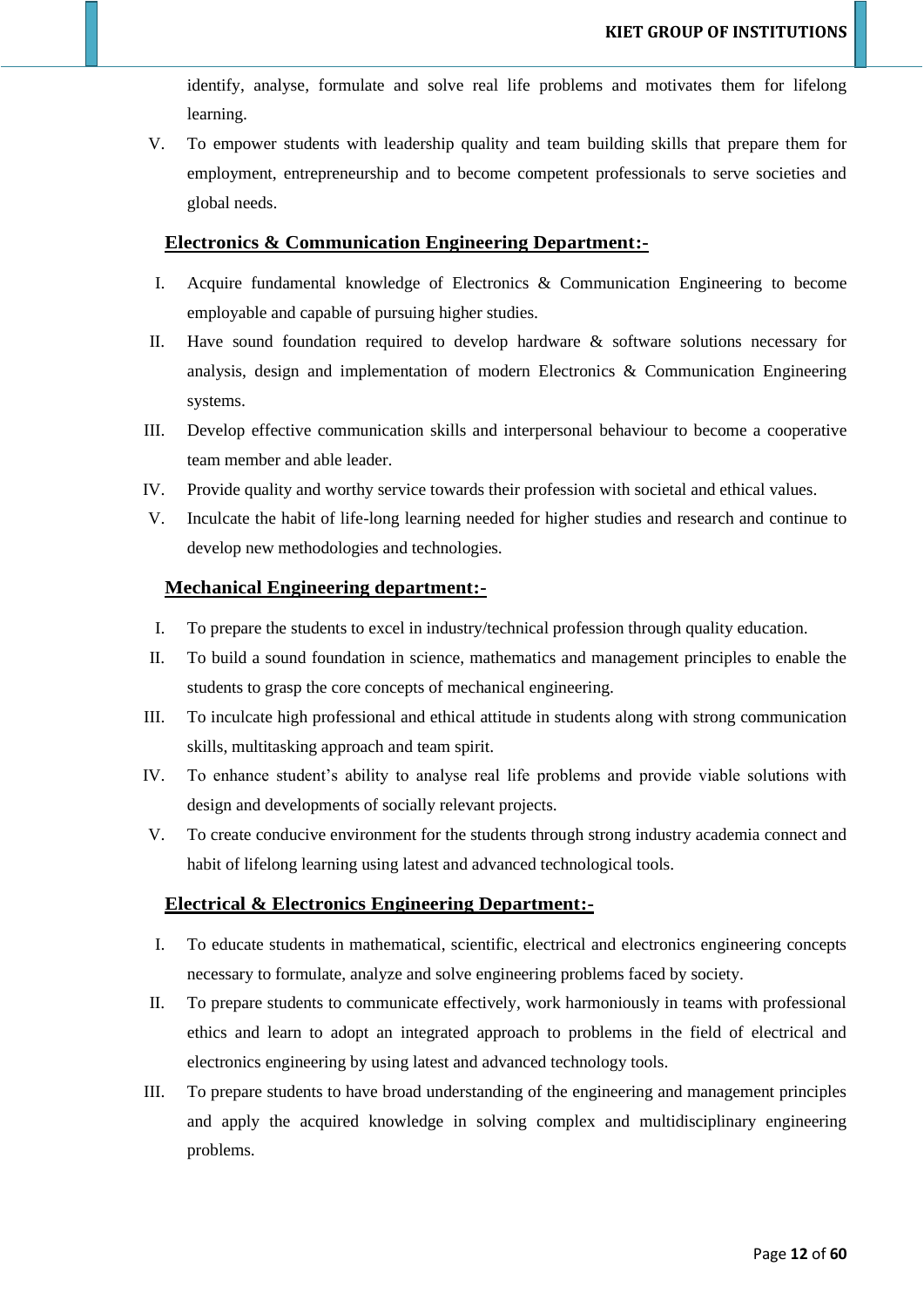- IV. To equip students with the knowledge to design and develop engineering solutions to the problems faced by society for its sustainable development with the help of environment friendly technologies.
- V. To inculcate the ability among the students to explore and learn by themselves, the changes taking place continuously in the field of engineering and technology as part of lifelong learning process.

### **Electronics& Instrumentation Engineering Department:-**

- I. To prepare students for employment in the core industrial/manufacturing sector.
- II. To prepare students for employment in research and development organizations.
- III. To prepare students for employment in Automation & IT/ITES (IT Enabled Service industry.
- IV. To prepare students for higher studies in Engineering and Management.
- V. To prepare students for Entrepreneurship in the long run

### **Civil Engineering department:-**

- I. To apply the knowledge of Civil Engineering necessary to formulate, analyse and solving engineering problems and making them employable, capable for higher studies and able entrepreneur.
- II. To automate the construction industry using modern tools and techniques with full competencies.
- III. To develop good communication skills (verbal and written), conducive interpersonal attitude and able leadership qualities.
- IV. To provide quality and worthy services towards their profession and render them with social and ethical values.
- V. To inherit the attitude of lifelong learning to higher studies, research and latest technology advancement

### **3.3 KIET School of Pharmacy:-**

- I. To prepare the students to excel in pharmaceutical industry and profession through quality and innovative teaching learning process.
- II. To build a sound foundation in science, mathematics and management principles to enable the students to grasp the core concepts of pharmaceutical science and technology.
- III. To inculcate high professional and ethical attitude in students along with strong communication skills, multi- tasking approach and team spirit.
- IV. To enhance student's ability to analyze real life problems and provide viable solutions with design and developments of socially relevant projects.
- V. To create a conducive environment for the students through strong industry academia partnership and practice of life-long learning using latest and advanced technological tools.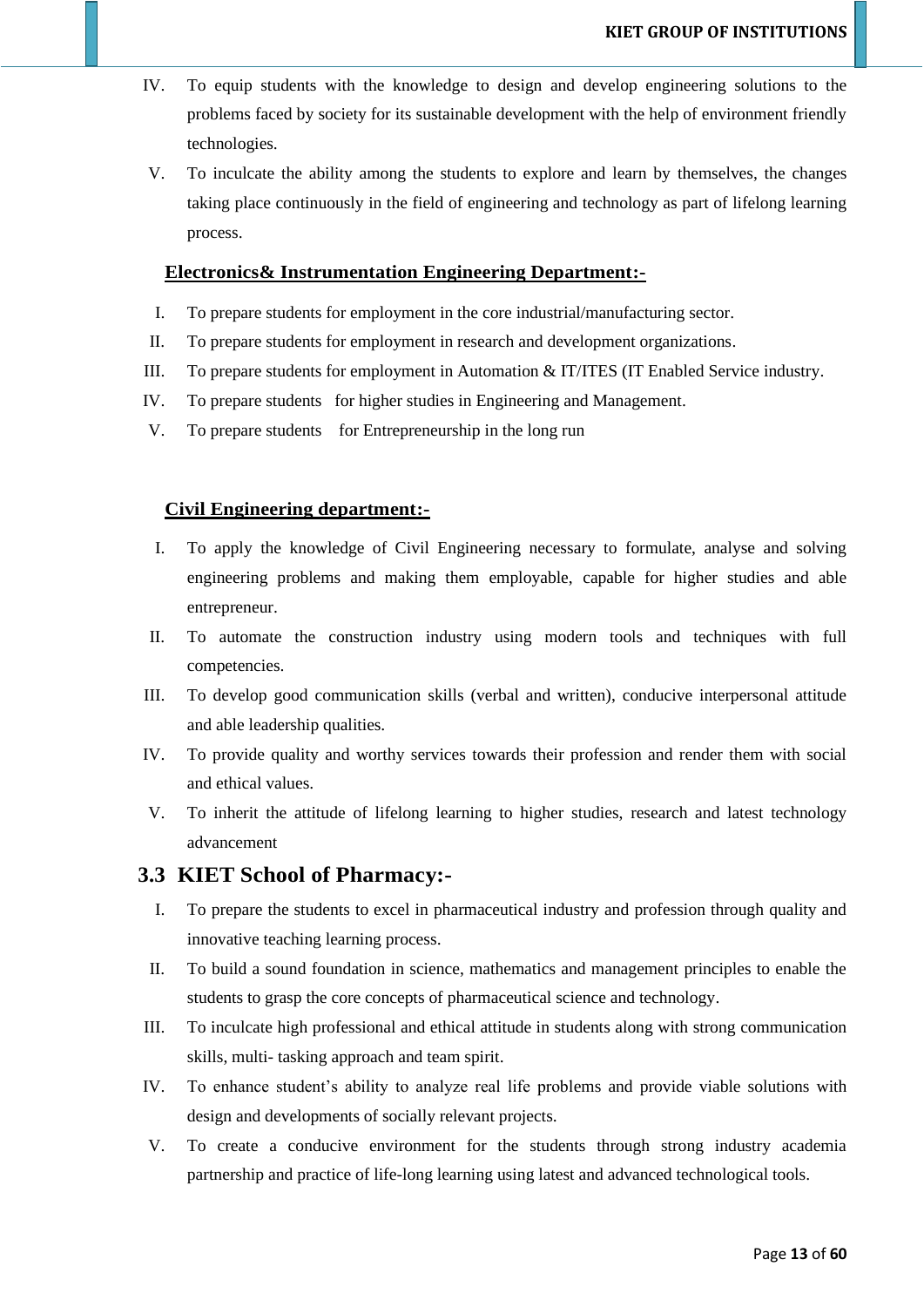### **3.4 Program Education Objectives (PEO's) for MBA:-**

- I. Students will be able to attain a general level of competence in management to act with creative, innovative and entrepreneurial potential using management tools.
- II. Students will be able to adapt to rapidly changing environment and become responsible and value driven citizens committed to themselves, co-workers, organization, the society and the Nation for sustainable development.
- III. Students will be able to demonstrate strong interpersonal communication, multi-disciplinary teamwork and leadership skills to enable them to fulfil professional responsibilities.
- IV. Students will be able to possess professional competence to be involved in quality research and lifelong learning for continuous growth and development.

### **3.5 Program Education Objectives (PEO's) for MCA:-**

- I. To build sound foundation in mathematical, computer science and application concepts necessary to formulate, analyze and solve computer application problems faced by society.
- II. To communicate effectively, work harmoniously in teams with professional ethics and learn to adopt an integrated approach to solve problems using good analytical, design and implementation skills.
- III. To create conducive environment for the students who will contribute to society as decisive, expressive, ethical and responsible citizens with proven expertise.
- IV. To enrich students with effective communication skills, documentation skills, financial management skills and practices to give them an ability to solve multidisciplinary problems.
- V. To empower students with team building skills and leadership qualities that prepares them for employment, entrepreneurship and competent professionals to serve society and as per global needs.

### **3.6 Mapping of PEOs with Mission (Target Level Mission)**

| <b>PEOs / Mission</b>       | M1 | M2 | M3 | M4 |
|-----------------------------|----|----|----|----|
| PEO <sub>1</sub>            |    |    |    |    |
| PEO <sub>2</sub>            |    |    |    |    |
| PEO <sub>3</sub>            |    |    |    |    |
| PEO <sub>4</sub>            |    |    |    |    |
| PEO <sub>5</sub>            |    |    |    |    |
| <b>Target Level Mission</b> |    |    |    |    |

 **Note: - Target level of Mission Identified.**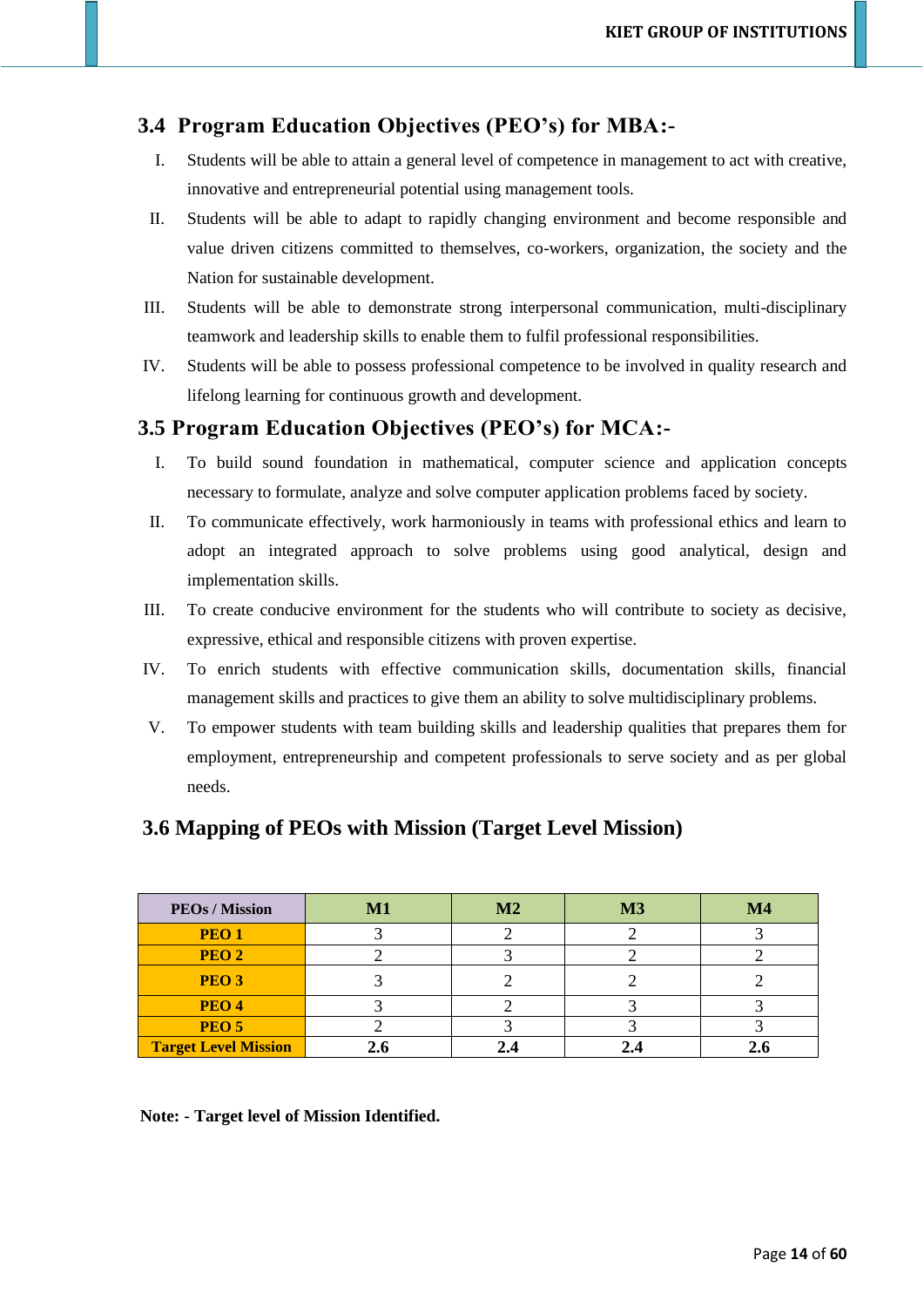| PO                       |                |                | <b>PEO</b> (Mapping) |                                  |                |  |
|--------------------------|----------------|----------------|----------------------|----------------------------------|----------------|--|
|                          | <b>PEO-1</b>   | <b>PEO-2</b>   | <b>PEO-3</b>         | <b>PEO-4</b>                     | <b>PEO-5</b>   |  |
| <b>PO-1</b>              | 3              | $\overline{2}$ |                      | $\overline{2}$<br>$\overline{2}$ |                |  |
| <b>PO-2</b>              | 3              | $\sqrt{2}$     | $\mathfrak{Z}$       | $\overline{2}$                   | 3              |  |
| <b>PO-3</b>              | 3              | $\mathbf{1}$   | $\overline{2}$       | $\overline{2}$                   | 3              |  |
| <b>PO-4</b>              | 3              | 1              | $\overline{2}$       | $\overline{2}$                   | $\overline{2}$ |  |
| <b>PO-5</b>              | $\sqrt{2}$     | $\mathbf{1}$   | $\sqrt{2}$           | $\overline{2}$                   | 3              |  |
| <b>PO-6</b>              | $\overline{c}$ | $\overline{2}$ | $\mathfrak{Z}$       | $\overline{2}$                   | 3              |  |
| <b>PO-7</b>              | $\mathbf{1}$   | 3              | $\overline{2}$       | $\mathbf{1}$                     | $\overline{2}$ |  |
| <b>PO-8</b>              | 1              | 3              | 1                    | $\mathbf{1}$                     | $\overline{2}$ |  |
| <b>PO-9</b>              | $\overline{2}$ | $\mathfrak{Z}$ | $\overline{2}$       | $\overline{2}$                   | $\overline{2}$ |  |
| $PO-10$                  | $\overline{2}$ | 3              | $\overline{2}$       | 3                                | $\overline{2}$ |  |
| <b>PO-11</b>             | $\overline{2}$ | 3              | $\overline{2}$       | $\overline{2}$                   | 3              |  |
| <b>PO-12</b>             | 3              | 3              | 3                    | $\overline{2}$                   | $\overline{2}$ |  |
| <b>PSO1</b>              | $\overline{2}$ | $\overline{2}$ | $\overline{2}$       | $\overline{2}$                   | $\overline{2}$ |  |
| PSO <sub>2</sub>         | $\overline{2}$ | $\overline{2}$ | $\overline{2}$       | $\overline{2}$                   | $\overline{2}$ |  |
| <b>Target Level PEOs</b> | 2.21           | 2.25           | 2.17                 | 2.5                              | 2.75           |  |

# **3.7 Mapping of POs/PSOs with PEOs (Target Level PEOs)**

 **Note: - Target level of PEOs identified**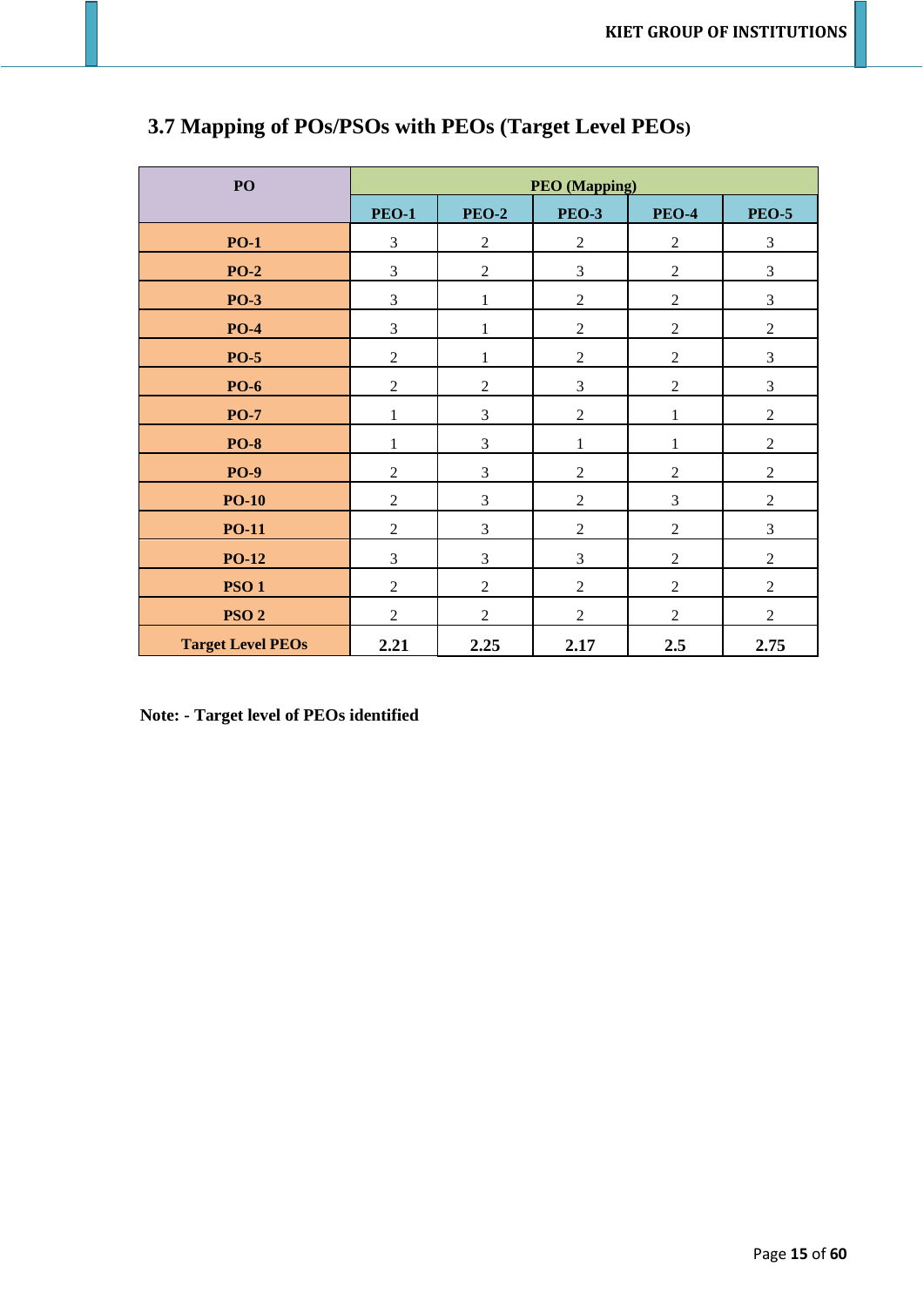### **4. Programme Outcomes (POs) & Program Specific Outcomes (PSOs)**

**POs-**Graduates Attributes (GAs) form a set of individually assessable outcomes that are the components indicative of the graduate's potential to acquire competence to practice at the appropriate level. The Graduates Attributes are exemplars of the attributes expected of a graduate from an accredited programme. NBA has defined the Graduate Attributes for each discipline (UG Engineering, PG Engineering, Diploma Engineering, UG and PG Pharmacy, MCA, MBA etc.). **PSOs - Program shall specify 2-4 program specific outcomes.**

### **4.1 NBA's Graduate Attributes of UG B Tech programme are as follows: -**

### **Engineering Graduates will be able to:** -

- **1. Engineering knowledge**: Apply the knowledge of mathematics, science, engineering fundamentals, and an engineering specialization to the solution of complex engineering problems.
- **2. Problem analysis**: Identify, formulate, review research literature, and analyze complex engineering problems reaching substantiated conclusions using first principles of mathematics, natural sciences, and engineering sciences.
- **3. Design/development of solutions**: Design solutions for complex engineering problems and design system components or processes that meet the specified needs with appropriate consideration for the public health and safety, and the cultural, societal, and environmental considerations.
- **4. Conduct investigations of complex problems**: Use research-based knowledge and research methods including design of experiments, analysis and interpretation of data, and synthesis of the information to provide valid conclusions**.**
- **5. Modern tool usage**: Create, select, and apply appropriate techniques, resources, and modern engineering and IT tools including prediction and modeling to complex engineering activities with an understanding of the limitations.
- **6. The engineer and society**: Apply reasoning informed by the contextual knowledge to assess societal, health, safety, legal and cultural issues and the consequent responsibilities relevant to the professional engineering practice.
- **7. Environment and sustainability**: Understand the impact of the professional engineering solutions in societal and environmental contexts, and demonstrate the knowledge of, and need for sustainable development.
- **8. Ethics**: Apply ethical principles and commit to professional ethics and responsibilities and norms of the engineering practice.
- **9. Individual and team work**: Function effectively as an individual, and as a member or leader in diverse teams, and in multidisciplinary settings.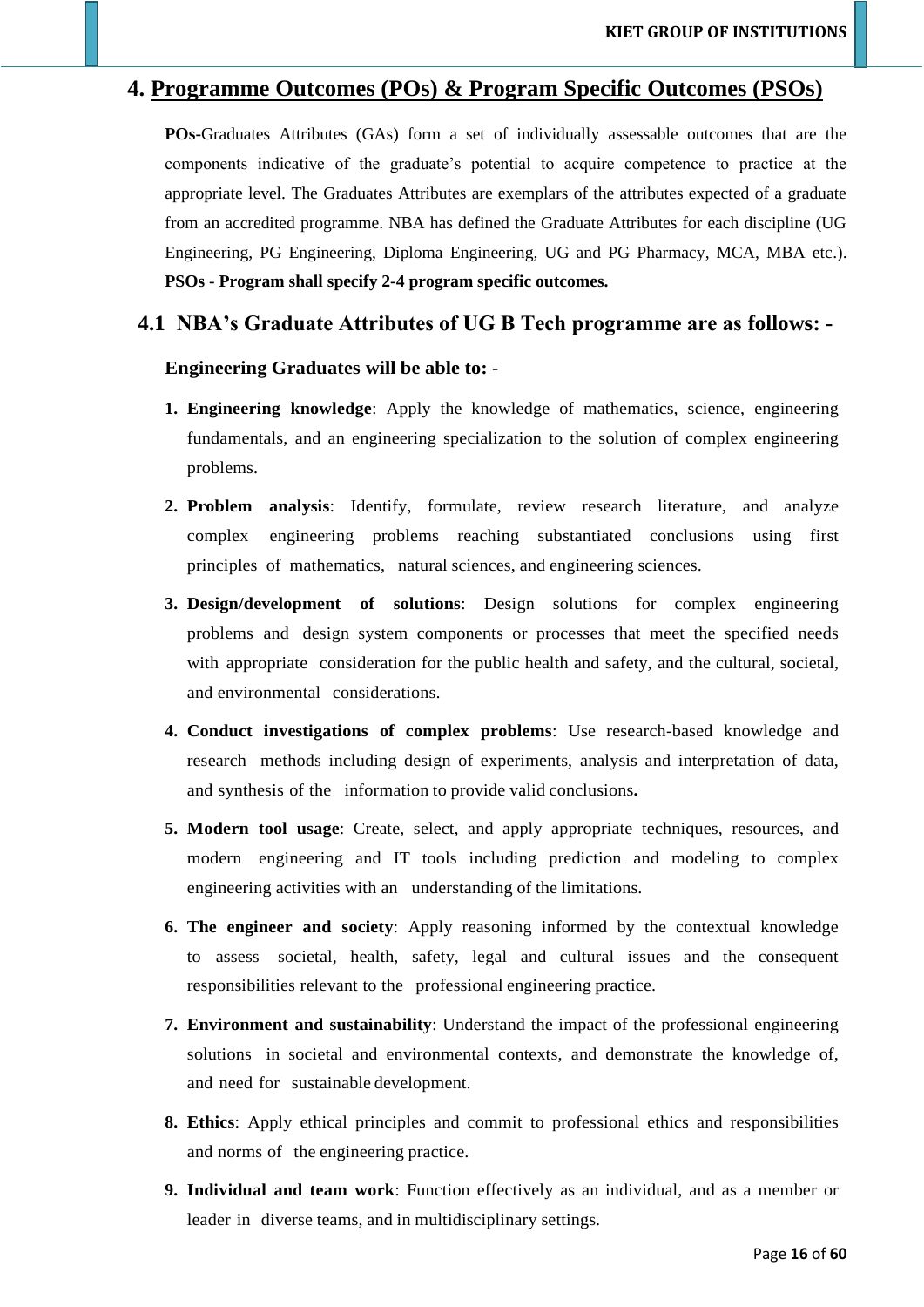- **10.Communication**: Communicate effectively on complex engineering activities with the engineering community and with society at large, such as, being able to comprehend and write effective reports and design documentation, make effective presentations, and give and receive clear instructions.
- **11.Project management and finance**: Demonstrate knowledge and understanding of the engineering and management principles and apply these to one's own work, as a member and leader in a team, to manage projects and in multidisciplinary environments.
- **12.Life-long learning**: Recognize the need for, and have the preparation and ability to engage in independent and life-long learning in the broadest context of technological change.
- **4.2 NBA's Graduate Attributes of UG Pharmacy programme are as follows:-**

#### **Pharmacy Graduates will be able to:**-

- **1. Pharmacy Knowledge:** Possess knowledge and comprehension of the core and basic knowledge associated with the profession of pharmacy, including biomedical sciences; pharmaceutical sciences; behavioural, social, and administrative pharmacy sciences; and manufacturing practices.
- **2. Planning Abilities:** Demonstrate effective planning abilities including time management, resource management, delegation skills and organizational skills. Develop and implement plans and organize work to meet deadlines.
- **3. Problem analysis:** Utilize the principles of scientific enquiry, thinking analytically, clearly and critically, while solving problems and making decisions during daily practice. Find, analyze, evaluate and apply information systematically and shall make defensible decisions.
- **4. Modern tool usage:** Learn, select, and apply appropriate methods and procedures, resources, and modern pharmacy-related computing tools with an understanding of the limitations.
- **5. Leadership skills:** Understand and consider the human reaction to change, motivation issues, leadership and team-building when planning changes required for fulfillment of practice, professional and societal responsibilities. Assume participatory roles as responsible citizens or leadership roles when appropriate to facilitate improvement in health and wellbeing.
- **6. Professional Identity:** Understand, analyze and communicate the value of their professional roles in society (e.g. health care professionals, promoters of health, educators, managers, employers, employees).
- **7. Pharmaceutical Ethics:** Honour personal values and apply ethical principles in professional and social contexts. Demonstrate behaviour that recognizes cultural and personal variability in values, communication and lifestyles. Use ethical frameworks; apply ethical principles while making decisions and take responsibility for the outcomes associated with the decisions.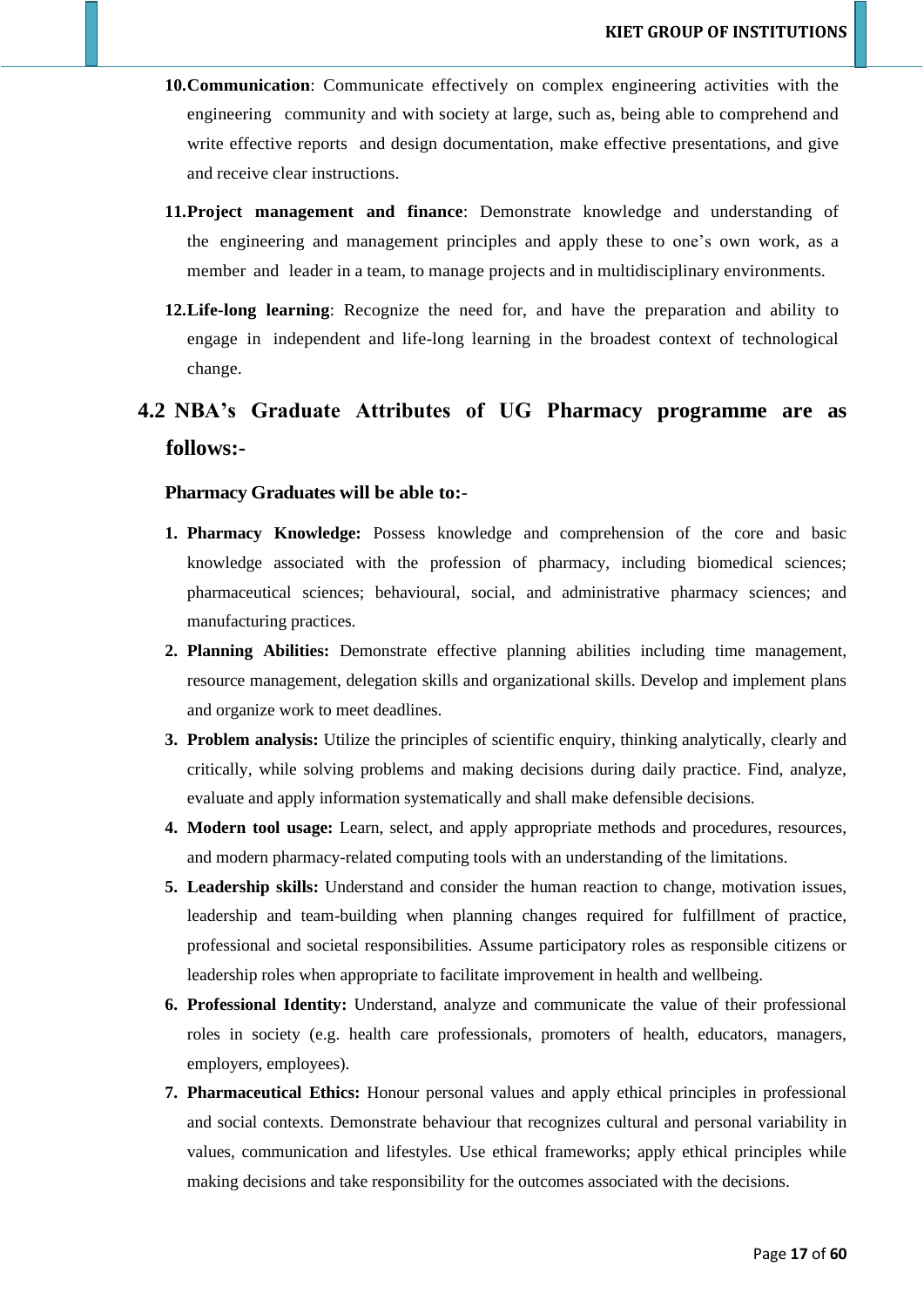- **8. Communication:** Communicate effectively with the pharmacy community and with society at large, such as, being able to comprehend and write effective reports, make effective presentations and documentation, and give and receive clear instructions.
- **9. The Pharmacist and society:** Apply reasoning informed by the contextual knowledge to assess societal, health, safety and legal issues and the consequent responsibilities relevant to the professional pharmacy practice.
- **10.Environment and sustainability:** Understand the impact of the professional pharmacy solutions in societal and environmental contexts, and demonstrate the knowledge of, and need for sustainable development.
- **11.Life-long learning**: Recognize the need for, and have the preparation and ability to engage in independent and life-long learning in the broadest context of technological change. Self access and use feedback effectively from others to identify learning needs and to satisfy these needs on an ongoing basis.

### **4.3 NBA's Graduate Attributes of PG MCA programme are as follows:-**

- **1. Computational Knowledge:** Apply knowledge of computing fundamentals, computing specialisation, mathematics, and domain knowledge appropriate for the computing specialisation to the abstraction and conceptualisation of computing models from defined problems and requirements.
- **2. Problem Analysis:** Identify, formulate, research literature, and solve complex computing problems reaching substantiated conclusions using fundamental principles of mathematics, computing sciences, and relevant domain disciplines.
- **3. Design /Development of Solutions:** Design and evaluate solutions for complex computing problems, and design and evaluate systems, components, or processes that meet specified needs with appropriate consideration for public health and safety, cultural, societal, and environmental considerations.
- **4. Conduct investigations of complex Computing problems:** Use research-based knowledge and research methods including design of experiments, analysis and interpretation of data, and synthesis of the information to provide valid conclusions.
- **5. Modern Tool Usage:** Create, select, adapt and apply appropriate techniques, resources, and modern computing tools to complex computing activities, with an understanding of the limitations.
- **6. Professional Ethics:** Understand and commit to professional ethics and cyber regulations, responsibilities, and norms of professional computing practices.
- **7. Life-long Learning:** Recognise the need, and have the ability, to engage in independent learning for continual development as a computing professional.
- **8. Project management and finance:** Demonstrate knowledge and understanding of the computing and management principles and apply these to one's own work, as a member and leader in a team, to manage projects and in multidisciplinary environments.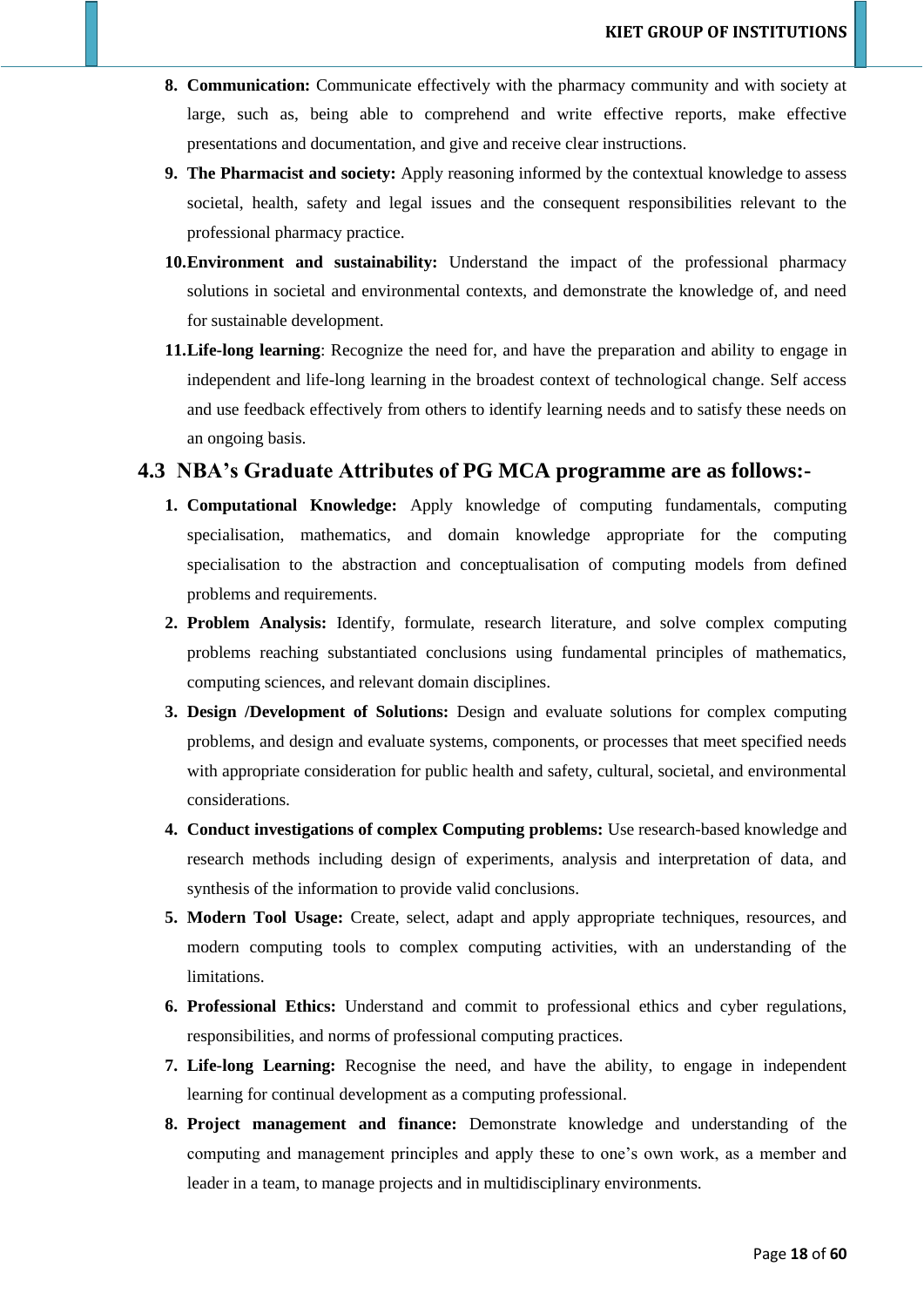- **9. Communication Efficacy:** Communicate effectively with the computing community, and with society at large, about complex computing activities by being able to comprehend and write effective reports, design documentation, make effective presentations, and give and understand clear instructions.
- **10.Societal and Environmental Concern:** Understand and assess societal, environmental, health, safety, legal, and cultural issues within local and global contexts, and the consequential responsibilities relevant to professional computing practices.
- **11.Individual and Team Work:** Function effectively as an individual and as a member or leader in diverse teams and in multidisciplinary environments.
- **12.Innovation and Entrepreneurship:** Identify a timely opportunity and using innovation to pursue that opportunity to create value and wealth for the betterment of the individual and society at large.

### **4.4 NBA's Graduate Attributes of PG MBA programme are as follows:-**

- **1.** Apply knowledge of management theories and practices to solve business problems.
- **2.** Foster Analytical and critical thinking abilities for data-based decision making.
- **3.** Ability to develop Value based Leadership ability.
- **4.** Ability to understand, analyze and communicate global, economic, legal, and ethical aspects of business.
- **5.** Ability to lead themselves and others in the achievement of organizational goals, contributing effectively to a team environment.

#### **Note: Program (MBA) may add up to three additional POs.**

### **The POs formulated for each programme by the institute must be consistent with the NBA's Graduate Attributes.**

The POs must foster the attainment of the PEOs. The programme shall indicate the process involved in defining and redefining the POs. It shall also provide how and where the POs are published and disseminated. It should also describe the process that periodically documents and demonstrates that the POs are based on the needs of the stakeholders of the programme.

The extent to which and how the POs are aligned with the Graduate Attributes prescribed by the NBA shall be provided. The correlation between the POs and the PEOs is to be provided as per the format given in the SAR in order to establish the contribution of the POs towards the attainment of the PEOs.

Precise illustrations of how course outcomes, modes of delivery of the courses, assessment tools are used to assess the impact of course delivery/course content, and laboratory and project course work are contributing towards the attainment of the POs shall be given by the programme.

The attainment of POs may be assessed by direct and indirect methods. Direct methods of assessment are essentially accomplished by the direct examination or observation of students' knowledge or skills against measurable performance indicators. On the other hand, indirect methods of assessment are based on ascertaining opinion or self-report.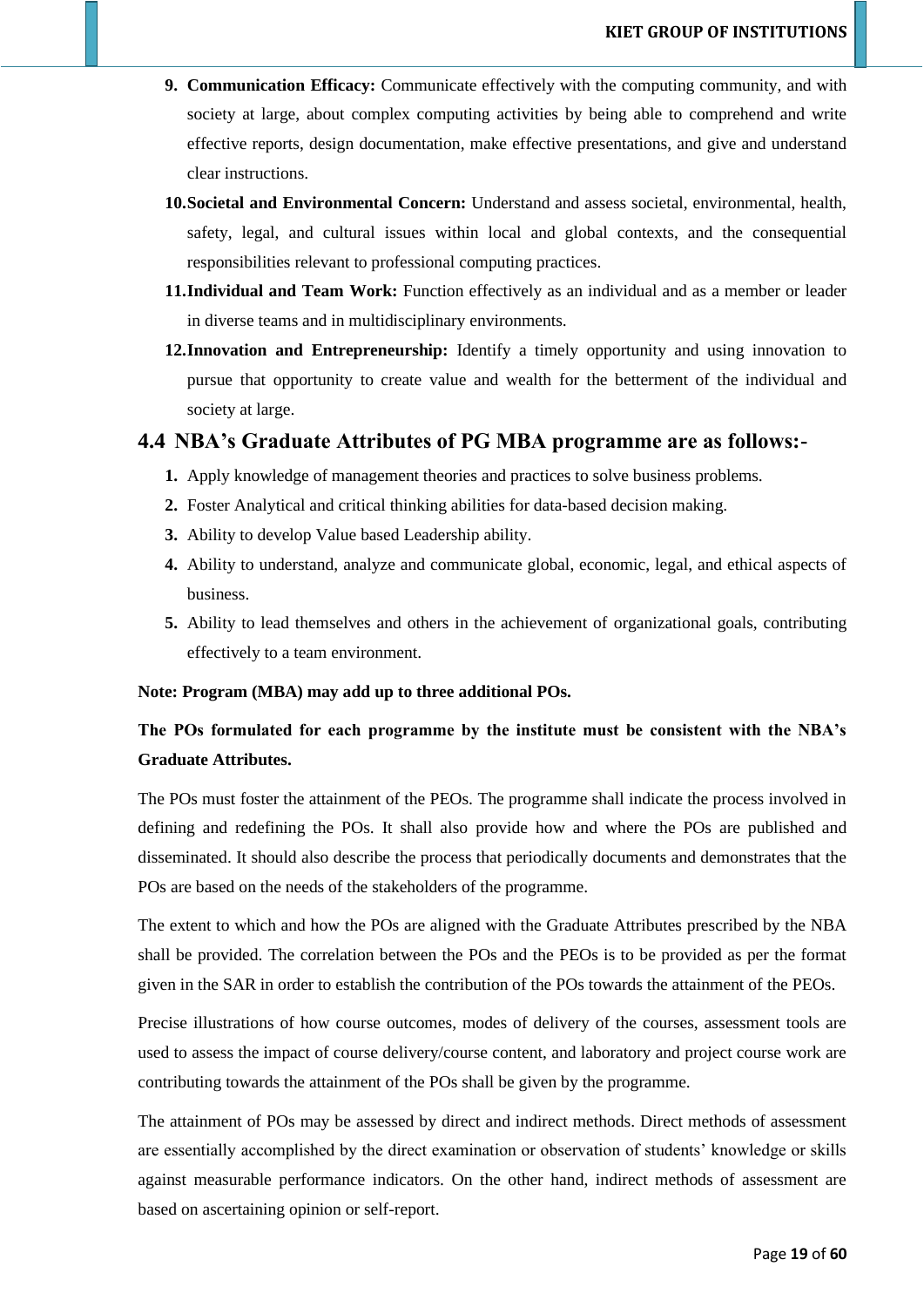Rubric is a useful tool for indirect assessment. A rubric basically articulates the expectations for students' performance. It is a set of criteria for assessing students' work or performance. Rubric is particularly suited to programme outcomes that are complex or not easily quantifiable for which there are no clear ―right‖ or ―wrong‖ answers or which are not evaluated with the standardised tests or surveys. For example, assessment of writing, oral communication, or critical thinking often require rubrics. The development of different rubrics and the achievement of the outcomes need to be clearly stated in the SAR.

# **5. Course Outcomes (COs)**

Course Outcomes (COs) will be formed for each subject in all the programs. All the faculty members teaching a particular subject will formulate the course outcomes.

- COs will be formed by the faculty members teaching same subject and final approving authority for approving COs will be department BoS in consultation with HoD.
- Five COs can be decided per subject, and COs are formed by considering the learning levels of B**loom's Taxonomy**. COs are the overall learning's at the end of the subject. So we will form around five COs from the overall learning of subject by taking in to consideration **Bloom's taxonomy.**
- COs to be mapped with POs in Matrix form.
- Correlation levels 1, 2, 3 as defined (1: low, 2: Moderate, 3: High).
- COs will be mapped with POs on the basis of above-mentioned levels.
- If there is no correlation, put "-" or left blank or put zero.
- Attainment of PO's will be calculated on the basis of mapping done between COs & POs. We adopt two main components for attainment
- Direct Methods (Class test, Assignment/Tutorials, Seminar, Project, Lab attainment and University examination).
- Indirect Methods (Surveys Curriculum Feedback survey, Graduate Exit Survey, Input from outside agencies i.e. AMCAT, Co-curricular & extra-curricular activities etc)
- **Course wise CO Attainment will be calculated by taking 70% contribution of external exam & 30% contribution of Internal Exams (70% + 30%).**
- **As per the guidelines of the SAR, the overall attainment of outcomes of a program (POs) is computed by adding direct attainment and indirect attainment values in the proportion of 80:20. That is, 80% of direct attainment and 20% of indirect attainment is taken into consideration.**
- **COs will be formed by concerned Faculty members in consultation with Department BoS. COs will be approved by department BoS after discussion with HoD.**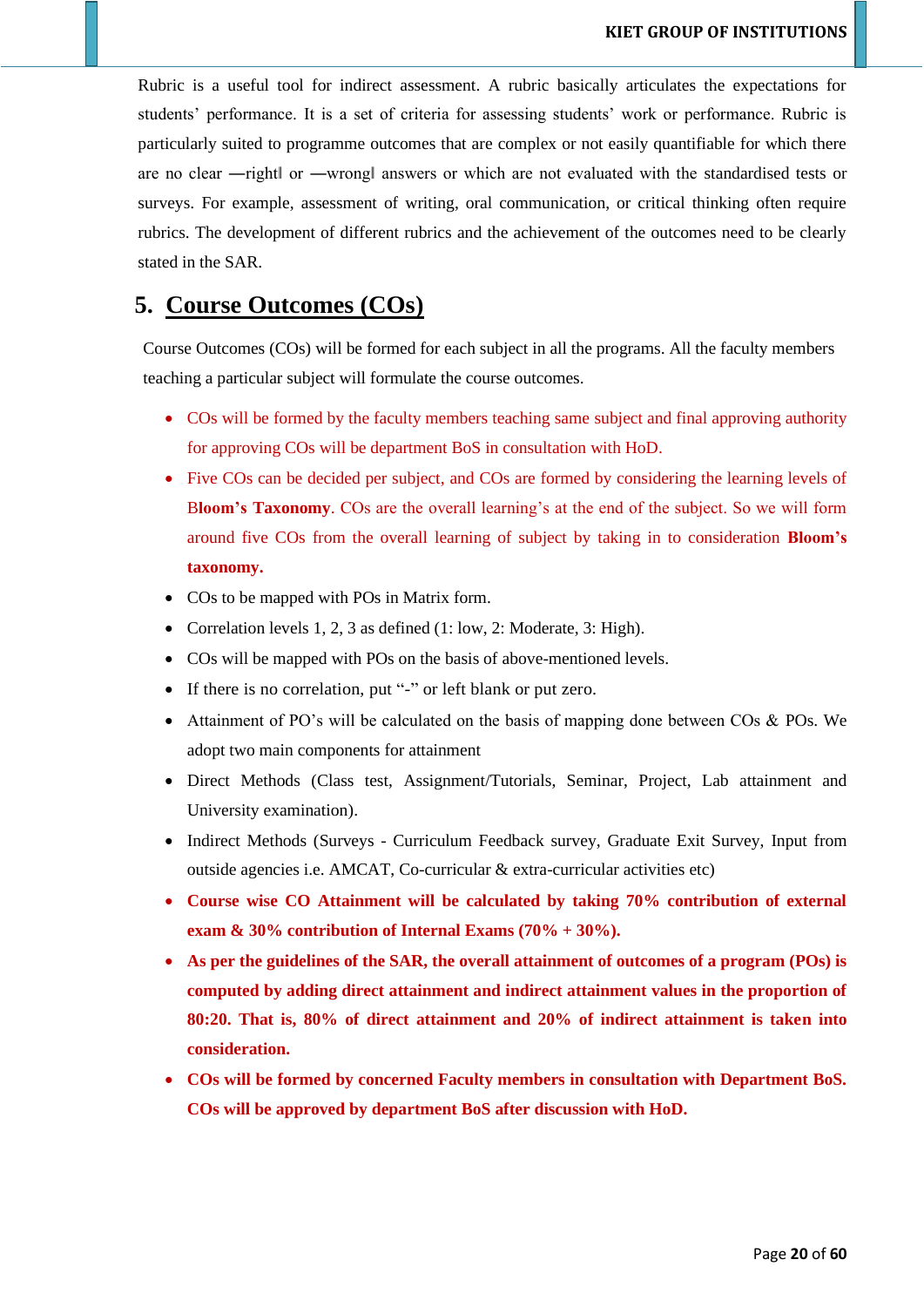# **6. Bloom's Taxonomy for Assessment**

For improving the structure and quality of assessment in our programs following points need to be remembered:-

- In Indian engineering education system written examinations play major role in assessing the learning and awarding of grades to the student. Universities and colleges give highest weight age to the outcomes of the written examinations in overall grading. Questions raised in the examination/ test papers play an important role in defining the level of learning the student is expected to achieve in the courses and hence in the program. Since, assessment drives learning, the design of question papers need to go beyond mere test of memory recall. They also need to test higher order abilities and skills.
- Written examinations assess a very limited range of outcomes and cognitive levels. Particularly in the courses, where course outcomes cover a broad range of expectations, written examinations alone will not be sufficient to make valid judgements about student learning. A wide range of assessment methods (example; term papers, open ended problem-solving assignments, course/ lab project rubrics, portfolios etc.) need to be employed to ensure that assessment methods match with learning outcomes.
- It is advisable to formulate assessment plans for each of the course in the program that brings clarity to the following
	- **a.** Alignment of assessment with learning outcome of the course
	- **b.** Level of learning (cognitive) student is expected to achieve
	- **c.** Assessment method to be adapted

The following sections discuss application of blooms taxonomy framework to create optimal structure of examination papers to test the different cognitive skills.

### **6.1 Bloom's Taxonomy for Assessment Design**

Bloom's Taxonomy provides an important framework to not only design curriculum and teaching methodologies but also to design appropriate examination questions belonging to various cognitive levels. Bloom's Taxonomy of Educational Objectives developed in 1956 by Benjamin Bloom was widely accepted by educators for curriculum design and assessment. In 2001, **Anderson and Krathwohl** modified Bloom's Taxonomy to make it relevant to the present-day requirements. It attempts to divide learning into three types of domains (cognitive, affective, and behavioural) and then defines the level of performance for each domain. Conscious efforts to map the curriculum and assessment to these levels can help the programs to aim for higher-level abilities which go beyond remembering or understanding, and require application, analysis, evaluation or creation.

Revised Bloom's taxonomy in the cognitive domain includes thinking, knowledge, and application of knowledge. It is a popular framework in engineering education to structure the assessment as it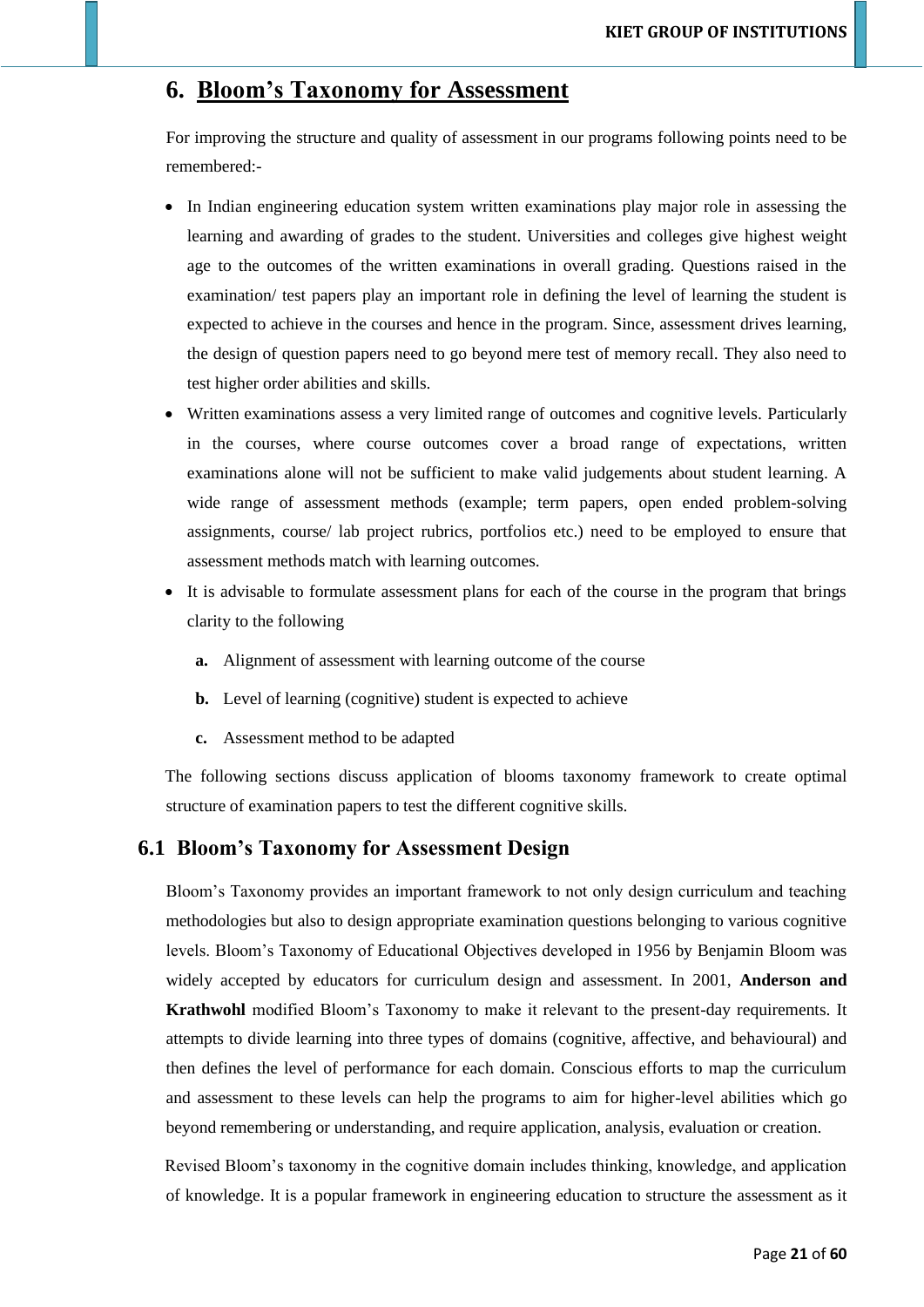characterizes complexity and higher-order abilities. It identifies six levels of competencies within the cognitive domain (Fig. 1) which are appropriate for the purposes of engineering educators.

| <b>Level</b>     | <b>Descriptor</b>    | <b>Level of attainment</b>                                                    |
|------------------|----------------------|-------------------------------------------------------------------------------|
| $\mathbf{1}$     | <b>Remembering</b>   | Recalling from memory of previously earned<br>material                        |
| $\boldsymbol{2}$ | <b>Understanding</b> | <b>Explaining ideas or concepts</b>                                           |
| 3                | <b>Applying</b>      | Using information in another familiar situation                               |
| 4                | <b>Analysing</b>     | Breaking information into part to explore<br>understandings and relationships |
| 5                | <b>Evaluating</b>    | Justifying a decision or course of action                                     |
| 6                | <b>Creating</b>      | Generating new ideas, products or new ways of<br>viewing things               |

|  |  | According to revised Bloom's taxonomy, the levels in cognitive domain are as follows:- |
|--|--|----------------------------------------------------------------------------------------|
|--|--|----------------------------------------------------------------------------------------|

Bloom's Taxonomy is hierarchical, meaning that learning at the higher level requires that skills at lower level are attained.

Action Verbs for Assessment Choice of action verbs in constructing assessment questions is important to consider. Quite often, the action verbs are indicators of the complexity (level) of the question. Over the time, educators have come up with taxonomy of measurable verbs corresponding to each of the Bloom's cognitive levels. These verbs help us not only to describe and classify observable knowledge, skills and abilities but also to frame the examination or assignment questions that are appropriate to the level we are trying to assess.



**Fig. 1, Revised Bloom's Taxonomy**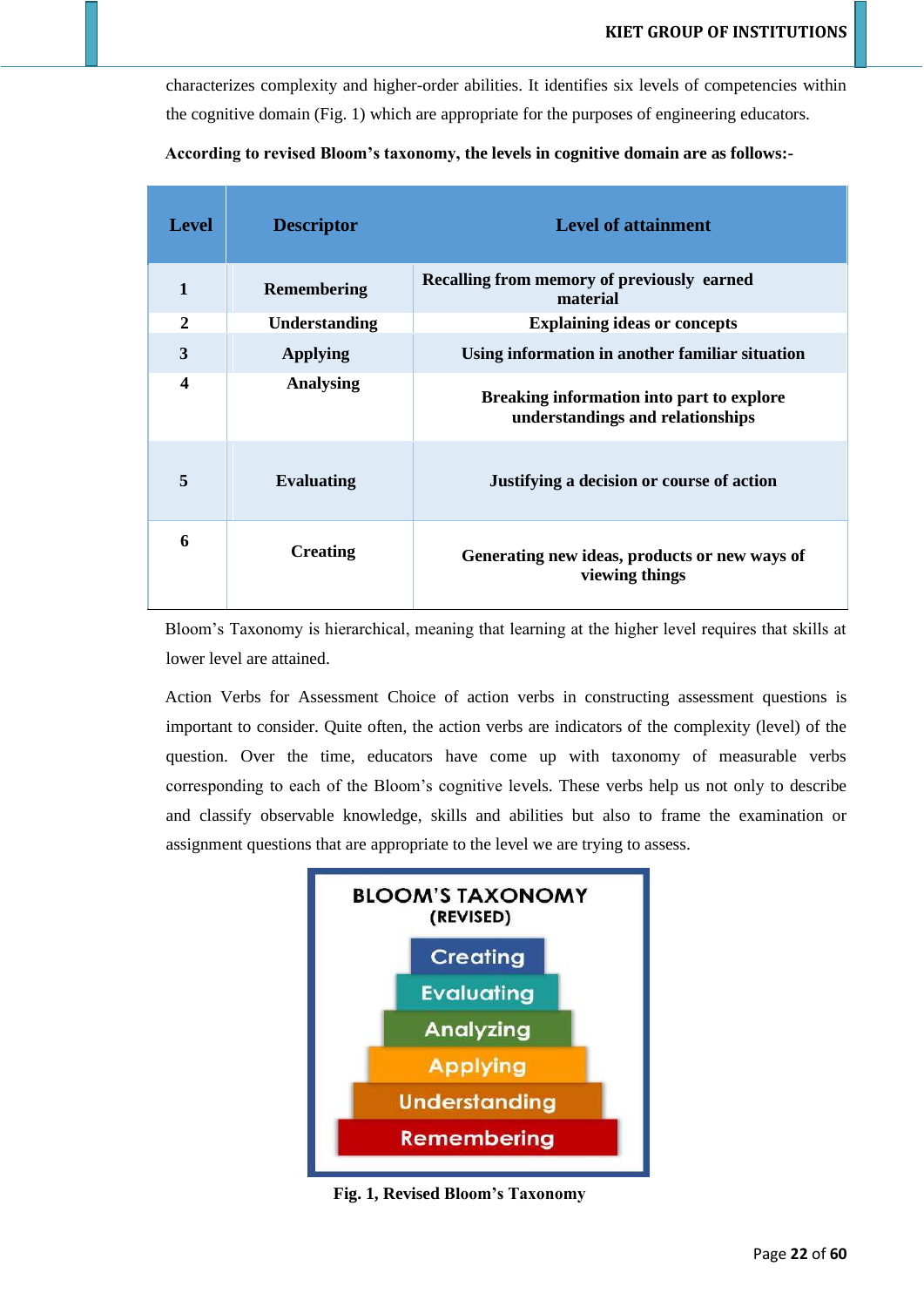A suggestive list of skills/ competencies to be demonstrated at each of the Bloom's level and corresponding cues/ verbs for the examination/ test questions are given below:-

| S<br>No.         | <b>Level</b>      | <b>Skill Demonstrated</b>                                                                                                                                                                                                                                                                                                             | <b>Question / Verbs</b><br>for tests                                                                                                                                                             |
|------------------|-------------------|---------------------------------------------------------------------------------------------------------------------------------------------------------------------------------------------------------------------------------------------------------------------------------------------------------------------------------------|--------------------------------------------------------------------------------------------------------------------------------------------------------------------------------------------------|
| 1.               | <b>Remember</b>   | • Ability to recall of information like, facts,<br>conventions, definitions, jargon, technical terms,<br>classifications, categories, and criteria.<br>• Ability to recall methodology and procedures<br>abstractions, principles, and theories in the field.<br>• Knowledge of dates, events, places.<br>• Mastery of subject matter | list, define, tell,<br>describe, recite,<br>recall,<br>identify, show,<br>label, tabulate, quote,<br>name, who, when,<br>where, etc.                                                             |
| 2.               | <b>Understand</b> | • Understanding information<br>• Grasp meaning<br>· Translate knowledge into new context<br>• Interpret facts, compare, contrast<br>· Order, group, infer causes<br>· Predict consequences                                                                                                                                            | describe, explain,<br>paraphrase, restate,<br>associate, contrast,<br>summarize,<br>differentiate<br>interpret,<br>discuss                                                                       |
| 3.               | <b>Apply</b>      | • Use information<br>• Use methods, concepts, laws, theories in new<br>situations<br>• Solve problems using required skills or knowledge<br>• Demonstrating correct usage of a method or<br>procedure                                                                                                                                 | calculate, predict,<br>apply,<br>solve,<br>illustrate, use,<br>demonstrate,<br>determine, model,<br>experiment, show,<br>examine, modify                                                         |
| $\overline{4}$ . | <b>Analyse</b>    | • Break down a complex problem into parts.<br>• Identify the relationships and interaction between the<br>different parts of complex problem.<br>• Identify the missing information, sometimes the<br>redundant information and the contradictory<br>information, if any.                                                             | classify, outline,<br>break<br>down, categorize,<br>analyze, diagram,<br>illustrate, infer,<br>select                                                                                            |
| 5.               | <b>Evaluate</b>   | • Compare and discriminate between ideas<br>• Assess value of theories, presentations make<br>• Choices based on reasoned argument verify value of<br>evidence recognize subjectivity use of definite criteria<br>for judgments                                                                                                       | assess, decide,<br>choose.<br>rank, grade, test,<br>measure, defend,<br>recommend,<br>convince,<br>select, judge,<br>support,<br>conclude, argue,<br>justify,<br>compare, summarize,<br>evaluate |
| 6.               | <b>Create</b>     | • Use old ideas to create new ones<br>• Combine parts to make (new) whole,<br>• Generalize from given facts relate knowledge from<br>several areas predict, draw conclusions                                                                                                                                                          | design, formulate,<br>build, invent, create,<br>compose, generate,<br>derive, modify,<br>develop,<br>integrate                                                                                   |

Page **23** of **60** It may be noted that some of the verbs in the above table are associated with multiple Bloom's Taxonomy level. These verbs are actions that could apply to different activities. We need to keep in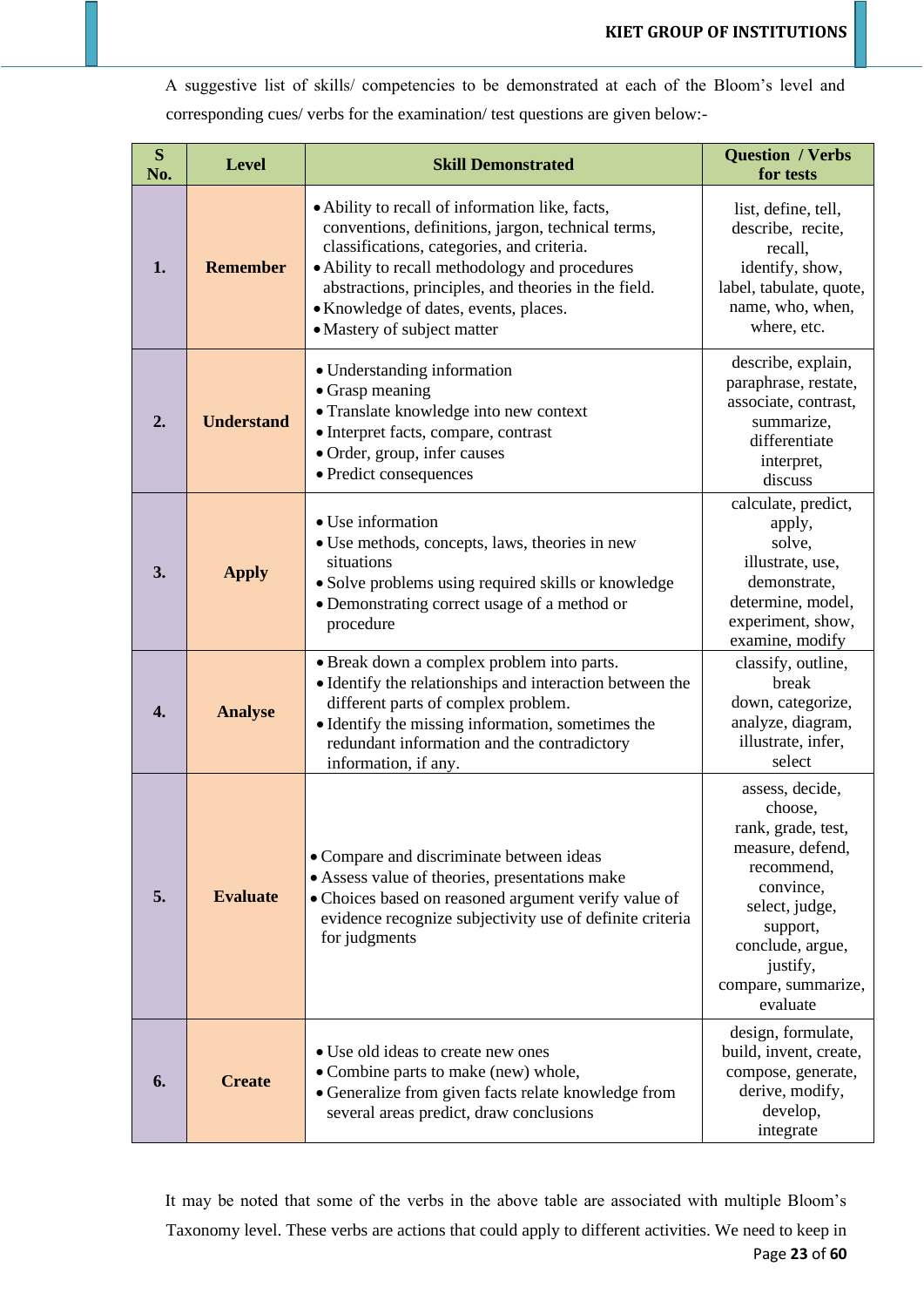mind that it's the skill, action or activity we need out students to demonstrate that will determine the contextual meaning of the verb used in the assessment question.

Assessment Planning - While using Bloom's taxonomy framework in planning and designing of assessment of student learning, following points need to be considered:-

- $\triangleright$  Before adopting this framework for reforms in examination system of a Institution, it is worthwhile to study the present pattern of assessment in each of the course in the program to gain insight about:
	- Alignment of assessment questions with course learning outcomes
	- Whether all the learning outcomes are tested; sometimes some learning outcomes are over tested at the expense of others which may be not tested at all.
	- Overall weight age in the assessment, to each of the Bloom's learning levels
	- Assessment methods used to adequately assess the content and desired learning outcomes

Based on the study, improvement priorities for each of the above factors need to be arrived at. The reform process need to be well planned and implemented through institutional strategy and communicated to the all stakeholders particularly to the students.

- $\triangleright$  A good and reasonable examination paper must consist of various difficulty levels to accommodate the different capabilities of students. Bloom's taxonomy framework helps the faculty to set examination papers that are well balanced, testing the different cognitive skills without a tilt towards a tough or easy paper perception. If the present examination questions are more focussed towards lower cognitive skills, conscious efforts need to be done to bring in application skills or higher cognitive skills in the assessment. It is recommended that at institution/ University level, upper limit need to be arrived for lower order skills (for example, no more than 40% weight age for knowledge-oriented questions). It is important to note that, as nature of every course is different, the weight age for different cognitive levels in the question papers can also vary from course to course.
- ➢ Assign percentage wise marks as per Bloom's Level: BL-1(Remembering) 10%, BL-2 (Understanding) – 30%, BL-3 (Applying) & BL-4 (Analysing) – 50%, BL-5(Evaluating) & BL-6  $(Creating) - 10\% = Total 100\%$  Distribution.
- $\triangleright$  After finalising the question paper we can find out the mapping between CO & Bloom's Level and we can set the Target Bloom's level wise.
- ➢ Format of the question paper is given (Annexure-8 attached) to be followed as per Bloom's Taxonomy.

**BL – Bloom's Taxonomy Levels (1- Remembering, 2- Understanding, 3 – Applying, 4 – Analysing, 5 – Evaluating, 6 - Creating), CO – Course Outcomes, PO – Program Outcomes.**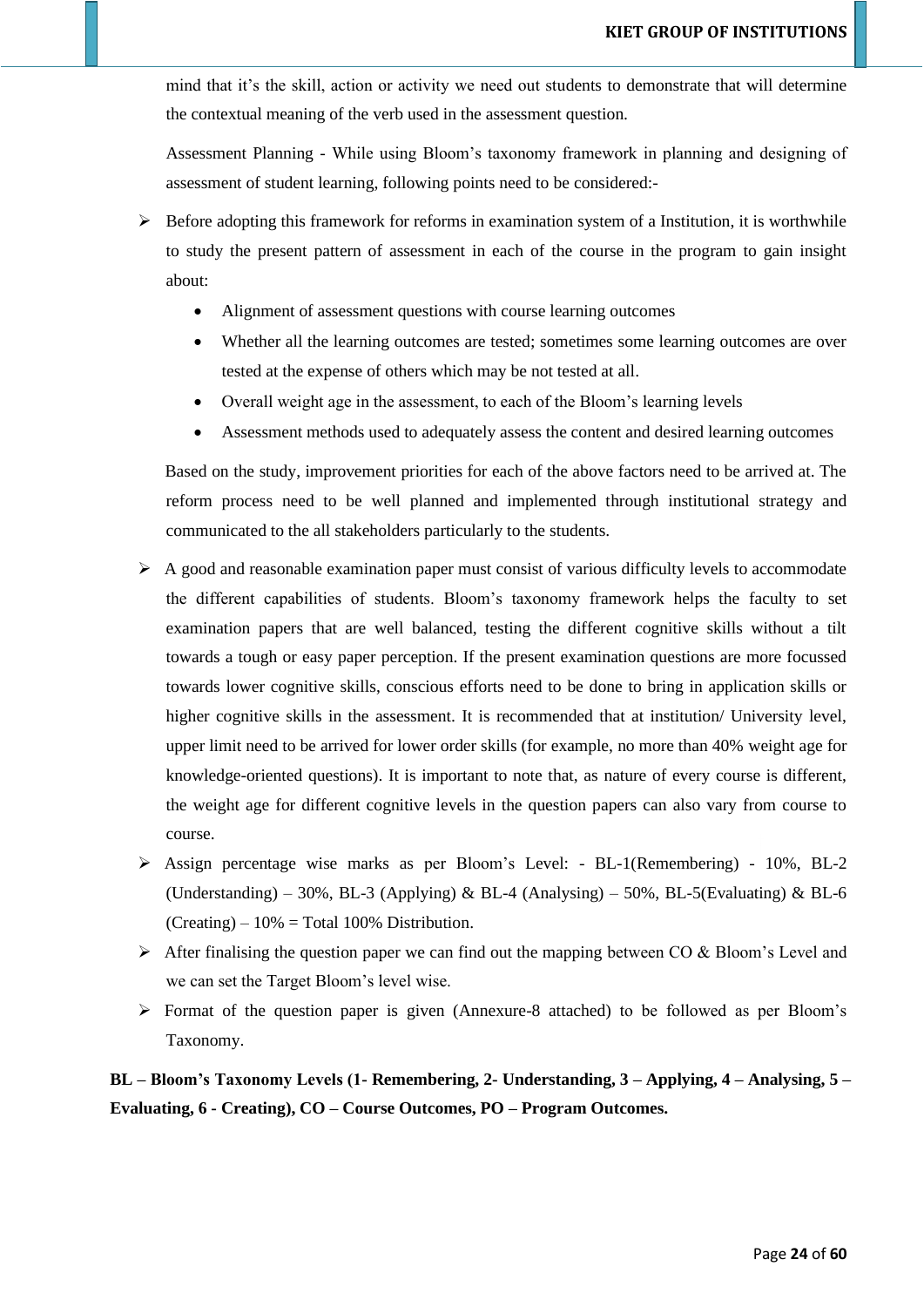# **7. CO Attainment Methods**

- The process of attainment of COs, POs starts from writing appropriate COs for each course of the program.
- Then, a correlation is established between COs and POs in the scale of 1 to 3, 1 being the slight (low), 2 being moderate (medium) and 3 being substantial (high).
- A mapping matrix is prepared in this regard for every course in the program including the elective subjects.
- The course outcomes written and their mapping with POs are reviewed frequently by a BoS before they are finalized. The following tables( $Table - 1$  to 5) shows the COs and the CO -Bloom's level mapping, CO & PO mapping, Bloom's target level and Bloom's Target level matrix for a sample course:

|                         | <b>Table-1: Course Outcomes</b>                                                                                                                                             |     |  |  |  |  |  |  |  |  |  |
|-------------------------|-----------------------------------------------------------------------------------------------------------------------------------------------------------------------------|-----|--|--|--|--|--|--|--|--|--|
|                         | <b>Course Name: - Course 1 - Basic Electrical Engineering (REE101/201)</b>                                                                                                  |     |  |  |  |  |  |  |  |  |  |
| S No.                   | <b>Course Outcomes (COs)</b>                                                                                                                                                | BL. |  |  |  |  |  |  |  |  |  |
|                         | <b>Student will be able to:-</b>                                                                                                                                            |     |  |  |  |  |  |  |  |  |  |
| 1                       | Understand the concepts of electric circuit elements and network solutions with DC<br>supply using various network theorems                                                 |     |  |  |  |  |  |  |  |  |  |
| $\overline{2}$          | Apply the concepts of single and three phase ac circuits for getting the network<br>characteristics and solutions in terms of circuit elements, branch voltage and currents |     |  |  |  |  |  |  |  |  |  |
| $\overline{\mathbf{3}}$ | Analyze the various aspects of performances and equivalent circuit design for<br>transformers and Electrical machines                                                       |     |  |  |  |  |  |  |  |  |  |
| $\overline{\mathbf{4}}$ | Illustrate the working principles of induction motor, synchronous machine as well as<br>DC machine and employ them in different area of applications                        | 3   |  |  |  |  |  |  |  |  |  |
| 5                       | Describe the components of low voltage electrical installations and perform elementary<br>calculations for energy consumption.                                              |     |  |  |  |  |  |  |  |  |  |

| Table-2 (Mapping of COs with Bloom's Level, Target Level Bloom's) |        |        |        |        |        |        |  |  |  |  |  |  |
|-------------------------------------------------------------------|--------|--------|--------|--------|--------|--------|--|--|--|--|--|--|
| Course -1                                                         | $BL-1$ | $BL-2$ | $BL-3$ | $BL-4$ | $BL-5$ | $BL-6$ |  |  |  |  |  |  |
| CO <sub>1</sub>                                                   |        |        |        |        |        |        |  |  |  |  |  |  |
| CO <sub>2</sub>                                                   |        |        |        |        |        |        |  |  |  |  |  |  |
| CO <sub>3</sub>                                                   |        |        |        |        |        |        |  |  |  |  |  |  |
| CO <sub>4</sub>                                                   |        |        |        |        |        |        |  |  |  |  |  |  |
| CO <sub>5</sub>                                                   |        |        |        |        |        |        |  |  |  |  |  |  |
| <b>Target Level (Av.)</b>                                         |        |        |        |        |        |        |  |  |  |  |  |  |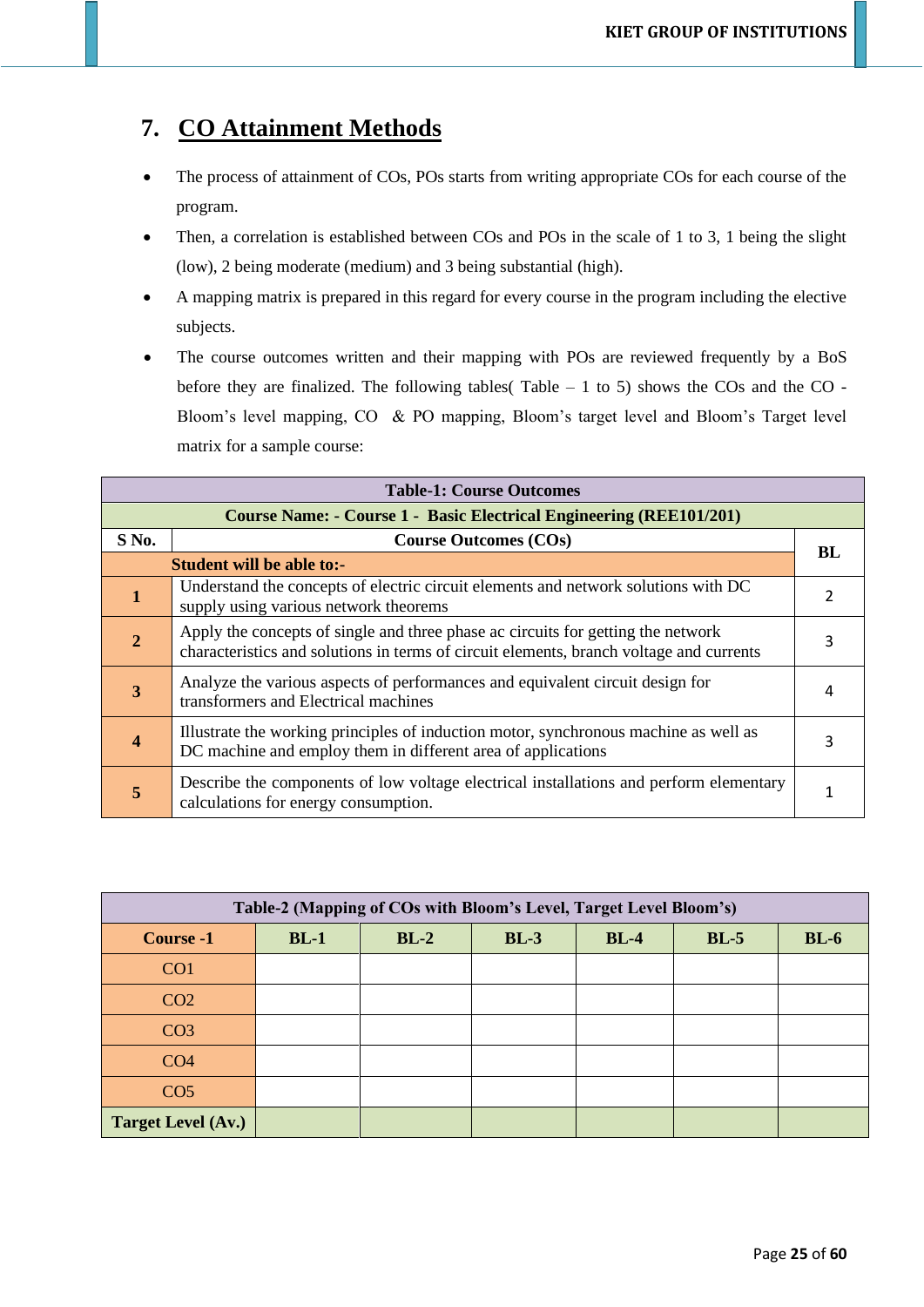|                                                | <b>Table-3: Mapping of Course Outcomes with Program Outcomes/PSOs</b> |                    |                         |                               |                |              |                          |         |         |          |                          |                        |                 |                 |
|------------------------------------------------|-----------------------------------------------------------------------|--------------------|-------------------------|-------------------------------|----------------|--------------|--------------------------|---------|---------|----------|--------------------------|------------------------|-----------------|-----------------|
| <b>Course 1 - Basic Electrical Engineering</b> |                                                                       |                    |                         |                               |                |              |                          |         |         |          |                          |                        |                 |                 |
| PO                                             | <b>PO</b><br>1                                                        | PO<br>$\mathbf{2}$ | <b>PO</b><br>3          | PO<br>$\overline{\mathbf{4}}$ | PO<br>5        | PO<br>6      | PO<br>$\overline{7}$     | PO<br>8 | PO<br>9 | PO<br>10 | PO<br>11                 | <b>PO</b><br><b>12</b> | <b>PSO</b><br>1 | <b>PSO</b><br>2 |
| $CO-1$                                         | 3                                                                     | 3                  | 3                       | 3                             | $\overline{2}$ | $\mathbf{1}$ |                          |         |         |          |                          | 2                      | $\mathbf{2}$    | $\mathbf{2}$    |
| $CO-2$                                         | 3                                                                     | 3                  | 3                       | 3                             | $\overline{2}$ | 1            | ٠                        |         |         |          | ٠                        | 2                      | $\overline{2}$  | 2               |
| $CO-3$                                         | 3                                                                     | 3                  | $\overline{3}$          | 3                             | $\overline{2}$ | $\mathbf{1}$ | ٠                        |         |         |          | $\overline{\phantom{a}}$ | 2                      | $\overline{2}$  | $\mathbf{2}$    |
| $CO-4$                                         | 3                                                                     | 3                  | 3                       | 3                             | $\overline{2}$ | 1            | ٠                        |         |         |          | $\overline{\phantom{a}}$ | $\overline{2}$         | $\overline{2}$  | $\mathbf{2}$    |
| $CO-5$                                         | 3                                                                     | 3                  | 3                       | 3                             | $\overline{2}$ | 1            | $\overline{\phantom{0}}$ |         |         |          | $\overline{\phantom{a}}$ | 2                      | $\overline{2}$  | 2               |
| <b>Target</b><br><b>Level</b>                  | 3                                                                     | 3                  | $\overline{\mathbf{3}}$ | 3                             | $\overline{2}$ | 1            |                          |         |         |          | $\blacksquare$           | 2                      | $\mathbf{2}$    |                 |

| Table - 4 (Target Level Bloom's for all the courses in the Department) |                                                |  |  |  |  |  |  |  |  |  |  |  |
|------------------------------------------------------------------------|------------------------------------------------|--|--|--|--|--|--|--|--|--|--|--|
|                                                                        | $BL-3$<br>$BL-1$<br>$BL-2$<br>$BL-4$<br>$BL-5$ |  |  |  |  |  |  |  |  |  |  |  |
| Course-1                                                               |                                                |  |  |  |  |  |  |  |  |  |  |  |
| Course-2                                                               |                                                |  |  |  |  |  |  |  |  |  |  |  |
| Course-3                                                               |                                                |  |  |  |  |  |  |  |  |  |  |  |
| $\bullet\bullet\bullet\bullet\bullet$                                  |                                                |  |  |  |  |  |  |  |  |  |  |  |
| <b>Lab Course</b>                                                      |                                                |  |  |  |  |  |  |  |  |  |  |  |
| <b>Seminar</b>                                                         |                                                |  |  |  |  |  |  |  |  |  |  |  |
| <b>Project</b>                                                         |                                                |  |  |  |  |  |  |  |  |  |  |  |
| Average<br><b>Target Level</b>                                         |                                                |  |  |  |  |  |  |  |  |  |  |  |

| Table-5: Target Level- Course Outcome (COs) -PO/PSO matrix for all the courses in the Department |                                 |                      |         |         |                     |         |         |                |         |          |                 |                      |                 |                            |
|--------------------------------------------------------------------------------------------------|---------------------------------|----------------------|---------|---------|---------------------|---------|---------|----------------|---------|----------|-----------------|----------------------|-----------------|----------------------------|
| <b>Course</b>                                                                                    | PO <sub>1</sub><br>$\mathbf{1}$ | PO<br>$\overline{2}$ | PO<br>3 | PO<br>4 | P <sub>O</sub><br>5 | PO<br>6 | PO<br>7 | PO<br>8        | PO<br>9 | PO<br>10 | <b>PO</b><br>11 | P <sub>O</sub><br>12 | <b>PSO</b><br>1 | <b>PSO</b><br>$\mathbf{2}$ |
| <b>Course1</b>                                                                                   | 2.6                             | 2.6                  | 2.4     | 2.8     | $\overline{2}$      | 1.8     |         | $\blacksquare$ |         |          | ۰               | 2.6                  | 3               | 3                          |
| Course <sub>2</sub>                                                                              | 2.6                             | 2.6                  | 2.4     | 2.8     | $\overline{2}$      | 1.8     |         | ۰              |         | ٠        |                 | 2.6                  | 3               | 3                          |
| $\bullet\bullet\bullet$                                                                          |                                 |                      |         |         |                     |         |         |                |         |          |                 |                      |                 |                            |
| Lab<br><b>Course</b>                                                                             |                                 |                      |         |         |                     |         |         |                |         |          |                 |                      |                 |                            |
| <b>Seminar</b>                                                                                   |                                 |                      |         |         |                     |         |         |                |         |          |                 |                      |                 |                            |
| Project                                                                                          |                                 |                      |         |         |                     |         |         |                |         |          |                 |                      |                 |                            |
| <b>Average</b><br><b>Target</b><br><b>Level</b>                                                  | 2.6                             | 2.6                  | 2.4     | 2.8     | $\overline{2}$      | 1.8     | ۰       | ۰              |         |          |                 | <b>2.6</b>           | 3               | 3                          |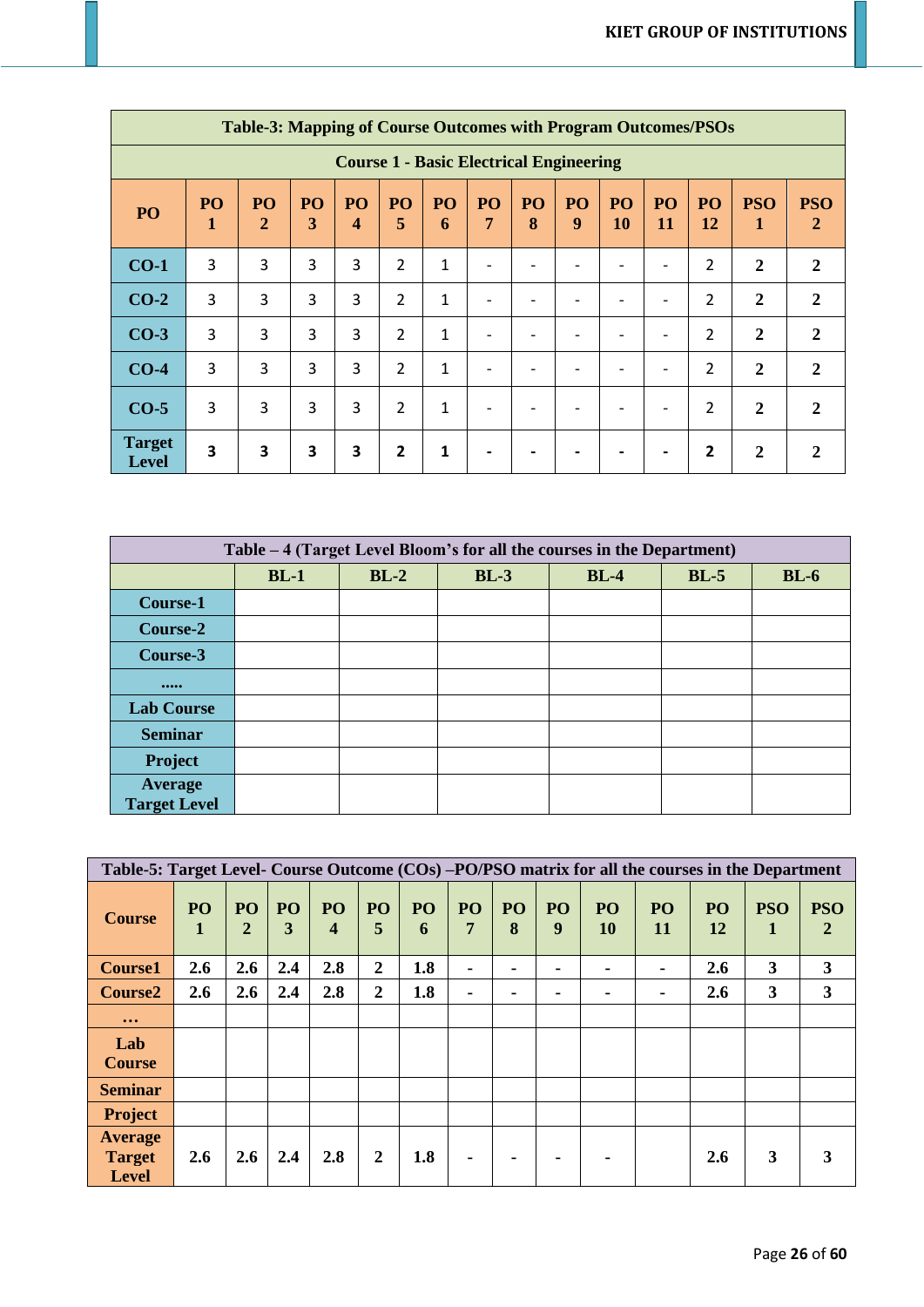- From the mapping matrix of COs and POs for all the courses as above, a 'Program level Target of each PO/PSO matrix' of all the courses is prepared.
- Table-3 shows CO-PO/PSO mapping matrix. For convenience and simplicity, only one course is shown with hypothecated mapping values
- Table 2&4 are formed after finalising the question paper for CTs as per Bloom's.

### **7.1 Attainment of COs (Direct Attainment Methods)**

- Course Outcomes are narrower statements that describe what students are expected to know, and be able to do at the end of each course. These relate to the skills, knowledge, and behaviour that students acquire in the course.
- In a university affiliated college, the CO attainment levels can be measured based on the results of the **internal assessment (**Class test, Assignment/Tutorials, Seminar, Project, Lab attainment) and **external examination** conducted by the university. **This is a form of direct measurement of attainment.**
- Target level of External Exams for any subject will be average of marks obtained by students of that subject in last three years.
- Target level of Internal Exams for any subject will be average marks obtained by students of that subject calculated from CT marks (Excluding TA Marks) in last three years.
- Three internal assessment tests are conducted for each course in a semester. In each test, the percentage of students who achieve a set target (usually, 60% of the maximum marks or average of marks in last three years, i.e., 15 of 25) for the COs that are covered is computed.
- After the three tests, the average of these percentages is computed to decide the attainment level. NBA has given, in its SAR format, **the following example guidelines** for arriving at an attainment level:

**Attainment Level 1:** 50% of students score more than Subject Average (Target) decided by Department with due justification,

**Attainment Level 2:** 60% of students score more than Subject Average (Target) Decided by Department with due justification,

**Attainment Level 3**: 70% of students score more than Subject Average (Target) Decided by Department with due justification.

- For the case example considered, in the internal assessment (IA) tests, the target attainment level for each CO and for each student is set at 60% of the maximum marks for a question or a group of questions. The percentage of students attaining this target level of each CO is computed and the average of these percentages is considered for deciding the attainment level of course outcome as shown above in the example guidelines.
- **The process of computing CO attainment in internal assessment for Class tests (CTs) is shown in Table-6. Other components of internal assessment can be calculated in the same manner (Assignment/Tutorials, Seminar, and Project). From the table, it is found that the percentages of students attaining CO1, CO2, CO3, CO4& CO5 are 100 (1.00), 63 (0.63), 98**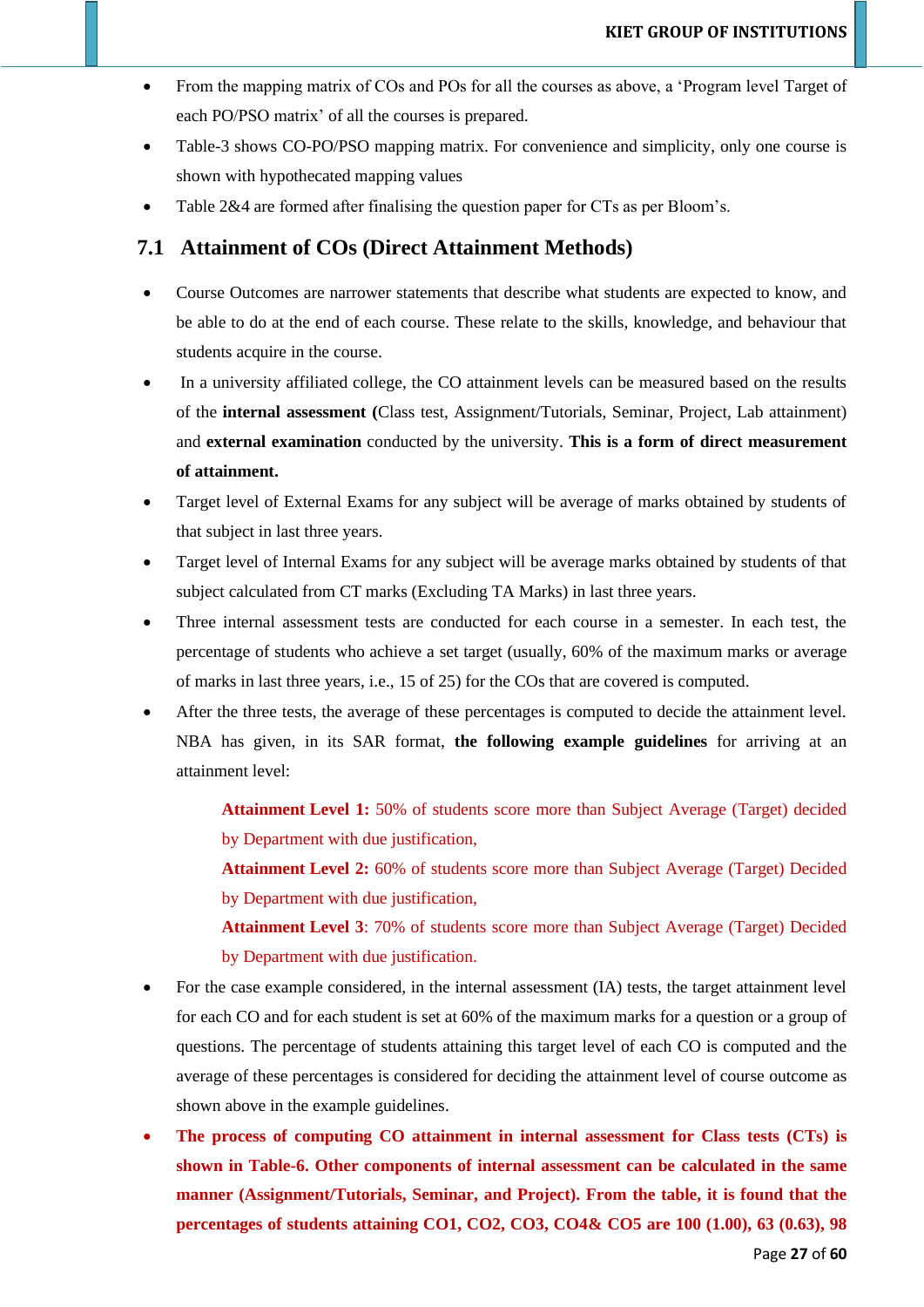**(0.98), 0.87, 0.54respectively. Hence, the average percentage of students who attained the entire COs is 80.4 (0.804). This corresponds to Course Attainment level of 3.** 

Similarly, after the declaration of the university results, the percentage of students who attained the COs is computed. Here, it is assumed that the questions answered by a student cover all the course outcomes defined for that course. From Table-6 (please refer last two columns), it is found that only 8 percent of students have scored more than 60% of the maximum marks in the course. Hence, the attainment level in this case is **0** as per the example guidelines suggested in the SAR of NBA.

> **Attainment Level 1:** 50% of students score more than Subject Average (Target) decided by Department with due justification,

> **Attainment Level 2:** 60% of students score more than Subject Average (Target) Decided by Department with due justification,

> **Attainment Level 3**: 70% of students score more than Subject Average (Target) Decided by Department with due justification.

- In a meeting of senior faculty  $\&$  BoS members in the department, the target attainment level (percent of marks scored by a student in a course) for deciding the course attainment level decided. The faculty may argued that this target should be set based not only on the university previous results for 3-4 years but also on the type of course (subject) and the quality of students admitted.
- In engineering programs, there are few courses which students feel rather difficult compared to other courses. In many courses, **the target percent of marks scored by the students is set by the course faculty member based on the university results of the course in the institute in the past three years.** Hence, for calculation purpose the average external marks in the sample subject for three years is 42%. The target was reduced to 42% (that is, a student should score 42 marks or more for attaining a CO).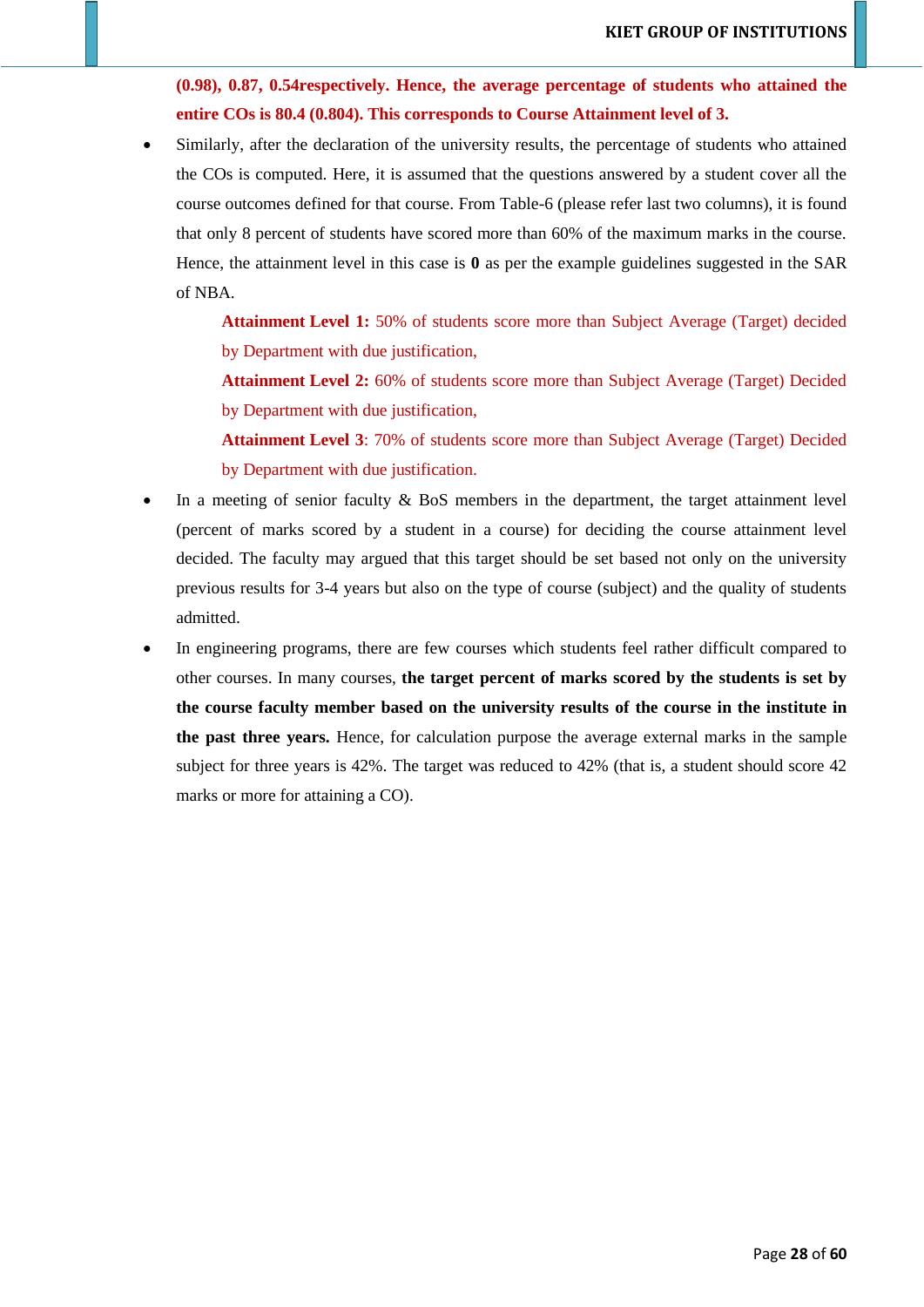|                                  | Table 6:-Percentage of students attaining course outcomes and attainment level<br><b>Course 1- Basic Electrical Engineering (For Example)</b> |                          |                                  |                                  |                                 |                                                    |                     |                                  |                              |                                  |                              |                             |                       |                                  |
|----------------------------------|-----------------------------------------------------------------------------------------------------------------------------------------------|--------------------------|----------------------------------|----------------------------------|---------------------------------|----------------------------------------------------|---------------------|----------------------------------|------------------------------|----------------------------------|------------------------------|-----------------------------|-----------------------|----------------------------------|
|                                  |                                                                                                                                               | <b>Course 1</b>          |                                  | Test 1                           |                                 |                                                    |                     | Test 2                           |                              |                                  | Test 3                       |                             | Univ<br>result        | <b>Target</b><br><b>Level</b>    |
|                                  |                                                                                                                                               | (Assumed Values)         | CO1                              | $>=$                             | CO <sub>2</sub>                 | $>=$<br>$>=$<br>CO <sub>3</sub><br>CO <sub>4</sub> |                     | $>=$                             | $>=$<br>CO <sub>5</sub>      |                                  | <b>All</b>                   | $>=12$                      |                       |                                  |
| S.                               | <b>US</b>                                                                                                                                     | Name of the              |                                  | 60%                              |                                 | 60%                                                |                     | 60%                              |                              | 60%                              |                              | 60%                         | $\cos$                | $\frac{0}{0}$                    |
| N <sub>o</sub>                   | $N^*$                                                                                                                                         | <b>Student</b>           | MM <sub>5</sub>                  |                                  |                                 | <b>MM 20</b>                                       | <b>MM10</b>         |                                  | <b>MM15</b>                  |                                  | <b>MM 25</b>                 |                             |                       | <b>MM 100</b>                    |
| $\mathbf{1}$                     |                                                                                                                                               | Student 1                | $\overline{4}$                   | Y                                | 20                              | $\mathbf Y$                                        | 10                  | Y                                | 14                           | $\mathbf Y$                      | 20                           | $\mathbf Y$                 | 55                    | $\mathbf Y$                      |
| $\overline{2}$<br>$\overline{3}$ |                                                                                                                                               | Student 2                | 5<br>5                           | Y<br>Y                           | 18<br>19                        | $\overline{Y}$<br>Y                                | 9<br>8              | Y<br>Y                           | 13<br>12                     | $\mathbf Y$<br>$\mathbf Y$       | A<br>23                      | <b>NA</b><br>$\mathbf Y$    | 59<br>76              | $\overline{Y}$<br>$\overline{Y}$ |
| $\overline{4}$                   |                                                                                                                                               | Student 3<br>Student 4   | 5                                | Y                                | 9                               | $\mathbf N$                                        | 9                   | Y                                | 12                           | $\mathbf Y$                      | A                            | <b>NA</b>                   | 61                    | $\overline{Y}$                   |
| $\overline{5}$                   |                                                                                                                                               | Student 5                | 5                                | Y                                | 14                              | Y                                                  | 8                   | Y                                | 12                           | $\mathbf Y$                      | $\mathbf{A}$                 | NA                          | 65                    | $\overline{Y}$                   |
| 6                                |                                                                                                                                               | Student 6                | 5                                | Y                                | 17                              | Y                                                  | 9                   | Y                                | 13                           | $\mathbf Y$                      | $\mathbf{A}$                 | NA                          | 66                    | $\overline{Y}$                   |
| $\overline{7}$                   |                                                                                                                                               | Student 7                | 5                                | Y                                | 16                              | Y                                                  | 8                   | Y                                | 14                           | Y                                | $\mathbf{A}$                 | NA                          | 65                    | $\overline{Y}$                   |
| $\,8\,$                          |                                                                                                                                               | Student 8                | $\overline{4}$                   | Y                                | 19                              | Y                                                  | 9                   | Y                                | $8\,$                        | $\overline{N}$                   | 22                           | $\mathbf Y$                 | 62                    | $\overline{Y}$                   |
| 9                                |                                                                                                                                               | Student 9                | $\overline{4}$                   | Y                                | 18                              | Y                                                  | 8                   | Y                                | 5                            | ${\bf N}$                        | $\mathbf{A}$                 | NA                          | 63                    | $\overline{Y}$                   |
| 10<br>11                         |                                                                                                                                               | Student 10<br>Student 11 | $\overline{4}$<br>$\overline{3}$ | Y<br>$\overline{Y}$              | 11<br>10                        | $\mathbf N$<br>$\overline{N}$                      | 9<br>8              | Y<br>$\overline{Y}$              | $\overline{4}$<br>12         | ${\bf N}$<br>$\overline{Y}$      | A<br>$\mathbf{A}$            | NA<br>NA                    | 66<br>61              | $\mathbf Y$<br>$\overline{Y}$    |
| 12                               |                                                                                                                                               | Student 12               | $\overline{3}$                   | $\overline{Y}$                   | 16                              | $\overline{Y}$                                     | 9                   | $\overline{Y}$                   | 13                           | $\overline{Y}$                   | $\mathbf{A}$                 | NA                          | 68                    | $\overline{Y}$                   |
| 13                               |                                                                                                                                               | Student 13               | $\overline{5}$                   | $\overline{Y}$                   | 19                              | $\overline{Y}$                                     | 8                   | $\overline{Y}$                   | 15                           | $\overline{Y}$                   | $\mathbf{A}$                 | <b>NA</b>                   | 56                    | $\overline{Y}$                   |
| 14                               |                                                                                                                                               | Student 14               | $\overline{5}$                   | $\overline{Y}$                   | 10                              | $\overline{Y}$                                     | 9                   | $\overline{Y}$                   | 16                           | $\overline{Y}$                   | 24                           | $\overline{Y}$              | 48                    | $\overline{Y}$                   |
| 15                               |                                                                                                                                               | Student 15               | $\overline{5}$                   | $\overline{Y}$                   | 9                               | $\overline{N}$                                     | 8                   | $\overline{Y}$                   | $\overline{7}$               | $\overline{N}$                   | $\mathbf{A}$                 | <b>NA</b>                   | $\overline{45}$       | $\overline{Y}$                   |
| 16                               |                                                                                                                                               | Student 16               | $\overline{4}$                   | $\overline{Y}$                   | $\overline{8}$                  | $\overline{N}$                                     | $\mathbf{A}$        | <b>NA</b>                        | $\overline{8}$               | $\overline{N}$                   | $\overline{A}$               | <b>NA</b>                   | 69                    | $\overline{Y}$                   |
| 17                               |                                                                                                                                               | Student 17               | $\overline{4}$                   | $\overline{Y}$                   | 19                              | $\overline{Y}$                                     | $\overline{7}$      | $\overline{Y}$                   | 6                            | $\overline{N}$                   | $\overline{A}$               | <b>NA</b>                   | $\overline{55}$       | $\overline{Y}$                   |
| 18                               |                                                                                                                                               | Student 18               | $\overline{4}$<br>$\overline{5}$ | Y<br>$\overline{Y}$              | 20                              | $\overline{Y}$                                     | 8                   | $\overline{Y}$                   | $\mathbf{A}$                 | <b>NA</b>                        | $\overline{A}$               | <b>NA</b><br>$\overline{Y}$ | $\overline{59}$       | $\overline{Y}$<br>$\overline{Y}$ |
| 19<br>20                         |                                                                                                                                               | Student 19<br>Student 20 | $\overline{5}$                   | $\overline{Y}$                   | $\mathbf{A}$<br>$\overline{18}$ | $\overline{NA}$<br>$\overline{Y}$                  | $\mathbf{A}$<br>9   | <b>NA</b><br>$\overline{Y}$      | $\mathbf{A}$<br>$\mathbf{A}$ | <b>NA</b><br><b>NA</b>           | 19<br>$\mathbf{A}$           | <b>NA</b>                   | $\overline{56}$<br>42 | $\overline{Y}$                   |
| 21                               |                                                                                                                                               | Student 21               | $\overline{5}$                   | $\overline{Y}$                   | $\overline{17}$                 | $\overline{Y}$                                     | 9                   | $\overline{Y}$                   | 13                           | $\overline{Y}$                   | $\overline{A}$               | <b>NA</b>                   | 42                    | $\overline{N}$                   |
| 22                               |                                                                                                                                               | Student 22               | $\overline{5}$                   | $\overline{Y}$                   | $\overline{9}$                  | $\overline{N}$                                     | $\overline{7}$      | $\overline{Y}$                   | 14                           | $\overline{Y}$                   | $\overline{A}$               | <b>NA</b>                   | 45                    | $\overline{N}$                   |
| 23                               |                                                                                                                                               | Student 23               | $\overline{3}$                   | $\overline{Y}$                   | 16                              | $\overline{Y}$                                     | $\overline{7}$      | $\overline{Y}$                   | 15                           | $\overline{Y}$                   | $\overline{A}$               | <b>NA</b>                   | 49                    | $\overline{N}$                   |
| 24                               |                                                                                                                                               | Student 24               | $\overline{3}$                   | $\overline{Y}$                   | $\tau$                          | $\overline{N}$                                     | 8                   | $\overline{Y}$                   | 14                           | $\overline{Y}$                   | 18                           | $\overline{Y}$              | 54                    | $\overline{N}$                   |
| 25                               |                                                                                                                                               | Student 25               | $\overline{3}$                   | $\overline{Y}$                   | $\overline{8}$                  | $\overline{N}$                                     | 8                   | $\overline{Y}$                   | 14                           | $\overline{Y}$                   | $\mathbf{A}$                 | <b>NA</b>                   | $\overline{56}$       | $\overline{N}$                   |
| 26                               |                                                                                                                                               | Student 26               | $\overline{3}$                   | $\overline{Y}$                   | 19                              | $\overline{Y}$                                     | 9                   | $\overline{Y}$                   | 14                           | $\overline{Y}$                   | $\mathbf{A}$                 | NA                          | 59                    | $\overline{N}$                   |
| 27                               |                                                                                                                                               | Student 27               | $\overline{5}$<br>$\overline{5}$ | $\overline{Y}$<br>$\overline{Y}$ | 18<br>17                        | $\overline{Y}$<br>$\overline{Y}$                   | 9                   | $\overline{Y}$<br>$\overline{Y}$ | 13<br>12                     | $\overline{Y}$<br>$\overline{Y}$ | $\mathbf{A}$                 | NA                          | 43                    | $\overline{N}$<br>$\mathbf N$    |
| 28<br>29                         |                                                                                                                                               | Student 28<br>Student 29 | $\overline{5}$                   | $\overline{Y}$                   | $\,8\,$                         | $\overline{N}$                                     | 6<br>5              | $\overline{\bf N}$               | 12                           | $\overline{Y}$                   | $\mathbf{A}$<br>$\mathbf{A}$ | NA<br>NA                    | 44<br>45              | $\overline{N}$                   |
| $\overline{30}$                  |                                                                                                                                               | Student 30               | $\overline{5}$                   | $\overline{\mathbf{Y}}$          | $\boldsymbol{9}$                | $\overline{\text{N}}$                              | $\overline{9}$      | $\overline{\mathbf{Y}}$          | $\overline{14}$              | $\overline{\mathbf{Y}}$          | $\boldsymbol{A}$             | NA                          | $\overline{59}$       | $\overline{\text{N}}$            |
| 31                               |                                                                                                                                               | Student 31               | 5                                | $\overline{Y}$                   | 17                              | Y                                                  | $\mathbf Q$         | Y                                | 14                           | $\overline{Y}$                   | A                            | NA                          | 55                    | $\mathbf N$                      |
| 32                               |                                                                                                                                               | Student 32               | 3                                | $\overline{Y}$                   | $\mathbf{Q}$                    | ${\bf N}$                                          | 9                   | $\overline{Y}$                   | 13                           | $\overline{Y}$                   | A                            | NA                          | 25                    | $\mathbf N$                      |
| 33                               |                                                                                                                                               | Student 33               | 3                                | $\overline{Y}$                   | 16                              | $\overline{Y}$                                     | 8                   | $\overline{Y}$                   | 13                           | $\overline{Y}$                   | A                            | NA                          | 26                    | ${\bf N}$                        |
| 34                               |                                                                                                                                               | Student 34               | 4                                | $\overline{Y}$                   | 8                               | $\mathbf N$                                        | $\mathbf{A}$        | <b>NA</b>                        | 14                           | $\overline{Y}$                   | A                            | NA                          | 24                    | ${\bf N}$                        |
| 35                               |                                                                                                                                               | Student 35               | 4                                | $\overline{Y}$                   | $\overline{17}$                 | $\overline{Y}$                                     | $\overline{7}$      | Y                                | 13                           | $\overline{Y}$                   | 19                           | $\mathbf Y$                 | 36                    | ${\bf N}$                        |
| 36<br>37                         |                                                                                                                                               | Student 36               | $\overline{4}$<br>$\overline{4}$ | $\overline{Y}$<br>$\overline{Y}$ | 9<br>$\overline{17}$            | $\mathbf N$<br>$\overline{Y}$                      | $\overline{7}$<br>8 | $\overline{Y}$<br>$\overline{Y}$ | 14<br>13                     | $\overline{Y}$<br>$\overline{Y}$ | A                            | NA<br>NA                    | 36<br>35              | ${\bf N}$<br>${\bf N}$           |
| 38                               |                                                                                                                                               | Student 37<br>Student 38 | 5                                | $\overline{Y}$                   | 9                               | $\overline{N}$                                     | 8                   | $\overline{Y}$                   | 14                           | $\overline{Y}$                   | A<br>A                       | <b>NA</b>                   | 35                    | ${\bf N}$                        |
| 39                               |                                                                                                                                               | Student 39               | 5                                | $\overline{Y}$                   | 9                               | $\overline{N}$                                     | 9                   | $\overline{Y}$                   | 13                           | $\overline{Y}$                   | 9                            | ${\bf N}$                   | 32                    | ${\bf N}$                        |
| 40                               |                                                                                                                                               | Student 40               | 5                                | $\overline{Y}$                   | 20                              | $\overline{Y}$                                     | 9                   | $\overline{Y}$                   | 14                           | $\mathbf Y$                      | 9                            | $\mathbf N$                 | 34                    | ${\bf N}$                        |
| 41                               |                                                                                                                                               | Student 41               | 5                                | $\overline{Y}$                   | 20                              | $\overline{Y}$                                     | 8                   | $\overline{Y}$                   | 13                           | $\mathbf Y$                      | 9                            | $\mathbf N$                 | 34                    | ${\bf N}$                        |
| 42                               |                                                                                                                                               | Student 42               | 5                                | $\overline{Y}$                   | 20                              | $\overline{Y}$                                     | 8                   | $\overline{Y}$                   | 12                           | $\mathbf Y$                      | 9                            | $\mathbf N$                 | 34                    | ${\bf N}$                        |
| 43                               |                                                                                                                                               | Student 43               | $\mathbf{A}$                     | <b>NA</b>                        | 9                               | $\overline{N}$                                     | $\overline{7}$      | Y                                | 12                           | $\mathbf Y$                      | 9                            | $\mathbf N$                 | 32                    | ${\bf N}$                        |
| 44                               |                                                                                                                                               | Student 44               | 5                                | $\mathbf Y$                      | 19                              | Y                                                  | $\overline{7}$      | Y                                | 12                           | $\mathbf Y$                      | 9                            | $\mathbf N$                 | 33                    | ${\bf N}$                        |
| 45<br>45                         |                                                                                                                                               | Student 45               | 5<br>5                           | Y<br>Y                           | 16<br>8                         | Y<br>$\mathbf N$                                   | 8<br>9              | Y<br>Y                           | 12<br>12                     | $\mathbf Y$<br>$\mathbf Y$       | $\mathbf{A}$                 | NA<br>NA                    | 35<br>36              | ${\bf N}$<br>${\bf N}$           |
| 47                               |                                                                                                                                               | Student 46<br>Student 47 | 5                                | Y                                | 17                              | Y                                                  | 9                   | Y                                | 13                           | $\mathbf Y$                      | A<br>A                       | NA                          | 35                    | ${\bf N}$                        |
| 48                               |                                                                                                                                               | Student 48               | 5                                | Y                                | 17                              | Y                                                  | 9                   | Y                                | 13                           | $\mathbf Y$                      | A                            | NA                          | 36                    | ${\bf N}$                        |
| 49                               |                                                                                                                                               | Student 49               | 5                                | Y                                | 19                              | Y                                                  | 8                   | $\mathbf Y$                      | 13                           | $\mathbf Y$                      | A                            | NA                          | 35                    | ${\bf N}$                        |
| 50                               |                                                                                                                                               | Student 50               | 5                                | Y                                | 18                              | Y                                                  | 8                   | Y                                | 13                           | Y                                | A                            | NA                          | 34                    | ${\bf N}$                        |
|                                  |                                                                                                                                               |                          |                                  |                                  |                                 |                                                    |                     |                                  |                              |                                  |                              |                             |                       |                                  |
|                                  |                                                                                                                                               | Y                        |                                  | 49                               |                                 | 31                                                 |                     | 46                               |                              | 41                               |                              | $\overline{7}$              |                       | 20                               |
|                                  |                                                                                                                                               | $\overline{\mathbf{N}}$  |                                  | $\bf{0}$                         |                                 | <b>18</b>                                          |                     | $\mathbf{1}$                     |                              | $\overline{6}$                   |                              | $\overline{6}$              |                       | 30                               |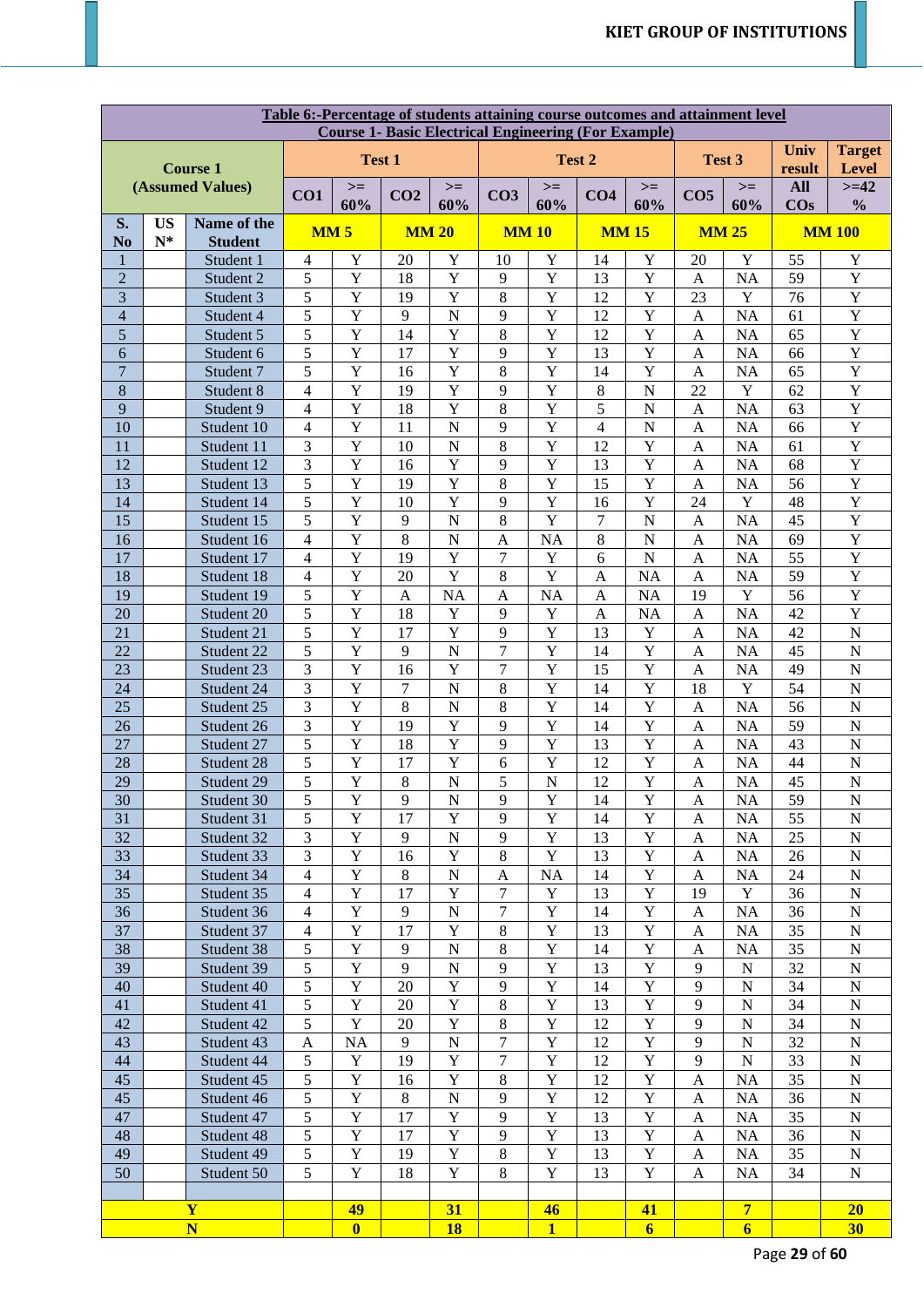| <b>NA(Absent)</b>             | 1                            | 1                                                    | 3                                         | 3               | 37              | $\bf{0}$         |
|-------------------------------|------------------------------|------------------------------------------------------|-------------------------------------------|-----------------|-----------------|------------------|
|                               | CO <sub>1</sub>              | CO <sub>2</sub>                                      | CO <sub>3</sub>                           | CO <sub>4</sub> | CO <sub>5</sub> |                  |
|                               | Total                        | Total                                                | Total                                     | Total           | Total           |                  |
|                               | Number of                    | Number of                                            | Number of                                 | Number of       | Number of       |                  |
|                               | Yes for                      | <b>Yes</b> for                                       | Yes for                                   | Yes for         | Yes for         |                  |
| <b>Total Y i.e Obtained Y</b> | $CO1$ in all                 | $CO2$ in all                                         | $CO3$ in all                              | $CO4$ in all    | CO5 in all      |                  |
|                               | Internal                     | Internal                                             | Internal                                  | Internal        | Internal        |                  |
|                               | $Exams = Y1$<br>Exams = $Y2$ |                                                      | Exams = $Y3$                              | Exams = $Y4$    | Exams = $Y5$    |                  |
|                               | $= 49$                       | $= 31$                                               | $= 46$                                    | $= 41$          | $= 7$           |                  |
|                               | Total                        | Total                                                | Total                                     | Total           | Total           |                  |
|                               | Number of                    | Number of                                            | Number of                                 | Number of       | Number of       | $Y/Y + N = 62\%$ |
|                               | No for CO1                   | No for CO <sub>2</sub>                               | No for CO3                                | Yes for         | No for CO5      |                  |
| <b>Total N</b>                | in all                       | in all                                               | in all                                    | $CO4$ in all    | in all          |                  |
|                               | Internal                     | Internal                                             | Internal                                  | Internal        | Internal        |                  |
|                               | $Exams =$                    | $Exams = N2$                                         | $Exams = N3$                              | $Exams = N4$    | $Exams = N5$    |                  |
|                               | $N1=0$                       | $=18$                                                | $= 01$                                    | $= 06$          | $= 6$           |                  |
| Total $(Y+N) = i.e$ Max. Y    | $Y1+N1=49$                   | $Y2+N2=49$                                           | $Y3 + N3 = 47$                            | $Y4 + N4 = 47$  | $Y5 + N5 = 13$  |                  |
| <b>%age Attainment</b>        | $Y1/Y1+N1$                   | $Y2/Y2+N2$                                           | $Y3/Y3+N3$                                | $Y4/Y4+N4$      | $Y5/Y5+N5$      |                  |
| <b>CO</b> Wise                | $= 100\%$                    | $= 63%$                                              | $= 98%$                                   | $= 87\%$        | $= 54\%$        |                  |
| i.e Obtained Y / Max. Y       |                              |                                                      |                                           |                 |                 |                  |
| <b>CO Wise Attainment</b>     | 3                            | $\boldsymbol{2}$                                     | 3                                         | 3               | 1               |                  |
| <b>Level</b>                  |                              |                                                      |                                           |                 |                 |                  |
| <b>Overall %age</b>           |                              |                                                      | Total Y/Total( $Y+N$ ) = Obtained Y/Max Y |                 |                 | 2                |
| <b>Attainment Level</b>       |                              | $=(49+31+46+41+7)/(49+49+47+47+13) = 174/20584.87\%$ |                                           |                 |                 |                  |
| <b>Overall Attainment</b>     |                              |                                                      |                                           |                 |                 |                  |
| <b>Level</b>                  |                              |                                                      | 3                                         |                 |                 |                  |

**USN\* - University Roll Number**

- In **Table-6** sample calculation method is provided for Class Test & University result only. Similarly we can calculate the attainment level for other components of Direct Methods (Assignment/Tutorials).
- The guidelines for deciding the attainment levels are then modified as:

**Attainment Level 1**: 50% of students score more than 42% marks.

**Attainment Level 2**: 60% of students score more than 42% marks.

**Attainment Level 3**: 70% of students score more than 42% marks.

- From the table-6, it is found that only 62% of students have scored more than 42% of marks. Hence, the CO attainment level in SEE is **02**.
- Direct Methods includes Class test, University examination, **Assignment (TA Marks which includes Teacher Assessment plus Attendance)**, Seminar, Project, Lab attainment. In **Table-7** the overall CO attainment course wise by direct methods is calculated.

|                   | Table – 7 Course Wise Overall CO Attainments (Direct Attainment Method) |                                               |                                                                 |                                                        |                                                                                          |  |  |  |  |  |  |  |  |  |
|-------------------|-------------------------------------------------------------------------|-----------------------------------------------|-----------------------------------------------------------------|--------------------------------------------------------|------------------------------------------------------------------------------------------|--|--|--|--|--|--|--|--|--|
| <b>Course</b>     | <b>Class Test</b><br>(From<br>Table $-4$ )<br>(A)                       | <b>Assignment</b><br>(TA Marks)<br><b>(B)</b> | <b>Overall</b><br><b>Internal on</b><br>scale of 3<br>$(A+B)/2$ | <b>University</b><br><b>Result</b><br>(From Table - 4) | <b>Course wise Overall</b><br><b>Attainment</b><br>30% of Internal + 70 %<br>of External |  |  |  |  |  |  |  |  |  |
| <b>Course1</b>    | 03                                                                      | 02                                            | $2.5\,$                                                         |                                                        | $(2.5x\,0.3 + 2x\,0.7)$ / = 2.15                                                         |  |  |  |  |  |  |  |  |  |
| <b>Course2</b>    |                                                                         |                                               |                                                                 |                                                        |                                                                                          |  |  |  |  |  |  |  |  |  |
|                   |                                                                         |                                               |                                                                 |                                                        |                                                                                          |  |  |  |  |  |  |  |  |  |
| <b>Lab Course</b> |                                                                         |                                               |                                                                 |                                                        |                                                                                          |  |  |  |  |  |  |  |  |  |
| <b>Course N</b>   |                                                                         |                                               |                                                                 |                                                        |                                                                                          |  |  |  |  |  |  |  |  |  |
| <b>Seminar</b>    |                                                                         |                                               |                                                                 |                                                        |                                                                                          |  |  |  |  |  |  |  |  |  |
| <b>Project</b>    |                                                                         |                                               |                                                                 | <b>Presentations &amp; Report Submissions</b>          |                                                                                          |  |  |  |  |  |  |  |  |  |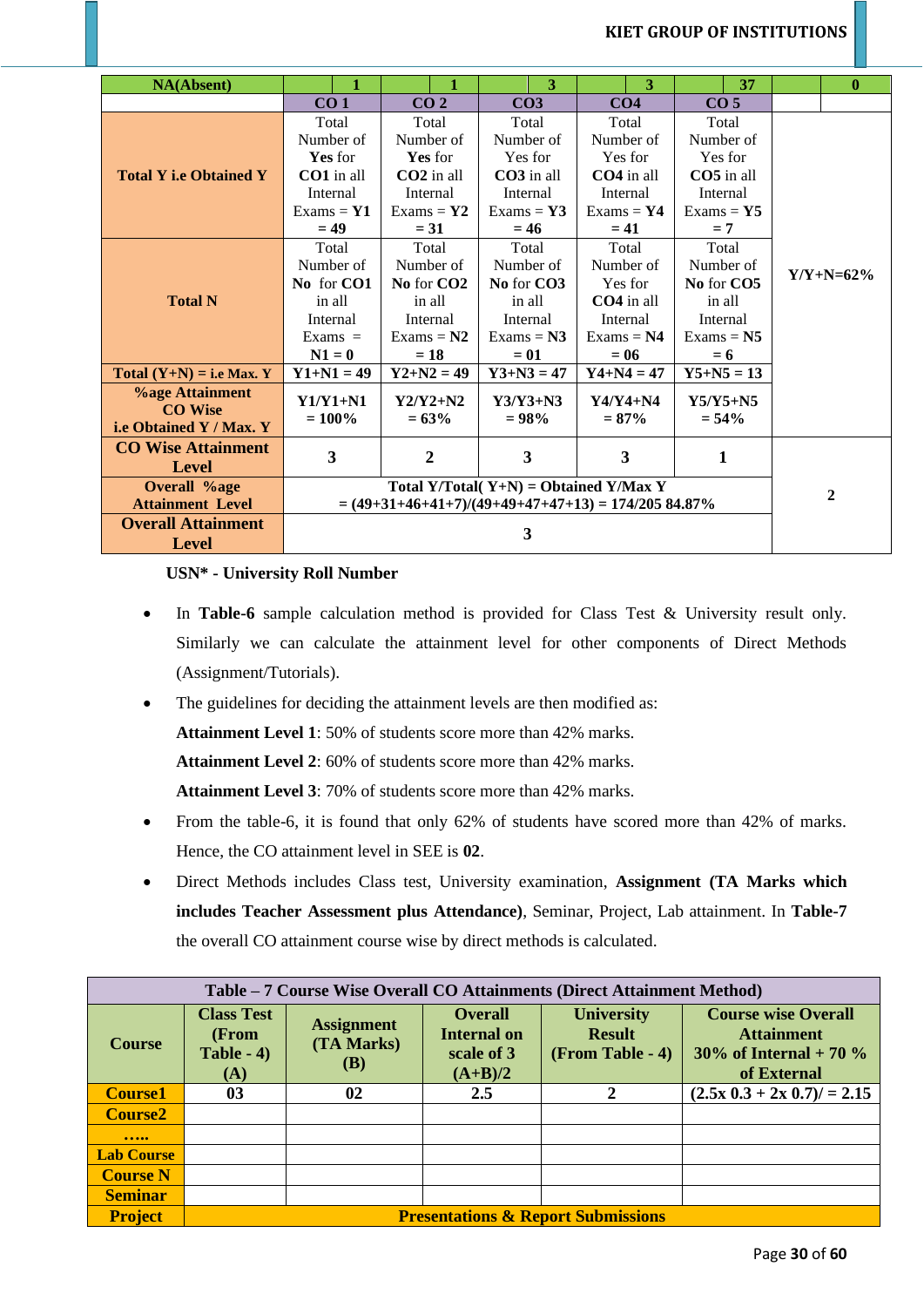• Course wise CO Attainment will be calculated by taking 70% contribution of external exam & 30% contribution of Internal Exams (70% + 30%).

The overall CO attainment level in the course considered is computed as:

- **Overall CO Attainment Course 1 :-(** $2.5x$  **0.3 +**  $2x$  **0.7)/ = 2.15. Similarly we can calculate for other** courses also. The above procedure of computing overall CO attainment is to be repeated for each course from first year to final year in an academic year (including opted electives, project work and technical seminars in final year) in order to enable computation of PO.
- All departments will take the approval from Director for the target levels (Subject wise, Session wise) which are decided by departments for Internal & External exams. They will take one example of one subject for defining internal & external targets i.e how the targets are calculated, for remaining subjects they will define all internal  $\&$  external targets with procedure duly approved in department BoS as per specified format.
- AS will maintain the target level section wise on KIET portal for their internal analysis.
- Department will do exercise on excel sheet branch wise  $\&$  will fix the targets accordingly  $\&$  will provide this CO & PO attainment data to the respective department in each semester (Before beginning of next semester).
- AS department will take the approval from Director for the target levels as decided above (Subject wise, Session wise, Dept Wise) for Internal & External exams in the specified format. All these target levels should be framed with procedure & duly approved by the department BoS.

### **7.2 Attainment of Program Outcomes (POs)**

- Program Outcomes (POs) are one step broader statements than COs that describe what students are expected to know and be able to do upon the graduation. These relate to the skills, knowledge, and behaviour that students acquire in the program. In June, 2015 format of SAR, the programs used to define the POs based on the graduate attributes.
- It is required to compute the attainment levels of POs. Program outcomes are attained through the attainment of COs. This is called direct attainment of POs.
- The PO attainment values are computed as shown in **Table-8**. Sample computation of PO given as under:-

**PO-1 attainment value = (Corresponding cell value from Table-5 for Course 1 x Overall CO attainment value for course1 from table-7** $/3$  **=**  $(2.6 \times 2.15)/3$  **= 1.86. Similarly we can calculate the attainment value of other POs for course-1 & other courses.**

• The direct attainment of POs is the average of individual PO attainment values. From table 8, the direct attainment of **PO1** is  $(1.86+2.5)/2 = 2.18$ . The direct attainment of other POs is computed in the same manner and is shown in the table-6. Similarly other values can be calculated.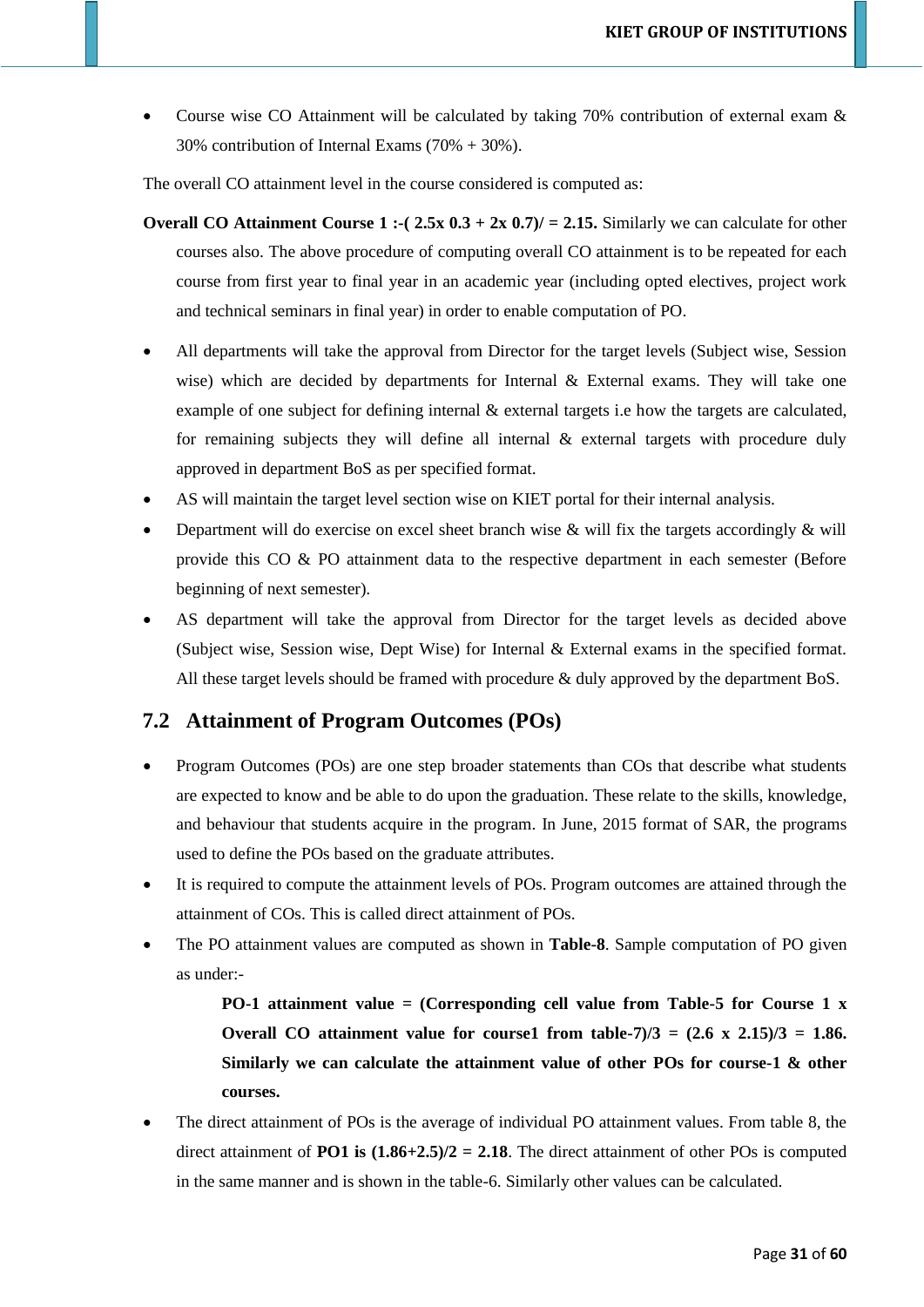|                                                                        | <b>Table-8:-Overall PO Attainment of Direct Methods</b> |                          |                          |                               |                          |         |                |                          |                |                          |                |          |                            |                              |
|------------------------------------------------------------------------|---------------------------------------------------------|--------------------------|--------------------------|-------------------------------|--------------------------|---------|----------------|--------------------------|----------------|--------------------------|----------------|----------|----------------------------|------------------------------|
| <b>Course</b>                                                          | PO<br>$\mathbf{1}$                                      | PO<br>$\overline{2}$     | <b>PO 3</b>              | PO<br>$\overline{\mathbf{4}}$ | PO<br>5                  | PO<br>6 | PO<br>7        | PO<br>8                  | PO<br>9        | PO<br>10                 | PO<br>11       | PO<br>12 | <b>PSO</b><br>$\mathbf{1}$ | <b>PSO</b><br>$\overline{2}$ |
| <b>Course1</b><br>(Assumed)                                            | 1.86                                                    | 1.86                     | 1.72                     | 2.00                          | 1.46                     | 1.32    | $\blacksquare$ | $\blacksquare$           | $\blacksquare$ |                          | $\blacksquare$ | 1.86     | 2.15                       | 2.15                         |
| <b>Course2</b><br>(Assumed)                                            | 2.5                                                     | $\overline{3}$           | $\overline{3}$           | 2.7                           | 2.8                      | 3       | $\blacksquare$ | $\overline{\phantom{a}}$ | $\blacksquare$ | $\overline{\phantom{0}}$ | $\blacksquare$ | 2.6      | 3                          | 3                            |
| <b>Course3</b><br>(Assumed)                                            | $\overline{\phantom{a}}$                                | $\overline{\phantom{a}}$ | $\overline{\phantom{a}}$ | $\overline{\phantom{a}}$      | $\overline{\phantom{a}}$ | 3       | 2.8            | 2.7                      | 2.5            | 2.5                      | 2.5            | 2.5      | $\overline{\phantom{a}}$   |                              |
| $\cdots\cdots\cdots$                                                   |                                                         |                          |                          |                               |                          |         |                |                          |                |                          |                |          |                            |                              |
| <b>Course N</b>                                                        |                                                         |                          |                          |                               |                          |         |                |                          |                |                          |                |          |                            |                              |
| <b>Seminar</b>                                                         |                                                         |                          |                          |                               |                          |         |                |                          |                |                          |                |          |                            |                              |
| <b>Project</b>                                                         |                                                         |                          |                          |                               |                          |         |                |                          |                |                          |                |          |                            |                              |
| <b>Overall</b><br>PO<br><b>Attainme</b><br>nt Direct<br><b>Methods</b> | 2.18                                                    | 2.43                     | 2.36                     | 2.35                          | 2.13                     | 2.44    | 2.8            | 2.7                      | 2.5            | 2.5                      | 2.5            | 2.33     | 2.58                       | 2.58                         |

### **7.3 Indirect Attainment Methods**

- For determining indirect attainment of POs, SAR suggests: Curriculum Feedback Survey, Graduate Exit Survey, Industry Opinion Survey, input from outside agencies, Co-curricular & Extra Curricular Activities. A questionnaire (Annexure -2, Graduate Exit Survey Form) was designed for this purpose, **that questionnaire is directly mapped with POs/PSOs and the average responses for each PO/PSO is computed.** Similarly PO attainment can be calculated for other components of indirect methods.
- **In Table -9 Sample calculation for indirect attainment by using graduate exit survey is given as under:**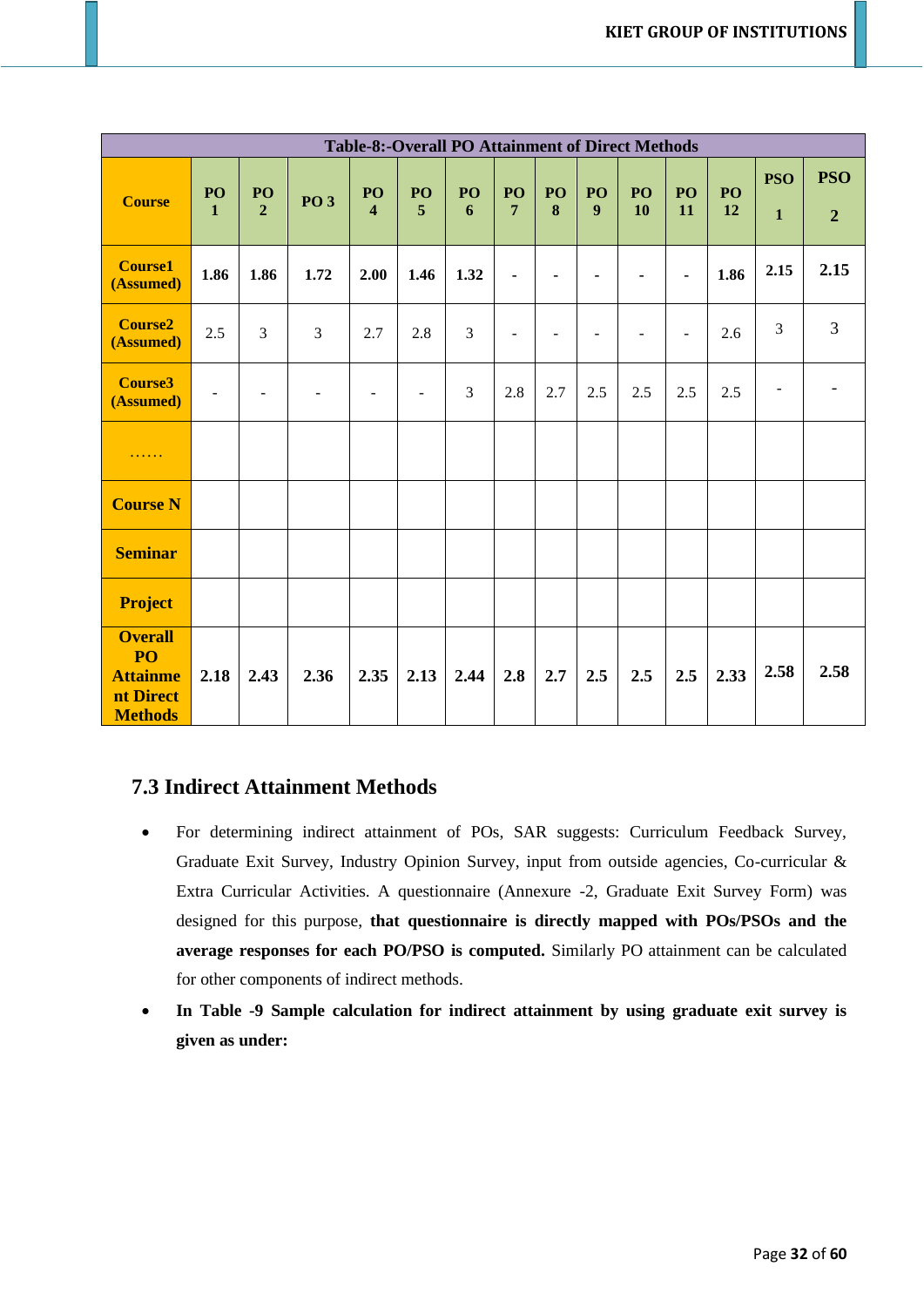|                |            |                           |                          |                                      |                         |                          | <b>Table: -9 Sample Calculations Indirect Attainment Method</b> |                          |                          |                |                          |                          |                          |                          |                |                          |
|----------------|------------|---------------------------|--------------------------|--------------------------------------|-------------------------|--------------------------|-----------------------------------------------------------------|--------------------------|--------------------------|----------------|--------------------------|--------------------------|--------------------------|--------------------------|----------------|--------------------------|
|                |            |                           |                          | <b>GRADUATE STUDENTS EXIT SURVEY</b> |                         |                          |                                                                 |                          |                          |                |                          |                          |                          |                          |                |                          |
| S              |            | <b>Student</b>            |                          |                                      |                         |                          | <b>Questionnaire will be mapped with POs/PSOs</b>               |                          |                          |                |                          |                          |                          |                          |                |                          |
| N <sub>o</sub> | <b>USN</b> | <b>Name</b>               |                          |                                      |                         |                          |                                                                 |                          |                          |                |                          |                          |                          |                          | <b>PS</b>      | <b>PS</b>                |
|                |            |                           | 1                        | $\boldsymbol{2}$                     | $\overline{\mathbf{3}}$ | $\overline{\mathbf{4}}$  | 5                                                               | 6                        | $\overline{7}$           | 8              | 9                        | 10                       | 11                       | 12                       | 0 <sub>1</sub> | 0 <sub>2</sub>           |
| $\mathbf{1}$   |            | Student                   | 3                        | $\overline{4}$                       | 3                       | 3                        | $\overline{3}$                                                  | 3                        | 3                        | 3              | 3                        | 3                        | $\overline{3}$           | $\overline{4}$           | $\overline{4}$ | $\overline{4}$           |
| $\sqrt{2}$     |            | Student                   | $\overline{4}$           | $\overline{4}$                       | $\overline{4}$          | $\overline{4}$           | $\overline{4}$                                                  | $\overline{4}$           | $\overline{4}$           | $\overline{4}$ | $\overline{4}$           | 4                        | 4                        | $\overline{\mathcal{A}}$ | 4              | 4                        |
| $\overline{3}$ |            | Student                   | 3                        | 3                                    | $\overline{4}$          | $\overline{2}$           | $\overline{2}$                                                  | 3                        | 1                        | 3              | 3                        | $\overline{2}$           | 4                        | $\overline{2}$           | $\overline{2}$ | $\overline{2}$           |
| $\overline{4}$ |            | Student                   | 3                        | $\overline{4}$                       | 3                       | 3                        | $\overline{4}$                                                  | 4                        | 4                        | 4              | $\overline{4}$           | 3                        | 3                        | 4                        | 4              | 4                        |
| 5              |            | Student                   | 3                        | 3                                    | $\overline{4}$          | 3                        | $\overline{3}$                                                  | 3                        | $\overline{4}$           | 3              | 3                        | $\overline{4}$           | 3                        | $\overline{4}$           | 4              | $\overline{4}$           |
| 6              |            | Student                   | 3                        | $\overline{2}$                       | 3                       | 3                        | $\overline{2}$                                                  | $\overline{2}$           | 3                        | 3              | 3                        | 3                        | 3                        | $\overline{2}$           | $\overline{2}$ | $\overline{2}$           |
| $\overline{7}$ |            | Student                   | $\overline{3}$           | 3                                    | 3                       | $\overline{3}$           | 3                                                               | $\overline{2}$           | $\mathbf{1}$             | $\overline{2}$ | $\mathbf{1}$             | $\overline{2}$           | $\overline{2}$           | 3                        | 3              | 3                        |
| $\overline{8}$ |            | Student                   | $\overline{3}$           | $\overline{3}$                       | $\overline{c}$          | $\overline{3}$           | $\mathbf{1}$                                                    | $\overline{2}$           | $\overline{2}$           | 1              | $\overline{2}$           | $\overline{2}$           | 3                        | 3                        | 3              | 3                        |
| 9              |            | Student                   | 3                        | $\overline{2}$                       | 4                       | $\overline{4}$           | 3                                                               | 4                        | 3                        | 3              | 3                        | 3                        | 4                        | 3                        | 3              | 3                        |
| 10             |            | Student                   | 3                        | 3                                    | 3                       | 3                        | $\overline{2}$                                                  | 1                        | $\overline{2}$           | $\mathbf{1}$   | $\overline{2}$           | $\overline{2}$           | $\mathbf{1}$             | 3                        | 3              | 3                        |
| 11             |            | Student                   | 4                        | $\overline{4}$                       | $\overline{4}$          | $\overline{4}$           | $\overline{4}$                                                  | 3                        | 3                        | $\overline{4}$ | 4                        | 3                        | $\overline{4}$           | $\overline{\mathcal{A}}$ | 4              | $\overline{4}$           |
| 12             |            | Student                   | $\overline{3}$           | 3                                    | 3                       | $\overline{c}$           | $\overline{4}$                                                  | $\overline{4}$           | $\overline{3}$           | 3              | $\overline{4}$           | $\overline{4}$           | $\overline{4}$           | 3                        | 3              | $\overline{3}$           |
| 13             |            | Student                   | $\overline{4}$           | $\overline{4}$                       | $\overline{4}$          | $\overline{\mathcal{A}}$ | 3                                                               | 3                        | 3                        | 4              | 4                        | 3                        | 3                        | 3                        | 3              | 3                        |
| 14             |            | Student                   | 3                        | 3                                    | 3                       | 3                        | 3                                                               | 4                        | 3                        | 3              | 3                        | 3                        | 4                        | $\overline{4}$           | 4              | $\overline{\mathcal{A}}$ |
| 15             |            | Student                   | 3                        | $\overline{4}$                       | 3                       | 3                        | 3                                                               | $\overline{4}$           | 3                        | $\overline{4}$ | 3                        | 4                        | 4                        | $\overline{4}$           | 4              | $\overline{\mathcal{A}}$ |
| 16             |            | Student                   | $\overline{\mathcal{L}}$ | $\overline{4}$                       | $\overline{4}$          | $\overline{4}$           | $\overline{4}$                                                  | 4                        | $\overline{4}$           | 4              | 4                        | 4                        | 4                        | $\overline{4}$           | 4              | $\overline{4}$           |
| 17             |            | Student                   | $\overline{4}$           | $\overline{4}$                       | 4                       | $\overline{\mathbf{4}}$  | $\overline{4}$                                                  | 4                        | 4                        | $\overline{4}$ | $\overline{4}$           | 4                        | 4                        | $\overline{4}$           | 4              | $\overline{4}$           |
| 18             |            | Student                   | $\overline{\mathcal{L}}$ | $\overline{4}$                       | $\overline{4}$          | $\overline{\mathbf{4}}$  | $\overline{4}$                                                  | 4                        | $\overline{4}$           | 4              | 4                        | 4                        | 4                        | 4                        | 4              | $\overline{4}$           |
| 19             |            | Student                   | $\overline{4}$           | $\overline{4}$                       | $\overline{4}$          | $\overline{4}$           | $\overline{4}$                                                  | 4                        | 4                        | 4              | 4                        | 4                        | 4                        | 4                        | 4              | 4                        |
| 20             |            | Student                   | 4                        | 3                                    | 3                       | 4                        | $\overline{4}$                                                  | 3                        | $\overline{4}$           | 3              | 4                        | 4                        | 4                        | 4                        | 4              | 4                        |
| 21             |            | Student                   | 4                        | 3                                    | $\overline{4}$          | $\overline{4}$           | $\overline{4}$                                                  | 3                        | $\overline{\mathcal{A}}$ | $\overline{4}$ | $\overline{\mathcal{A}}$ | 4                        | 4                        | $\overline{3}$           | 3              | 3                        |
| 22             |            | Student                   | 3                        | $\overline{4}$                       | 4                       | $\overline{4}$           | 3                                                               | 3                        | 4                        | 3              | $\overline{4}$           | 4                        | 4                        | 3                        | 3              | 3                        |
| 23             |            | Student                   | $\overline{3}$           | $\overline{c}$                       | $\overline{2}$          | $\overline{4}$           | 3                                                               | 3                        | $\overline{4}$           | 3              | 3                        | 3                        | $\overline{2}$           | $\overline{2}$           | $\overline{2}$ | $\overline{2}$           |
| 24             |            | Student                   | $\overline{\mathcal{L}}$ | $\overline{4}$                       | $\overline{4}$          | 4                        | $\overline{4}$                                                  | 4                        | 4                        | 4              | 4                        | 4                        | 4                        | $\overline{4}$           | 4              | $\overline{\mathcal{A}}$ |
| 25             |            | Student                   | $\overline{4}$           | 3                                    | 3                       | 4                        | $\overline{4}$                                                  | 3                        | 3                        | $\overline{4}$ | 4                        | 4                        | 4                        | 3                        | 3              | 3                        |
| 26             |            | Student                   | 4                        | $\overline{4}$                       | $\overline{4}$          | $\overline{\mathcal{A}}$ | $\overline{4}$                                                  | 4                        | $\overline{4}$           | 4              | $\overline{4}$           | 4                        | 4                        | $\overline{4}$           | 4              | 4                        |
| 27             |            | Student                   | 3                        | $\mathfrak{Z}$                       | $\overline{4}$          | $\overline{4}$           | 3                                                               | 4                        | $\overline{4}$           | 3              | $\overline{4}$           | 3                        | 3                        | $\overline{4}$           | $\overline{4}$ | $\overline{4}$           |
| 28             |            | Student                   | 3                        | $\overline{c}$                       | 3                       | $\overline{c}$           | 3                                                               | 3                        | 3                        | $\overline{2}$ | 4                        | $\overline{2}$           | 4                        | $\overline{2}$           | $\overline{2}$ | $\overline{c}$           |
| 29             |            | Student                   | $\overline{\mathbf{4}}$  | $\overline{\mathcal{L}}$             | $\overline{4}$          | $\overline{3}$           | $\overline{4}$                                                  | 4                        | $\overline{\mathcal{L}}$ | 3              | $\overline{4}$           | 3                        | 4                        | 4                        | 4              | $\overline{\mathcal{L}}$ |
| 30             |            | Student                   | 3                        | $\overline{4}$                       | 4                       | 3                        | 3                                                               | $\overline{c}$           | 4                        | 4              | 3                        | 4                        | 4                        | 4                        | 4              | 4                        |
| 31             |            | Student                   | 3                        | $\overline{3}$                       | 4                       | 3                        | $\overline{3}$                                                  | 3                        | 3                        | $\overline{4}$ | $\overline{3}$           | 3                        | 3                        | $\overline{4}$           | $\overline{4}$ | $\overline{\mathcal{L}}$ |
| 32             |            | Student                   | 3                        | $\sqrt{2}$                           | $\overline{2}$          | $\mathbf{1}$             | 3                                                               | 3                        | $\overline{4}$           | $\overline{2}$ | $\overline{2}$           | 3                        | $\overline{4}$           | 3                        | 3              | 3                        |
| 33             |            | Student                   | $\overline{3}$           | $\overline{3}$                       | 3                       | $\overline{4}$           | $\overline{3}$                                                  | $\overline{4}$           | 3                        | $\overline{4}$ | 3                        | 4                        | 4                        | 3                        | 3              | 3                        |
| 34             |            | Student                   | $\overline{4}$           | 3                                    | 4                       | $\overline{\mathcal{A}}$ | 3                                                               | 3                        | $\overline{4}$           | 4              | $\overline{3}$           | $\overline{\mathcal{A}}$ | 3                        | 3                        | 3              | 3                        |
| 35             |            | Student                   | $\overline{4}$           | $\overline{4}$                       | 4                       | 3                        | 3                                                               | 4                        | $\overline{\mathcal{A}}$ | $\overline{4}$ | $\overline{4}$           | $\overline{4}$           | 3                        | $\overline{4}$           | 4              | 4                        |
| 36             |            | Student                   | 3                        | 3                                    | 4                       | $\overline{4}$           | $\overline{4}$                                                  | 4                        | 4                        | 4              | $\overline{3}$           | $\overline{4}$           | 3                        | $\overline{4}$           | 4              | 4                        |
| 37             |            | Student                   | 3                        | $\overline{4}$                       | 4                       | 3                        | 3                                                               | 4                        | 3                        | 3              | $\overline{4}$           | 4                        | $\overline{4}$           | 3                        | 3              | 3                        |
| 38             |            | Student                   | 3                        | $\overline{4}$                       | 4                       | $\overline{\mathbf{4}}$  | 3                                                               | 3                        | $\overline{4}$           | $\overline{4}$ | $\overline{4}$           | 3                        | 3                        | $\overline{4}$           | 4              | $\overline{\mathcal{L}}$ |
| 39             |            | Student                   | 3                        | 4                                    | 3                       | 3                        | 3                                                               | 3                        | 4                        | 4              | $\overline{4}$           | $\overline{\mathcal{A}}$ | 4                        | 3                        | 3              | 3                        |
| 40             |            | Student                   | 3                        | 3                                    | 3                       | $\overline{4}$           | $\overline{2}$                                                  | 3                        | 3                        | 4              | $\overline{3}$           | 3                        | 3                        | $\overline{4}$           | 4              | $\overline{\mathcal{A}}$ |
| 41             |            | Student                   | $\overline{4}$           | $\overline{4}$                       | $\overline{4}$          | $\overline{\mathcal{A}}$ | $\overline{4}$                                                  | $\overline{\mathcal{L}}$ | $\overline{4}$           | 4              | $\overline{4}$           | 4                        | 4                        | $\overline{4}$           | 4              | $\overline{\mathcal{A}}$ |
| 42             |            | Student                   | $\overline{2}$           | 3                                    | 3                       | $\overline{2}$           | $\overline{3}$                                                  | 3                        | $\overline{2}$           | 3              | $\overline{2}$           | $\overline{2}$           | $\overline{3}$           | 3                        | 3              | 3                        |
| 43             |            | Student                   | 3                        | 3                                    | 3                       | $\overline{4}$           | $\overline{4}$                                                  | $\overline{4}$           | $\overline{4}$           | $\overline{4}$ | $\overline{4}$           | 3                        | $\overline{4}$           | $\overline{4}$           | 4              | 4                        |
| 44             |            | Student                   | $\overline{4}$           | $\overline{\mathcal{L}}$             | $\overline{4}$          | $\overline{\mathcal{A}}$ | $\overline{4}$                                                  | $\overline{\mathcal{L}}$ | $\overline{4}$           | $\overline{4}$ | $\overline{4}$           | $\overline{\mathcal{L}}$ | $\overline{\mathcal{A}}$ | $\overline{4}$           | 4              | 4                        |
| 45             |            | Student                   | 3                        | 3                                    | 4                       | $\overline{\mathcal{A}}$ | $\overline{4}$                                                  | 3                        | $\overline{4}$           | 4              | $\overline{4}$           | 4                        | 3                        | $\overline{4}$           | 4              | 4                        |
| 46             |            | Student                   | $\overline{4}$           | $\overline{4}$                       | 4                       | $\overline{\mathcal{A}}$ | $\overline{4}$                                                  | $\overline{\mathcal{L}}$ | $\overline{\mathcal{A}}$ | $\overline{4}$ | $\overline{4}$           | $\overline{\mathcal{L}}$ | $\overline{4}$           | $\overline{4}$           | 4              | $\overline{\mathcal{A}}$ |
| 47             |            | Student                   | 3                        | 3                                    | 3                       | 3                        | $\overline{3}$                                                  | 3                        | 3                        | 3              | $\overline{3}$           | 3                        | $\overline{3}$           | 3                        | 3              | 3                        |
| 48             |            | Student                   | 3                        | $\overline{2}$                       | 4                       | $\overline{4}$           | 3                                                               | $\overline{4}$           | $\overline{4}$           | $\overline{2}$ | 3                        | 3                        | 3                        | 3                        | 3              | 3                        |
| 49             |            | Student                   | $\overline{4}$           | $\overline{4}$                       | 4                       | $\overline{4}$           | $\overline{4}$                                                  | 4                        | $\overline{\mathcal{A}}$ | $\overline{4}$ | $\overline{4}$           | $\overline{\mathcal{L}}$ | $\overline{4}$           | $\overline{4}$           | $\overline{4}$ | $\overline{\mathcal{L}}$ |
| 50             |            | Student                   | 4                        | $\overline{4}$                       | 4                       | $\overline{4}$           | $\overline{4}$                                                  | 4                        | 4                        | 4              | $\overline{4}$           | 4                        | 4                        | $\overline{4}$           | 4              | 4                        |
|                |            | <b>Average Value (Max</b> | 3.38                     | 3.36                                 | 3.54                    | 3.46                     | 3.32                                                            | 3.38                     | 3.46                     | 3.42           | 3.46                     | 3.42                     | 3.52                     | 3.5                      | 3.5            | 3.5                      |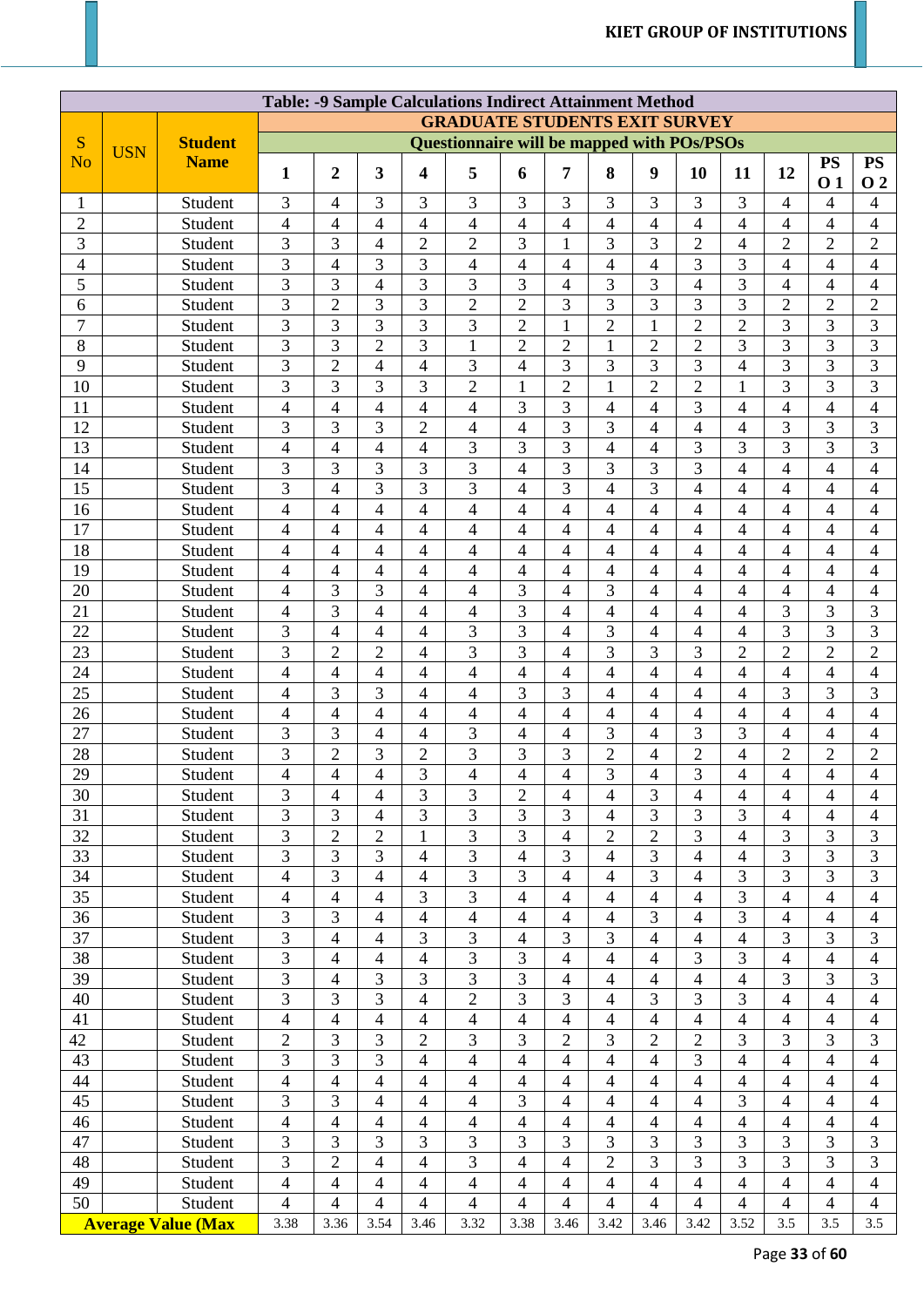| Value-4)                                      |      |      |      |      |      |      |      |      |      |      |      |      |      |      |
|-----------------------------------------------|------|------|------|------|------|------|------|------|------|------|------|------|------|------|
| <b>Indirect Attainment out</b><br><b>of</b> 3 | 2.55 | 2.52 | 2.67 | 2.61 | 2.49 | 2.55 | 2.61 | 2.57 | 2.60 | 2.57 | 2.64 | 2.64 | 2.64 | 2.64 |

- Table 10 & 11 explains the process of attainment of Bloom's level & Gap analysis of Bloom's level.
- The indirect attainment of POs is the average of individual PO attainment values. **From table 12**, the average attainment of PO1 is (2.55+1.95/2 = 2.25. **The indirect attainment of other POs is calculated in the same manner and is shown in the table-12.**
- As per the guidelines of the SAR, the overall attainment of outcomes of a program (POs) is computed by adding direct attainment and indirect attainment values in the proportion of 80:20. That is, 80% of direct attainment and 20% of indirect attainment is taken into consideration.

# **7.4 Bloom's Level Attainment**

|                                | <b>Table 10-Bloom's Level Attainment Table</b> |        |        |                      |        |        |             |  |  |  |  |  |  |  |
|--------------------------------|------------------------------------------------|--------|--------|----------------------|--------|--------|-------------|--|--|--|--|--|--|--|
| <b>Subject Name:-</b>          |                                                |        |        | <b>Bloom's Level</b> |        |        |             |  |  |  |  |  |  |  |
| Roll No.                       | <b>Name of the Student</b>                     | $BL-1$ | $BL-2$ | $BL-3$               | $BL-4$ | $BL-5$ | <b>BL-6</b> |  |  |  |  |  |  |  |
| $\mathbf{1}$                   |                                                |        |        |                      |        |        |             |  |  |  |  |  |  |  |
| $\boldsymbol{2}$               |                                                |        |        |                      |        |        |             |  |  |  |  |  |  |  |
| 3                              |                                                |        |        |                      |        |        |             |  |  |  |  |  |  |  |
| 4                              |                                                |        |        |                      |        |        |             |  |  |  |  |  |  |  |
| 5                              |                                                |        |        |                      |        |        |             |  |  |  |  |  |  |  |
| 6                              |                                                |        |        |                      |        |        |             |  |  |  |  |  |  |  |
| $\bullet\bullet\bullet\bullet$ |                                                |        |        |                      |        |        |             |  |  |  |  |  |  |  |
| $\bullet\bullet\bullet\bullet$ |                                                |        |        |                      |        |        |             |  |  |  |  |  |  |  |
|                                | <b>Average Attainment Bloom's Level</b>        |        |        |                      |        |        |             |  |  |  |  |  |  |  |

|                                         | Table 11-Gaps in Bloom's Level<br>$BL-2$   $BL-3$   $BL-4$   $BL-5$<br>$BL-1$ |  |  |  |  |        |  |  |  |
|-----------------------------------------|-------------------------------------------------------------------------------|--|--|--|--|--------|--|--|--|
|                                         |                                                                               |  |  |  |  | $BL-6$ |  |  |  |
| <b>Target Level (Av.)</b>               |                                                                               |  |  |  |  |        |  |  |  |
| <b>Average Attainment Bloom's Level</b> |                                                                               |  |  |  |  |        |  |  |  |
| Gap                                     |                                                                               |  |  |  |  |        |  |  |  |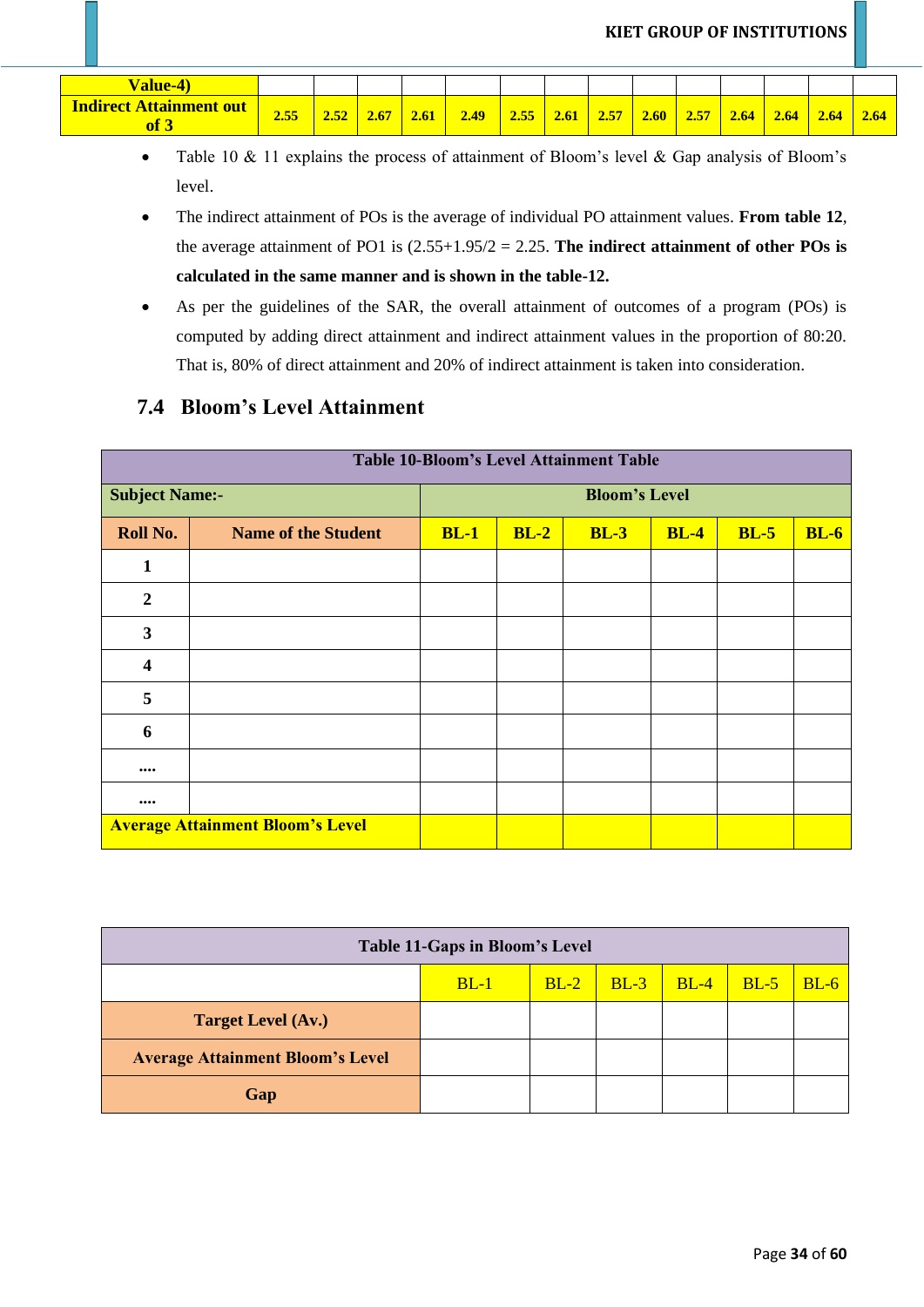| <b>Table-12- Overall PO Attainment of Indirect Methods</b>          |                           |                      |            |                                      |             |         |                                  |             |            |              |             |              |                                             |                              |
|---------------------------------------------------------------------|---------------------------|----------------------|------------|--------------------------------------|-------------|---------|----------------------------------|-------------|------------|--------------|-------------|--------------|---------------------------------------------|------------------------------|
| <b>Indirect Methods</b>                                             | <b>PO</b><br>$\mathbf{1}$ | PO<br>$\overline{2}$ | <b>PO3</b> | <b>PO</b><br>$\overline{\mathbf{4}}$ | <b>PO 5</b> | PO<br>6 | P <sub>O</sub><br>$\overline{7}$ | <b>PO 8</b> | <b>PO9</b> | <b>PO 10</b> | <b>PO11</b> | <b>PO 12</b> | <b>PS</b><br>$\overline{O}$<br>$\mathbf{1}$ | <b>PSO</b><br>$\overline{2}$ |
| <b>Graduate Exit</b><br><b>Survey</b> (Annexure-2)                  | 2.55                      | 2.52                 | 2.67       | 2.61                                 | 2.49        | 2.55    | 2.61                             | 2.57        | 2.6        | 2.57         | 2.64        | 2.64         | 2.64                                        | 2.64                         |
| <b>Curriculum</b><br><b>Feedback Survey</b><br>$(Annexure-1)$       | 1.95                      | 1.68                 | 1.43       | 1.29                                 | 1.31        | 1.55    | 2.39                             | 2.46        | 2.84       | 2.66         | 2.50        | 2.08         | 2.50                                        | 2.08                         |
| <b>Industrial Training</b><br><b>Assessment</b>                     |                           |                      |            |                                      |             |         |                                  |             |            |              |             |              |                                             |                              |
| <b>Input from outside</b><br>agencies <i>i.e.</i><br><b>AMCAT</b>   |                           |                      |            |                                      |             |         |                                  |             |            |              |             |              |                                             |                              |
| Co-curricular $\&$<br><b>Extra Curricular</b><br><b>Activities</b>  |                           |                      |            |                                      |             |         |                                  |             |            |              |             |              |                                             |                              |
| <b>Overall PO</b><br><b>Attainment In-</b><br><b>Direct Methods</b> | 2.25                      | 2.10                 | 2.05       | 1.95                                 | 1.90        | 1.95    | 2.50                             | 2.51        | 2.72       | 2.62         | 2.57        | 2.36         | 2.57                                        | 2.36                         |

| <b>Table-13: Overall PO Attainment Values</b>                   |        |           |         |           |              |      |      |      |      |         |         |         |      |         |
|-----------------------------------------------------------------|--------|-----------|---------|-----------|--------------|------|------|------|------|---------|---------|---------|------|---------|
| <b>Overall PO</b><br><b>Attainment Direct</b><br><b>Methods</b> | 2.18   | 2.43      | 2.36    | 2.35      | 2.13         | 2.44 | 2.8  | 2.7  | 2.5  | $2.5\,$ | 2.5     | 2.33    | 2.58 | 2.58    |
| <b>Overall PO</b><br>attainment Indirect<br><b>Methods</b>      | 2.25   | 2.10      | 2.05    | 1.95      | 1.90         | 1.95 | 2.50 | 2.51 | 2.72 | 2.62    | 2.57    | 2.36    | 2.57 | 2.36    |
| <b>Overall PO</b><br>attainment                                 | 2.20   | 2.37      | 2.33    | 2.22      | 2.1          | 2.35 | 2.74 | 2.66 | 2.54 | 2.52    | 2.51    | 2.35    | 2.58 | 2.53    |
| <b>Average Target</b><br><b>level from Table-5</b>              | 2.6    | 2.6       | 2.4     | 2.8       | $\mathbf{2}$ | 1.8  |      | 1    |      | 2.6     | 2.8     | 2.6     | 3    | 3       |
| Gap                                                             | $-0.4$ | ۰<br>0.23 | $-0.07$ | ۰<br>0.58 | 0.1          | 0.55 | 1.74 | 1.66 | 1.54 | $-0.08$ | $-0.29$ | $-0.25$ | 0.42 | $-0.47$ |

- Finally, overall PO attainment values in **Table 13** are computed by adding direct and indirect PO attainment values in the **proportion of 80:20 [Overall attainment ofPO-1 :{( 2.18x0.8) +**   $(2.25x0.2)$  = 2.20] respectively.
- The computed values are compared with the set target values of POs. The target values are set in consultation with the members of departmental BoS along with the faculty members of the program. It is argued that the target PO attainment value for each PO must be different since the contribution of courses for PO attainment is different. Accordingly, each PO was set with different target value as shown in the last row of Table-12. It is found from the table that all the POs are attained. An action plan for POs that do not reach the target attainment (Gap Level) value must be designed and implemented in the subsequent academic years.
- **Attainment of POs will be calculated session wise for example Session 2018-19 (First year to Final year for particular department), Session 2017-18 (First year to Final Year); similarly we can calculate for other sessions also as per requirement.**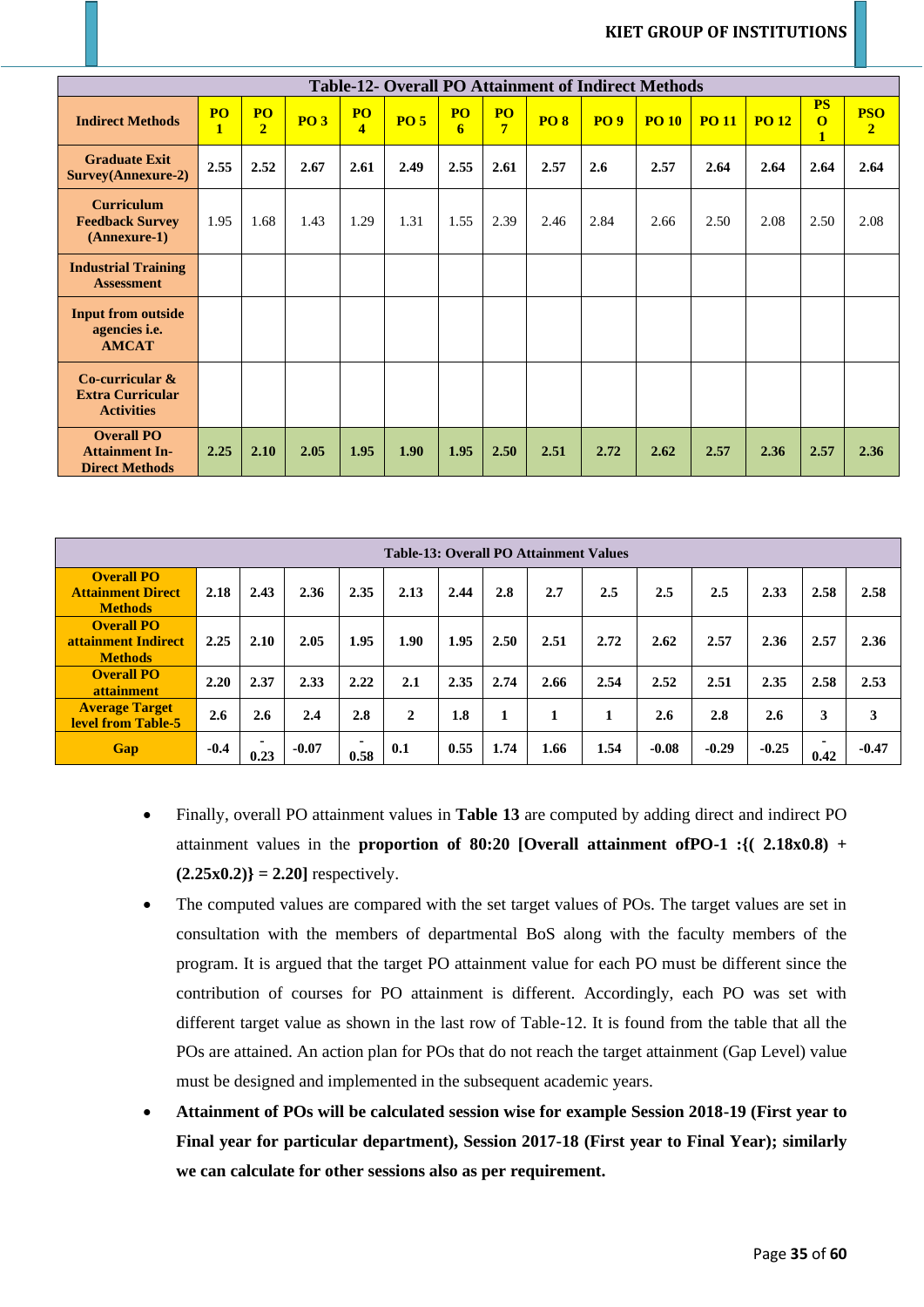# **8. Attainment of Program Education Objectives (PEOs)**

- Programme educational objectives are broad statements that describe the career and professional accomplishments that the programme is preparing graduates to achieve. The PEOs should be consistent with the mission of the institution. The department shall provide the required information for assessment, evaluation and review methods to evaluate the attainment of the PEOs.
- Pos/PSOs will be mapped with PEOs for calculation of attainment of PEOs. **Table 14** shows the mapping of PEOs with POs & **Table 15** Shows the attained level of PEOs (2.20x3/3 & for next 2.20x2/3, similarly we can calculate).

| Table-14(Target Level Expected for Program Educational Objectives) [ PEOs] |                 |                                                                    |                |                      |                |                |  |  |  |  |  |  |
|----------------------------------------------------------------------------|-----------------|--------------------------------------------------------------------|----------------|----------------------|----------------|----------------|--|--|--|--|--|--|
| PO                                                                         | <b>PO Level</b> |                                                                    |                | <b>PEO</b> (Mapping) |                |                |  |  |  |  |  |  |
|                                                                            | <b>Attained</b> | <b>PEO-1</b>                                                       | <b>PEO-2</b>   | <b>PEO-3</b>         | <b>PEO-4</b>   | <b>PEO-5</b>   |  |  |  |  |  |  |
| <b>PO-1</b>                                                                | 2.20            | $\overline{3}$                                                     | $\overline{2}$ | $\overline{2}$       | $\overline{2}$ | $\overline{3}$ |  |  |  |  |  |  |
| <b>PO-2</b>                                                                | 2.37            | $\overline{3}$                                                     | $\overline{2}$ | $\overline{3}$       | $\overline{2}$ | $\overline{3}$ |  |  |  |  |  |  |
| <b>PO-3</b>                                                                | 2.33            | $\overline{3}$                                                     | $\mathbf{1}$   | $\overline{2}$       | $\overline{2}$ | $\overline{3}$ |  |  |  |  |  |  |
| <b>PO-4</b>                                                                | 2.22            | $\overline{3}$<br>$\overline{2}$<br>$\overline{2}$<br>$\mathbf{1}$ |                |                      |                |                |  |  |  |  |  |  |
| <b>PO-5</b>                                                                | 2.1             | $\overline{2}$                                                     | $\mathbf{1}$   | $\overline{2}$       | $\overline{2}$ | $\overline{3}$ |  |  |  |  |  |  |
| <b>PO-6</b>                                                                | 2.35            | $\overline{2}$                                                     | $\overline{2}$ | $\overline{3}$       | $\overline{2}$ | $\overline{3}$ |  |  |  |  |  |  |
| <b>PO-7</b>                                                                | 2.74            | $\mathbf{1}$                                                       | $\overline{3}$ | $\overline{2}$       | $\mathbf{1}$   | $\overline{2}$ |  |  |  |  |  |  |
| <b>PO-8</b>                                                                | 2.66            | $\mathbf{1}$                                                       | $\overline{3}$ | $\mathbf{1}$         | $\mathbf{1}$   | $\overline{2}$ |  |  |  |  |  |  |
| <b>PO-9</b>                                                                | 2.54            | $\overline{2}$                                                     | $\overline{3}$ | $\overline{2}$       | $\overline{2}$ | $\overline{2}$ |  |  |  |  |  |  |
| <b>PO-10</b>                                                               | 2.52            | $\overline{2}$                                                     | $\overline{3}$ | $\overline{2}$       | $\overline{3}$ | $\overline{2}$ |  |  |  |  |  |  |
| <b>PO-11</b>                                                               | 2.51            | $\overline{2}$                                                     | $\overline{3}$ | $\overline{2}$       | $\overline{2}$ | $\overline{3}$ |  |  |  |  |  |  |
| <b>PO-12</b>                                                               | 2.35            | $\overline{3}$                                                     | $\overline{3}$ | $\overline{3}$       | $\overline{2}$ | $\overline{2}$ |  |  |  |  |  |  |
| <b>PSO1</b>                                                                | 2.58            | $\overline{2}$                                                     | $\overline{2}$ | $\overline{2}$       | $\overline{2}$ | $\overline{2}$ |  |  |  |  |  |  |
| <b>PSO 2</b><br>2.53                                                       |                 | $\overline{2}$                                                     | $\overline{2}$ | $\overline{2}$       | $\overline{2}$ | $\overline{2}$ |  |  |  |  |  |  |
| <b>Target Level (AVERAGE)</b>                                              |                 | 2.21                                                               | 2.25           | 2.17                 | 2.5            | 2.75           |  |  |  |  |  |  |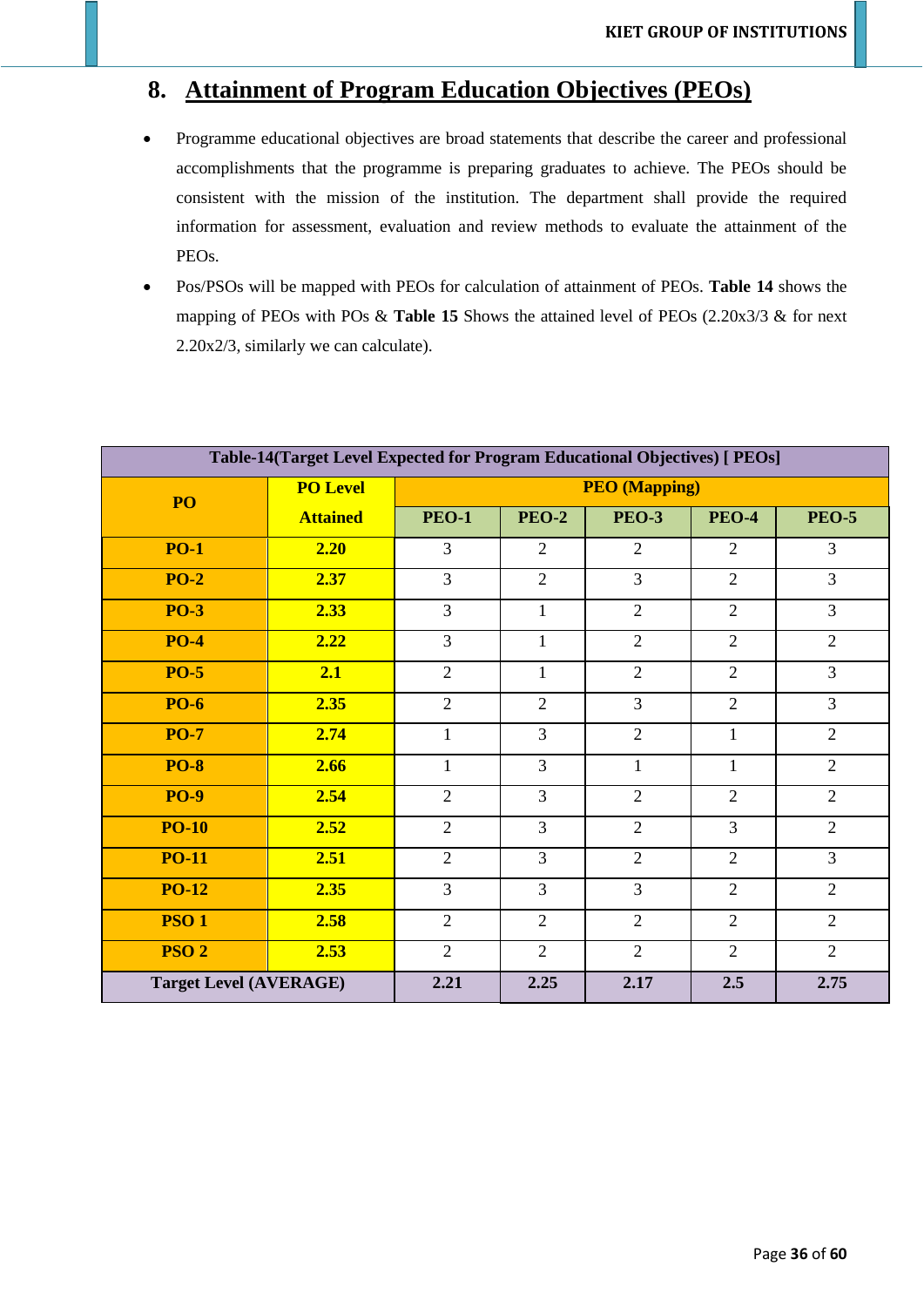# **9. Attainment of Mission of the Department**

- Mission statements are essentially the means to achieve the vision of the institution. For example, if the vision is to create high-quality engineering professionals, then the mission could be to offer a well-balanced programme of instruction, practical experience, and opportunities for overall personality development.
- Mission of the department will be mapped with PEOs. Table 16 shows the mapping of PEOs with mission of the department.

| Table-15 Attainment Program Educational Objectives [ PEO] |              |              |              |                                           |              |  |  |  |  |  |  |  |
|-----------------------------------------------------------|--------------|--------------|--------------|-------------------------------------------|--------------|--|--|--|--|--|--|--|
| PO                                                        |              |              |              | <b>Program Educational Objectives PEO</b> |              |  |  |  |  |  |  |  |
|                                                           | <b>PEO-1</b> | <b>PEO-2</b> | <b>PEO-3</b> | <b>PEO-4</b>                              | <b>PEO-5</b> |  |  |  |  |  |  |  |
| <b>PO-1</b>                                               | 2.20         | 1.47         | 1.48         | 1.48                                      | 2.20         |  |  |  |  |  |  |  |
| <b>PO-2</b>                                               | 2.37         | 1.60         | 2.4          | 1.6                                       | 2.37         |  |  |  |  |  |  |  |
| <b>PO-3</b>                                               | 2.33         | 0.77         | 1.55         | 1.55                                      | 2.33         |  |  |  |  |  |  |  |
| <b>PO-4</b>                                               | 2.22         | 0.74         | 1.48         | 1.48                                      | 1.48         |  |  |  |  |  |  |  |
| <b>PO-5</b>                                               | 1.4          | 0.7          | 1.4          | 1.4                                       | 2.1          |  |  |  |  |  |  |  |
| <b>PO-6</b>                                               | 1.57         | 1.57         | 2.2          | 1.57                                      | 2.2          |  |  |  |  |  |  |  |
| <b>PO-7</b>                                               | 0.91         | 2.74         | 1.82         | 0.91                                      | 1.82         |  |  |  |  |  |  |  |
| <b>PO-8</b>                                               | 0.88         | 2.66         | 0.88         | 0.88                                      | 1.77         |  |  |  |  |  |  |  |
| <b>PO-9</b>                                               | 1.69         | 2.54         | 1.69         | 1.69                                      | 1.69         |  |  |  |  |  |  |  |
| <b>PO-10</b>                                              | 1.68         | 2.52         | 1.68         | 2.52                                      | 1.68         |  |  |  |  |  |  |  |
| <b>PO-11</b>                                              | 1.67         | 2.51         | 1.67         | 1.67                                      | 2.51         |  |  |  |  |  |  |  |
| <b>PO-12</b>                                              | 2.35         | 2.35         | 2.35         | 1.57                                      | 1.57         |  |  |  |  |  |  |  |
| $PSO - 1$                                                 | 1.72         | 1.72         | 1.72         | 1.72                                      | 1.72         |  |  |  |  |  |  |  |
| $PSO - 2$                                                 | 1.68         | 1.68         | 1.68         | 1.68                                      | 1.68         |  |  |  |  |  |  |  |
| <b>Attained Level</b>                                     | 1.77         | 1.84         | 1.72         | 1.53                                      | 1.98         |  |  |  |  |  |  |  |
| <b>Target Level</b>                                       | 2.21         | 2.25         | 2.17         | 2.5                                       | 2.75         |  |  |  |  |  |  |  |
| Gap                                                       | $-0.44$      | $-0.41$      | $-0.45$      | $-0.97$                                   | $-0.77$      |  |  |  |  |  |  |  |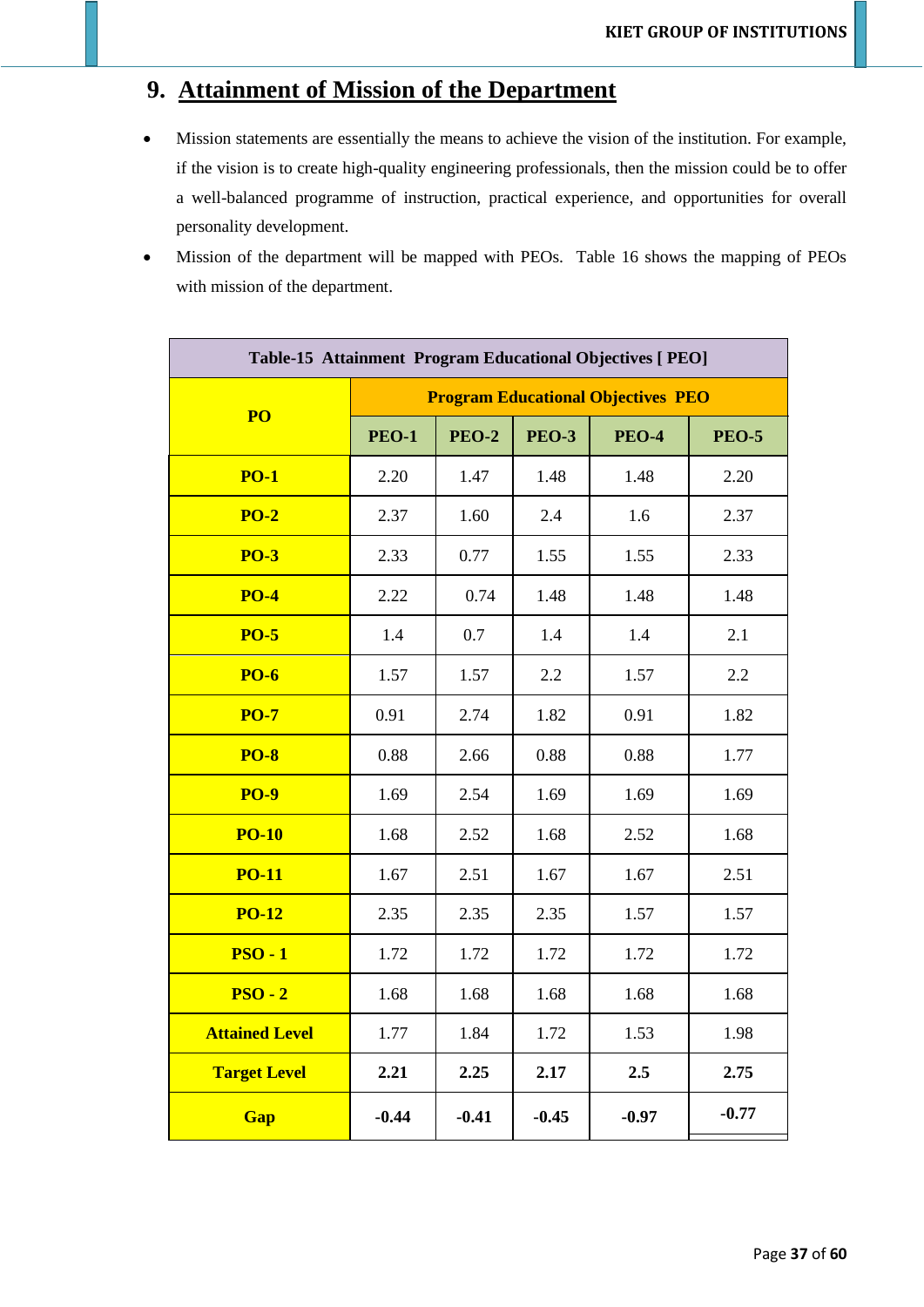|                             | <b>Table-16 Mapping of PEO with Mission</b> |                |                |                |                |  |  |  |  |  |  |  |  |
|-----------------------------|---------------------------------------------|----------------|----------------|----------------|----------------|--|--|--|--|--|--|--|--|
| <b>PEOs / Mission</b>       | <b>PEO Level</b><br><b>Attained</b>         | M1             | M2             | M3             | M4             |  |  |  |  |  |  |  |  |
| PEO <sub>1</sub>            | 1.77                                        | 3              | $\overline{2}$ | $\overline{2}$ | 3              |  |  |  |  |  |  |  |  |
| PEO <sub>2</sub>            | 1.84                                        | $\overline{2}$ | 3              | $\overline{2}$ | $\overline{2}$ |  |  |  |  |  |  |  |  |
| PEO <sub>3</sub>            | 1.72                                        | 3              | $\overline{2}$ | $\overline{2}$ | 2              |  |  |  |  |  |  |  |  |
| PEO <sub>4</sub>            | 1.53                                        | 3              | $\overline{2}$ | 3              | 3              |  |  |  |  |  |  |  |  |
| PEO <sub>5</sub>            | 1.98                                        | $\overline{2}$ | 3              | 3              | 3              |  |  |  |  |  |  |  |  |
| <b>Target Level Average</b> |                                             | 2.6            | 2.4            | 2.4            | 2.6            |  |  |  |  |  |  |  |  |

|                                     | <b>Table17: Attainment of Mission</b> |         |         |         |  |
|-------------------------------------|---------------------------------------|---------|---------|---------|--|
| <b>PEOs / Mission</b>               | M1                                    | M2      | M3      | M4      |  |
| PEO <sub>1</sub>                    | 1.77                                  | 1.18    | 1.18    | 1.77    |  |
| PEO <sub>2</sub>                    | 1.22                                  | 1.84    | 1.22    | 1.22    |  |
| PEO <sub>3</sub>                    | 1.72                                  | 1.15    | 1.15    | 1.15    |  |
| PEO <sub>4</sub>                    | 1.53                                  | 1.00    | 1.53    | 1.53    |  |
| PEO <sub>5</sub>                    | 1.32                                  | 1.98    | 1.98    | 1.98    |  |
| <b>Average</b><br><b>Attainment</b> | 1.51                                  | 1.43    | 1.41    | 1.53    |  |
| <b>Target Level</b>                 | 2.6                                   | 2.4     | 2.4     | 2.6     |  |
| Gap                                 | $-1.09$                               | $-0.97$ | $-0.99$ | $-1.07$ |  |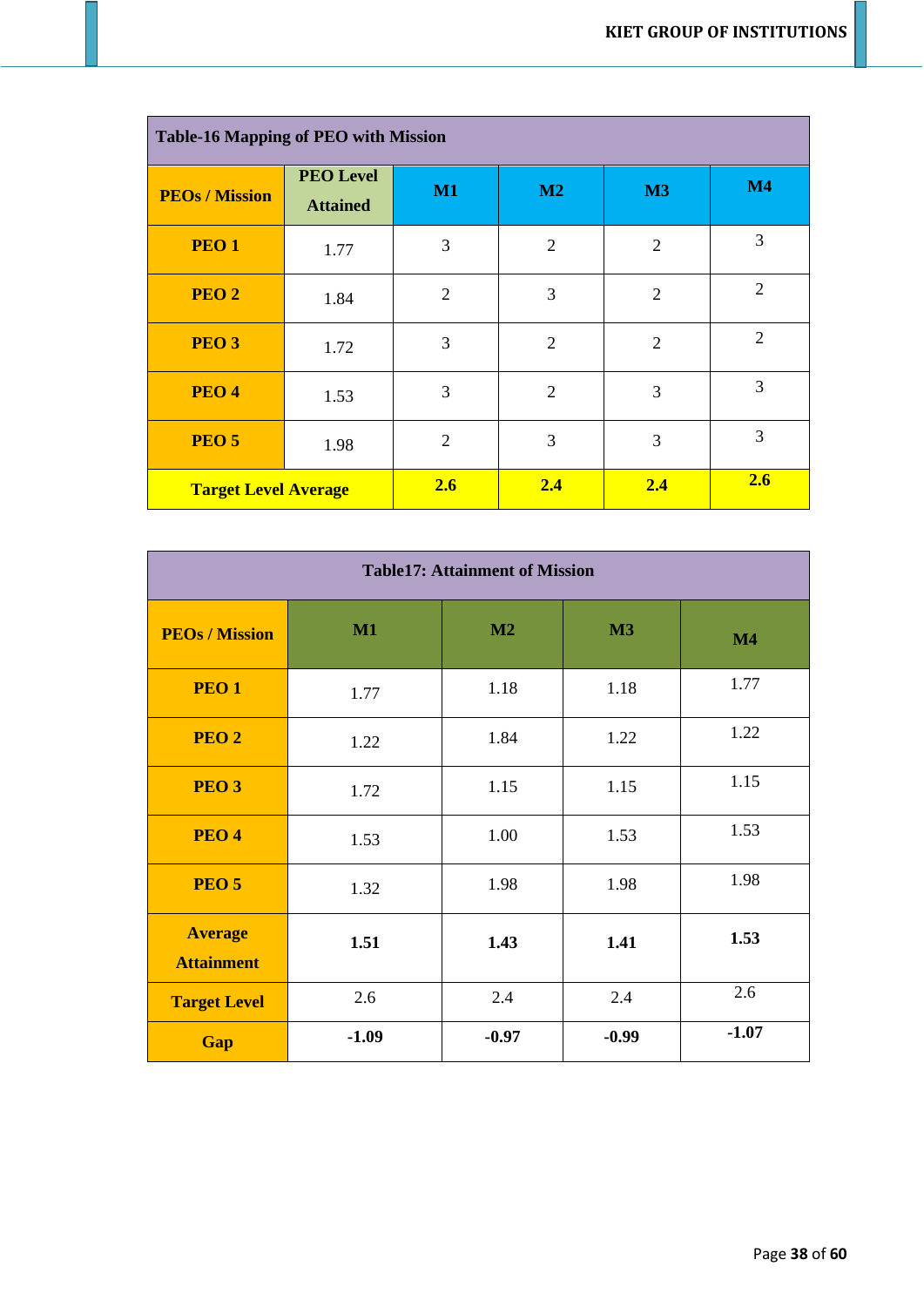### **9.1 Action for Gap Fulfilment**

Department will call Departmental BoS meeting to discuss how these GAPs can be fulfilled. However these are some suggestions to the departments to fulfil these gaps:-

- Remedial Classes for weak students arranged to improve the attainment level.
- Beyond syllabus topics added to meet the requirement.
- Industry visit/Industrial Expert talk/Senior academic talks can be arranged for the students.
- Project development for students in each year which map syllabus.
- Report on Gap Fulfilment:- Gap analysis will be done in at the end of each semester, gap analysis of odd semester will be done in next even semester, the action for gap fulfilment will be decided & will be implemented in next odd semester. Similarly applicable for even semester also
- If the achieved Bloom's knowledge level is more than 40% weightage for knowledge oriented questions (as mentioned in para 6 for bloom's) then POs can't be calculated and we have to restructure the question paper accordingly.

# **10. Other Components of NBA SAR**

### **10.1 Programme Curriculum**

Programme curriculum that leads to the attainment of the PEOs and the POs must be designed. The programme shall provide how its curriculum is designed, published, and disseminated. The structure of the curriculum, which comprises course code, course title, total number of contact hours (lecture, tutorial and practical) and credits is to be provided. Flow diagram that shows the prerequisites for the courses shall also be provided.

Each programme should cover general and specialised professional content of adequate breadth and depth, and should include appropriate components in the Sciences and Humanities. The relevance of curriculum components including core professional courses to the POs shall be given.

The institute shall describe how the core professional courses in the curriculum lend the learning experience with the complex problems. In addition to the General Criteria, each programme must satisfy a set of criteria specific to it, known as Programme Specific Criteria which deal with the requirements for professional practice particular to the related sub-discipline.

The institution shall provide evidence that the programme curriculum satisfies the programme specific criteria, and industry interactions/internship. The institution must ensure that the programme curriculum that was developed at the time of inception of the programme has been refined in the subsequent years to make it consistent with the PEOs and the POs.

The institute shall provide the required information for assessment, evaluation and review methods to evaluate the attainment of COs.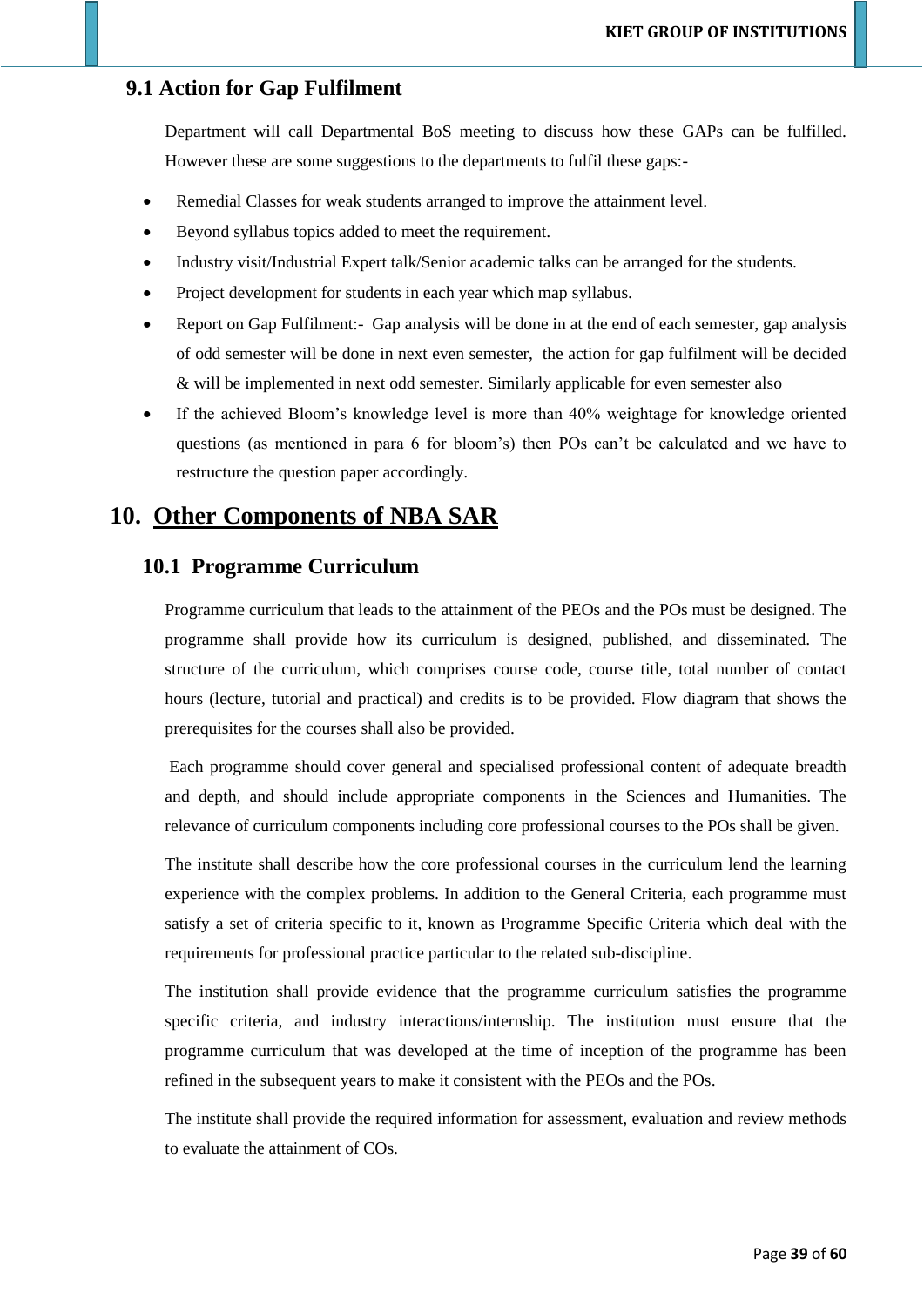### **10.2 Students' Performance**

- I. Students admitted to the programme must be of a quality that will enable them to achieve the programme outcomes. The policies and procedures for student admission and transfer should be transparent and spelt out clearly.
- II. The educational institution should monitor the academic performance of its students carefully. The requirements of the programme should be made known to every student.
- III. The educational institution must provide student support services including counselling /tutoring/mentoring.
- IV. The institute shall provide the required information for three complete academic years for admission intake in the programme, success rate, academic performance, placement and higher studies and professional activities as per the format given in the SAR. However, it shall provide the information in a suitable format, wherever necessary, in case the format is not provided in the SAR.

### **10.3 Faculty Contribution**

- I. The faculty members should possess adequate knowledge / expertise to deliver all the curricular contents of the programme.
- II. The number of faculty members must be adequate so as to enable them to engage in activities outside their teaching duties, especially for the purposes of professional development, curriculum development, student mentoring/counselling, administrative work, training, and placement of students, interaction with industrial and professional practitioners.
- III. The number of faculty members must be sufficiently large in proportion to the number of students, so as to provide adequate levels of faculty-student interaction. In any educational programme, it is essential to have adequate levels of teacher-student interaction, which is possible only if there are enough teachers, or in this case, faculty members.
- IV. The faculty must be actively involved in research and development. The programme must support, encourage and maintain such R&D activities. A vibrant research and development culture is important to any academic programme. It provides new knowledge to the curriculum. The student's education is enriched by being part of such a culture, for it cultivates skills and habits for lifelong learning and knowledge on contemporary issues.
- V. The academic freedom to steer and run the programme will be in the hands of members of the faculty. This includes the rights over evaluation and assessment processes and decisions on programme involvement. They should also eng age themselves in the process of accreditation for the continuous improvement of the PEOs and the POs.
- VI. The faculty must have sound educational qualifications, and must be actively updating knowledge in their respective areas of interest. It is desirable that the members of the faculty possess adequate industrial experience and be from diverse backgrounds. In terms of teaching, the faculty must possess experience, be able to communicate effectively, and be enthusiastic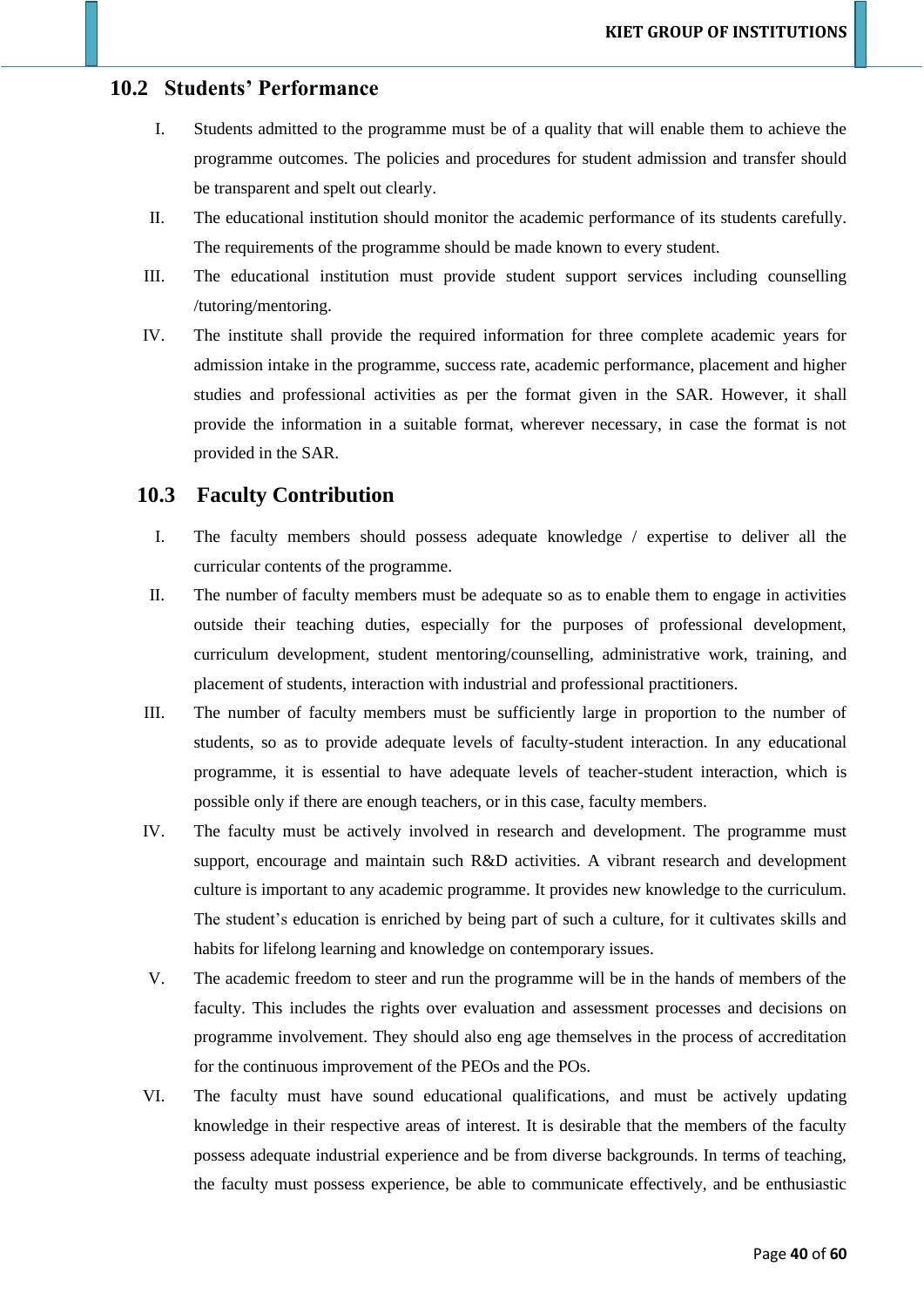about programme improvement. For courses relating to design, the faculty members in charge of the course must have good design experience and participate in professional societies.

VII. The institute shall provide the required information for three complete academic years as per the format given in the SAR. However, it shall provide the information in a suitable format, wherever necessary, in case the format is not provided in the SAR.

### **10.4 Facilities and Technical Support**

- I. The institution must provide adequate infrastructural facilities to support the achievement of the programme outcomes. Classrooms, tutorial rooms, meeting rooms, seminar halls, conference hall, faculty rooms, and laboratories must be adequately furnished to provide an environment conducive to learning. Modern teaching aids such as digital interactive boards, multimedia projectors etc., should be in place to facilitate the teaching-learning process so that programme outcomes of the programme can be achieved.
- II. The laboratories must be equipped with computing resources, equipments, and tools relevant to the programme. The equipments of the laboratories should be properly maintained, upgraded and utilised so that the students can attain the programme outcomes. There should be an adequate number of qualified technical supporting staff to provide appropriate guidance for the students for using the equipment, tools, computers, and laboratories. The institution must provide scope for the technical staff for upgrading their skills and professional advancement.
- III. The institute shall provide the required information for class rooms in the department, faculty rooms in the department, laboratories in the department to meet the curriculum requirements as well as the POs, and technical manpower in the department as per the format given in the SAR. However, it shall provide the information in a suitable format wherever necessary in case the format is not provided in the SAR.

### **10.5 Academic Support Units and Teaching - Learning Process**

- I. The programme must employ effective teaching-learning processes. The modes of teaching used, such as lecture, tutorial, seminar, teacher-student interaction outside class, peergroup discussion, or a combination of two or more of these, must be designed and implemented so as to facilitate and encourage learning. Practical skills, such as the ability to operate computers and other technologically advanced machinery, must be developed through hands-on laboratory work.
- II. The effectiveness of the teaching-learning processes must be evaluated on a regular basis. The evaluation, besides reviewing the abovementioned factors, must also look at whether the academic calendar, the number of instructional days and contact hours per week, are maximally conducive to teaching and learning. Student feedback on various aspects of the process must be carefully considered as well. Internal reviews of quality assurance procedures should be carried out periodically.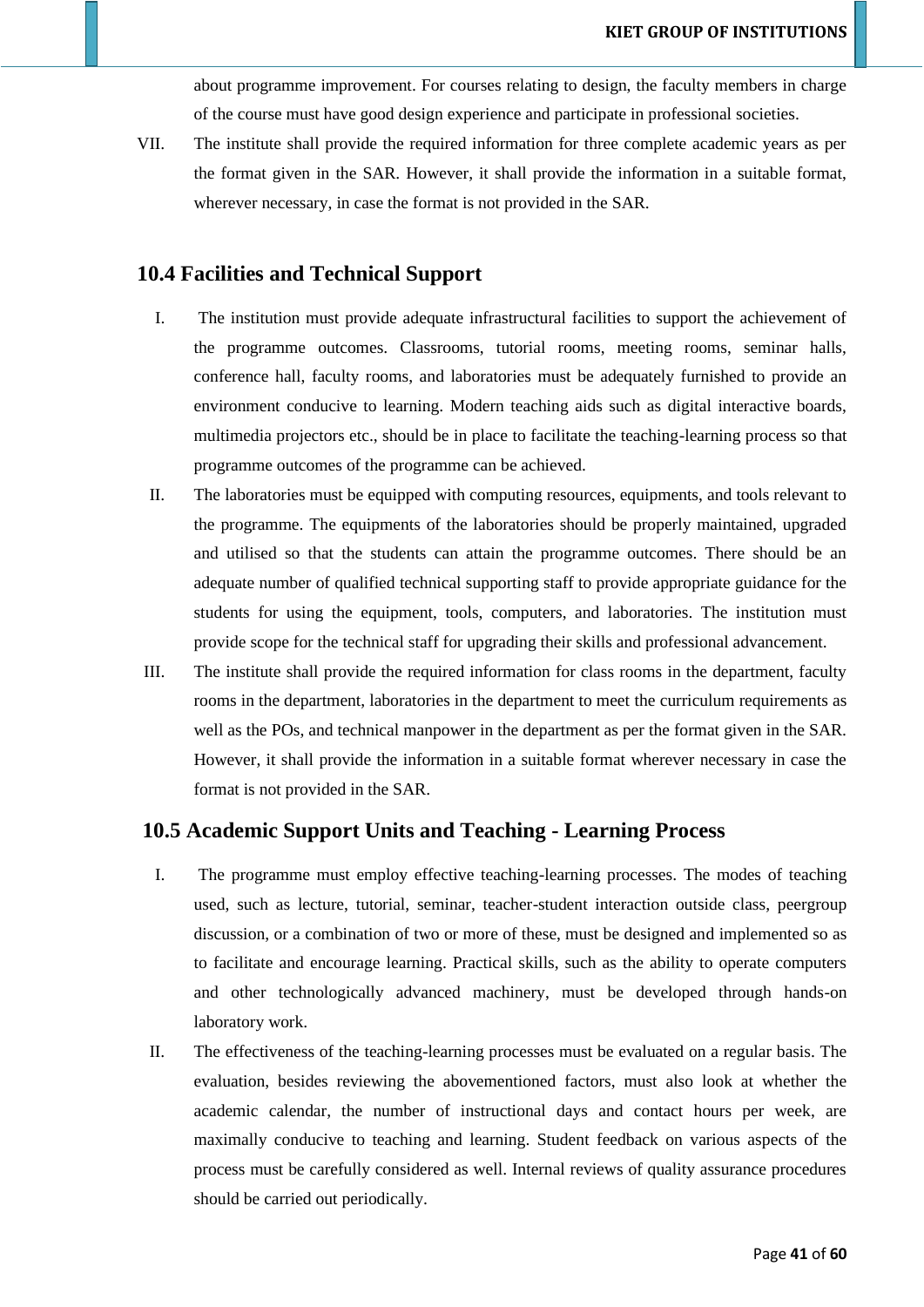III. The institute shall provide the required information for complete three academic years as per the format given in the SAR. However, it shall provide the information in a suitable format, wherever necessary, in case the format is not provided in the SAR.

### **10.6 Governance, Institutional Support and Financial Resources**

- I. The governance structure of the programme must clearly assign authority and responsibility for the formulation and implementation of policies that enable the programme to fulfill its mission. The programme must possess the financial resources necessary to fulfill its mission and PEOs. In particular, there must be sufficient resources to attract and retain well-qualified staff, and to provide them with opportunities for continuous development and career growth. The programme's budgetary planning process must also provide for the acquisition, repair, maintenance and replacement of physical facilities and equipment.
- II. The educational institution must have a comprehensive and up-to-date library and extensive educational, technological facilities.
- III. The institute shall provide the required information for campus infrastructure and facility, organisation, governance and transparency, budget allocation and public accounting (for both institutions and programme), library, internet, safety norms and checks, and counselling and emergency medical care and first-aid as per the format given in the SAR. However, it shall provide the information in a suitable format, wherever necessary, in case the format is not provided in the SAR.

### **10.7 Continuous Improvement**

- I. Modifications in the programme curriculum, course delivery and assessment brought in from the review of the attainment of the PEOs and the POs, will be helpful to the institutions for continuous improvement. The programme must develop a documented process for the periodic review of the PEOs, the POs and the COs. The continuous improvement in the PEOs and the POs need to be validated with proper documentation.
- II. The institute shall provide the required information for continuous improvement for three consecutive academic year's e as per the format given in the SAR. However, it shall provide the information in a suitable format, wherever necessary, in case the format is not provided in the SAR.

Self-Assessment Report Refer to individual manual for different disciplines/programmes for format of Self Assessment Report. The SAR should be as comprehensive as possible not deviating from the format given along with the supporting documents. The information furnished by the institution should provide a scope to allow an assessment of the qualitative as well as quantitative positioning of the Institution in relation to each criterion as specified in the individual manual.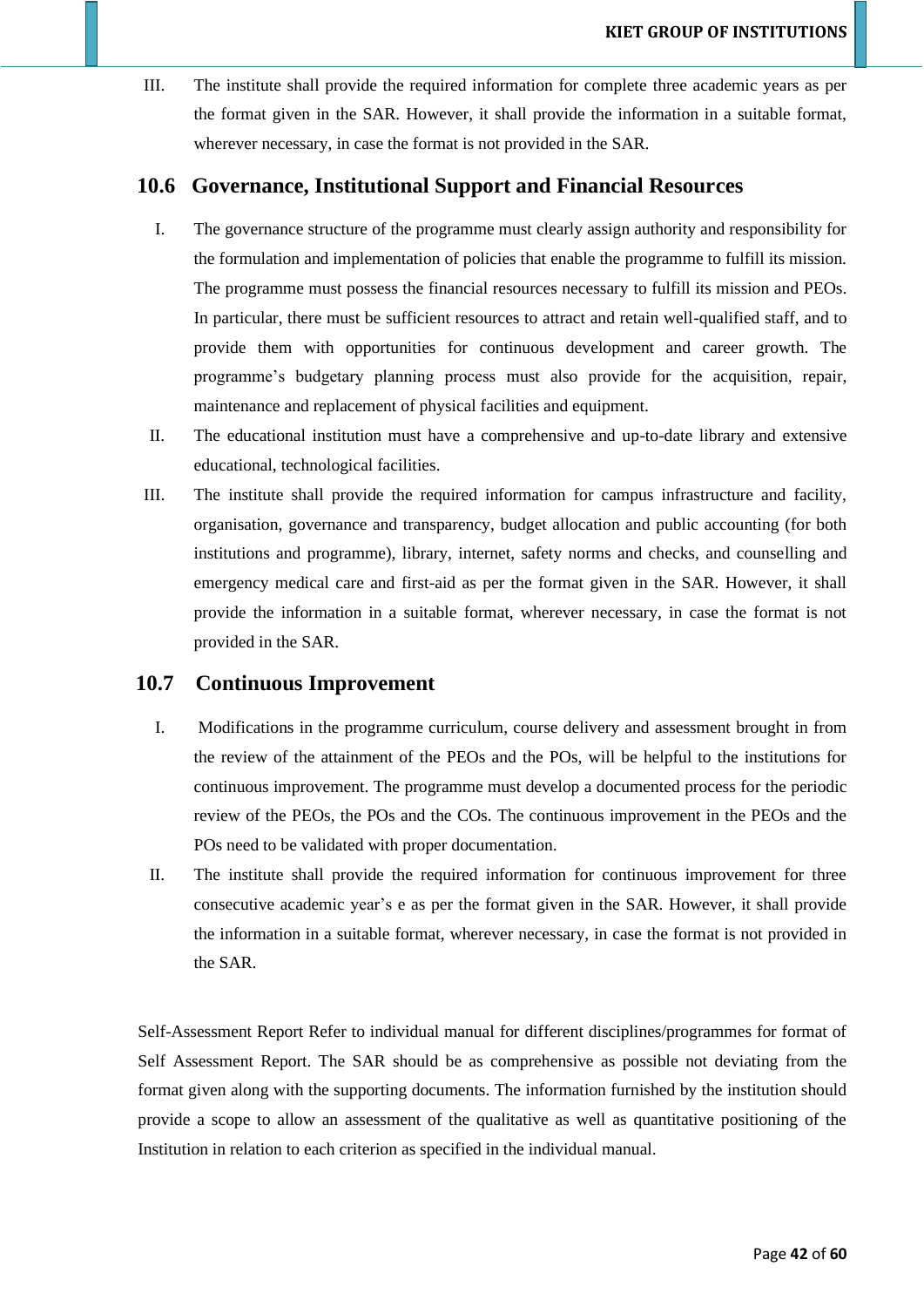### **Annexure - 1**

# **CURRICULUM FEEDBACK FORM**

**Form to be used for Indirect Method Calculation (NBA Manual Para 7.13. Table 12). Feedback will be taken in each semester at the end before CT-3 by all Departments. To be filled by all Students**

**Program Name: (………………………………………………………………………………………)**

**Department:** ………………….…… **Date:** ……………………. **Name:** …………………………….. **Semester:** (……………...)

This questionnaire is intended to collect information relating to your satisfaction towards the curriculum. This information provided by you will be used as important feedback for quality improvement of the curriculum.

Directions: For each question please indicate your degree of satisfaction with the following statement by choosing a  $\checkmark$  score between 1 and 5.

| <b>Strongly Disagree</b>          |  |
|-----------------------------------|--|
| <b>Disagree</b>                   |  |
| <b>Neither agree nor Disagree</b> |  |
| Agree                             |  |
| <b>Strongly Agree</b>             |  |

| Sl.No.         | <b>Curriculum Evaluation</b>                                                                                 |  |  |  |
|----------------|--------------------------------------------------------------------------------------------------------------|--|--|--|
| л.             | Syllabus is suitable to the course                                                                           |  |  |  |
| 2              | Aims and objectives of the syllabi are well defined and clear to teachers and<br>students                    |  |  |  |
| 3              | Course content is followed by corresponding reference materials.                                             |  |  |  |
| $\overline{4}$ | The syllabus has good balance between theory and application.                                                |  |  |  |
| 5              | The syllabus has made me interested in the subject area.                                                     |  |  |  |
| 6              | The syllabus covers Modern/Advanced topics.                                                                  |  |  |  |
| $\overline{7}$ | Syllabus is Industry Oriented.                                                                               |  |  |  |
| 8              | Learning value(In terms of Skills, Concepts, Knowledge, Analytical<br>Abilities, or Broadening Perspectives) |  |  |  |
| 9              | Applicability (Applicable in real life)                                                                      |  |  |  |
| 10             | Helps going for Higher Studies                                                                               |  |  |  |

### **Your Opinion/Suggestion for improvement in contents of syllabus:**

………………………………………………………………………………………………………………… ………………………………………………………………………………………………………………… ………………………………………………………………………………………………………………… …………………………………………………………………………………………………………………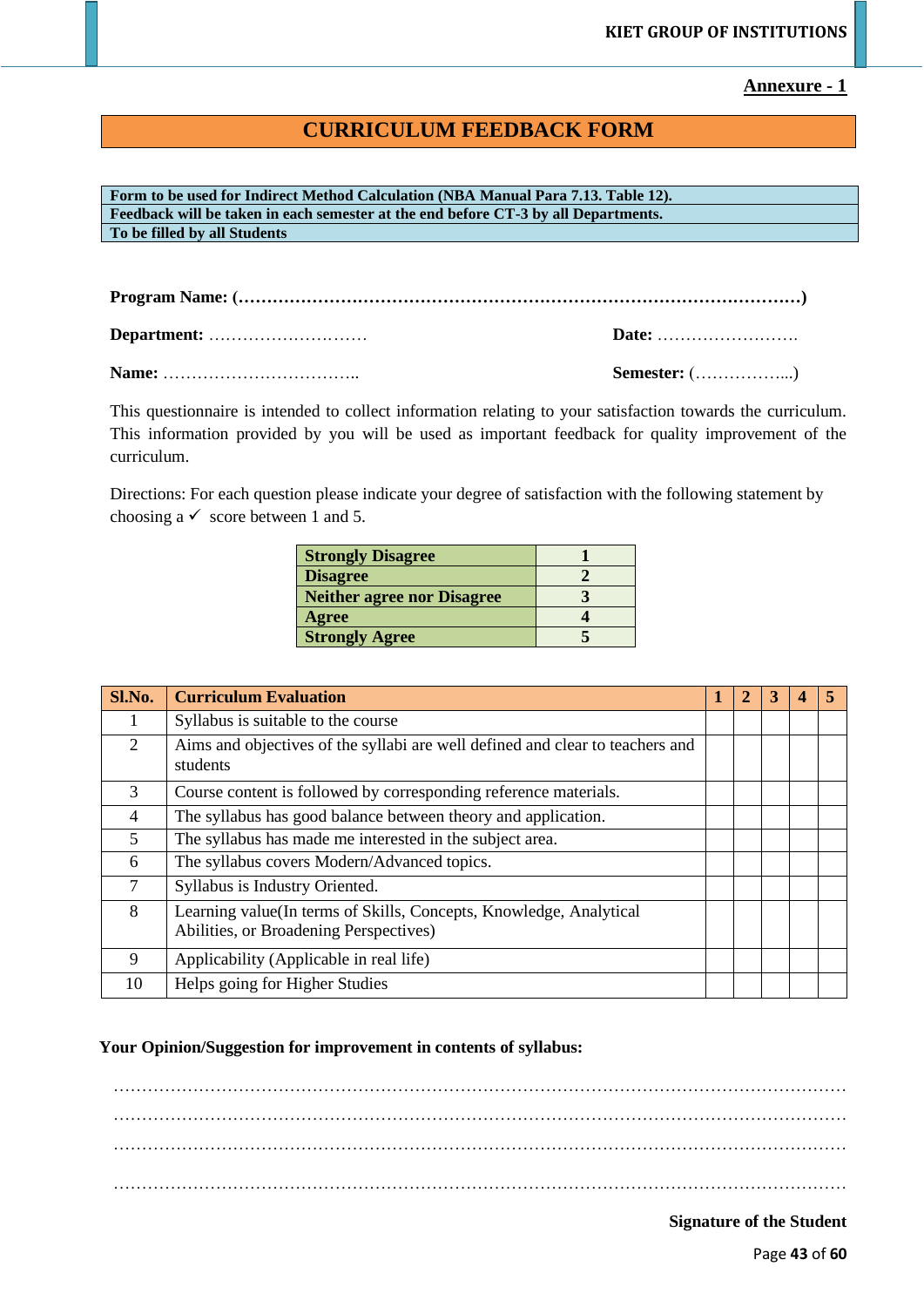**Annexure - 2**

### **GRADUATING STUDENT EXIT SURVEY**

**Form to be used for Indirect Method Calculation (NBA Manual Para 7.13. Table 12). Feedback will be taken in each semester at the end before CT-3 by all Departments. To be filled by Final year Students**

**Department of ……………………………………………………………………**

Congratulations for becoming a soon-to-be graduate of our Institute. The faculty and administration of the Institute wishes you all the success in your career ahead. Your feedback is important to us and will be used for enhancing the quality of the educational experience of other students that will follow you. Please take sufficient time to reflect on your experience and provide thoughtful answers to the questions. Thank you for your participation.

### **1. Personal Information:**

**Name: ………………………………….. Roll No.: ………………………………. E-Mail ID: ……………………………… Mobile No: ……………………………**

### **2. Professional Information:**

|                     | <b>Placed at (Company Name)</b> |              |        |
|---------------------|---------------------------------|--------------|--------|
| <b>GATE</b>         | <b>Attempted (Yes/No)</b>       | <b>Rank:</b> | Score: |
| <b>CAT</b>          | <b>Attempted (Yes/No)</b>       | <b>Rank:</b> | Score: |
| <b>GRE</b>          | Attempted(Yes/No)               | <b>Rank:</b> | Score: |
| Any<br><b>Other</b> | Attempted(Yes/No)               | <b>Rank:</b> | Score: |

| To what extent did the courses in your<br>curriculum contribute to your competence<br>in the following areas? | <b>Poor</b><br>(1mark) | <b>Satisfactory</b><br>$(2 \text{ marks})$ | Good<br>(3 marks) | V Good<br>$(4$ marks) | <b>Excellent</b><br>(5 Marks) |
|---------------------------------------------------------------------------------------------------------------|------------------------|--------------------------------------------|-------------------|-----------------------|-------------------------------|
| 1. Applying the knowledge of Mathematics,                                                                     |                        |                                            |                   |                       |                               |
| Science, and Engineering fundamentals and                                                                     |                        |                                            |                   |                       |                               |
| engineering specialization to solution of                                                                     |                        |                                            |                   |                       |                               |
| complex engineering problems                                                                                  |                        |                                            |                   |                       |                               |
| Identifying, formulating, researching the<br>2.                                                               |                        |                                            |                   |                       |                               |
| literature, and analyzing complex engineering                                                                 |                        |                                            |                   |                       |                               |
| problems reaching substantiated conclusions                                                                   |                        |                                            |                   |                       |                               |
| using first principles of mathematics, natural                                                                |                        |                                            |                   |                       |                               |
| sciences and engineering sciences                                                                             |                        |                                            |                   |                       |                               |
| 3. Design of solutions for complex engineering                                                                |                        |                                            |                   |                       |                               |
| problems and design of system components or                                                                   |                        |                                            |                   |                       |                               |
| processes that meet the specified needs with                                                                  |                        |                                            |                   |                       |                               |
| appropriate considerations of public health and                                                               |                        |                                            |                   |                       |                               |
| cultural,<br>and<br>societal,<br>safety,<br>and                                                               |                        |                                            |                   |                       |                               |
| environmental considerations                                                                                  |                        |                                            |                   |                       |                               |
| 4. Use research based methods including design                                                                |                        |                                            |                   |                       |                               |
| of experiments, analysis and interpretation of                                                                |                        |                                            |                   |                       |                               |
| data and synthesis of information leading to                                                                  |                        |                                            |                   |                       |                               |
| logical conclusions                                                                                           |                        |                                            |                   |                       |                               |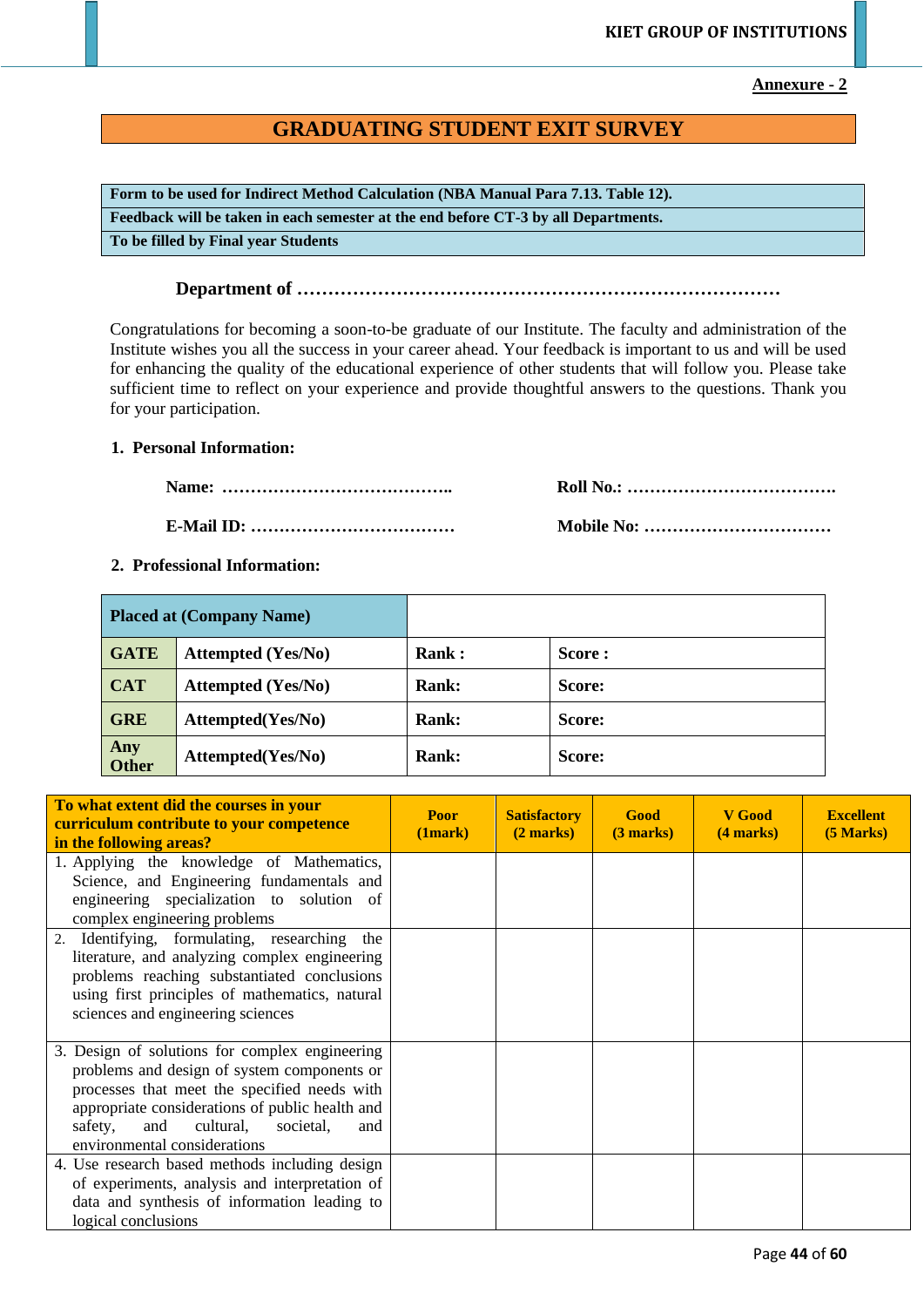| select,<br>and apply<br>5.<br>Create,<br>appropriate<br>techniques, resources, and modern engineering<br>and IT tools including prediction and modeling<br>complex engineering activities with<br>an<br>understanding of limitations                                                                       |  |  |  |
|------------------------------------------------------------------------------------------------------------------------------------------------------------------------------------------------------------------------------------------------------------------------------------------------------------|--|--|--|
| 6. Apply reasoning within the contextual<br>knowledge to access societal, health, safety,<br>legal, and cultural issues and the consequent<br>responsibilities relevant to the professional<br>engineering practice                                                                                        |  |  |  |
| 7. Understand the impact of the professional<br>engineering solutions in the societal and<br>environmental contexts, and demonstrate the<br>knowledge of, and the need for sustainable<br>developments                                                                                                     |  |  |  |
| 8. Apply ethical principles and commit to<br>professional ethics and responsibilities and<br>norms of engineering practice                                                                                                                                                                                 |  |  |  |
| 9. Function effectively<br>individual<br>as<br>an<br>independently and as a member or leader in<br>diverse teams, and in multidisciplinary settings                                                                                                                                                        |  |  |  |
| 10. Communicate effectively on complex<br>engineering activities with the engineering<br>community and with society at large such as<br>being able to comprehend and write effective<br>reports and design documentation, make<br>effective oral presentations, and give and<br>receive clear instructions |  |  |  |
| 11. Demonstrate knowledge and understanding of<br>engineering management principles and apply<br>those to one's own work as a member and<br>leader of a team to manage projects in<br>multidisciplinary environments                                                                                       |  |  |  |
| 12. Recognize the need for, have the preparation<br>and ability to engage in independent and life-<br>long learning in the broadest context of<br>technological change                                                                                                                                     |  |  |  |

**Signature of the Student**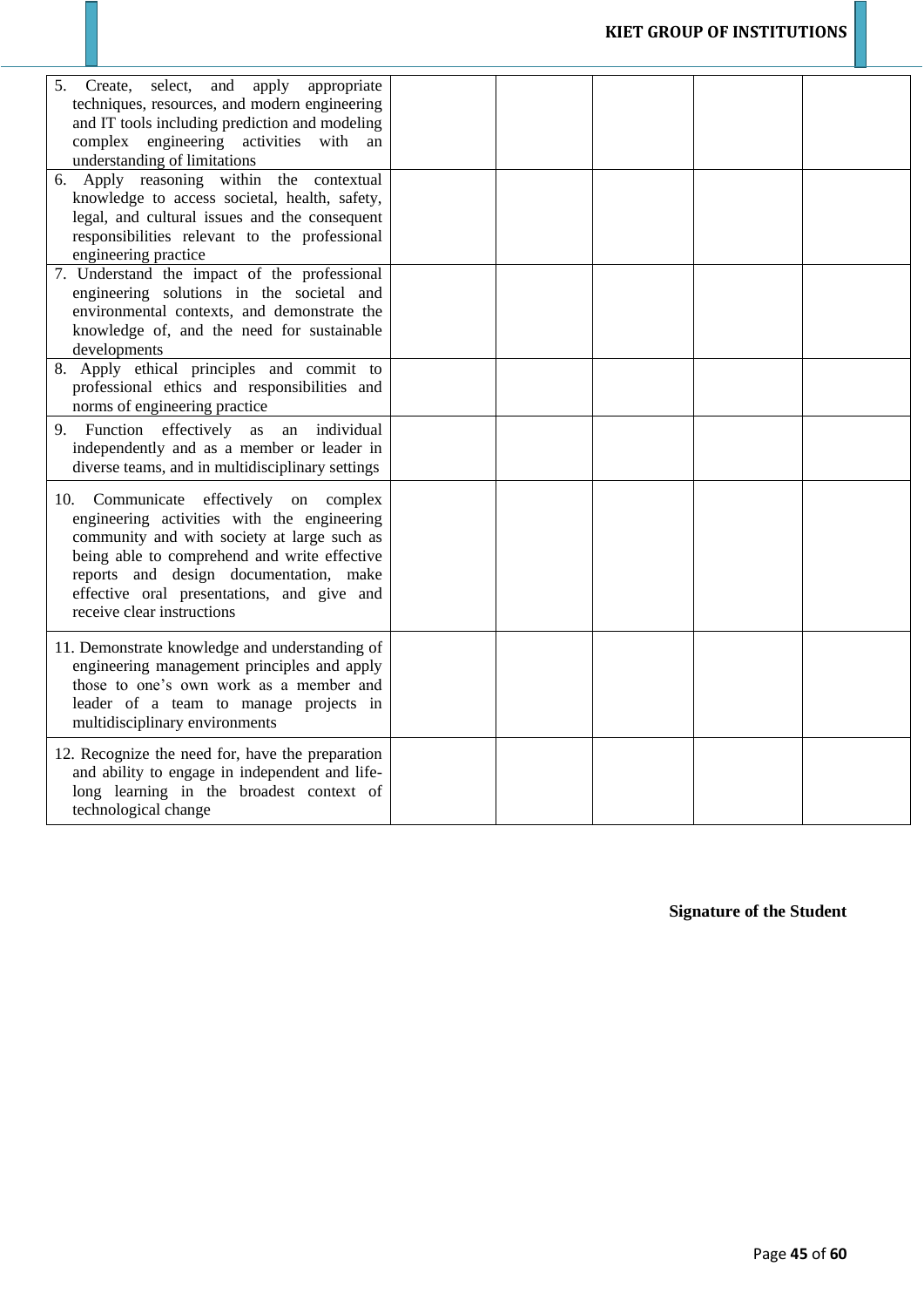### **Annexure - 3**

### **ALUMNI SURVEY FORM**

| Form to be used in Finalization of PEOs (Para 3, NBA manual)<br>Feedback will be taken in routine or at the time of Alumni Meet (Around 100 per year) |                                                             |  |  |  |
|-------------------------------------------------------------------------------------------------------------------------------------------------------|-------------------------------------------------------------|--|--|--|
| To be filled by Alumni                                                                                                                                |                                                             |  |  |  |
|                                                                                                                                                       |                                                             |  |  |  |
|                                                                                                                                                       |                                                             |  |  |  |
|                                                                                                                                                       |                                                             |  |  |  |
|                                                                                                                                                       |                                                             |  |  |  |
| $(a.)$ S/W, Development:                                                                                                                              | (c.) Consulting Services:<br>(b.) IT Services:              |  |  |  |
| (d.) Research and Development:                                                                                                                        | (e) Marketing Industry: $\boxed{\qquad}$ (f) Core Industry: |  |  |  |
|                                                                                                                                                       |                                                             |  |  |  |

### **8. List the name of the companies where you have worked:**

| <b>S. No.</b> |                     | <b>Duration</b> |           | <b>Teaching/Industries</b> | <b>Package Per</b> |
|---------------|---------------------|-----------------|-----------|----------------------------|--------------------|
|               | <b>Organization</b> | <b>From</b>     | <b>To</b> | <b>Experience</b>          | <b>Annum</b>       |
|               |                     |                 |           |                            |                    |
|               |                     |                 |           |                            |                    |
|               |                     |                 |           |                            |                    |

### **9. Industry expectations from student:**

 **Technology: ..............................................................................**

 **Platform : ..............................................................................**

 **Others : ..............................................................................**

### **10. How do you rate yourself on following attributes on a scale of 1 to 5 with 1 being lowest and 5 Highest** (Tick  $\sqrt{2}$ )?

| <b>Attribute</b>                        |  |  |  |
|-----------------------------------------|--|--|--|
| Initiative and ambition                 |  |  |  |
| <b>Teamwork</b>                         |  |  |  |
| Ability to solve problems               |  |  |  |
| Ability to communicate                  |  |  |  |
| Desire to learn more and upgrade skills |  |  |  |

- **11. Did your education during B. Tech give you sufficient understanding of the importance of the skills mentioned & fundamental in 4 and the desire to improve them? (Yes / No)**
- **12. Please share any other observations from your educational/industrial experience for the improvement of our department.**

**Date:** Signature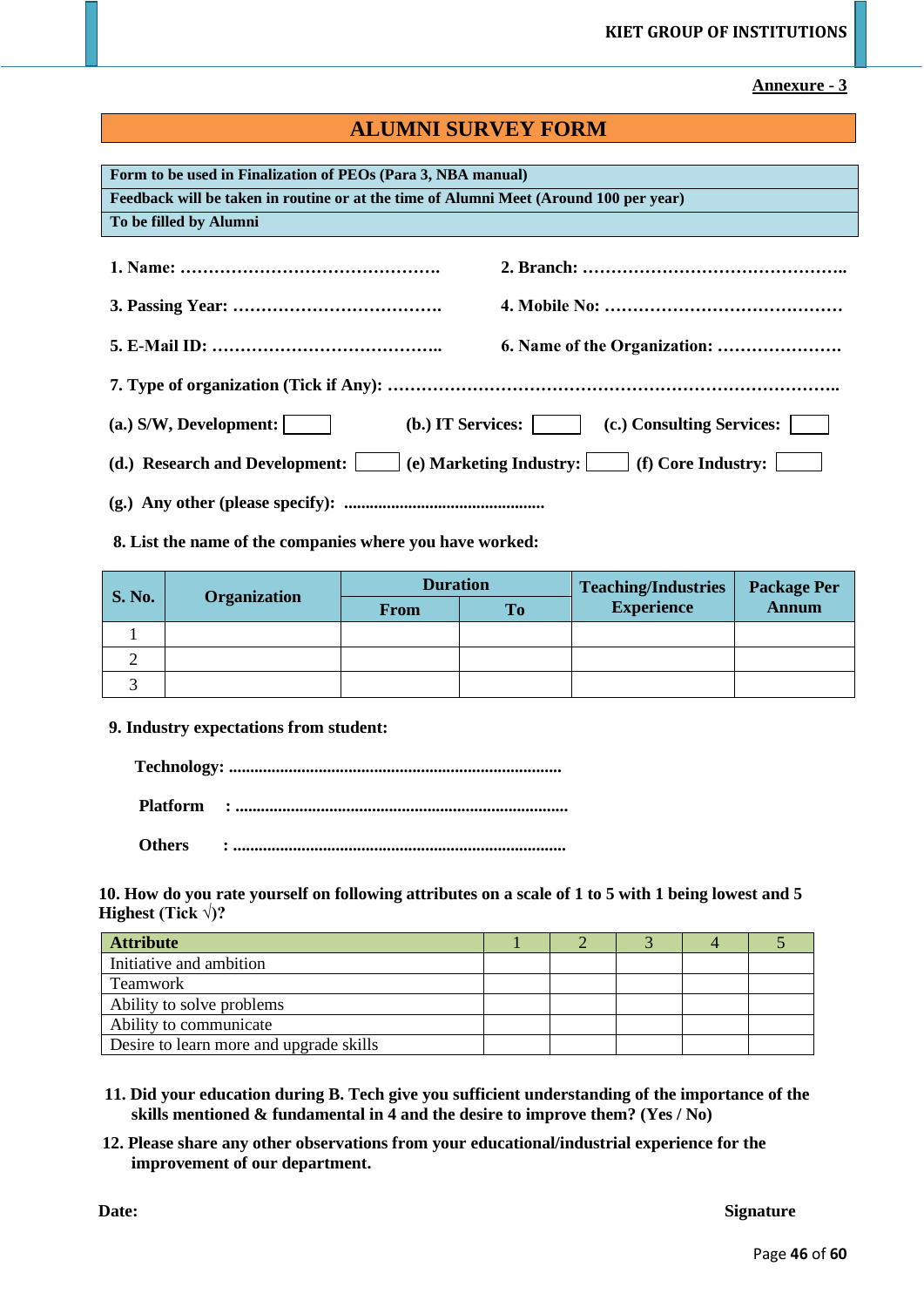Annexure  $-4(A)$ 

## **EMPLOYER SURVEY FORM (ENGINEERING & MCA STUDENTS)**

| Form to be used in Finalization of PEOs (Para 3, NBA manual) |
|--------------------------------------------------------------|
| Feedback will be taken in routine (Around 50 per year)       |
| To be filled by Employers of our students                    |

The information contained in this report is meant purely for the use at this Institute for reviewing the academic processes so as to enhance the quality of imparted education. It should not be linked with the performance assessment of the employee.

It is requested to kindly assess the attributes of the employer named below and return this report duly filled-in to this Institute. Assessment be made by ticking the appropriate box. A prompt response will be highly appreciated.

### **Name of Employee:** Date:

### **Employee ID:**

### **Company Name:**

| <b>S. No.</b>  | <b>ATTRIBUTES</b>                                                                                                                       | Poor<br>(1) | <b>Satisfactory</b><br>(2) | Good<br>(3) | V Good<br>(4) | <b>Excellent</b><br>(5) |
|----------------|-----------------------------------------------------------------------------------------------------------------------------------------|-------------|----------------------------|-------------|---------------|-------------------------|
| $\mathbf{1}$   | Ability to identify and analyze engineering<br>problems.                                                                                |             |                            |             |               |                         |
| $\overline{2}$ | Ability to apply knowledge of science and<br>engineering in solving engineering problems.                                               |             |                            |             |               |                         |
| 3              | Ability to design solutions to engineering<br>problems.                                                                                 |             |                            |             |               |                         |
| $\overline{4}$ | Ability to use engineering techniques, test<br>equipment and tools including hardware and<br>software for solving engineering problems. |             |                            |             |               |                         |
| 5              | Level of concern displayed for societal health,<br>safety and cultural issues whilst working on<br>engineering problems.                |             |                            |             |               |                         |
| 6              | Level of concern displayed for environmental<br>safety and sustainability whilst working on<br>engineering problems.                    |             |                            |             |               |                         |
| $\overline{7}$ | Level of adherence to personal and professional<br>ethics whilst working on engineering problems.                                       |             |                            |             |               |                         |
| 8              | Ability to provide solutions in engineering<br>problems individually and as a member of the<br>team.                                    |             |                            |             |               |                         |
| 9              | Ability to communicate effectively both verbal as<br>well as written.                                                                   |             |                            |             |               |                         |
| 10             | Ability to apply project management skills whilst<br>working an engineering solutions.                                                  |             |                            |             |               |                         |
| 11             | Ability to upgrade continuously and apply<br>engineering knowledge to provide solutions on<br>his/her own.                              |             |                            |             |               |                         |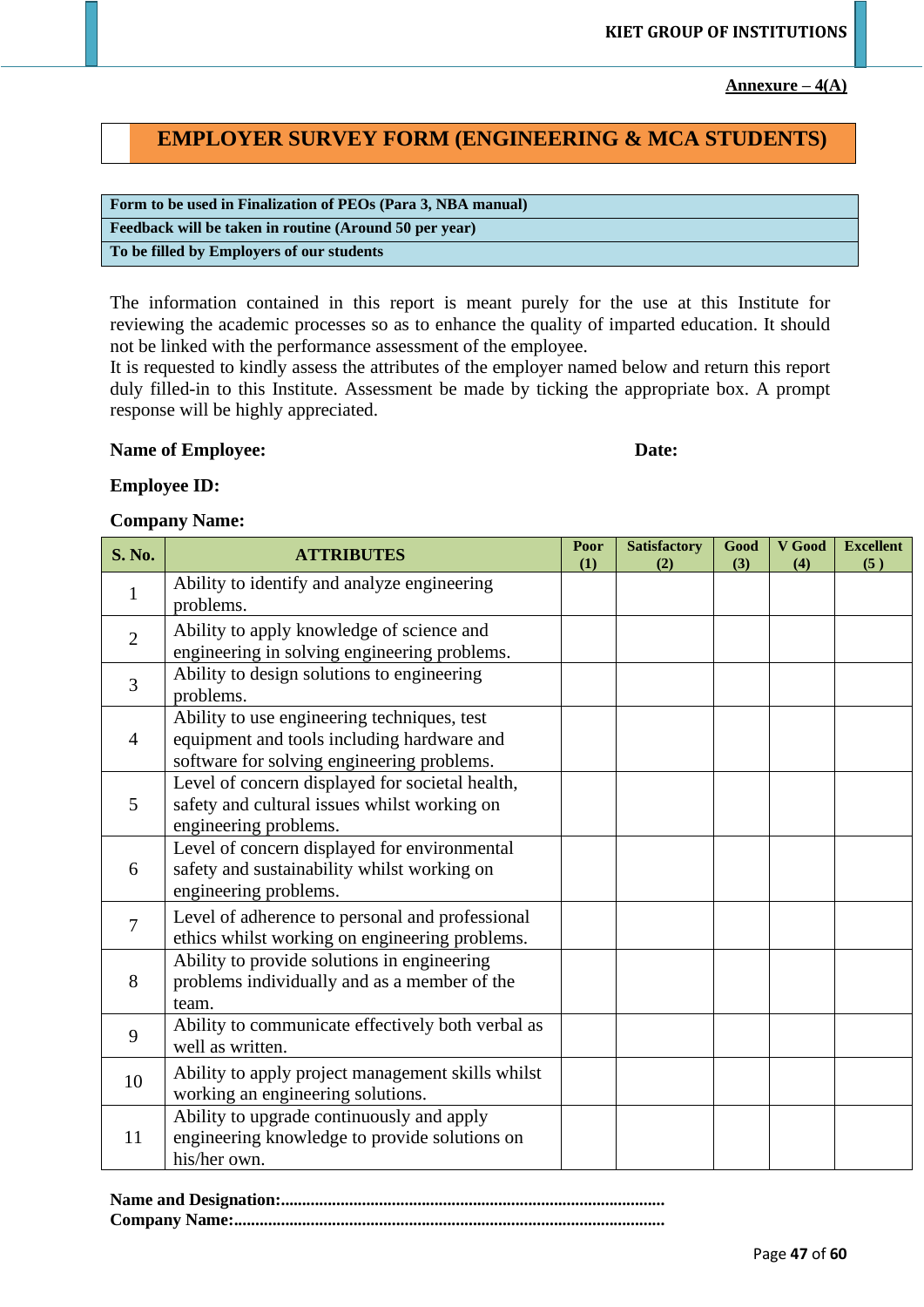Annexure  $-4(B)$ 

# **EMPLOYER FEEDBACK FORM (MBA)**

**Form to be used in Finalization of PEOs (Para 3, NBA manual) Feedback will be taken in routine (Around 50 per year) To be filled by Employers of our students**

### **Dear Esteemed Employer,**

We extend our heartiest thanks on behalf of KIET Group of Institutions for giving our alumni an opportunity to work with your prestigious Company/Organization.

We shall very much appreciate and be grateful to you if you can spare some of your valuable time to fill up this feedback form. It will help us to improve the quality of education and training and also help us to identify the gaps that exist between the course curriculum and industry expectations.

Tick the number that best describes your level of satisfaction at each question**: 1-Extremely unsatisfied, 2 - unsatisfied, 3 – meets expectation, 4 - satisfied, 5 – extremely satisfied.**

### **Q1. How satisfied are you with the student/s work performance in each of these areas:**

| S.No.          | <b>Particulars</b>                              | 1 | $\overline{2}$ | 3 | 4 | 5 |
|----------------|-------------------------------------------------|---|----------------|---|---|---|
| 1.             | General communication skills                    |   |                |   |   |   |
| 2              | Problem solving at workplace                    |   |                |   |   |   |
| 3.             | <b>Team Orientation</b>                         |   |                |   |   |   |
| $\overline{4}$ | <b>Technical Knowledge</b>                      |   |                |   |   |   |
| 5              | Proactiveness and self-motivated                |   |                |   |   |   |
| 6              | Creativeness and out of the box thinking        |   |                |   |   |   |
| $\overline{7}$ | Planning and Organizing skills                  |   |                |   |   |   |
| 8              | Eagerness to learn and take<br>responsibility   |   |                |   |   |   |
| 9              | Relationship with<br>seniors/peers/subordinates |   |                |   |   |   |
| 10             | Leadership skills exhibited                     |   |                |   |   |   |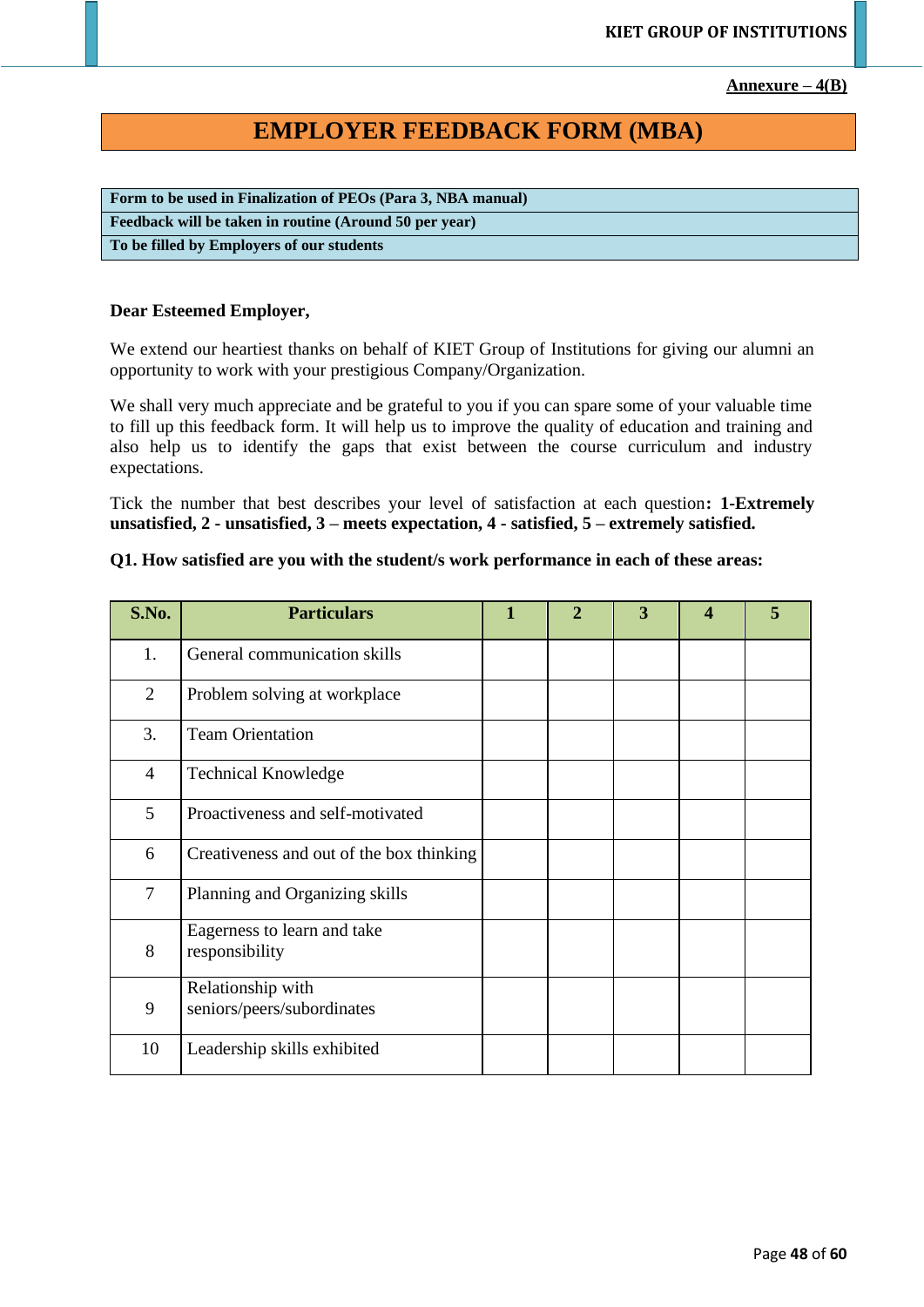**Q2. On a scale of 1 to 10 how do you rate your overall satisfaction with the performance of KIET alumni?**

**1 being extremely unsatisfactory performance and 10 being a stellar performance.**

……………………………………………………………………............................................................. ..................................................................................................................................................................... **Q3. If you were dissatisfied with any aspect, please comment.** ……………………………………………………………………………………………………......... ............................................................................................................................................................... **Q4. Suggestions for further improvement of the programme.** ............................................................................................................................................................................................ …………………………………………………………………………………………………………….....

**We, at KIET School of Management, KIET Group of Institutions, thank you again for filling this form and giving your valuable insight. With this feedback, we shall endeavour for constant improvement of quality of education.**

**Name:**

**Organization:**

**Designation:**

**Date:**

**Signature**

**Name of the alumni of KIET working with your organization:**

This Form can be scanned/e-mailed/post-mailed to the sender.

Postal Address:

**Head of the Department KIET School of Management KIET Group of Institutions Ghaziabad - Meerut Road NH-58, Ghaziabad-201206**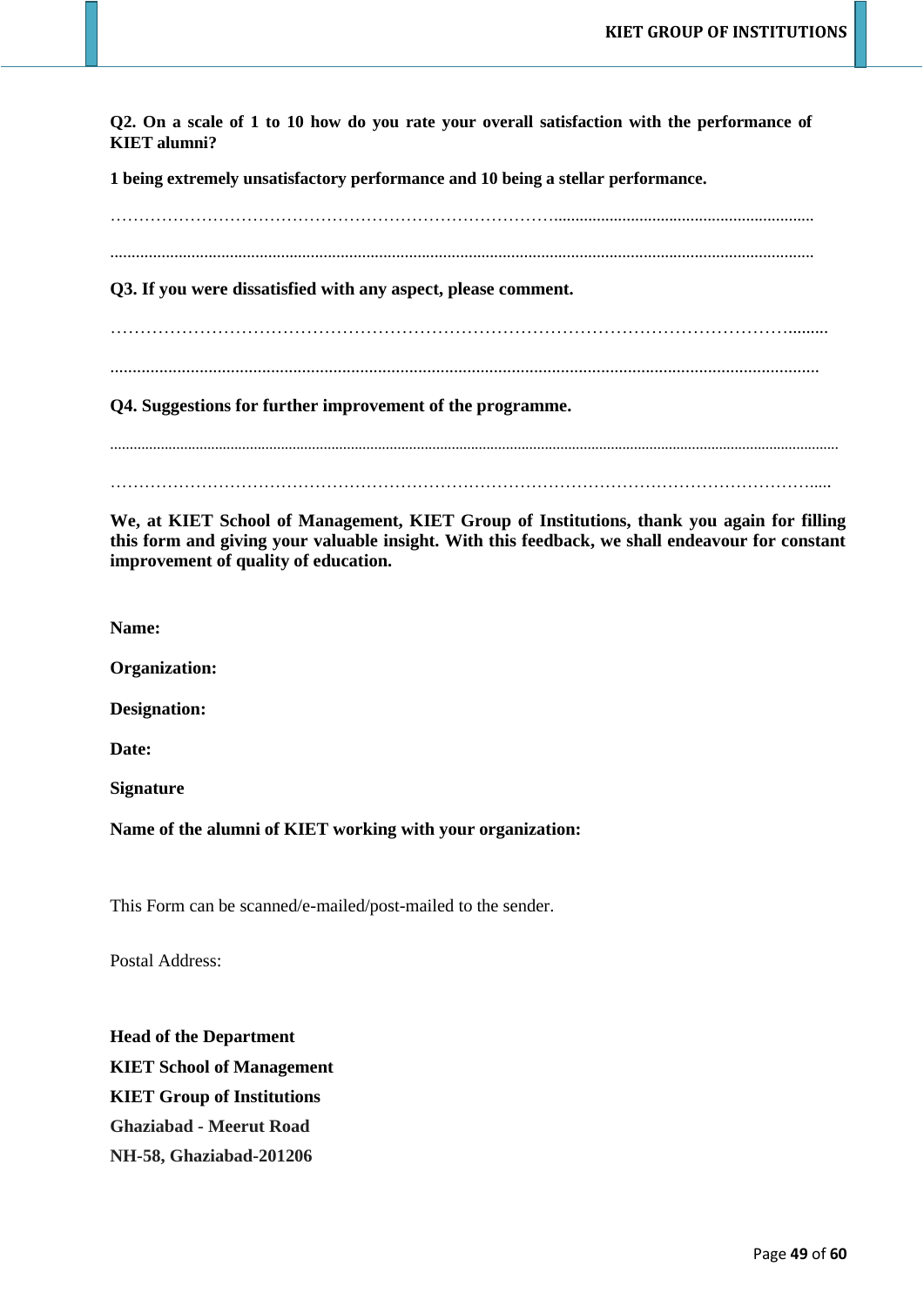### Annexure  $-4(C)$

# **FEEDBACK FORM FOR EMPLOYERS**

### **Dear employers,**

As industry is the ultimate customer of Pharma Graduates, its satisfaction about standards and content of KIET products is important. KIET School of Pharmacy always maintains a continuous dialogue with industry and modify the curricula accordingly. As the ultimate beneficiary of our quality product your support and feedback will help us to maintain the required standards of education.

Here are some of the points to facilitate you in giving feedback about our students. You are requested to give marks in the box provided against each item as per the following norms: **EXCELLENT-3 SATISFACTORY-2 POOR-1**

| Sr. No.          | <b>CRITERIA</b>                                      | <b>RATINGS</b> |  |  |  |  |  |  |  |  |
|------------------|------------------------------------------------------|----------------|--|--|--|--|--|--|--|--|
|                  |                                                      |                |  |  |  |  |  |  |  |  |
|                  | Performance against Goal Setting/ Job knowledge      |                |  |  |  |  |  |  |  |  |
|                  | Competency                                           |                |  |  |  |  |  |  |  |  |
| 2                | Problem Solving/Negotiation Skill                    |                |  |  |  |  |  |  |  |  |
| 3                | Administration Skill/ Decision Making                |                |  |  |  |  |  |  |  |  |
|                  | Technical Knowledge/computational skills             |                |  |  |  |  |  |  |  |  |
| 5                | Intelligence quotient and Emotional quotient         |                |  |  |  |  |  |  |  |  |
| 6                | Growth and Developments Orientation                  |                |  |  |  |  |  |  |  |  |
|                  | Integrity/Commitment                                 |                |  |  |  |  |  |  |  |  |
| 8                | Interpersonal Skill/Communication/Team Work          |                |  |  |  |  |  |  |  |  |
| $\boldsymbol{9}$ | Ability to Motivate/Leadership                       |                |  |  |  |  |  |  |  |  |
| 10               | Reliability/Punctuality                              |                |  |  |  |  |  |  |  |  |
| 11               | Innovation/ Ability to contribute to the goal of the |                |  |  |  |  |  |  |  |  |
|                  | organization                                         |                |  |  |  |  |  |  |  |  |

| Any other suggestion/comment(s):             |            |                |
|----------------------------------------------|------------|----------------|
|                                              |            |                |
|                                              |            |                |
| Would you like to recruit more KSOP student? | <b>Yes</b> | N <sub>0</sub> |
| Would you refer us to other organization(s)? | <b>Yes</b> | N <sub>0</sub> |
| If yes, Suggest:                             |            |                |
|                                              |            |                |
|                                              |            |                |

# **Signature Date:**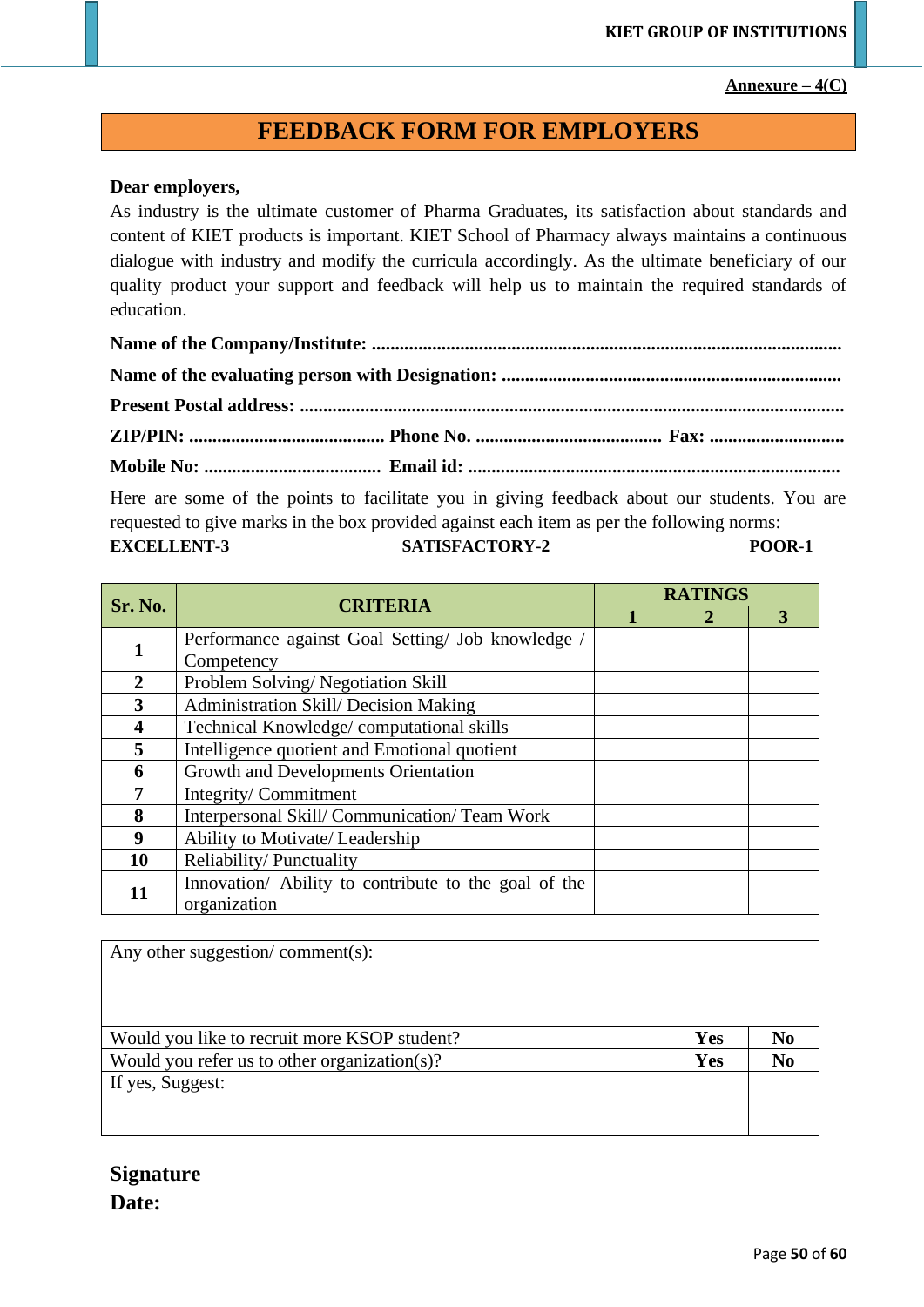**Annexure – 5**

# **SOCIETY OPINION**

**Form to be used in Finalization of PEOs (Para 3, NBA manual) Feedback will be taken in routine (Around 100 per year)**

**To be filled by Society Person**

# **Program Name: B.Tech (Branch...........................................................................)**

This opinion is intended to collect information regarding your satisfaction towards the Vision, Mission and Programme Educational Objectives of the above said program. This information provided by you will be used as an important feedback for quality improvement of the course.

For each question please indicate your degree of satisfaction with the following statement by choosing  $a^{\prime\prime}$  score between 1 and 5. Please write your opinion if the score for any point is less than 3.

### **(1- Strongly Disagree, 2 – Disagree, 3 – Neither agree nor Disagree, 4 – Agree, 5 – Strongly Agree)**

| S.N | <b>Program Evaluation</b>                                                                                                                                                                                                                                                                                                                                                                                                                                                                                                                                                                               | 1 | 2 | 3 |  |
|-----|---------------------------------------------------------------------------------------------------------------------------------------------------------------------------------------------------------------------------------------------------------------------------------------------------------------------------------------------------------------------------------------------------------------------------------------------------------------------------------------------------------------------------------------------------------------------------------------------------------|---|---|---|--|
| 1.  | The department has the following vision and putting efforts accordingly,<br>please indicate your satisfaction level from the department's Vision and<br>you can also mention the points that you want to see in the vision of our<br>department.<br><b>Department Vision</b><br>To achieve excellence in imparting education in the field of<br>by creating competent professionals for Industry & Socio-<br>economic development to meet National and International needs.                                                                                                                             |   |   |   |  |
| 2.  | The department has the following mission and putting efforts<br>accordingly, please indicate your satisfaction level from the department's<br>Mission and you can also mention the points that you want to see in the<br>mission of our department.<br><b>Department Mission</b><br>To provide students with supportive environment that facilitates learning<br>to solve the problems in the field of electrical and electronics<br>engineering and to prepare them to be successful and ethical human<br>beings as well as professionals as they move to industry, academia and<br>other professions. |   |   |   |  |
| 3.  | I would like to see the following capabilities in the student after the<br>completion of his/her degree.<br>Student must be able to understand mathematical, scientific, electrical<br>and electronics engineering concepts necessary to formulate, analyze<br>and solve engineering problems faced by society.                                                                                                                                                                                                                                                                                         |   |   |   |  |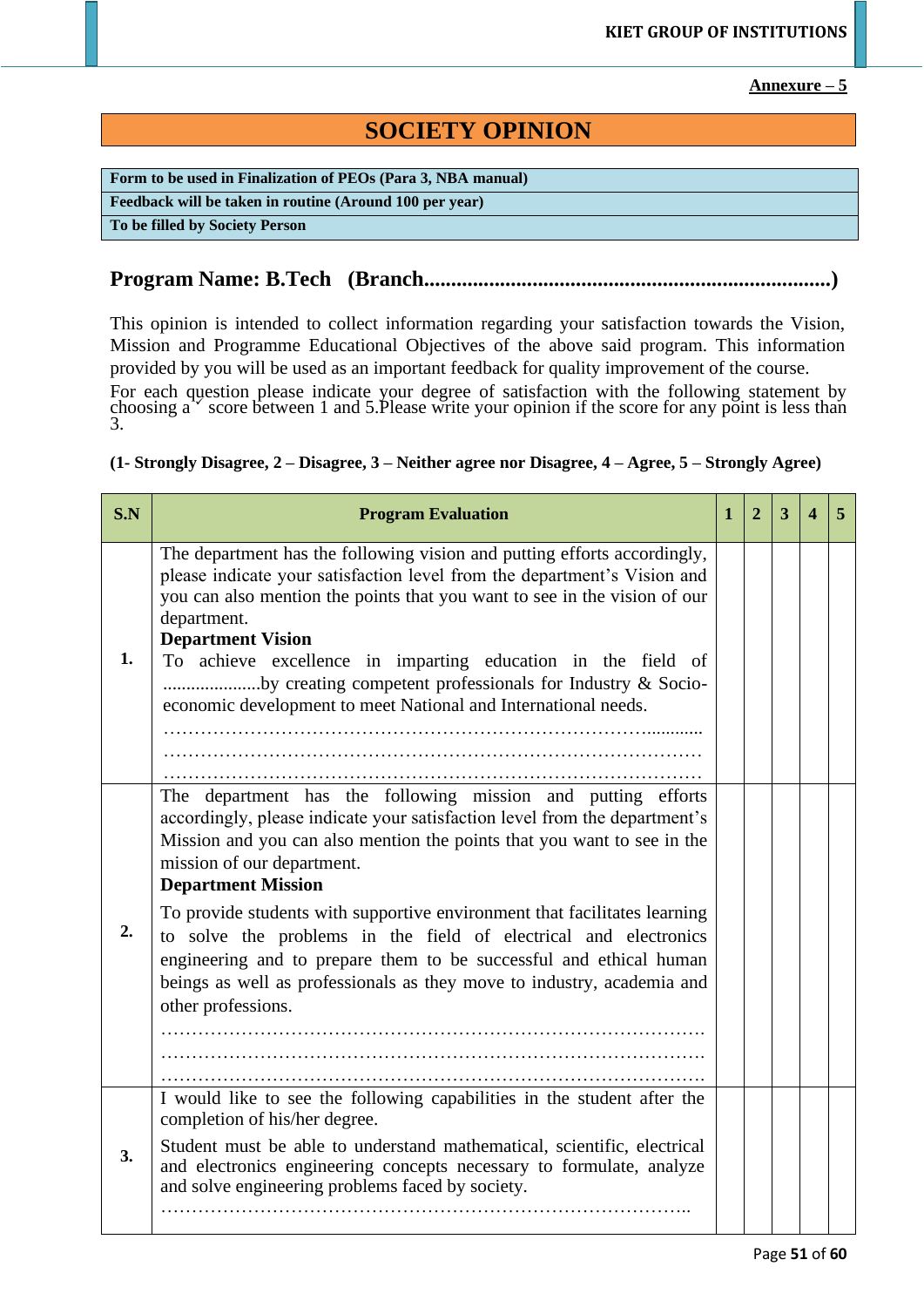| Student must be able to communicate effectively, work harmoniously in<br>teams with professional ethics and has learned to adopt an integrated<br>approach to problems in the field of by using latest<br>and advanced technology tools. |  |  |  |
|------------------------------------------------------------------------------------------------------------------------------------------------------------------------------------------------------------------------------------------|--|--|--|
| Student has broad understanding of the engineering and management<br>principles and can apply the acquired knowledge in solving complex and<br>multidisciplinary engineering problems.                                                   |  |  |  |
| Student is equipped with the knowledge to design and develop<br>engineering solutions to the problems faced by society for its sustainable<br>development with the help of environment friendly technologies                             |  |  |  |
| Student has inculcated the ability to explore and learn by himself/herself,<br>the changes taking place continuously in the field of engineering and<br>technology as part of lifelong learning process.                                 |  |  |  |

### **Any other suggestions:**

**Name :**

**Designation:**

**(Signature)**

**Date:**

**Place:**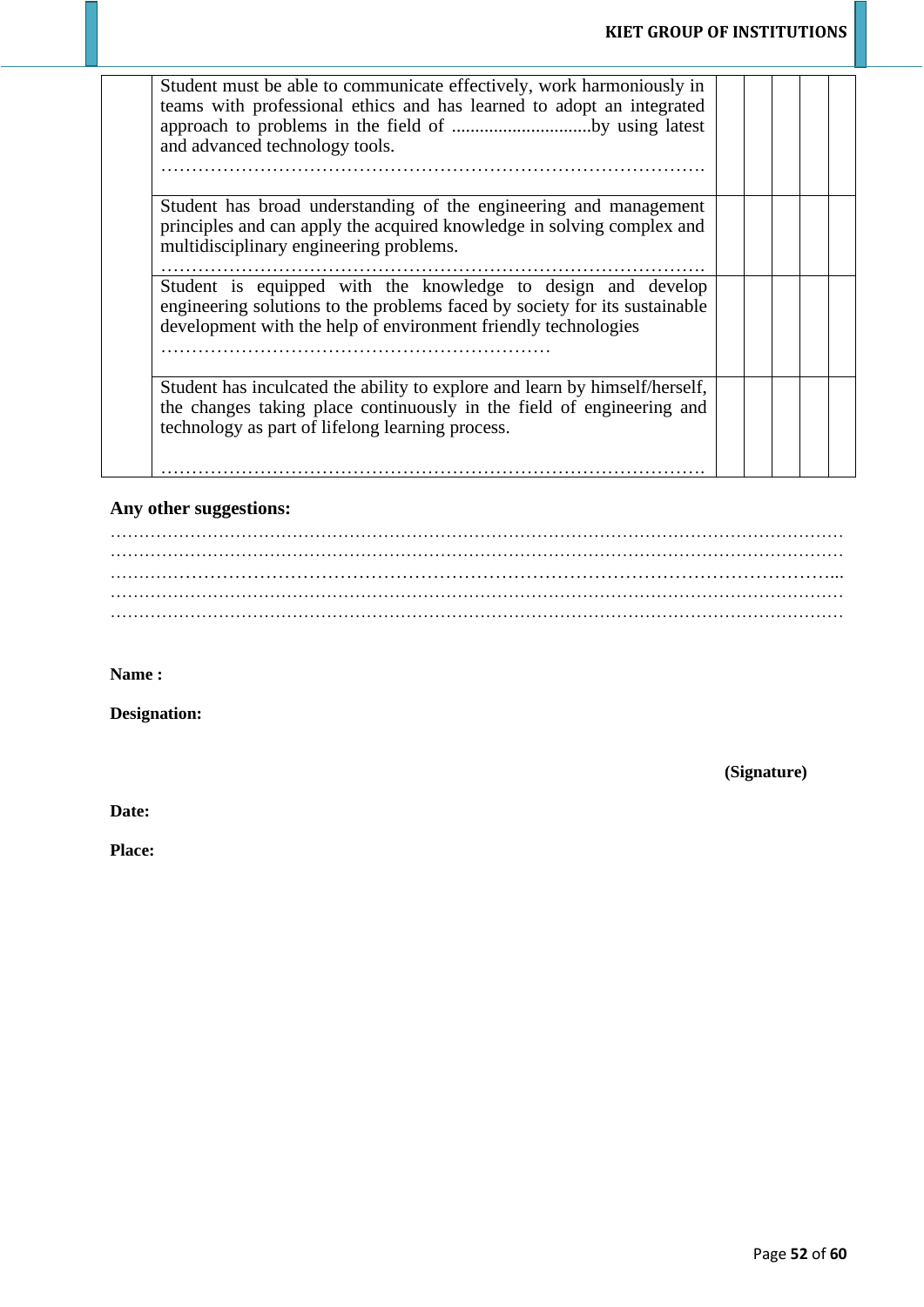**Annexure – 6**

# **PARENTS OPINION**

**Form to be used in Finalization of PEOs (Para 3, NBA manual) Feedback will be taken in routine (Around 100 per year)**

# **Program Name: B.Tech (Branch...........................................................................)**

This opinion is intended to collect information regarding your satisfaction towards the Vision, Mission and Programme Educational Objectives of the above said program. This information provided by you will be used as an important feedback for quality improvement of the course.

For each question please indicate your degree of satisfaction with the following statement by choosing a  $\sqrt{ }$  score between 1 and 5. Please write your opinion if the score for any point is less than 3.

**(1- Strongly Disagree, 2 – Disagree, 3 – Neither agree nor Disagree, 4 – Agree, 5 – Strongly Agree)**

| S.N | <b>Program Evaluation</b>                                                                                                                                                                                                                                                                                                                                                                                                                                                                                                                                                                                                                                                                                                                                                         | $\mathbf{1}$ | $\mathbf{2}$ | 3 | 4 | 5 |
|-----|-----------------------------------------------------------------------------------------------------------------------------------------------------------------------------------------------------------------------------------------------------------------------------------------------------------------------------------------------------------------------------------------------------------------------------------------------------------------------------------------------------------------------------------------------------------------------------------------------------------------------------------------------------------------------------------------------------------------------------------------------------------------------------------|--------------|--------------|---|---|---|
| 1.  | The department has the following vision and putting efforts accordingly,<br>please indicate your degree of satisfaction.<br><b>Department Vision</b><br>To achieve excellence in imparting education in the field of<br>by creating competent professionals for Industry & Socio-<br>economic development to meet National and International needs.                                                                                                                                                                                                                                                                                                                                                                                                                               |              |              |   |   |   |
| 2.  | The department has the following mission and putting efforts<br>accordingly, please indicate your degree satisfaction.<br><b>Department Mission</b><br>To provide students with supportive environment that facilitates learning<br>prepare them to be successful and ethical human beings as well as<br>professionals as they move to industry, academia and other professions.                                                                                                                                                                                                                                                                                                                                                                                                  |              |              |   |   |   |
| 3.  | I would like to see the following capabilities in the student after the<br>completion of his/her degree.<br>Student must be able to understand mathematical, scientific, electrical<br>and electronics engineering concepts necessary to formulate, analyze<br>and solve engineering problems faced by society.<br>I would like to see the following capabilities in my ward after the<br>completion of his/her degree.<br>Student must be able to understand mathematical, scientific, concepts<br>necessary to formulate, analyze and solve engineering problems faced<br>by society.<br>Student has broad understanding of the engineering and management<br>principles and can apply the acquired knowledge in solving complex and<br>multidisciplinary engineering problems. |              |              |   |   |   |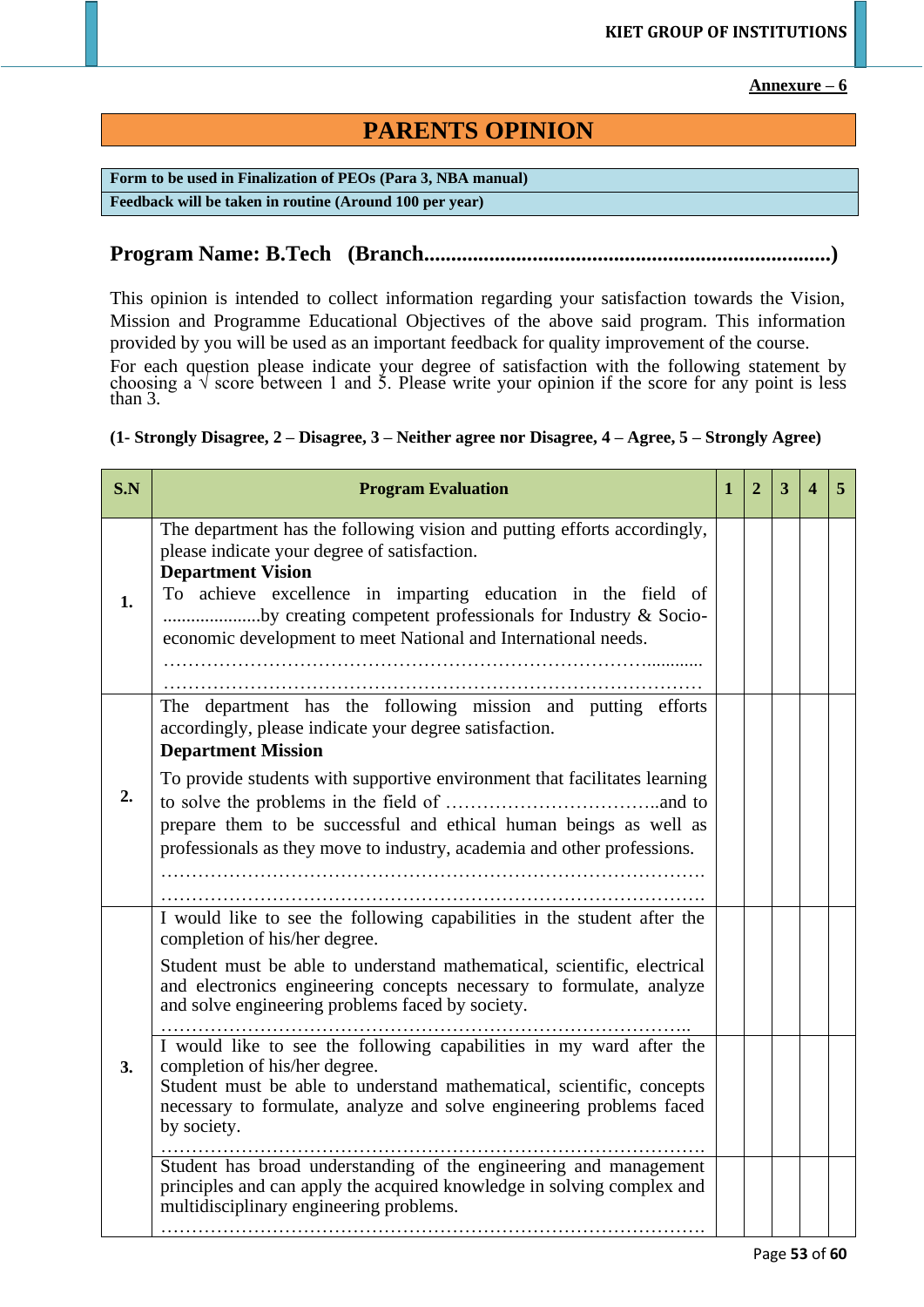|    | Student is equipped with the knowledge to design and develop<br>engineering solutions to the problems faced by society for its sustainable<br>development with the help of environment friendly technologies |  |  |  |
|----|--------------------------------------------------------------------------------------------------------------------------------------------------------------------------------------------------------------|--|--|--|
|    | Student has inculcated the ability to explore and learn by himself/herself,<br>the changes taking place continuously in the field of engineering and<br>technology as part of lifelong learning process.     |  |  |  |
|    | The program's syllabus has good balance between theory and application.                                                                                                                                      |  |  |  |
| 5. | The program's syllabus has made as per interest of current<br>industrial and professional requirements.                                                                                                      |  |  |  |
| 6. | The program's syllabus covers Modern/Advanced topics and<br>meet national and international criterion.                                                                                                       |  |  |  |
| 7. | Help is been provided for Higher Studies.                                                                                                                                                                    |  |  |  |

# **Any other suggestions:**

**Name :**

**Designation:**

**(Signature)**

**Date:**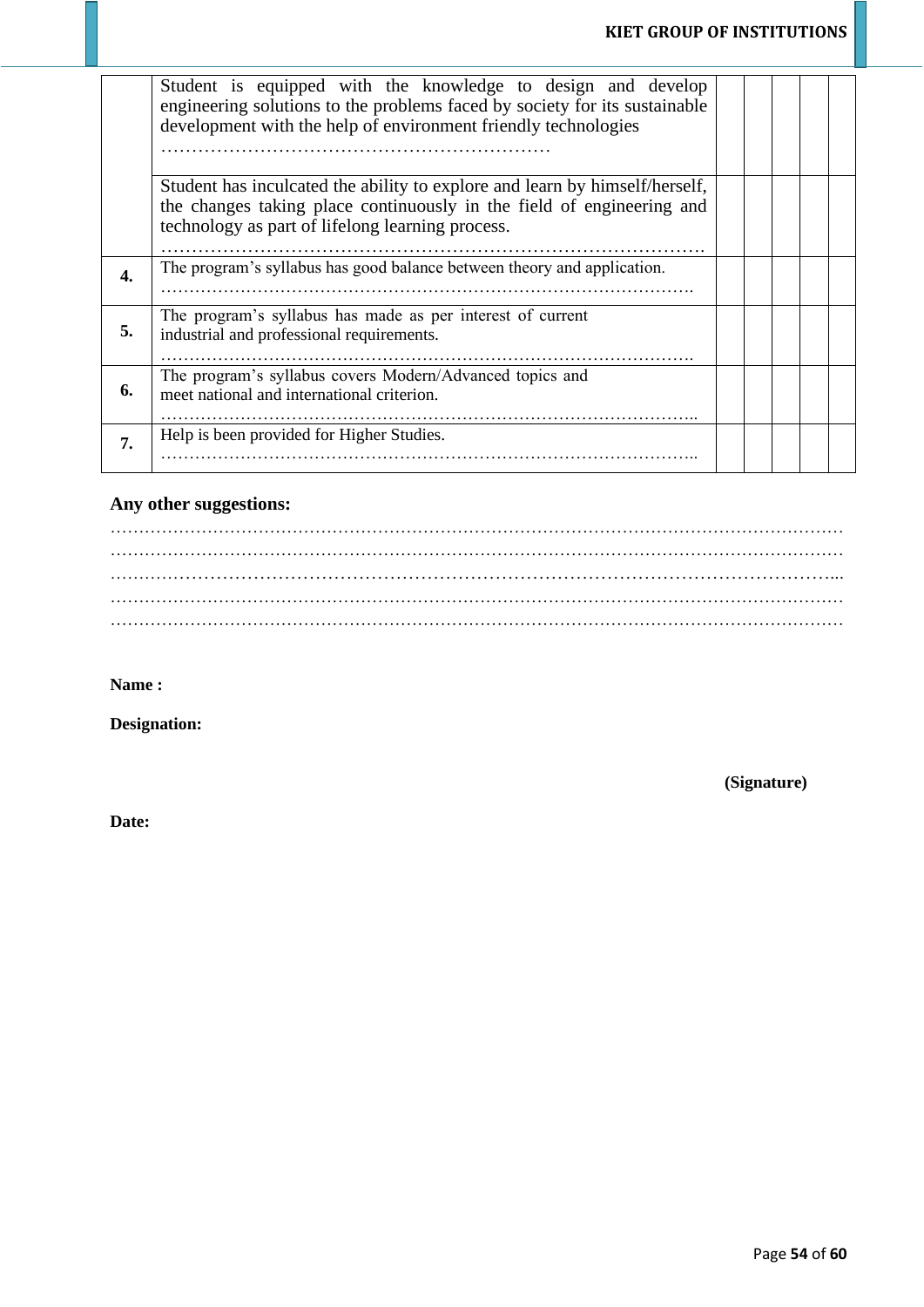**Annexure – 7**

# **INDUSTRY PERSON OPINION SURVEY**

**Form to be used in Finalization of PEOs (Para 3, NBA Manual) Feedback will be taken in routine (Around 100 per year) To be filled by Industry Persons.**

## **Program Name: B.Tech (Branch...........................................................................)**

This opinion is intended to collect information regarding your satisfaction towards the Vision, Mission and Programme Educational Objectives of the above said program. This information provided by you will be used as an important feedback for quality improvement of the course.

For each question please indicate your degree of satisfaction with the following statement by choosing  $a^{\prime}$  score between 1 and 5. Please write your opinion if the score for any point is less than 3.

### **(1- Strongly Disagree, 2 – Disagree, 3 – Neither agree nor Disagree, 4 – Agree, 5 – Strongly Agree)**

| S.N | <b>Program Evaluation</b>                                                                                                                                                                                                                                                                                                                                                                                                                                                   | 1 | $\overline{2}$ | 3 |  |
|-----|-----------------------------------------------------------------------------------------------------------------------------------------------------------------------------------------------------------------------------------------------------------------------------------------------------------------------------------------------------------------------------------------------------------------------------------------------------------------------------|---|----------------|---|--|
| 1.  | The department has the following vision and putting efforts accordingly,<br>please indicate your satisfaction level from the department's Vision and<br>you can also mention the points that you want to see in the vision of our<br>department.<br><b>Department Vision</b><br>To achieve excellence in imparting education in the field of<br>by creating competent professionals for Industry & Socio-<br>economic development to meet National and International needs. |   |                |   |  |
| 2.  | The department has the following mission and putting efforts<br>accordingly, please indicate your satisfaction level from the department's<br>Mission and you can also mention the points that you want to see in the<br>mission of our department.<br><b>Department Mission</b><br>To provide students with supportive environment that facilitates learning<br>to solve the problems in the field of electrical and electronics                                           |   |                |   |  |
|     | engineering and to prepare them to be successful and ethical human<br>beings as well as professionals as they move to industry, academia and<br>other professions.                                                                                                                                                                                                                                                                                                          |   |                |   |  |
|     | I would like to see the following capabilities in the student after the<br>completion of his/her degree.                                                                                                                                                                                                                                                                                                                                                                    |   |                |   |  |
| 3.  | She/He must be able to understand mathematical, scientific,<br>engineering problems faced by society.                                                                                                                                                                                                                                                                                                                                                                       |   |                |   |  |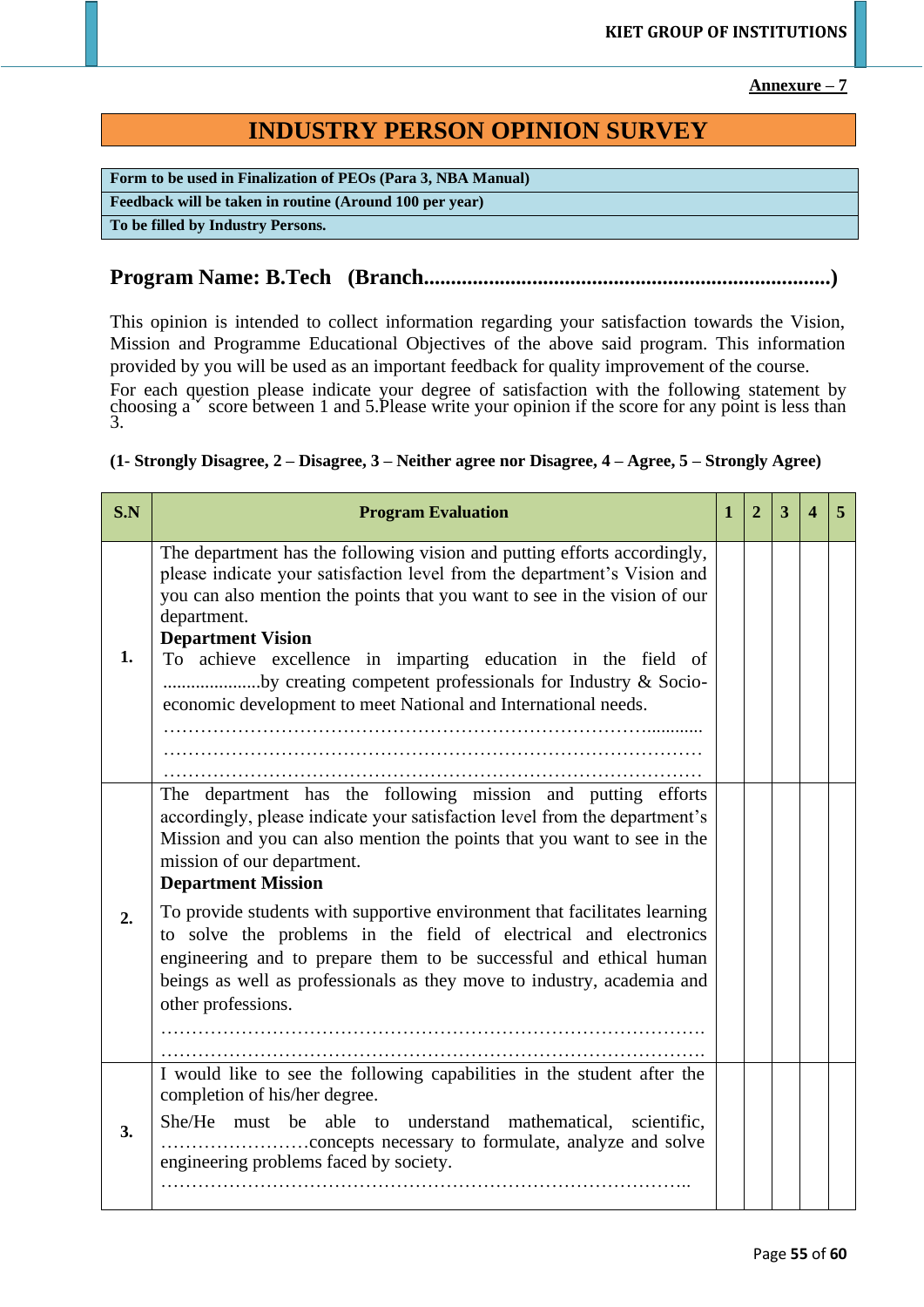|    | She/He must be able to communicate effectively, work harmoniously in<br>teams with professional ethics and has learned to adopt an integrated<br>approach to problems in the field of by using latest<br>and advanced technology tools. |  |  |  |
|----|-----------------------------------------------------------------------------------------------------------------------------------------------------------------------------------------------------------------------------------------|--|--|--|
|    | She/He has broad understanding of the engineering and management<br>principles and can apply the acquired knowledge in solving complex and<br>multidisciplinary engineering problems.                                                   |  |  |  |
|    | She/He is equipped with the knowledge to design and develop<br>engineering solutions to the problems faced by society for its sustainable<br>development with the help of environment friendly technologies                             |  |  |  |
|    | Student has inculcated the ability to explore and learn by himself/herself,<br>the changes taking place continuously in the field of engineering and<br>technology as part of lifelong learning process.                                |  |  |  |
| 4. | The students would meet current industrial and professional<br>requirements.                                                                                                                                                            |  |  |  |
| 5. | The student has knowledge of Modern/Advanced topics and meet<br>National and International criterion.                                                                                                                                   |  |  |  |

# **Any other suggestions:**

### **Name :**

**Designation:**

**(Signature)**

**Date:**

**Place:**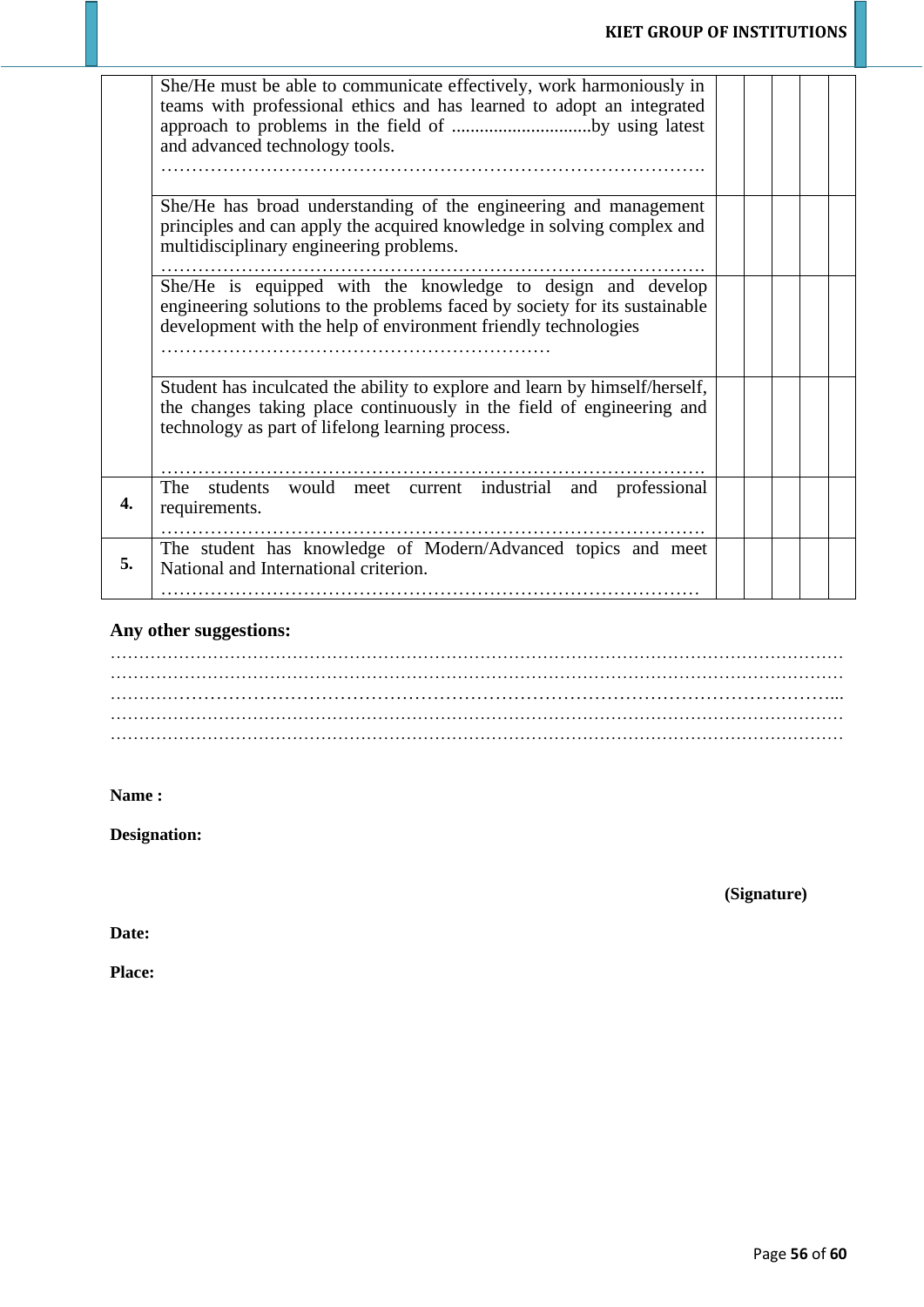# **(Name of the Department)**

**Name of the Course, Nth Semester** 

## **CT-1 Examination, (2018-19) Odd Semester**

**(Subject Name) (Subject Code)**

**Duration: 2 Hrs.** Max.Marks: 60

### **Note: - Attempt All the Questions of All the Sections.**

| <b>Section-A</b> |             |          | $(2X10=20)$  |          |    |
|------------------|-------------|----------|--------------|----------|----|
| <b>Q. No.</b>    |             | Question | <b>Marks</b> | $\bf CO$ | BL |
|                  | a           |          |              |          |    |
|                  | $\mathbf b$ |          |              |          |    |
|                  | $\mathbf c$ |          |              |          |    |
|                  | d           |          |              |          |    |
| 1.               | e           |          |              |          |    |
|                  |             |          |              |          |    |
|                  | g           |          |              |          |    |
|                  | $\mathbf h$ |          |              |          |    |
|                  |             |          |              |          |    |
|                  |             |          |              |          |    |

|              | <b>Section-B</b> | $(5X4=20)$   |    |    |  |
|--------------|------------------|--------------|----|----|--|
| Q. No.       | <b>Question</b>  | <b>Marks</b> | CO | BL |  |
|              | *******          |              |    |    |  |
| $\mathbf{2}$ | <b>OR</b>        |              |    |    |  |
|              | ********         |              |    |    |  |
|              | *******          |              |    |    |  |
| 3            | <b>OR</b>        |              |    |    |  |
|              | ********         |              |    |    |  |
|              | *******          |              |    |    |  |
| 4            | <b>OR</b>        |              |    |    |  |
|              | ********         |              |    |    |  |
| 5            | *******          |              |    |    |  |
|              | <b>OR</b>        |              |    |    |  |
|              | ********         |              |    |    |  |

| <b>Section-C</b> |                 | $(10X2=20)$  |     |    |
|------------------|-----------------|--------------|-----|----|
| Q. No.           | <b>Question</b> | <b>Marks</b> | - U | BL |
|                  | *******         |              |     |    |
| O                | ЭR              |              |     |    |
|                  | ********        |              |     |    |
| ┍                | *******         |              |     |    |
|                  | ЭR              |              |     |    |
|                  | ********        |              |     |    |

• **CO -Course Outcome generally refers to traits, knowledge, skill set that a student obtains after completing the course successfully.**

• **Bloom's Level (BL) - Bloom's taxonomy framework is planning and designing of assessment of student learning**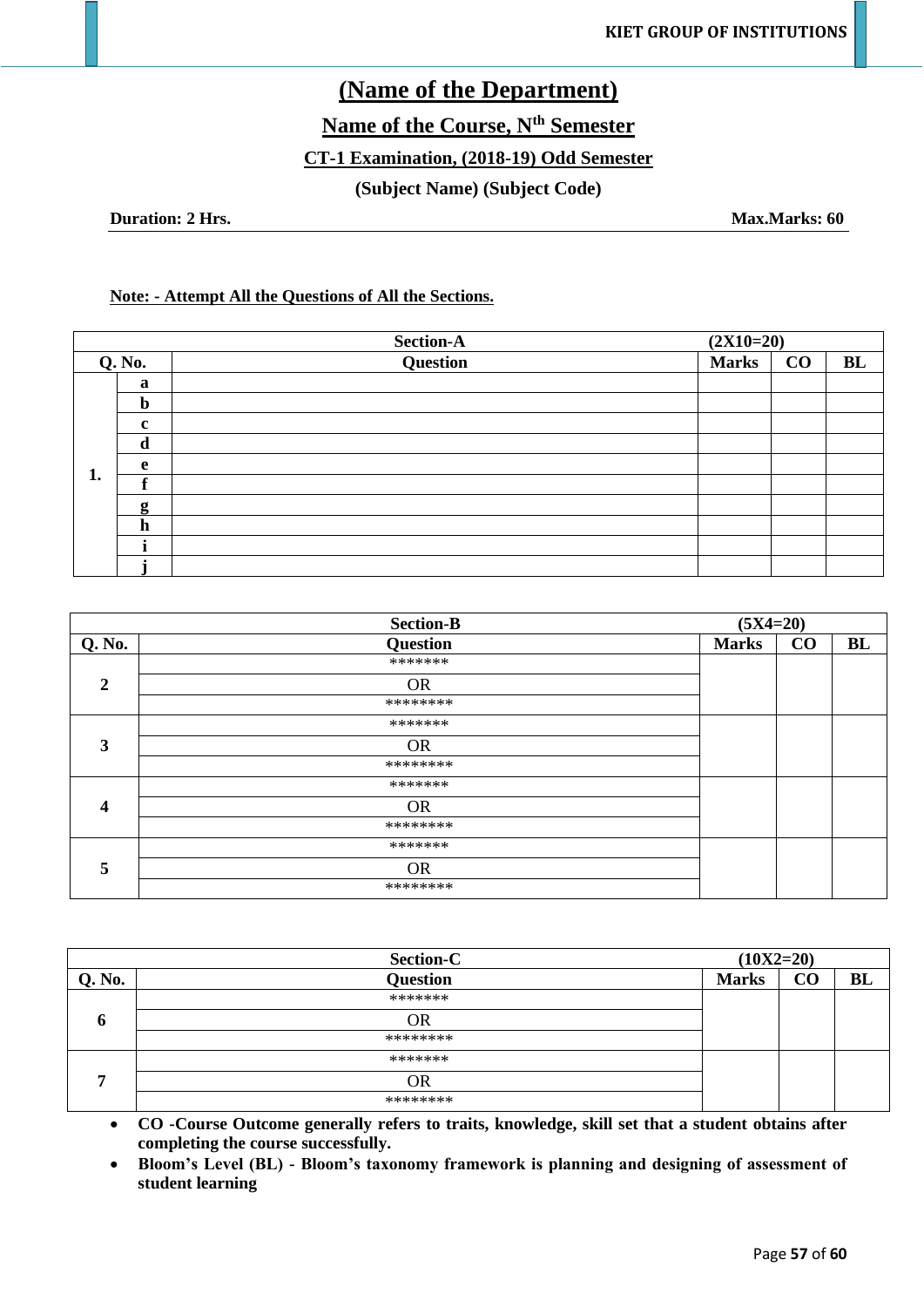# **Sample Questions**

| <b>Section-B</b>                                                                                                                                                                                                                                                                                                                                            |        |  |  |  |  |  |  |
|-------------------------------------------------------------------------------------------------------------------------------------------------------------------------------------------------------------------------------------------------------------------------------------------------------------------------------------------------------------|--------|--|--|--|--|--|--|
| CO<br><b>Q. No.</b><br><b>Question</b><br><b>Marks</b>                                                                                                                                                                                                                                                                                                      | BL     |  |  |  |  |  |  |
| Calculate current through 4 $\Omega$ resistor using Kirchoff's a was? Verify the same<br>$M -$<br>using Superposition Theorem.<br>4V<br>4Ω<br>5V<br>$5\Omega$<br>бΩ<br>7Ω<br><b>OR</b><br>$\overline{2}$<br>5<br>$\mathbf{1}$<br>Calculate current through $4 \Omega$ resistor using Thevenin's Theorem?<br>4V<br>$4\Omega$<br>5V<br>$5\Omega$<br>$6\Omega$ | $BL-3$ |  |  |  |  |  |  |

| <b>Section-B</b> |                                                                            |              |  |        |  |  |
|------------------|----------------------------------------------------------------------------|--------------|--|--------|--|--|
| Q. No.           | <b>Ouestion</b>                                                            | <b>Marks</b> |  |        |  |  |
|                  | Explain the steps involved in solving a problem using computer.            |              |  | $BL-2$ |  |  |
|                  | OR                                                                         |              |  |        |  |  |
|                  | Compare the working of three looping constructs of C language giving their |              |  |        |  |  |
|                  | syntax.                                                                    |              |  |        |  |  |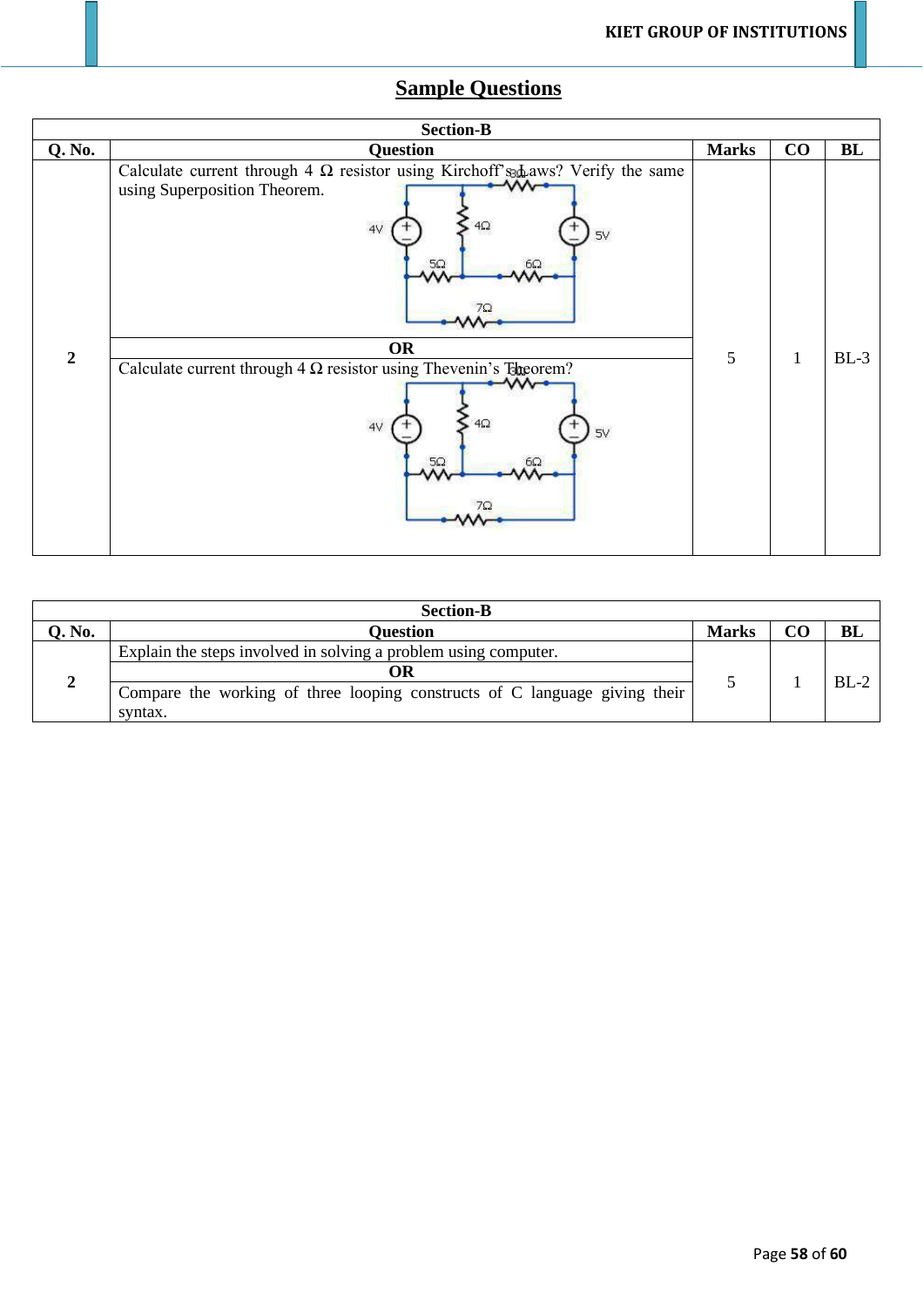### **Annexure Suggestions on OBE Manual KIET Group of Institutions**

| S. No. | <b>Suggestion</b>                                                                                                                                                                                                                                       | <b>Remarks</b> | Page<br><b>Number</b> |
|--------|---------------------------------------------------------------------------------------------------------------------------------------------------------------------------------------------------------------------------------------------------------|----------------|-----------------------|
|        | Suggestions by Dr S K Garg, Pro VC, Delhi Technological University                                                                                                                                                                                      |                |                       |
|        | Target level in PEO is very high in mapping of PEO to Mission.                                                                                                                                                                                          |                |                       |
| 1.     | Departments are following the same exercise as suggested. In our<br>manual the values given are considered for example to learn the<br>methodology.                                                                                                     | Implemented    | 14                    |
|        | Formation of COs on the basis of bloom's taxonomy learning levels.                                                                                                                                                                                      |                |                       |
| 2.     | Suggestion is well taken and incorporated in our OBE manual; all the<br>departments are suggested to implement the same guidelines. Bloom's<br>taxonomy will be taken into consideration for forming the COs of each<br>subject in all the departments. | Implemented    | 20                    |
|        | Inclusion of syllabus feedback as indirect method for calculation of                                                                                                                                                                                    |                |                       |
|        | <b>Course wise attainment</b>                                                                                                                                                                                                                           | Under          |                       |
| 3.     | We consider it as indirect attainment methods calculations on KIET ERP<br>NBA Module. For further improvements, we will implement as<br>suggested by you. (Table $-12$ )                                                                                | Implementation | 35                    |
|        | Suggestions by Dr. N C Shivaprakash, Indian Institute of Science Bangalore                                                                                                                                                                              |                |                       |
|        | Page 20: It is NOT necessary to write one CO for each unit. It could be 5                                                                                                                                                                               |                |                       |
|        | COs and left to the course instructor to decide depending on the type                                                                                                                                                                                   |                |                       |
|        | of courses. For example a core design course an instructor may like                                                                                                                                                                                     |                |                       |
|        | higher Bloom levels and thereby could consider giving more than ONE                                                                                                                                                                                     |                |                       |
| 4.     | COs in a given Unit.<br>Suggestion is well taken and incorporated in our OBE manual; all the                                                                                                                                                            | Implemented    | 20                    |
|        | departments are suggested to implement the same guidelines. Bloom's                                                                                                                                                                                     |                |                       |
|        | taxonomy will be taken into consideration for forming the COs of each                                                                                                                                                                                   |                |                       |
|        | subject in all the departments.                                                                                                                                                                                                                         |                |                       |
|        | Page 34: Direct/Indirect assessment: I noticed that the attainment is                                                                                                                                                                                   |                |                       |
|        | high in indirect assessment. This is the reason why weight age for                                                                                                                                                                                      |                |                       |
|        | indirect assessment is kept 20 % and gave more weight age for direct                                                                                                                                                                                    |                |                       |
|        | assessment (80%). You are thinking of 70 - 30 model, please                                                                                                                                                                                             |                | 20                    |
| 5.     | reconsider.                                                                                                                                                                                                                                             | Implemented    |                       |
|        | Already we are following the same exercise in the entire department &                                                                                                                                                                                   |                |                       |
|        | accordingly all the calculations done on our ERP software for NBA. Same                                                                                                                                                                                 |                |                       |
|        | guidelines are already given in our OBE manual on page number 20.                                                                                                                                                                                       |                |                       |
|        | Page 26: PO 6 target is 1.8: PO6 is Engineers and Society: I expect lots                                                                                                                                                                                |                |                       |
|        | of Project work could be on this and target may go up. Also seminars                                                                                                                                                                                    | Implemented    |                       |
|        | could be on PO6. There may NOT be any course but curricular and co-                                                                                                                                                                                     |                | 26                    |
| 6.     | curricular activities could be mapped.                                                                                                                                                                                                                  |                |                       |
|        | Dear sir, all the values considered in our OBE manual are taken for                                                                                                                                                                                     |                |                       |
|        | example to understand the methodology of calculation. Suggestion is                                                                                                                                                                                     |                |                       |
|        | well considered and will be adopted well by the departments.<br>In students feedback I saw ONLY on curriculum but it is advised to take                                                                                                                 |                |                       |
|        | the feedback on teacher also. It is good to take 2 feedbacks one in the                                                                                                                                                                                 |                |                       |
| 7.     | half way and one at the end.                                                                                                                                                                                                                            |                |                       |
|        | We are taken the feedback of faculty members from students through                                                                                                                                                                                      | Under          | 35                    |
|        | ERP software regularly. As per your suggestions, we will make certain                                                                                                                                                                                   | Implementation |                       |
|        | changes in the calculation on ERP software for indirect attainment                                                                                                                                                                                      |                |                       |
|        | methods of NBA in future.                                                                                                                                                                                                                               |                |                       |
|        | The challenge for you is that you to have make every faculty to feel                                                                                                                                                                                    |                |                       |
|        | and understand OBE.                                                                                                                                                                                                                                     |                |                       |
| 8.     | In 2014, the OBE was introduced by NBA which follows Washington                                                                                                                                                                                         | Implemented    |                       |
|        | Accord. In our college, our faculty members attend workshops &                                                                                                                                                                                          |                |                       |
|        | seminars about OBE regularly.                                                                                                                                                                                                                           |                |                       |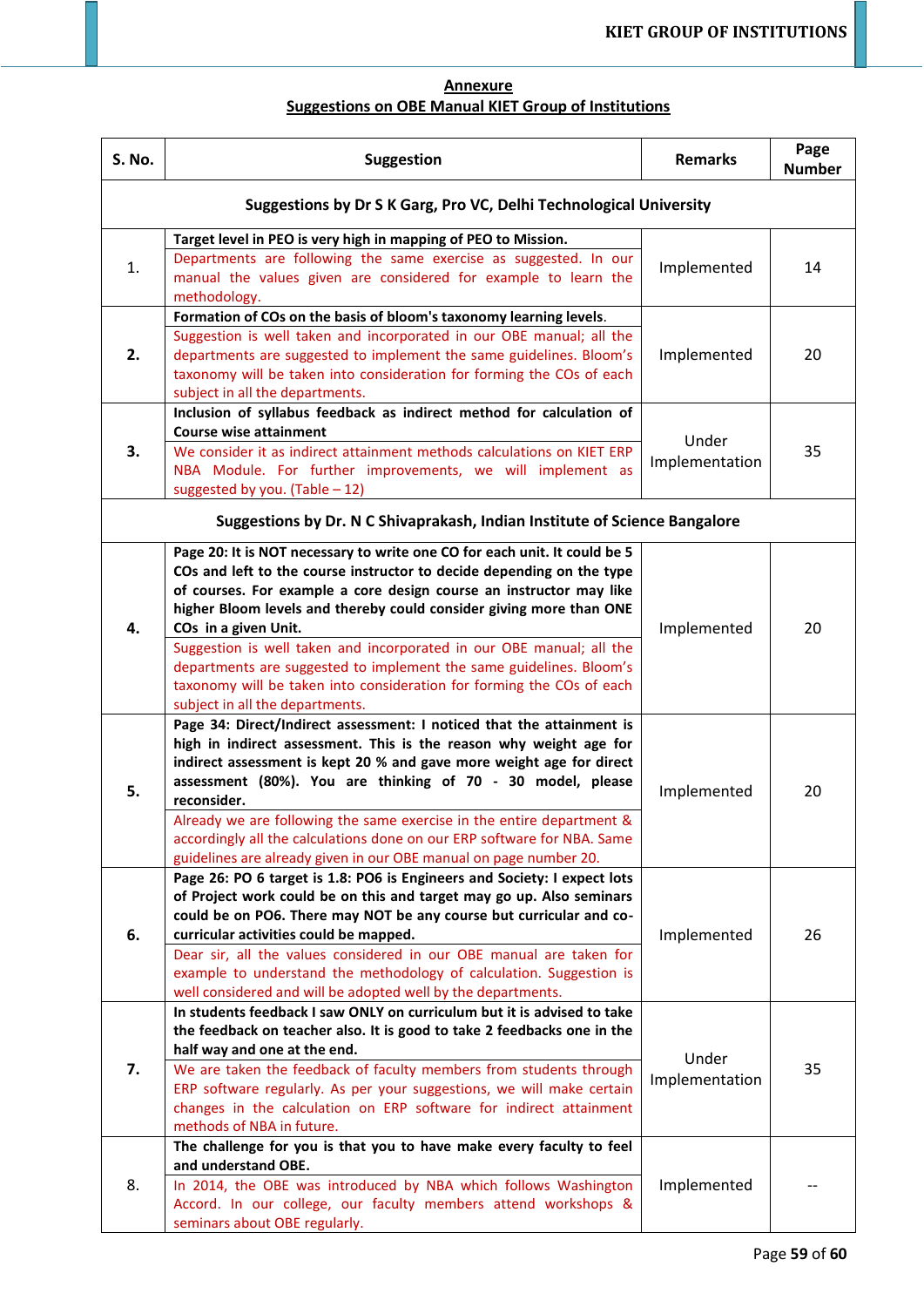| 9.  | Add details of Program Specific Outcome (PSO).                                                                                               |             |    |
|-----|----------------------------------------------------------------------------------------------------------------------------------------------|-------------|----|
|     | In our OBE manual all the departments are instructed to form their PSOs                                                                      | Implemented | 16 |
|     | and all are following also. Thanks for suggesting.                                                                                           |             |    |
|     | It will not be possible in all cases to have exclusive CO for each unit. So                                                                  |             |    |
|     | remove the restriction to have one CO from each unit. Better is to                                                                           |             |    |
|     | prescribe 5 COs without any qualifier.                                                                                                       |             |    |
| 10. | Suggestion is well taken and incorporated in our OBE manual; all the                                                                         | Implemented | 20 |
|     | departments are suggested to implement the same guidelines. Bloom's                                                                          |             |    |
|     | taxonomy will be taken into consideration for forming the COs of each                                                                        |             |    |
|     | subject in all the departments.                                                                                                              |             |    |
|     | Approving authority for COs should be Department BOS and not any                                                                             |             |    |
|     | individual (HOD).                                                                                                                            | Implemented |    |
| 11. | In our institute all the departments are having their own BOS and all the                                                                    |             | 20 |
|     | responsibilities like finalization of COs, PSOs, PEOs and faculty load is                                                                    |             |    |
|     | performed by department BoS in consultation with HoD.                                                                                        |             |    |
|     | Page - 25 - COs should have measurable words in their statements.<br>Also, the statements should be realistic and attainable in the specific |             |    |
|     | context of the course at the respective Institution.                                                                                         |             |    |
| 12. | We are following the same exercise in our college. But your suggestion is                                                                    | Implemented | 20 |
|     | valuable for us. The point has been noted and the action will be taken                                                                       |             |    |
|     | accordingly.                                                                                                                                 |             |    |
|     | Page 26- In the mapping matrix, it will be better to give the                                                                                |             |    |
|     | mathematical relationship used to arrive at different estimates of                                                                           |             |    |
|     | target levels.                                                                                                                               |             |    |
| 13. | Dear sir all the calculations are done with the help of mathematical                                                                         | Implemented | 30 |
|     | relations in our OBE manual & same relations are used for attainments                                                                        |             |    |
|     | on our ERP software of NBA. We will more clearly define all the                                                                              |             |    |
|     | mathematical relations in our OBE manual.                                                                                                    |             |    |
|     | Page 30 - The CO Wise attainment level calculation is OK but the way                                                                         | Implemented |    |
|     | of expressing it may be relooked. (Suggested: Obtained Y /Maximum                                                                            |             |    |
| 14. | Y) Similarly, Overall % attainment level may also be expressed suitably.                                                                     |             | 30 |
|     | The last column of the table be provided with a caption.                                                                                     |             |    |
|     | Implemented.<br>Online feedback collection should be brought into practice instead of a                                                      |             |    |
|     | hard copy where the signature is required.                                                                                                   | Implemented |    |
| 15. | All the feedback system like faculty feedback, curriculum feedback                                                                           |             | 35 |
|     | survey & graduate exit survey are handled on our ERP software.                                                                               |             |    |
|     | The mechanism for handling the feedback needs to be spelled out for                                                                          |             |    |
|     | realizing the purpose of this exercise to improve.                                                                                           | Implemented |    |
| 16. | Sir, we already has the mechanism for feedback and followed                                                                                  |             | 35 |
|     | accordingly.                                                                                                                                 |             |    |
|     | Careful reading will help in improving the text. At certain places, the                                                                      |             |    |
| 17. | corrections are required.                                                                                                                    | Implemented |    |
|     | We have gone through and updated it.                                                                                                         |             |    |
| 18. | The institution may think of a better name for this document dealing                                                                         |             |    |
|     | with outcome-based education, say for example ' OBE Manual'                                                                                  | Implemented | 1  |
|     | Thanks for giving us so many good suggestions and we will now change                                                                         |             |    |
|     | its name from NBA manual to OBE manual KIET Group of Institutions.                                                                           |             |    |
| 19. | The web-based application developed by the Institution should be                                                                             |             |    |
|     | used for evaluating the attainments else faculty will be overburdened                                                                        | Implemented |    |
|     | with the manual calculations.                                                                                                                |             |    |
|     | We have our own In-house developed ERP software module for NBA<br>which follows all the calculations & attainments required for              |             |    |
|     | attainments of COs, POs & PEOs.                                                                                                              |             |    |
|     |                                                                                                                                              |             |    |

### **Suggestions given by Dr. Onkar Singh, Harcourt Butler Technical University, Kanpur**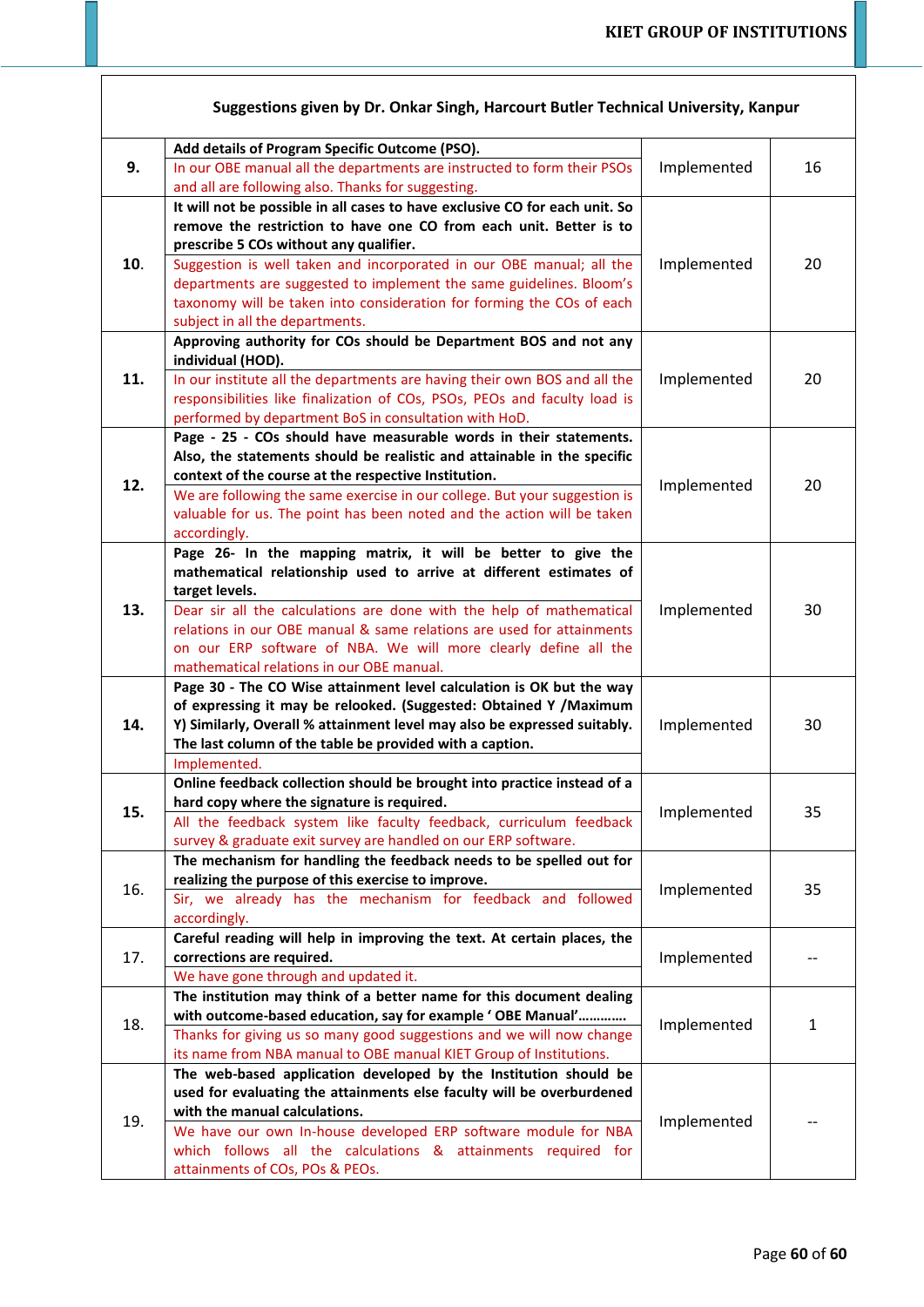

**YADUVIR SINGH <yaduvir.singh@kiet.edu>**

## **NBA Meeting 26/04/2020 (with Dr S K Garg)**

1 message

**YADUVIR SINGH** <yaduvir.singh@kiet.edu> Mon, Apr 27, 2020 at 11:14 AM To: ANIL AHLAWAT <anil.ahlawat@kiet.edu>

- 1. Target level in PEO mapping to Mission.
- 2. Formation of COs on the basis of bloom's taxonomy learning levels.
- 3. Inclusion of syllabus feedback as indirect method for calculation of Course wise attainment.

Warm Regards



 **[www.kiet.edu](http://www.kiet.edu/)** 

#### **KIET Group of Institutions**

**Delhi-NCR, Meerut Road (NH-58) Ghaziabad - 201206** 



**YADUVIR SINGH**

### **ASSOCIATE PROFESSOR**

**Department of Electrical & Electronics Engineering**

Mob.: +91 9899319491, +91 9873394917

*Shaping Young Minds with Skill Oriented & Value Based Education.*

Please do not print this email unless it is absolutely necessary.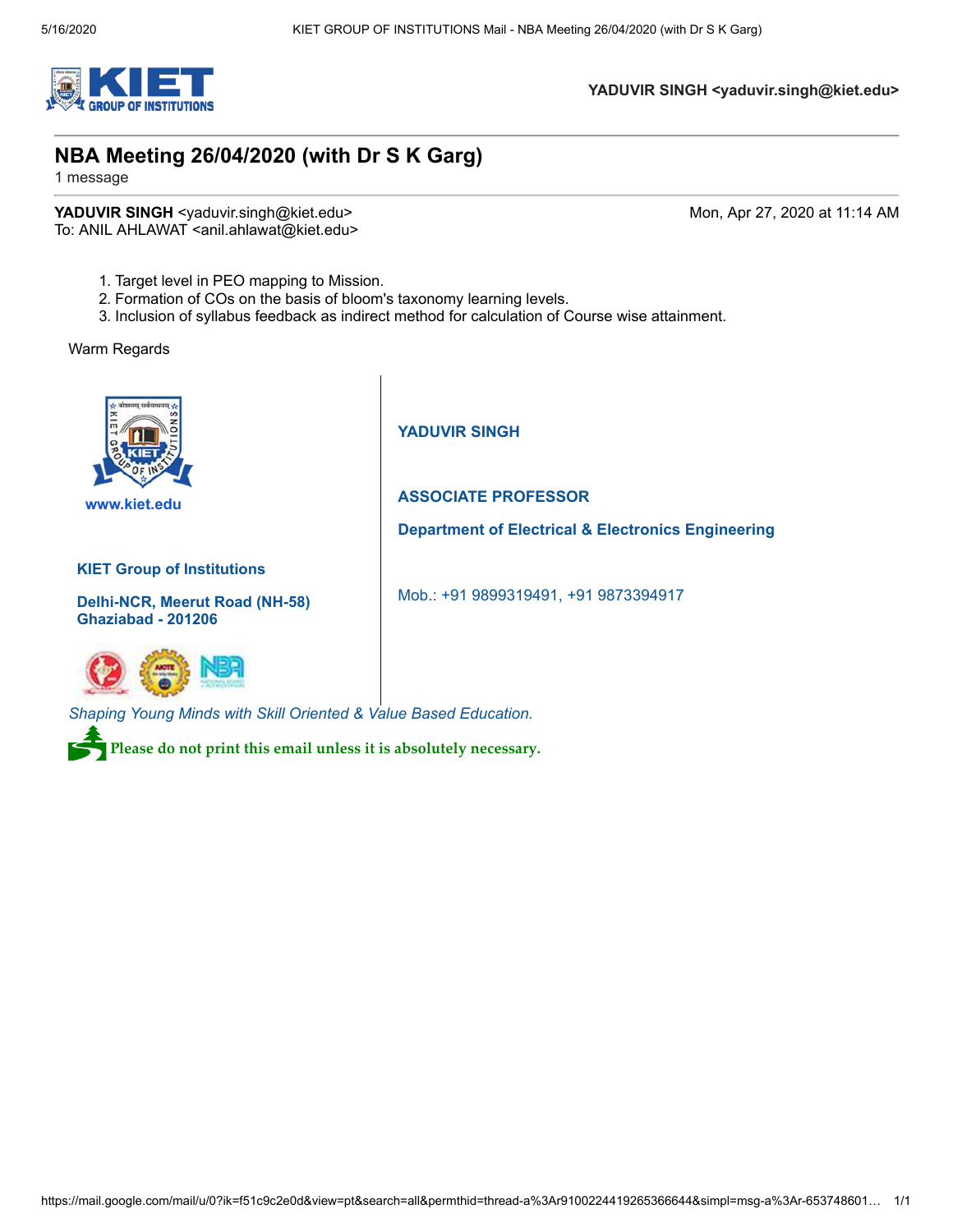

**YADUVIR SINGH <yaduvir.singh@kiet.edu>**

# **Fwd: Draft NBA Manual\_ KIET Group of Institutions: Seeking your suggestions**

1 message

**ANIL AHLAWAT** <anil.ahlawat@kiet.edu> Sat, May 16, 2020 at 3:50 PM To: YADUVIR SINGH <yaduvir.singh@kiet.edu>

---------- Forwarded message --------- From: **Amik k Garg** <[amik.garg@kiet.edu>](mailto:amik.garg@kiet.edu) Date: Sat, May 16, 2020, 1:08 PM Subject: Re: Draft NBA Manual\_ KIET Group of Institutions: Seeking your suggestions To: DIRECTOR KIET [<director@kiet.edu>](mailto:director@kiet.edu), DIRECTOR OFFICE [<directoroffice@kiet.edu](mailto:directoroffice@kiet.edu)> Cc: ANIL AHLAWAT <[anil.ahlawat@kiet.edu](mailto:anil.ahlawat@kiet.edu)>

Pl share with Dean A.

On Sat, 16 May 2020, 12:47 DIRECTOR KIET, <[director@kiet.edu](mailto:director@kiet.edu)> wrote:

Sir

Kindly see

---------- Forwarded message ---------- From: **Dr N C Shivaprakash** [<shivaprakashiisc@gmail.com](mailto:shivaprakashiisc@gmail.com)> Date: Saturday, May 16, 2020 Subject: Draft NBA Manual\_ KIET Group of Institutions: Seeking your suggestions To: DIRECTOR KIET [<director@kiet.edu>](mailto:director@kiet.edu)

Dear Professor Garg

My apologies for NOT responding early.

I could go through 58 pages document on the process manual of NBA. It was my pleasure to have gone through the document

It would like to thank you and your team who have done a great work. It is not an easy task by any standard to come out with a manual which takes care of Engineering, MBA, MCA and Pharmacy. Great emphasis is given on the COs attainment part which is important..

I have very few observations/comments to make.

1. Page 20: It is NOT necessary to write one CO for each unit. It could be 5 COs and left to the course instructor to decide depending on the type of courses. For example a core design course an instructor may like higher Bloom levels and thereby could consider giving more than ONE COs in a given Unit.

2. Page 34 : Direct/Indirect assessment : I noticed that the attainment is high in indirect assessment. This is the reason why weightage for indirect assessment is kept 20 % and gave more weitghtage for direct assessment.(80%). You are thinking of 70 - 30 model, please reconsider.

3. Page 26 : PO 6 target is 1.8 : PO6 is Engineers and Society: I expect lots of Project work could be on this and target may go up. Also seminars could be on PO6. There may NOT be any **course** but curricular and co-curricular activities could be mapped.

3. Page 27 : In fact POs V/s PEOS and PEOs V/S Mission are NOT measurable being broad statements, anyway NBA wants it. In international accreditation it is normally NOT done

4. In students feedback I saw ONLY on curriculum but it is advised to take the feed back on teacher also. It is good to take 2 feedback one in thehalfway and one at the end.

5. The challenge for you is that you to have make every faculty to feel and understand OBE.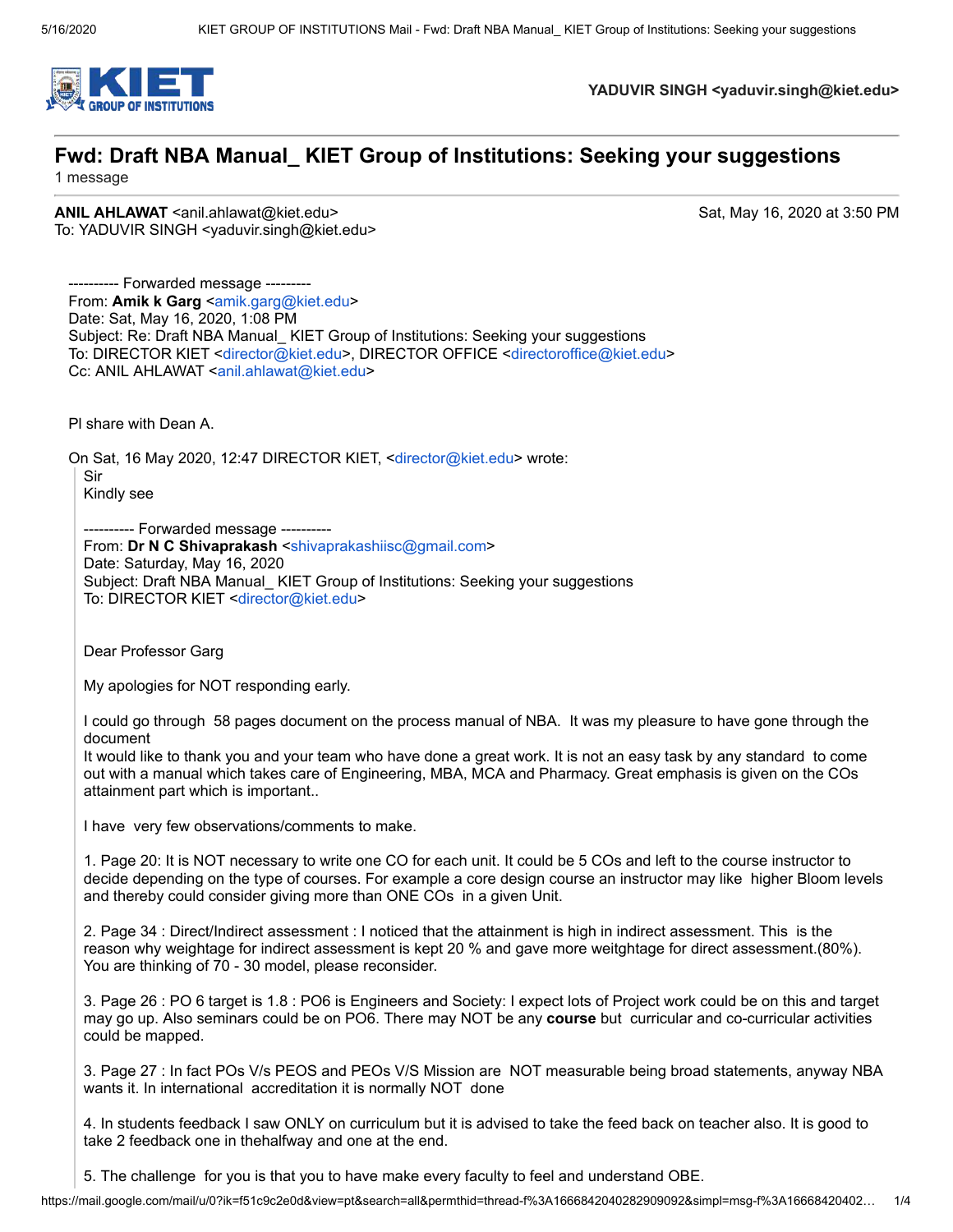Once again it was a pleasure reading the manual and I congratulate you and your team for the great efforts.

With warm wishes N C Shivaprakash

Dr N C Shivaprakash Department of Instrumentation Indian Institute of Science Bangalore 560012

[shivaprakashiisc@gmail.com](mailto:shivaprakashiisc@gmail.com) [shiv@i](mailto:shiv@iap.iisc.ernet.in)[isc.ac.in](http://isc.ac.in/) 080 22932242(O) 080 23601270(R) 0-9449086370/ 0-9945274628

On Mon, Apr 13, 2020 at 8:41 PM DIRECTOR KIET <[director@kiet.edu>](mailto:director@kiet.edu) wrote:

**Dr. N C Shivaprakash Department of Instrumentation Indian Institute of Science Bangalore** 

Respected Sir,

*Greetings from KIET Group of Institutions!!*

At the outset, we trust that you and your family members are safe.

Outcome based education (OBE) - focuses on measuring student performance on the basis of program outcomes. That means focus will have to be on Understanding fundamentals very well, and learning new skills/competencies, that would enable individuals to cope up with the demands of the rapidly changing workplace.

As you may be aware, KIET is one of the top-rated institutions under AKTU. Started with 180 students, the Institute now has **5600+ students** which is a substantial growth in **22 years** and empowered with **300+** highly qualified full-time faculty to nurture our students. KIET offers **B.Tech Degree** courses in nine disciplines and in addition **M.Tech** in four disciplines, **MCA, MBA** & **Pharmacy (B.Pharm & M.Pharm) courses** to meet varied aspirations of the students. Our **annual Intake is 1765** including all our UG/PG programs. Our five **B.Tech** programmes **(CSE, IT, ECE, ME & EN)** and **MCA & Pharmacy** programmes are **NBA accredited** and Institute has **NAAC** accreditation status with **'A' Grade**.

KIET Group of Institutions has adopted all the processes of OBE  $\&$  NBA (National Board of Accreditation). In reference with [Self-Assessment Report\\* \(June, 2015\)](https://www.nbaind.org/Files/sar-ug-t-ii-final-ver-06.pdf) and General Manual for Accreditation 2019 given by National Board of Accreditation (NBA) KIET has prepared a manual (NBA Manual - KIET Group of Institutions) for NBA Guidelines which explains the methods of calculation for Direct & Indirect attainment methods of Program Outcomes (POs), Program Education Objectives (PEOs), & Vision-Mission of the Institute.

This Manual is prepared so that all the departments of KIET will follow same methodology. With the help of this manual we have developed in-house software which gives all the calculations of NBA attainments (Direct & Indirect Methods).

**Direct Attainment:** All theory internal exams are based on OBE, each question paper is assigned with CO (Course Outcome) & Bloom's Level. In the ERP software we have created facility to upload marks CO (course Outcome) wise, which helps us to calculate different attainments & gaps by **Direct Methods.**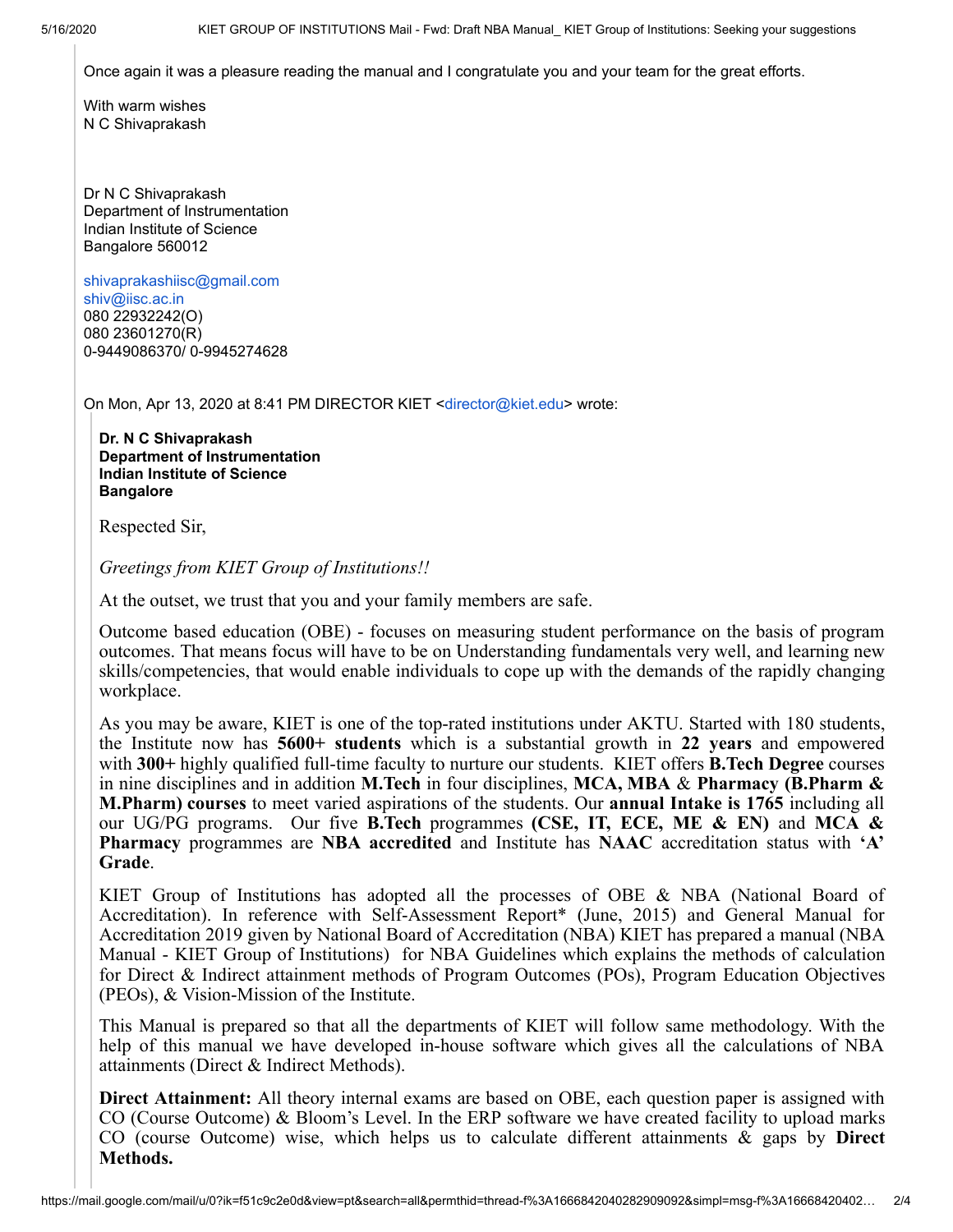**Indirect Attainment:** We have created a facility to conduct different surveys (Curriculum feedback survey, Graduate Exit Survey, Alumni Feedback Survey, Industry Opinion Survey) through ERP software. These surveys will be used for calculations of Attainment by **Indirect Methods.**

**We are putting this manual** *(attached)* **for taking your kind suggestions & approval of the methodology used for calculation of different attainments.** 

*Please feel free to give your valuable suggestions.*

*Deep regards,*



 **[www.kiet.edu](http://www.kiet.edu/)** 

**KIET Group of Institutions**

**Delhi-NCR, Meerut Road (NH-58) Ghaziabad - 201206** 



**Dr. A Garg Director** BE (DCE), M.Tech (IIT Delhi), Ph.D. (IIT Delhi) PGDCST (ET&T) Mob.: +91 8744097773

*Shaping Young Minds with Skill Oriented & Value Based Education.*

Please do not print this email unless it is absolutely necessary. -- DISCLAIMER ----------

This email contains confidential information intended for the use of the addressee named above. If you are not the intended recipient you are hereby notified that any use, dissemination, distribution or reproduction of this email or the contained information is strictly prohibited by law. If you have received this email in error, please delete and destroy all copies and notify KIET Group of Institutions by telephone or by replying to the sender. Except as required by law, KIET Group of Institutions does not represent, warrant and/or guarantee that the integrity of this email has been maintained nor that the communication is free of errors, virus, interception or interference. You may not rely on this message as advice to act unless subsequently confirmed by fax or letter signed by an authorized representative of KIET Group of Institutions.

 $0 0 0 0 0$ 



**Dr. (Col) A Garg**

**Director**

BE (DCE), M.Tech (IIT Delhi), Ph.D. (IIT Delhi)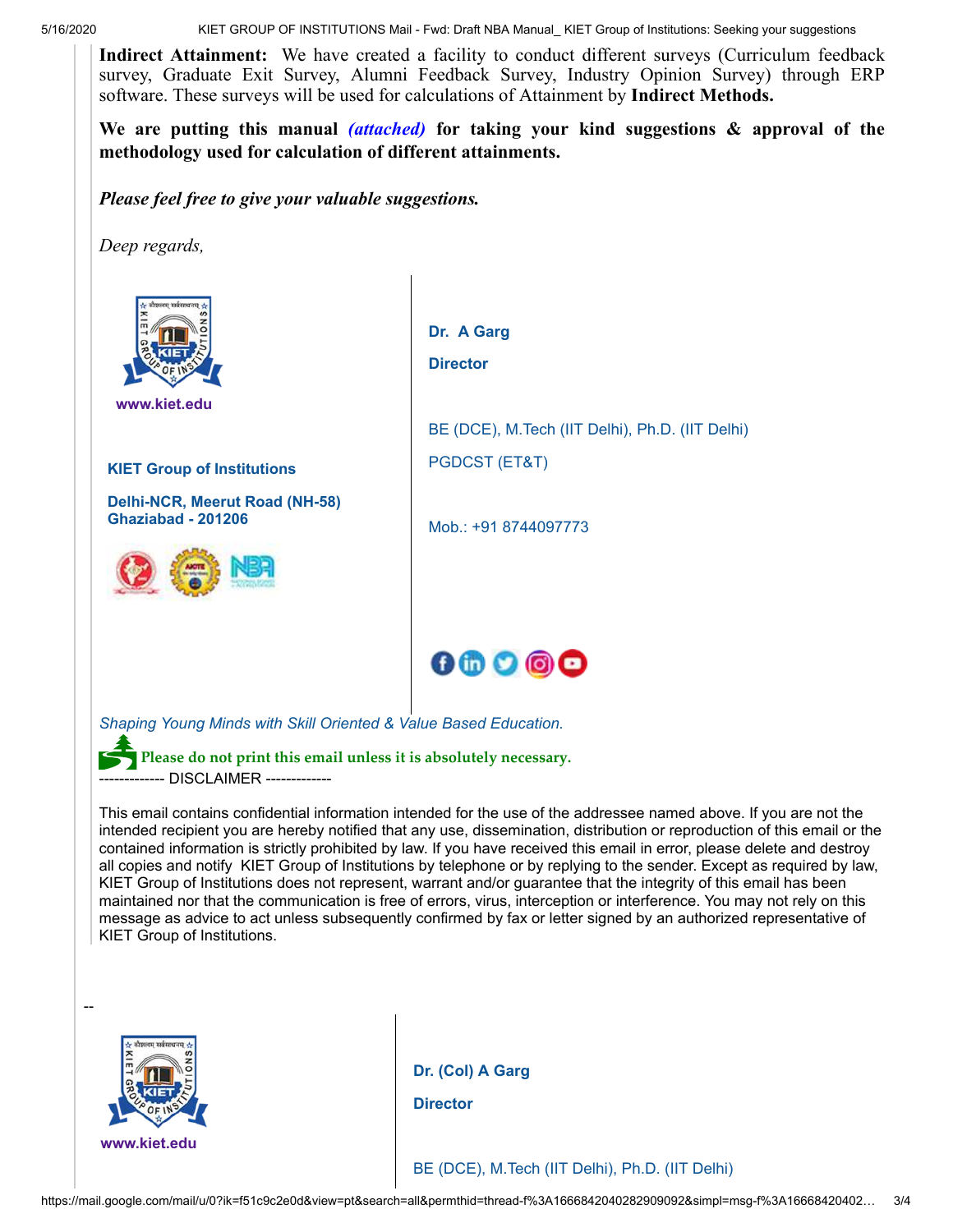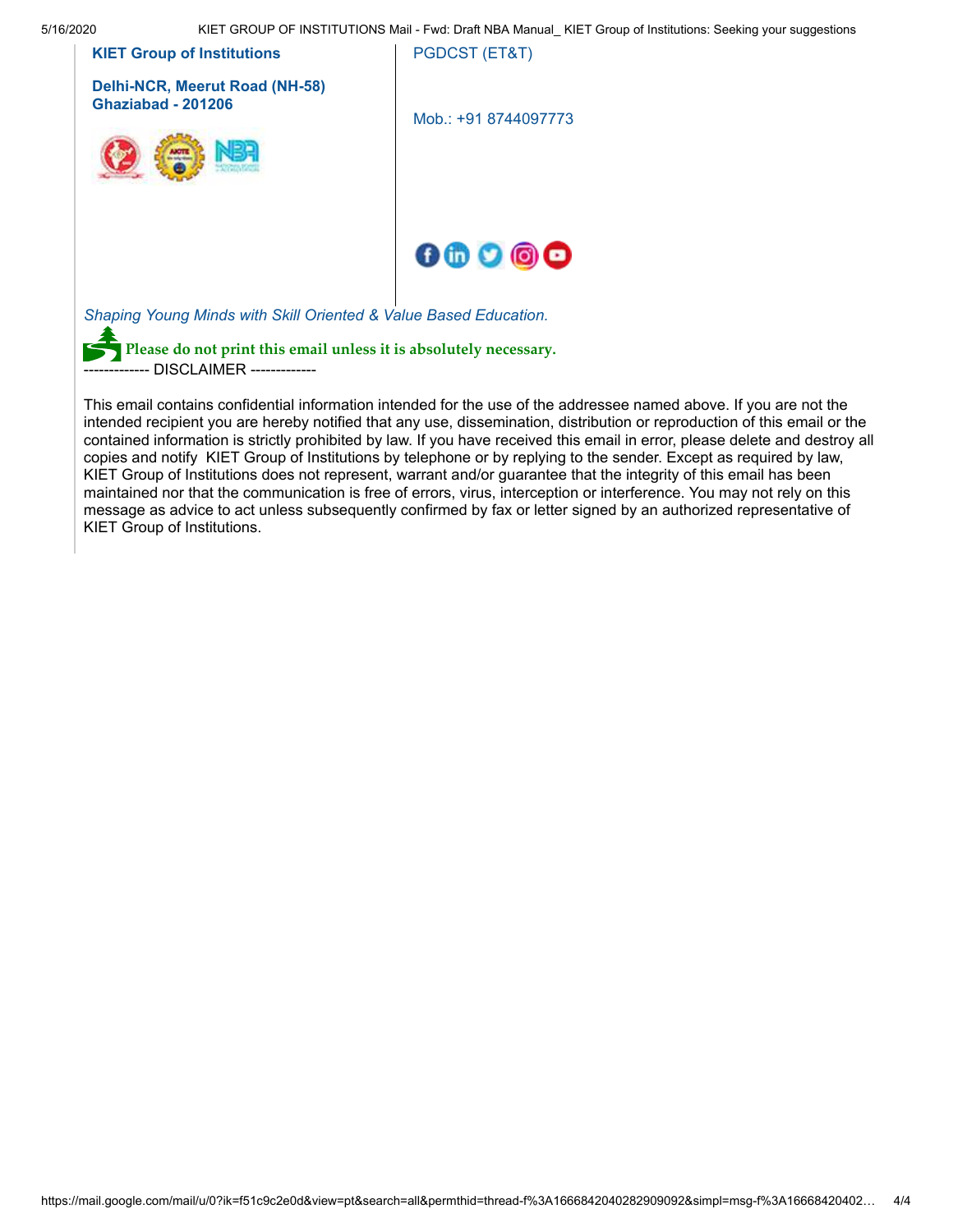

**YADUVIR SINGH <yaduvir.singh@kiet.edu>**

### **Fwd: Humble Request - Draft NBA Manual\_ KIET Group of Institutions:Seeking your suggestions**

**ANIL AHLAWAT** <anil.ahlawat@kiet.edu> Mon, May 4, 2020 at 5:22 PM To: YADUVIR SINGH <yaduvir.singh@kiet.edu>

Dear Sir

Very good suggestions and we have to correct / update our NBA manual.

Kindly see these suggestions and explore how this manual will be perfect in a positive way.

---------- Forwarded message --------- From: **DIRECTOR KIET** [<director@kiet.edu>](mailto:director@kiet.edu) Date: Mon, May 4, 2020 at 3:44 PM Subject: Fwd: Humble Request - Draft NBA Manual\_ KIET Group of Institutions:Seeking your suggestions To: <[jointdirector@kiet.edu>](mailto:jointdirector@kiet.edu), ANIL AHLAWAT <[anil.ahlawat@kiet.edu>](mailto:anil.ahlawat@kiet.edu), DEAN AC <[dean\\_ac@kiet.edu>](mailto:dean_ac@kiet.edu), YADUVIR SINGH [<yaduvir.singh@kiet.edu](mailto:yaduvir.singh@kiet.edu)>

Dear All Kindly see trailing mail FYI Please



 **[www.kiet.edu](http://www.kiet.edu/)** 

**KIET Group of Institutions**

**Delhi-NCR, Meerut Road (NH-58) Ghaziabad - 201206** 



**Dr. (Col) A Garg Director** BE (DCE), M.Tech (IIT Delhi), Ph.D. (IIT Delhi) PGDCST (ET&T)

Mob.: +91 8744097773



*Shaping Young Minds with Skill Oriented & Value Based Education.*

P **Please do not print this email unless it is absolutely necessary.** ------------- DISCLAIMER -------------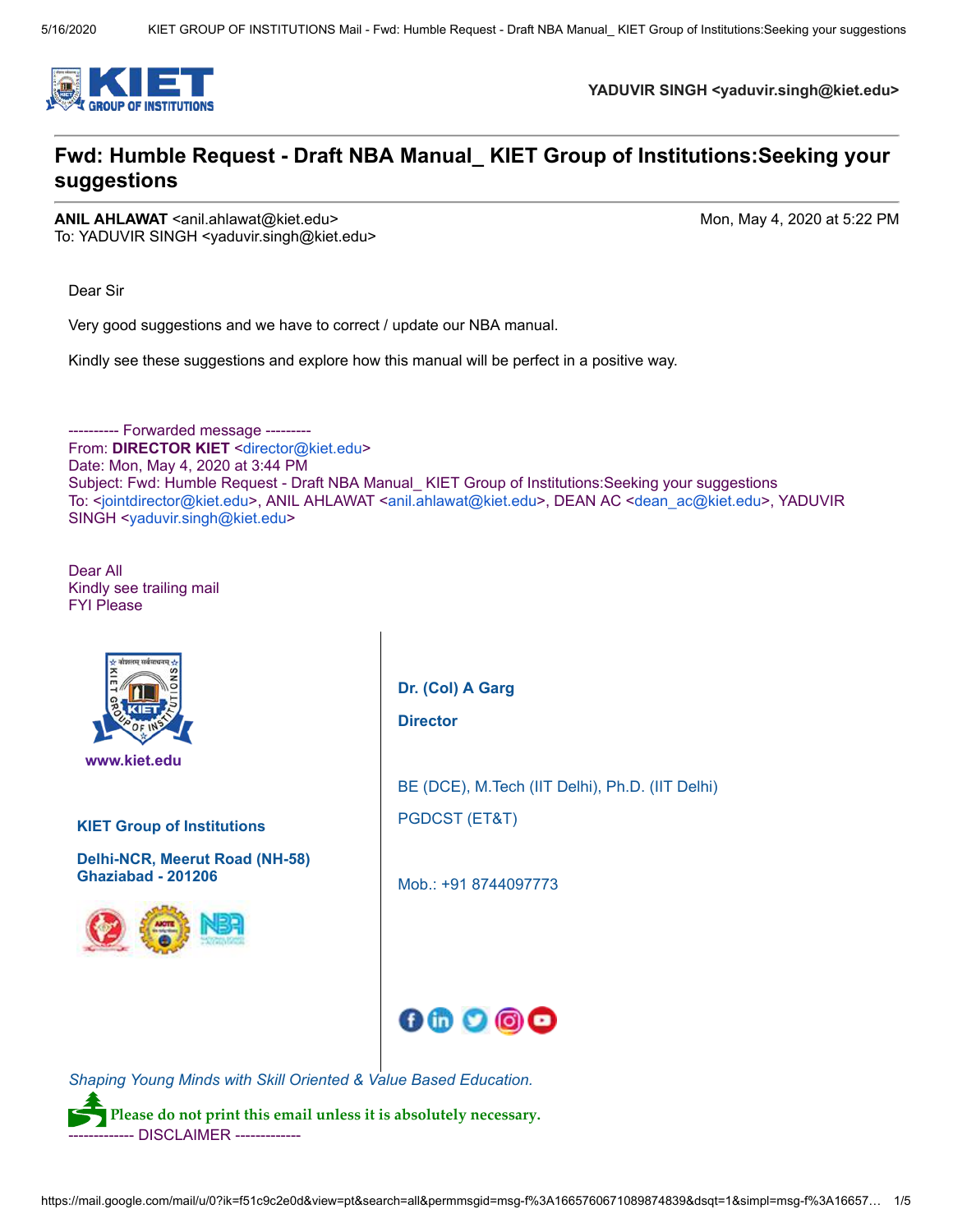This email contains confidential information intended for the use of the addressee named above. If you are not the intended recipient you are hereby notified that any use, dissemination, distribution or reproduction of this email or the contained information is strictly prohibited by law. If you have received this email in error, please delete and destroy all copies and notify KIET Group of Institutions by telephone or by replying to the sender. Except as required by law, KIET Group of Institutions does not represent, warrant and/or guarantee that the integrity of this email has been maintained nor that the communication is free of errors, virus, interception or interference. You may not rely on this message as advice to act unless subsequently confirmed by fax or letter signed by an authorized representative of KIET Group of Institutions.

---------- Forwarded message --------- From: Prof. Onkar Singh [<onkpar@rediffmail.com>](mailto:onkpar@rediffmail.com) Date: Mon, May 4, 2020 at 2:43 PM Subject: Re: Humble Request - Draft NBA Manual\_ KIET Group of Institutions:Seeking your suggestions To: DIRECTOR KIET [<director@kiet.edu>](mailto:director@kiet.edu) Cc: [OSINGH@hbtu.ac.in <OSINGH@hbtu.ac.in>](mailto:OSINGH@hbtu.ac.in)

Dear Dr. A Garg

Please refer to your telephonic call with respect to the trailing mail. I have gone through the document prepared by the Institution and appreciate this initiative. As told earlier, I am sending some of my observations as under;

- Add details of PSO
- It will not be possible in all cases to have exclusive CO for each unit. So remove the restriction to have one CO from each unit. Better is to prescribe 5 COs without any qualifier.
- Approving authority for COs should be Department BOS and not any individual (HOD).
- Page 25 COs should have measurable words in their statements. Also, the statements should be realistic and attainable in the specific context of the course at the respective Institution.
- Page 26- In the mapping matrix, it will be better to give the mathematical relationship used to arrive at different estimates of target levels.
- Page 30 The CO wise attainment level calculation is OK but the way of expressing it may be relooked. (Suggested: Obtained Y /Maximum Y)
	- Similarly, Overall % attainment level may also be expressed suitably.
	- The last column of the table be provided with a caption
- May think about evolving suitable mechanisms for maintaining the anonymity of student identity in capturing student feedback until one is a student of the institution.
- Online feedback collection should be brought into practice instead of a hard copy where the signature is required.
- The mechanism for handling the feedback needs to be spelled out for realizing the purpose of this exercise to improve.
- Careful reading will help in improving the text. At certain places, the corrections are required.
- The institution may think of a better name for this document dealing with outcome-based education, say for example ' OBE Manual'………….
- The web-based application developed by the Institution should be used for evaluating the attainments else faculty  $\bullet$ will be overburdened with the manual calculations.

Further, I wish to reiterate that after creating the framework for assessing the attainment levels and corrections thereto, the institution should lay more focus on enriching the quality of education.

Good Luck and Best Wishes.

**Onkar** 

Dr. Onkar Singh,

Professor of Mechanical Engineering, School of Engineering, Harcourt Butler Technical University, Kanpur (U.P.) - 208002 INDIA

Founder Vice-Chancellor, Madan Mohan Malviya University of Technology, Gorakhpur - U.P. & Ex VC, UPTU Lucknow Mob:0-9415114011 (Personal) \*\*\*\*\*\*\*\*\*\*\*\*\*\*\*\*\*\*\*\*\*\*\*\*\*\*\*\*\*\*\*\*\*\*\*\*\*\*\*\*\*\*\*\*\*\*\*\*\*

"Save Paper, Save Trees. Do not Print this email. Read it online" \*\*\*\*\*\*\*\*\*\*\*\*\*\*\*\*\*\*\*\*\*\*\*\*\*\*\*\*\*\*\*\*\*\*\*\*\*\*\*\*\*\*\*\*\*\*\*\*\*

From: DIRECTOR KIET <[director@kiet.edu](mailto:director@kiet.edu)> Sent: Fri, 24 Apr 2020 17:49:24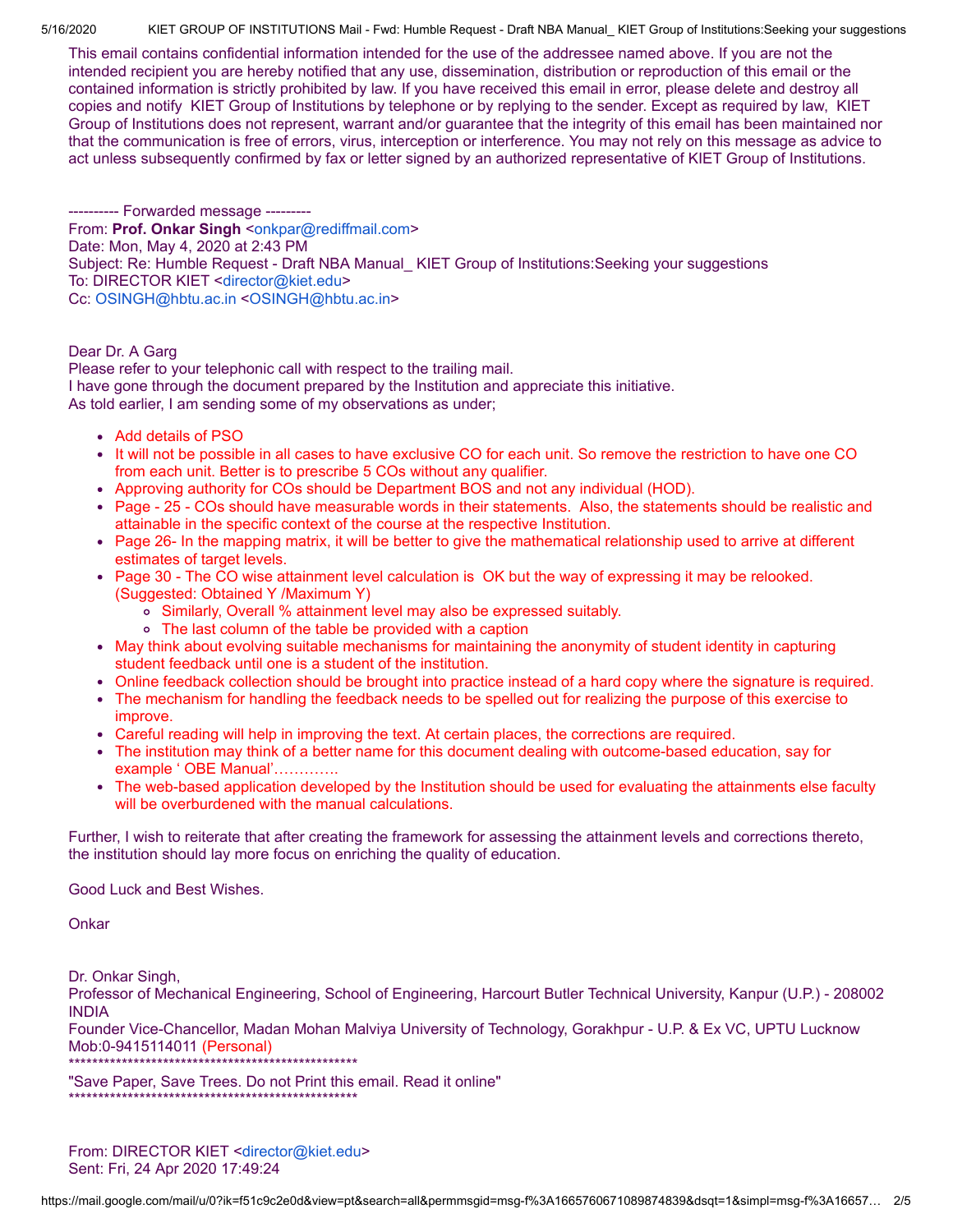To: [onkpar@rediffmail.com,](mailto:onkpar@rediffmail.com) [OSINGH@hbtu.ac.in](mailto:OSINGH@hbtu.ac.in) Subject: Humble Request - Draft NBA Manual\_ KIET Group of Institutions:Seeking your suggestions

Respected Sir,

*Greetings from KIET Group of Institutions!!*

It is a pleasure to be in touch with you again. While we all are going through the unprecedented situation (COVID-19), I just wanted to make sure that all of you/ your family members are keeping good health & doing well.

Further, to my previous communication *(please refer trailing mail) w.r.t.* subject cited above, I want to humbly request you to please go through the attachment - *Draft -NBA Manual* submitted for your valuable inputs / suggestions & approval of methodology used for calculation of different attainment.

Your kind assistance would definitely help us in its effective implementation.

*Looking forward to your kind response.*

Deep regards,

Dr. A Garg

**Director** 

---------- Forwarded message ---------

From: **DIRECTOR KIET** [<director@kiet.edu>](mailto:director@kiet.edu) Date: Mon, Apr 13, 2020 at 8:25 PM Subject: Draft NBA Manual - KIET Group of Institutions: Seeking your suggestions To: <[onkpar@rediffmail.com>](mailto:onkpar@rediffmail.com)

**Prof. Onkar Singh Professor of Mechanical Engineering School of Engineering, Harcourt Butler Technical University Kanpur**

Respected Sir,

*Greetings from KIET Group of Institutions!!*

At the outset, we trust that you and your family members are safe.

Outcome based education (OBE) - focuses on measuring student performance on the basis of program outcomes. That means focus will have to be on Understanding fundamentals very well, and learning new skills/competencies, that would enable individuals to cope up with the demands of the rapidly changing workplace.

As you may be aware, KIET is one of the top-rated institutions under AKTU. Started with 180 students, the Institute now has **5600+ students** which is a substantial growth in **22 years** and empowered with **300+** highly qualified full-time faculty to nurture our students. KIET offers **B.Tech Degree** courses in nine disciplines and in addition **M.Tech** in four disciplines, **MCA, MBA** & **Pharmacy (B.Pharm & M.Pharm) courses** to meet varied aspirations of the students. Our **annual Intake is 1765** including all our UG/PG programs. Our five **B.Tech** programmes **(CSE, IT, ECE, ME & EN)** and **MCA & Pharmacy** programmes are **NBA accredited** and Institute has **NAAC** accreditation status with **'A' Grade**.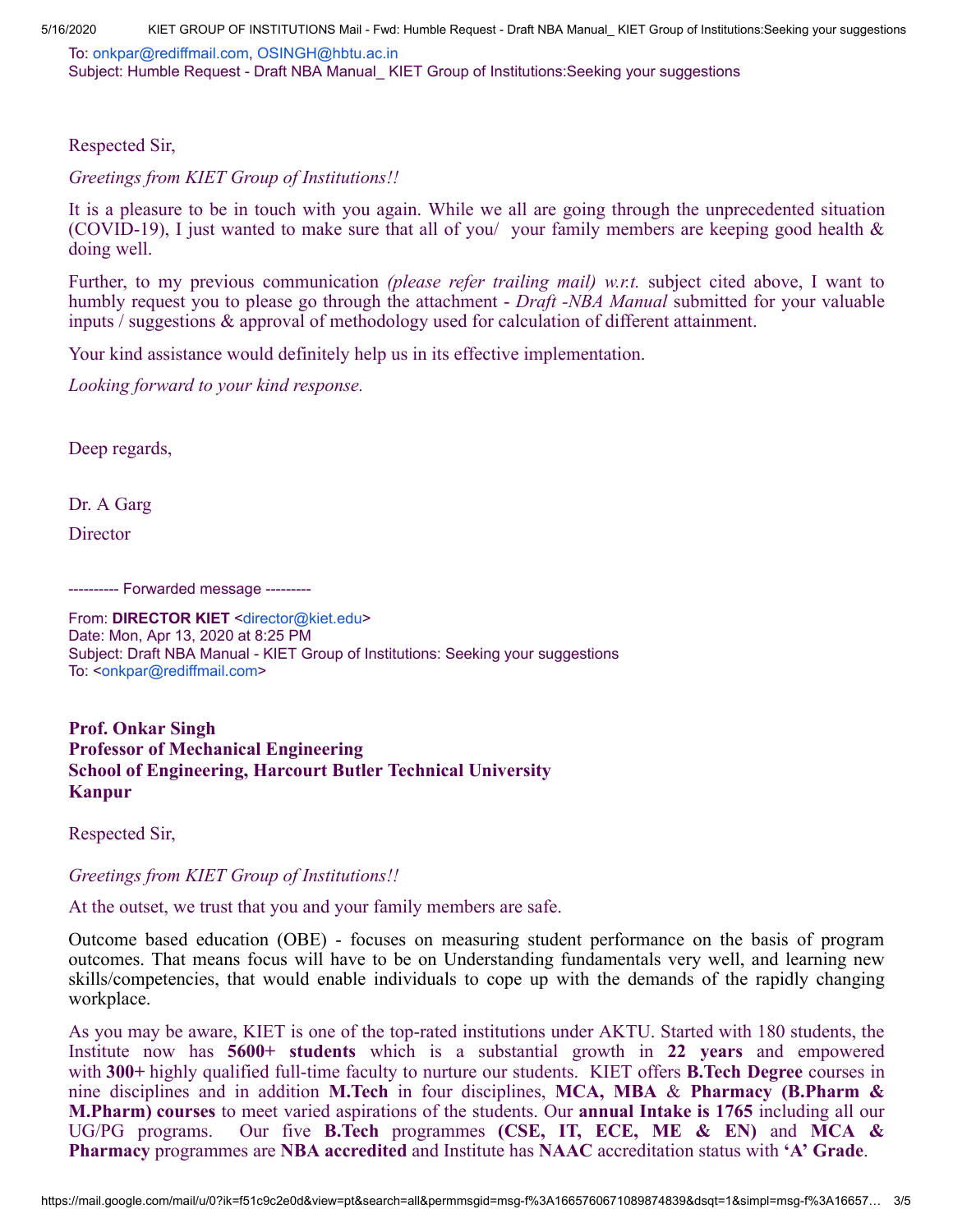KIET Group of Institutions has adopted all the processes of OBE & NBA (National Board of Accreditation). In reference with [Self-Assessment](https://www.nbaind.org/Files/sar-ug-t-ii-final-ver-06.pdf) Report\* (June, 2015) and General Manual for Accreditation 2019 given by National Board of Accreditation (NBA) KIET has prepared a manual (NBA Manual - KIET Group of Institutions) for NBA Guidelines which explains the methods of calculation for Direct & Indirect attainment methods of Program Outcomes (POs), Program Education Objectives (PEOs), & Vision-Mission of the Institute.

This Manual is prepared so that all the departments of KIET will follow same methodology. With the help of this manual we have developed in-house software which gives all the calculations of NBA attainments (Direct & Indirect Methods).

**Direct Attainment:** All theory internal exams are based on OBE, each question paper is assigned with CO (Course Outcome) & Bloom's Level. In the ERP software we have created facility to upload marks CO (course Outcome) wise, which helps us to calculate different attainments & gaps by **Direct Methods.**

**Indirect Attainment:** We have created a facility to conduct different surveys (Curriculum feedback survey, Graduate Exit Survey, Alumni Feedback Survey, Industry Opinion Survey) through ERP software. These surveys will be used for calculations of Attainment by **Indirect Methods.**

**We are putting this manual** *(attached)* **for taking your kind suggestions & approval of the methodology used for calculation of different attainments.** 

*Please feel free to give your valuable suggestions.*

*Deep regards,*



------------- DISCLAIMER -------------

https://mail.google.com/mail/u/0?ik=f51c9c2e0d&view=pt&search=all&permmsgid=msg-f%3A1665760671089874839&dsqt=1&simpl=msg-f%3A16657… 4/5 This email contains confidential information intended for the use of the addressee named above. If you are not the intended recipient you are hereby notified that any use, dissemination, distribution or reproduction of this email or the contained information is strictly prohibited by law. If you have received this email in error, please delete and destroy all